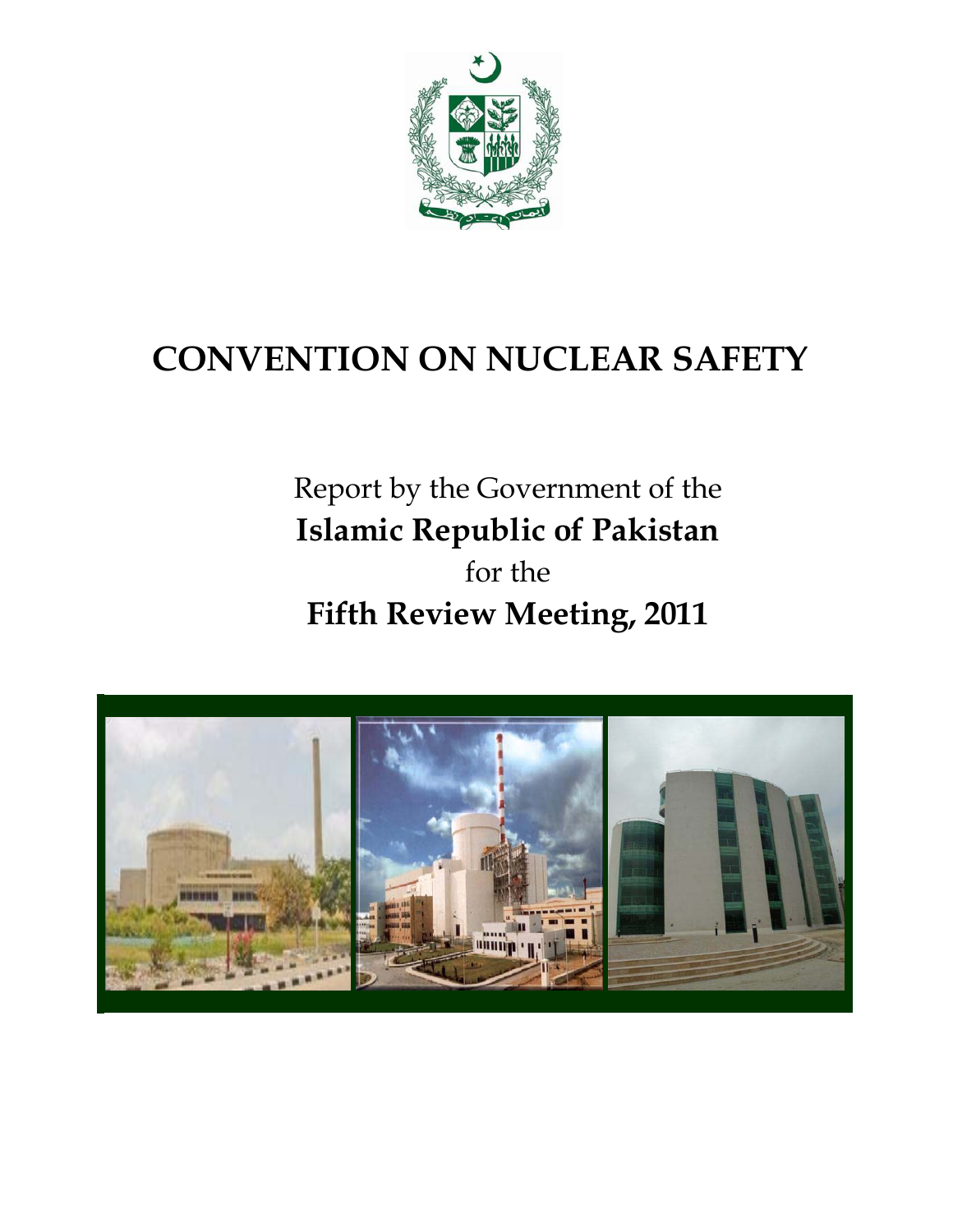



Prepared on behalf of

## **The Government of the Islamic Republic of Pakistan**

by the

## **Pakistan Nuclear Regulatory Authority**

in collaboration with th**e** 

**Pakistan Atomic Energy Commission** 

**September 2010** 

## **Pakistan Nuclear Regulatory Authority**

P. O. Box. 1912. Islamabad, Pakistan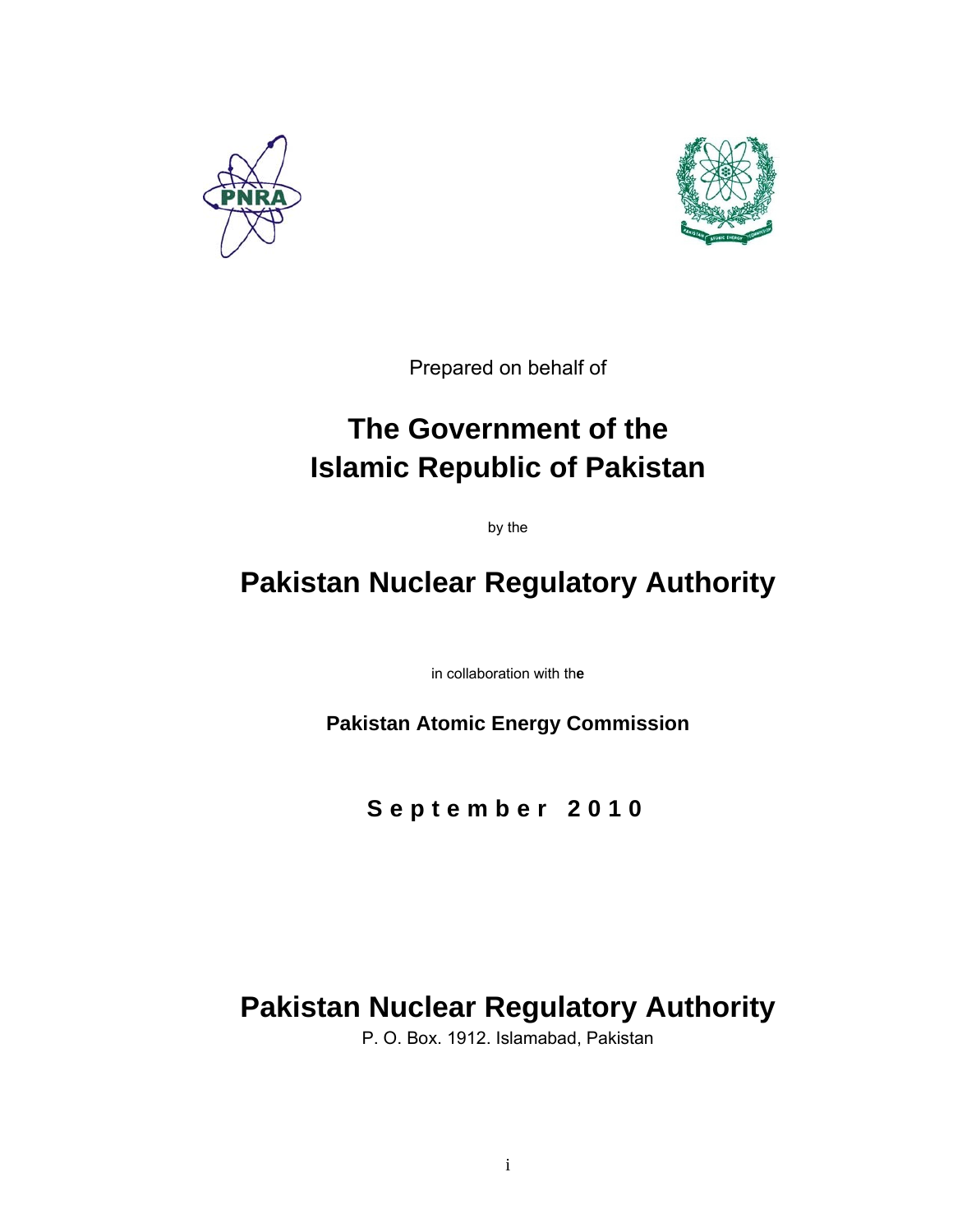## **ABSTRACT**

The Pakistan Nuclear Regulatory Authority submits this Fifth National Report of Pakistan for peer review at the Fifth Review Meeting of the Convention on Nuclear Safety at the International Atomic Energy Agency in April 2011. The report presents the appropriate steps taken by the Government of Pakistan to meet the main objective of the Convention — to achieve and maintain a high level of nuclear safety worldwide by enhancing national measures and international cooperation. This report covers the safety of civilian nuclear power plants. It describes how Pakistan meets the obligations of each article established by the Convention — specifically by the articles that address the safety of existing nuclear installations, the legislative and regulatory framework, the regulatory body, responsibility of the licensee, priority to safety, financial and human resources, human factors, quality assurance, assessment and verification of safety, radiation protection, radioactive waste, emergency preparedness, siting, design, construction and operation.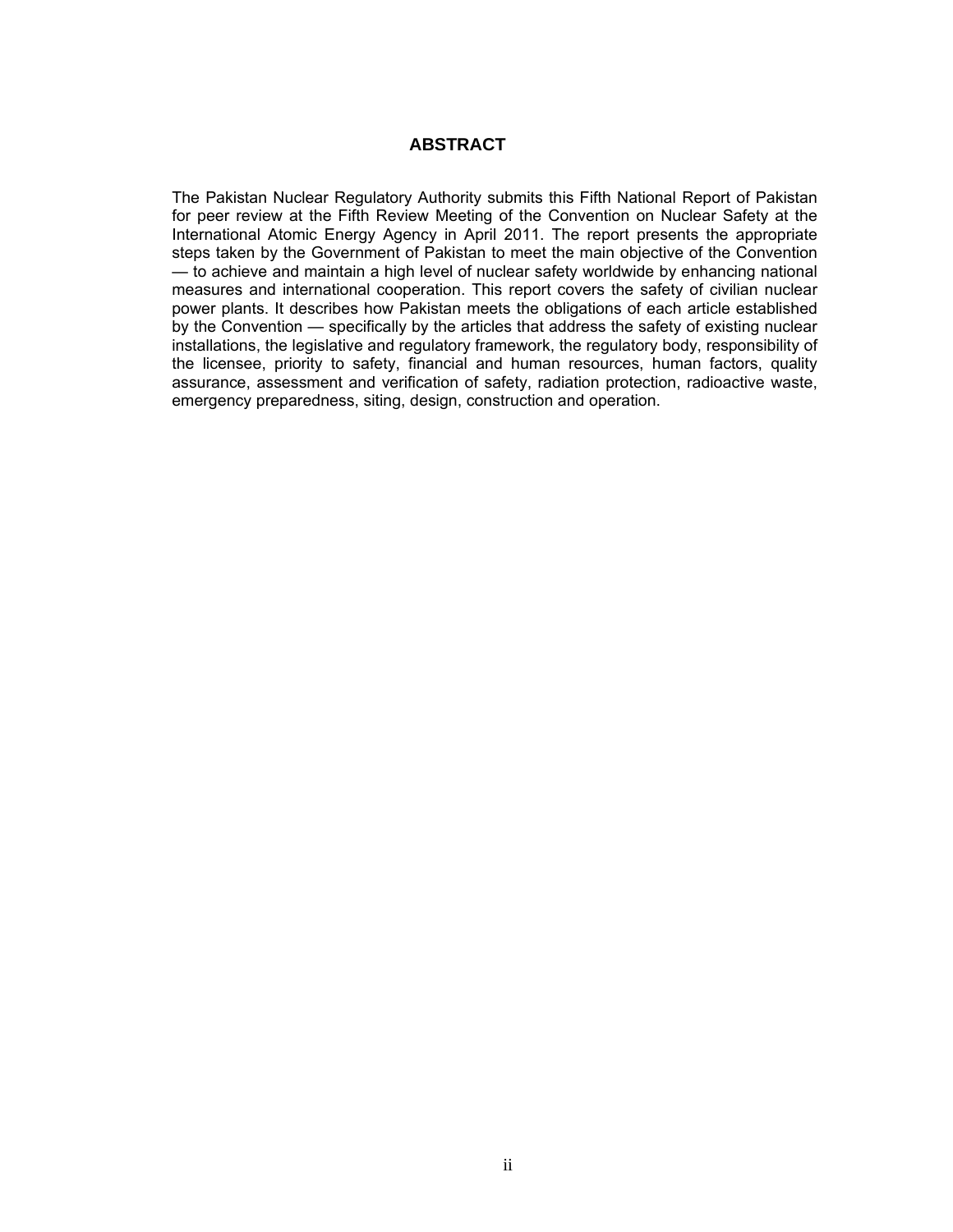## **Table of Contents**

| 1.         |                                                                                                    |                |  |  |
|------------|----------------------------------------------------------------------------------------------------|----------------|--|--|
| 1.1        | <b>GENERAL</b>                                                                                     | 1              |  |  |
| 1.2        | <b>ELECTRICAL ENERGY MARKET IN PAKISTAN</b>                                                        | 1              |  |  |
| 1.3        | <b>NATIONAL POLICY PERTAINING TO NUCLEAR INSTALLATIONS</b>                                         | $\overline{2}$ |  |  |
| 1.4        | <b>ONGOING NATIONAL PROGRAM RELATED TO THE NUCLEAR INSTALLATIONS</b>                               | 2              |  |  |
| 2.         | PROGRESS AFTER THE FOURTH NATIONAL REPORT AND SPECIAL REPORTING 4                                  |                |  |  |
| 2.1        | <b>PROGRESS AFTER THE FOURTH NATIONAL REPORT</b>                                                   | 4              |  |  |
| 2.2        | <b>SPECIAL REPORTING</b>                                                                           | 8              |  |  |
| 2.3        | PROGRESS ON THE CONCLUSIONS OF THE PEER REVIEW ON FOURTH NATIONAL REPORT                           | 14             |  |  |
| 3.         |                                                                                                    |                |  |  |
|            |                                                                                                    |                |  |  |
|            |                                                                                                    |                |  |  |
|            |                                                                                                    |                |  |  |
| 6.1        | <b>KARACHI NUCLEAR POWER PLANT</b>                                                                 | 21             |  |  |
| 6.2        | CHASHMA NUCLEAR POWER PLANT UNIT-1                                                                 | 22             |  |  |
| 6.3        | CHASHMA NUCLEAR POWER PROJECT UNIT - 2                                                             | 22             |  |  |
|            |                                                                                                    |                |  |  |
| 7.1        | <b>REGULATORY FRAMEWORK</b>                                                                        | 24             |  |  |
| 7.2        | <b>PAKISTAN NUCLEAR REGULATORY AUTHORITY ORDINANCE 2001</b>                                        | 24             |  |  |
| 7.3        | <b>NATIONAL REGULATIONS</b>                                                                        | 25             |  |  |
| 7.4        | <b>REGULATORY GUIDES AND INDUSTRIAL STANDARDS</b>                                                  | 26             |  |  |
|            |                                                                                                    |                |  |  |
| 8.1        | <b>VISION AND MISSION OF PNRA</b>                                                                  | 27             |  |  |
| 8.2        | <b>LEGAL BASIS OF PNRA</b>                                                                         | 27             |  |  |
| 8.3        | <b>ORGANIZATION OF PNRA</b>                                                                        | 27             |  |  |
| 8.4        | <b>HUMAN RESOURCES</b>                                                                             | 29             |  |  |
| 8.5        | <b>FINANCIAL RESOURCES</b>                                                                         | 30             |  |  |
| 8.6<br>8.7 | <b>SEPARATION BETWEEN REGULATORY AND PROMOTIONAL FUNCTIONS</b><br><b>MONITORING AND EVALUATION</b> | 30<br>30       |  |  |
| 8.8        | COOPERATION WITH NATIONAL/INTERNATIONAL ORGANIZATIONS                                              | 30             |  |  |
|            |                                                                                                    | 33             |  |  |
| 9.1        | <b>REGULATORY REQUIREMENTS</b>                                                                     | 33             |  |  |
| 9.2        | <b>RESPONSIBILITIES OF PAEC</b>                                                                    | 33             |  |  |
|            |                                                                                                    | 36             |  |  |
| 10.1       | <b>REGULATORY REQUIREMENTS</b>                                                                     | 36             |  |  |
| 10.2       | NUCLEAR SAFETY POLICY OF PAEC                                                                      | 36             |  |  |
|            | 10.3 PRIORITY TO SAFETY IN NUCLEAR INSTALLATIONS                                                   | 37             |  |  |
| 10.4       | <b>VERIFICATION OF SAFFTY BY PNRA</b>                                                              | 39             |  |  |
|            |                                                                                                    |                |  |  |
| 11.1       | NATIONAL REQUIREMENTS FOR FINANCIAL RESOURCES                                                      | 40             |  |  |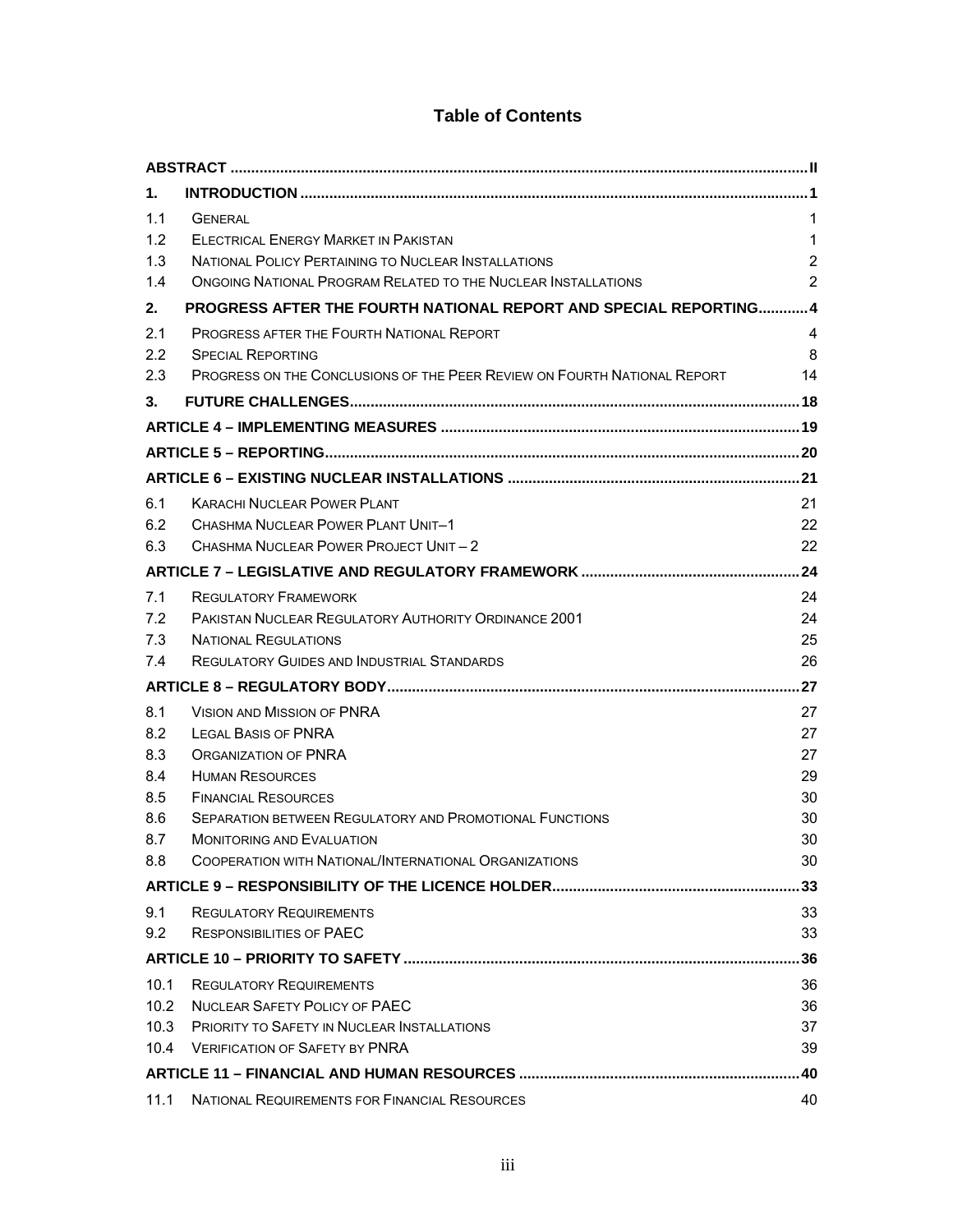| 11.2 | <b>FINANCIAL RESOURCES AT NUCLEAR INSTALLATIONS</b>                        | 40  |  |  |
|------|----------------------------------------------------------------------------|-----|--|--|
| 11.3 | NATIONAL REQUIREMENTS FOR HUMAN RESOURCES                                  |     |  |  |
| 11.4 | HUMAN RESOURCES, TRAINING AND RETRAINING AT NUCLEAR INSTALLATIONS          |     |  |  |
| 11.5 | RESOURCES FOR DECOMMISSIONING AND WASTE MANAGEMENT                         | 42  |  |  |
| 11.6 | HUMAN RESOURCES, TRAINING AND RETRAINING AT PNRA                           | 42  |  |  |
|      |                                                                            | 46  |  |  |
| 12.1 | <b>REGULATORY REQUIREMENTS</b>                                             | 46  |  |  |
| 12.2 | STEPS TAKEN BY PAEC TO ENSURE CONSIDERATION OF HUMAN FACTORS               | 46  |  |  |
| 12.3 | <b>VERIFICATION OF HUMAN FACTORS CONSIDERATIONS BY PNRA</b>                | 49  |  |  |
|      |                                                                            | .50 |  |  |
| 13.1 | <b>REGULATORY REQUIREMENTS</b>                                             | 50  |  |  |
| 13.2 | QUALITY ASSURANCE ACTIVITIES AT NUCLEAR INSTALLATIONS                      | 50  |  |  |
| 13.3 | <b>QUALITY ASSURANCE ACTIVITIES OF EQUIPMENT MANUFACTURING FACILITIES</b>  | 52  |  |  |
| 13.4 | <b>REGULATORY SURVEILLANCE OF QA ACTIVITIES</b>                            | 52  |  |  |
| 13.5 | <b>PNRA INTEGRATED MANAGEMENT SYSTEM</b>                                   | 52  |  |  |
|      |                                                                            |     |  |  |
| 14.1 | <b>REGULATORY REQUIREMENTS</b>                                             | 54  |  |  |
| 14.2 | ASSESSMENT AND VERIFICATION OF SAFETY BY NUCLEAR INSTALLATIONS             | 55  |  |  |
| 14.3 | <b>REGULATORY REVIEW PROCESS</b>                                           | 58  |  |  |
| 14.4 | <b>VERIFICATION OF SAFETY BY PNRA</b>                                      | 59  |  |  |
| 14.5 | SAFETY REVIEWS AND ASSESSMENT THROUGH EXTERNAL ORGANIZATIONS               | 59  |  |  |
| 60   |                                                                            |     |  |  |
| 15.1 | <b>REGULATORY REQUIREMENTS</b>                                             | 60  |  |  |
| 15.2 | <b>RADIATION PROTECTION AT NUCLEAR INSTALLATIONS</b>                       | 60  |  |  |
| 15.3 | <b>CLASSIFICATION OF AREAS AND RADIATION ZONES</b>                         | 62  |  |  |
| 15.4 | <b>DOSE CONSTRAINT</b>                                                     | 63  |  |  |
| 15.5 | <b>VERIFICATION OF IMPLEMENTATION OF RADIATION PROTECTION PROGRAM</b>      | 63  |  |  |
|      |                                                                            | 64  |  |  |
| 16.1 | <b>REGULATORY REQUIREMENTS</b>                                             | 64  |  |  |
| 16.2 | <b>EMERGENCY PLANS OF LICENSEES</b>                                        | 64  |  |  |
| 16.3 | <b>VERIFICATION OF EMERGENCY PLANS BY PNRA</b>                             | 66  |  |  |
| 16.4 | <b>NATIONAL RADIATION EMERGENCY COORDINATION CENTRE</b>                    | 66  |  |  |
| 16.5 | <b>TRAINING OF FIRST RESPONDER</b>                                         | 67  |  |  |
| 16.6 | <b>TRAINING OF MEDICAL PROFESSIONALS IN HANDLING OF RADIATION INJURIES</b> | 67  |  |  |
| 16.7 | <b>PUBLIC AWARENESS</b>                                                    | 67  |  |  |
| 16.8 | <b>INTERNATIONAL COOPERATION</b>                                           | 68  |  |  |
|      |                                                                            | 69  |  |  |
| 17.1 | <b>REGULATORY REQUIREMENTS</b>                                             | 69  |  |  |
| 17.2 | <b>ENVIRONMENTAL MONITORING PROGRAM</b>                                    | 70  |  |  |
| 17.3 | <b>NUCLEAR INSTALLATION SITES</b>                                          | 70  |  |  |
| 17.4 | <b>VERIFICATION BY PNRA</b>                                                | 71  |  |  |
| 17.5 | <b>TRANSBOUNDARY EFFECTS</b>                                               | 71  |  |  |
| 17.6 | <b>MONITORING AT SITES</b>                                                 | 71  |  |  |
|      |                                                                            |     |  |  |
| 18.1 | <b>REGULATORY REQUIREMENTS</b>                                             | 72  |  |  |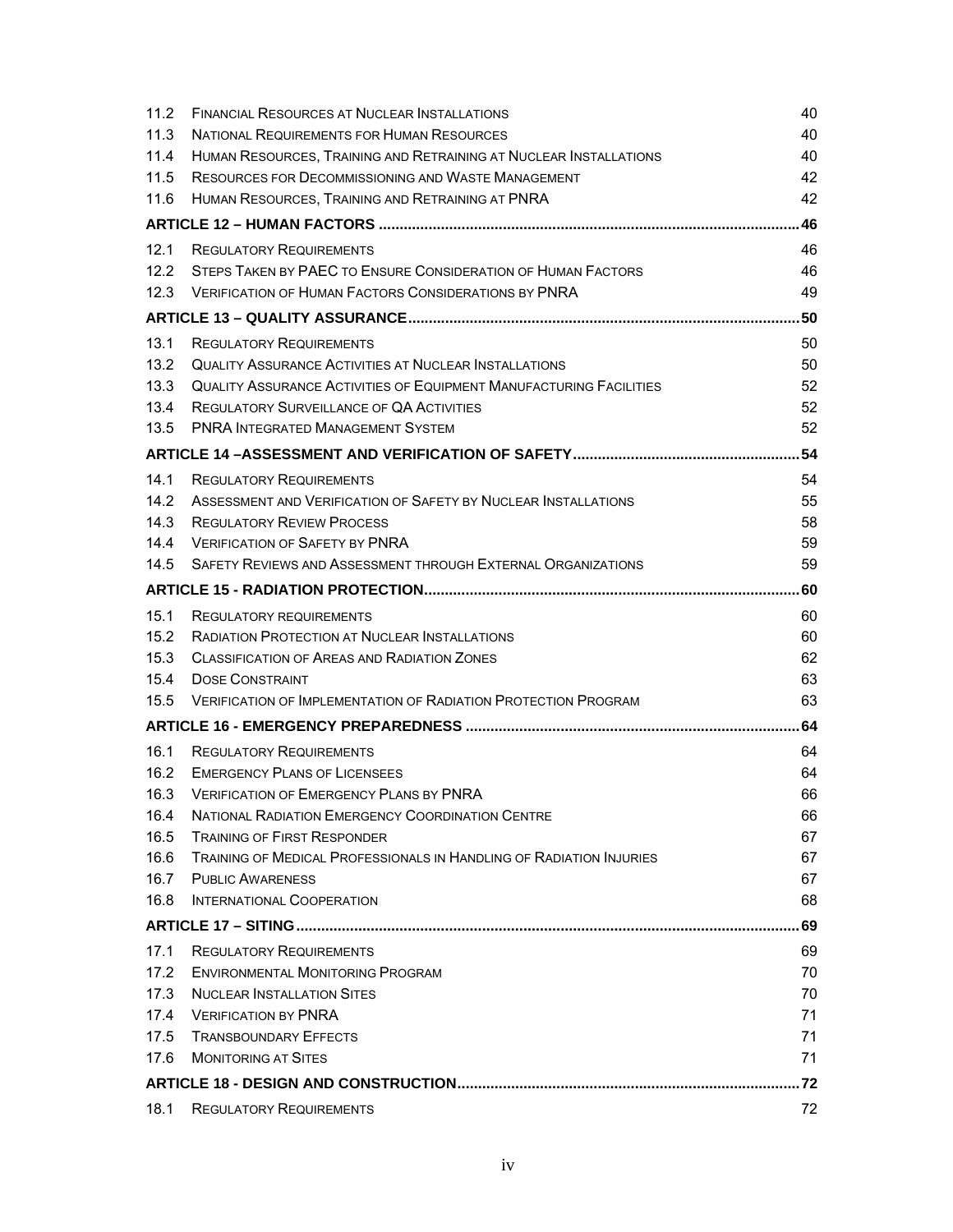| 18.2 | <b>IMPLEMENTATION OF DEFENCE-IN-DEPTH CONCEPT</b>                                 | 72 |  |
|------|-----------------------------------------------------------------------------------|----|--|
| 18.3 | <b>DESIGN OF NUCLEAR INSTALLATIONS</b>                                            |    |  |
| 18.4 | FOLLOW-UP OF IAEA REVIEW OF C-2 DESIGN                                            | 75 |  |
| 18.5 | <b>CONSTRUCTION OF NUCLEAR INSTALLATIONS</b>                                      | 75 |  |
| 18.6 | OPERATION IN CONSIDERATION OF HUMAN FACTORS AND MAN-MACHINE INTERFACE             | 77 |  |
|      |                                                                                   |    |  |
| 19.1 | <b>REGULATORY REQUIREMENTS</b>                                                    | 78 |  |
| 19.2 | INITIAL AUTHORIZATION TO OPERATE                                                  | 79 |  |
| 19.3 | <b>OPERATIONAL LIMITS AND CONDITIONS</b>                                          | 80 |  |
| 19.4 | <b>OPERATING PLANT PROCEDURES</b>                                                 | 81 |  |
| 19.5 | <b>REPORTING OF EMERGENCIES AND EVENTS</b>                                        | 82 |  |
| 19.6 | ENGINEERING AND TECHNICAL SUPPORT                                                 | 83 |  |
| 19.7 | PROGRAM TO COLLECT AND ANALYZE OPERATING EXPERIENCE                               | 83 |  |
| 19.8 | <b>INCIDENT REPORTING TO INES AND IRS</b>                                         | 84 |  |
| 19.9 | <b>SAFETY PERFORMANCE EVALUATION</b>                                              | 84 |  |
|      | 19.10 RADIOACTIVE WASTE MANAGEMENT                                                | 85 |  |
|      | 19.11 SPENT FUEL STORAGE                                                          | 85 |  |
|      |                                                                                   |    |  |
|      |                                                                                   |    |  |
|      |                                                                                   |    |  |
|      |                                                                                   |    |  |
|      |                                                                                   |    |  |
|      | Annexure-V: Summary of Activities Performed during RFOs at C-1 after 4th Review   |    |  |
|      |                                                                                   |    |  |
|      | Annexure-VI: Summary of Activities related to Ageing Management at K-1  92        |    |  |
|      |                                                                                   |    |  |
|      |                                                                                   |    |  |
|      |                                                                                   |    |  |
|      | Annexure-X: Organization Chart of Pakistan Nuclear Regulatory Authority  97       |    |  |
|      |                                                                                   |    |  |
|      | Annexure-XII: Abridged Organization Chart of Pakistan Atomic Energy Commission 99 |    |  |
|      |                                                                                   |    |  |
|      |                                                                                   |    |  |
|      |                                                                                   |    |  |
|      |                                                                                   |    |  |
|      | Annexure-XVIII: Annual Average Ambient Dose Levels Around Nuclear Installations,  |    |  |
|      |                                                                                   |    |  |
|      | Annexure-XIX: Frequency of Various Types of Drills/Exercises at K-1 and C-1 106   |    |  |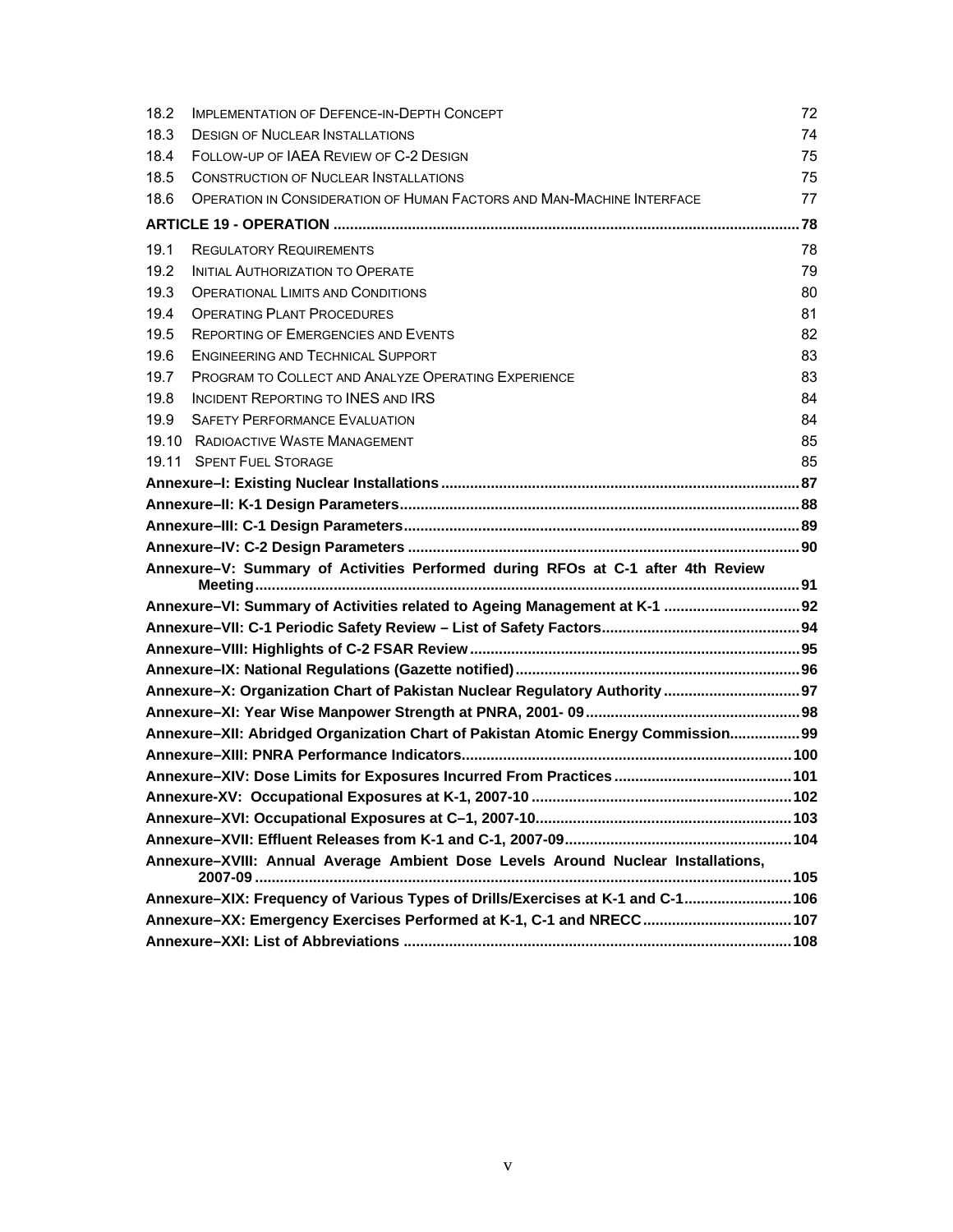## **1. Introduction**

### **1.1 General**

 $\overline{a}$ 

The Convention on Nuclear Safety (CNS) was signed by Pakistan on  $20<sup>th</sup>$  of September 1994 and subsequently ratified on 30<sup>th</sup> September 1997. The Government of the Islamic Republic of Pakistan is taking appropriate measures to install and operate nuclear power plants for generation of electricity. As a matter of policy, highest priority is accorded to safety in nuclear installations.

The Fifth National Report (5NR) has been prepared by the Pakistan Nuclear Regulatory Authority (PNRA) in collaboration with Pakistan Atomic Energy Commission (PAEC) in fulfillment of Pakistan's obligations under the Convention on Nuclear Safety on behalf of the Government of Pakistan

The Fifth National Report (5NR) is an updated version of the Fourth National Report; however, it can be used as a stand-alone document. The 5NR begins with an introduction in Section 1. The Section 2 covers the progress made after the Fourth National Report, and the special reporting required in areas identified during the Fourth Review Meeting<sup>1</sup> along with areas identified in the document "Issues and Trends in Nuclear Safety" issued by the IAEA Secretariat. This is followed by a brief description of the future challenges in Section 3 and then continues with Articles 4 to 19. Annexures are included to provide more details. This part of the report generally follows the Articles of the Convention on Nuclear Safety and the guidance provided by the INFCIRC/572 $2$ .

Each section on the articles of the Convention begins with the text of the article. It is followed by a description of regulatory requirements that are put in place to meet the obligations of the Article, appropriate steps taken by the nuclear installations to fulfill these requirements and the verification by the regulatory body.

The Government of the Islamic Republic of Pakistan is committed to make all possible efforts in achieving and maintaining a high level of safety and has met its obligations under the Convention on Nuclear Safety.

## **1.2 Electrical Energy Market in Pakistan**

Pakistan's present installed electricity generation capacity comes to 21,450 megawatts (MW). Major sources of electricity in the country are fossil fuel fired thermal power plants, owned largely by independent power producers (IPPs) and hydroelectric plants, which fall under the purview of the Water and Power Development Authority (WAPDA). Nuclear power, supplied by the PAEC, and renewable energy play a relatively smaller role in supply at present, as indicated in the following table.

| Generation Type                 | Capacity  | Share in<br><b>Total Capacity</b> |
|---------------------------------|-----------|-----------------------------------|
| Thermal (Fossil Fuels)          | 14,283 MW | 66.59%                            |
| <b>Hydroelectric</b>            | 6,705 MW  | 31.26%                            |
| <b>Nuclear</b>                  | 462 MW    | 2.15%                             |
| <b>Total Installed Capacity</b> |           | 21,450 MW                         |

**Table 1.2-1: Pakistan's Electricity Generation Capacity** 

<sup>&</sup>lt;sup>1</sup> Fourth Review Meeting of the Convention on Nuclear Safety-  $14<sup>th</sup>$  to  $25<sup>th</sup>$  April, 2008 held at Vienna, Austria CNS/RM/2008/ 6 FINAL

<sup>&</sup>lt;sup>2</sup> Guidelines regarding National Reports – IAEA INFCIRC/572 Rev 3 (28<sup>th</sup> Sept 2009)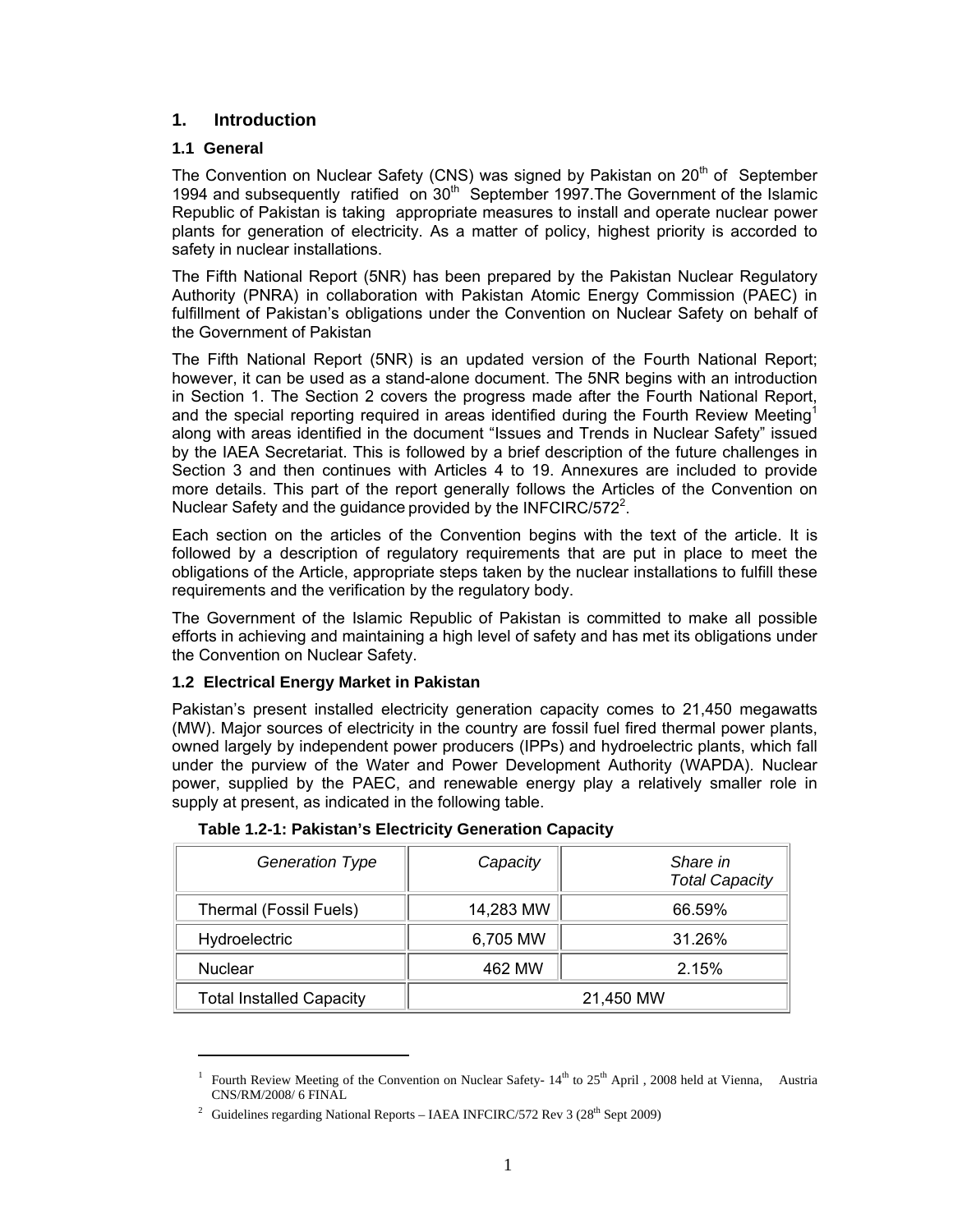Pakistan's electricity needs were historically met by two power entities: WAPDA, serving most of the country, and the Karachi Electric Supply Corporation (KESC) serving the city of Karachi and its adjoining areas. Since the 1990s, the Government of Pakistan has been conducting an extensive privatisation program to improve the performance of the electricity sector. KESC has already been privatised. Recent reforms also led to the division of WAPDA's Power Wing to create three generation companies, the National Transmission and Dispatch Company (NTDC), and nine distribution companies.

Since October 2007, WAPDA's role has been restricted to water and hydropower development, while the Pakistan Electric Power Company (PEPCO) has been established and empowered for overall management of thermal power generation, transmission, distribution and billing. PEPCO thus oversees the distribution and generation companies as well as the NTDC. Tariffs are determined and fair competition in the electricity market ensured by the National Electric Power Regulatory Authority (NEPRA).

#### **1.3 National Policy Pertaining to Nuclear Installations**

Pakistan is the sixth most populous country in the world. Being a fossil fuel deficient nation, it has been experiencing an acute energy shortage of around 5,000 MW which adversely impacts the economy, business sector and the common man. Pakistan considers nuclear technology an important tool in socioeconomic development.The Government of Pakistan, in view of these considerations, has adopted an Energy Security Plan 2030<sup>3</sup> which envisions utilization of all types of energy resources and enhancement of the role of nuclear power generation in the next few decades. Under this plan, the nuclear generation capacity is to be increased to 8,800 MW by 2030. In fulfilment of the Energy Security plan, PAEC intends to construct more units and other sites have been identified for construction of NPPs and site evaluation studies have been initiated.

The Energy Security Plan 2030 envisages a developed, industrialized, just and prosperous Pakistan through rapid and sustainable development in a resource constrained economy. This can be achieved, among other things, by educating the population and introduction of technology. The issues of environment degradation and global warming have been given due consideration.

The Government of Pakistan is fully cognizant of its responsibilities regarding preservation and improvement of the quality of the environment. Organizations at various levels of the Government have been established, under legislation and statutes, to regulate salient sources of environmental degradation and to carry out research on climatic changes due to global warming, etc.

PNRA is the competent authority for regulating nuclear safety and radiation protection aspects of nuclear installations. PAEC undertakes promotional activities in the use and application of nuclear energy including research, development, education, etc., on behalf of Government of Pakistan. PAEC owns and operates all nuclear installations in Pakistan. National Electric Power Regulatory Authority (NEPRA) determines tariffs and ensures fair competition in the electricity market.

Pakistan is the fifteenth country in the world that installed nuclear power plants for the generation of electricity. It has more than 38 years of nuclear power plant operating experience. The safety record of the operation of nuclear power plants has been quite satisfactory as concluded from the findings of the national regulatory reviews and inspections. This has also been substantiated by international peer reviews.

## **1.4 Ongoing National Program Related to the Nuclear Installations**

The national program related to nuclear installations, being pursued for the last four decades, is focused on:

<sup>&</sup>lt;sup>3</sup> For details see http://www.planningcommission.gov.pk/energy.htm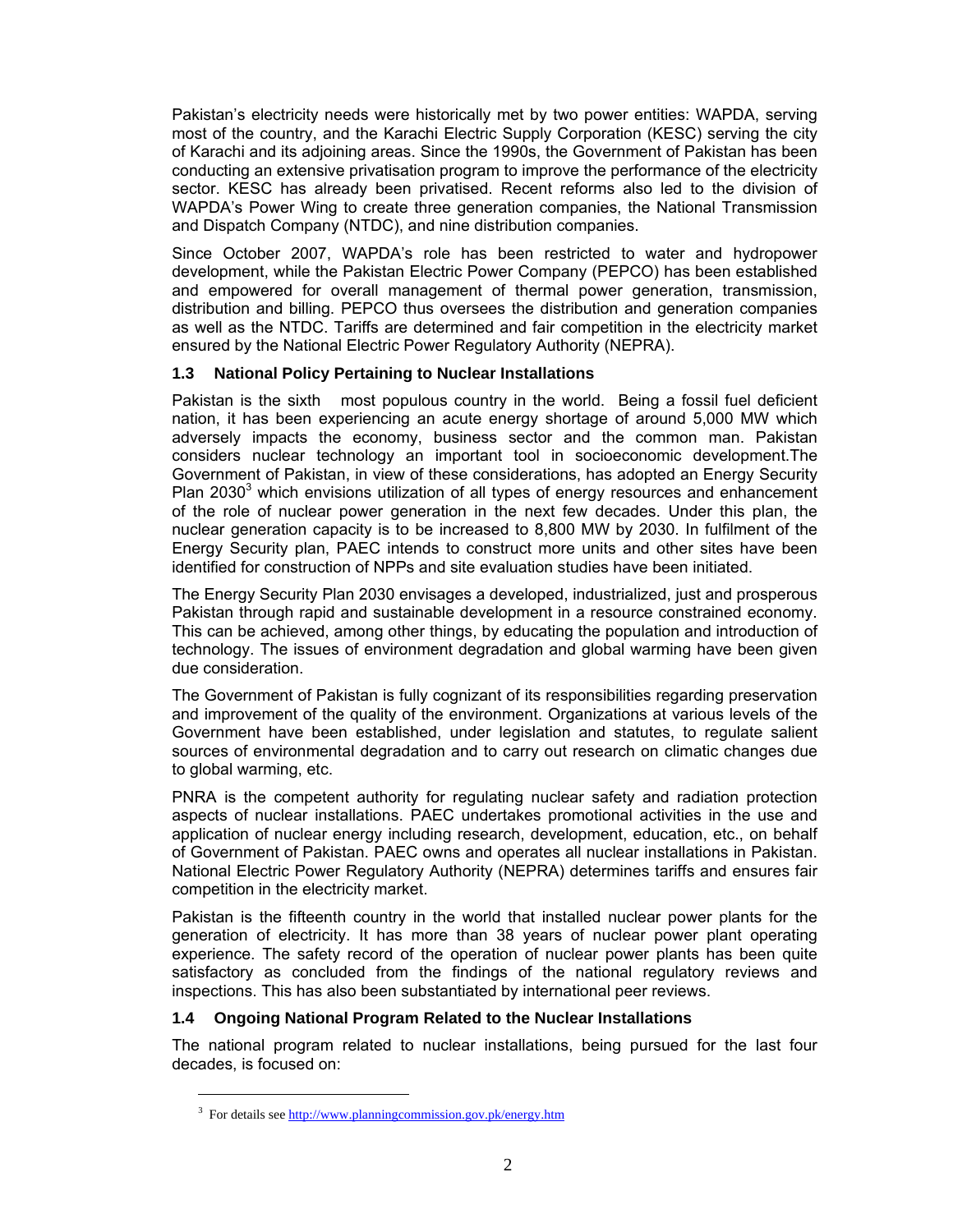- a. Continued safe operation of nuclear installations
- b. Construction of new nuclear installations to meet energy requirements
- c. Strengthening and capacity building of regulatory infrastructure in the country.
- d. Strengthening and capacity building of research and development in the country.

Karachi Nuclear Power Plant Unit 1 (K-1) completed its design life of thirty years in December 2002. After completion of most of the design modifications and upgrades required for relicensing, PNRA allowed operation of K-1 under a special license beyond design life in November 2003. The license was initially issued for one year and continued till 2007. In December 2007, K-1 was allowed to operate at 90 MWe. This license was issued for two years i.e. up to 2009, subject to fulfillment of licensing conditions. Upon fulfilment of the conditions, K-1 was allowed to operate at 98 MWe till December 31, 2010.

 Chashma Nuclear Power Plant Unit-1 (C-1) has been operating safely and six refuelling operations have been carried out so far including two refuelling operations during the reporting period. During the refuelling outages, in-service inspections, scheduled maintenance, design modifications and periodic tests were performed in addition to refuelling. PNRA has kept the plant under continuous regulatory surveillance. C-1 is now in the process of conducting Periodic Safety Review (PSR) as per regulatory requirement for renewal of operating license after ten years of operation. PNRA is conducting review of PSR reports of C-1in accordance with a mutually agreed upon strategy. The whole activity of review and approval of PSR is expected to be completed by December 2010.

Some significant events that took place at K-1 and C-1 were reported to the international community through World Association of Nuclear Operators (WANO) and IAEA Incident Reporting System (IRS).

Chashma Nuclear Power Plant Unit-2 (C-2) Civil Construction, equipment manufacturing and installation has been completed. Commissioning Program (CP) was submitted to PNRA for review and approval. CP was reviewed according to the regulatory requirements and operating experience feedback from C-1. Approval of CP was granted upon fulfilment of regulatory requirements. The commissioning is now in progress. C-2 has now submitted Final Safety Analysis Report (FSAR) as part of regulatory submissions for Fuel Load Permit (FLP). Review of FSAR is in progress and it is expected to be completed by November 2010 subject to satisfactory response to the regulatory review queries by the licensee. Additional NPPs are being planned in Pakistan to meet the energy requirements.

Pakistan has developed infrastructure for manufacturing components of nuclear installations including safety class 2 and 3 and non-safety class components for NPPs. The equipment include tanks, thick walled vessels, process equipment, precision mechanical components, heavy steel structures, etc.. Facilities are now being upgraded to manufacture safety class-1 mechanical components.

Since its establishment in 2001, PNRA has been continuously improving its regulatory infrastructure. Centre for Nuclear Safety has enhanced its technical competency as technical support organization of PNRA to accomplish review and assessment of licensee submittals indigenously. The human resource development in PNRA continues to flourish in terms of increase in manpower and improvement in technical competencies through various basic and advanced level training courses through PNRA School of Nuclear and Radiation Safety (SNRS). In addition, various activities are being executed to carry out countrywide radiation environmental surveillance, and to establish dosimetry and calibration laboratories, under the Public Sector Development Program of the Government of Pakistan.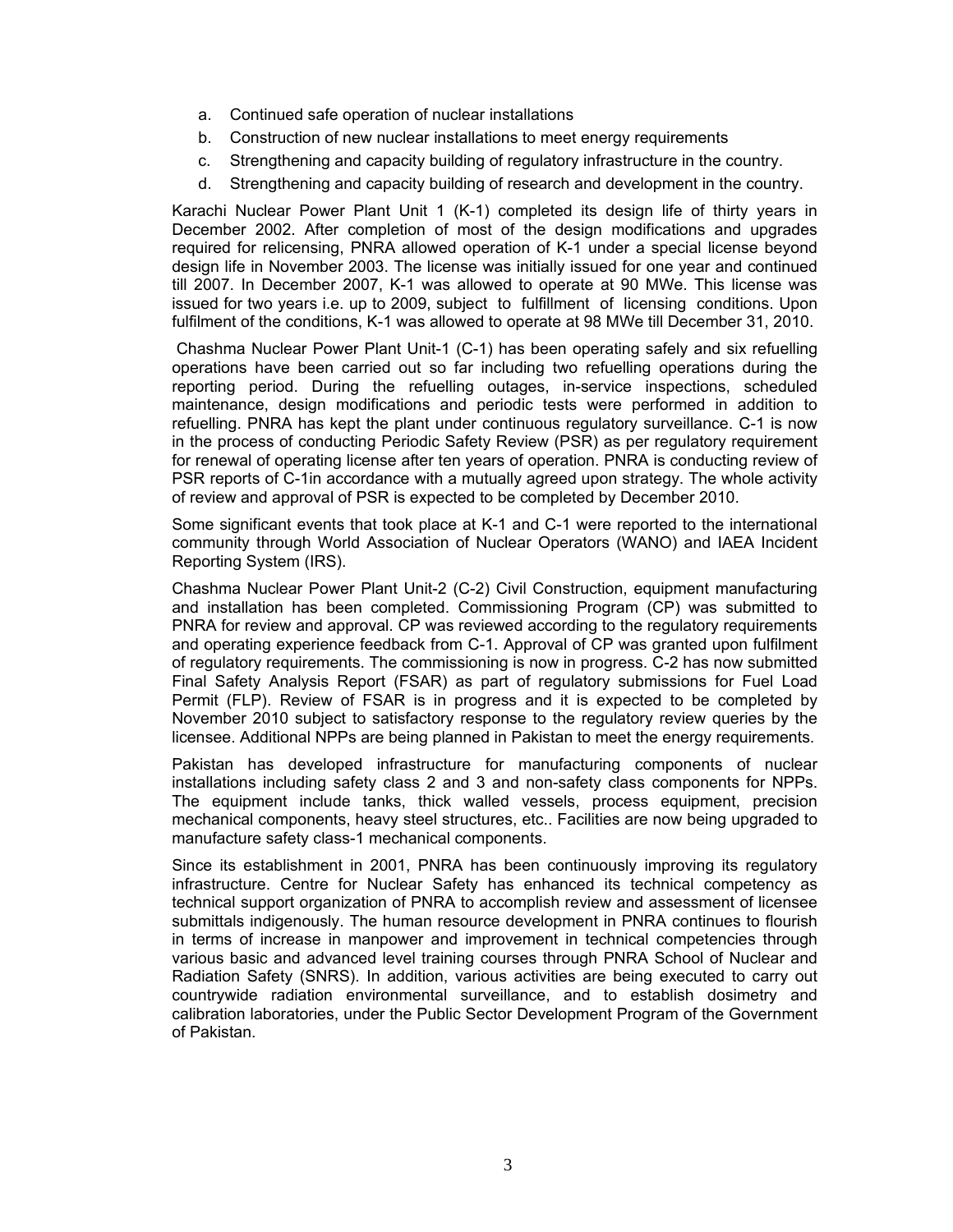## **2. Progress after the Fourth National Report and Special Reporting**

In the following sections the progress made after the Fourth National Report and measures taken in areas of interest identified during the Fourth Review Meeting are described.

## **2.1 Progress after the Fourth National Report**

Progress made after the Fourth National Report in significant areas is presented below:

#### **2.1.1 Regulatory Framework**

Following National Regulations related to nuclear installations were officially notified in the Gazette of Pakistan:

- a. Regulations for Licensing of Nuclear Safety Class Equipment and Components Manufacturers – PAK/907 (Rev.0) – September 01, 2008
- b. Regulations on the Safety of Nuclear Power Plants Site Evaluation PAK/910 (Rev.1) – September 01, 2008
- c. Regulations on Management of a Nuclear or Radiological Emergency PAK/914 (Rev.0) – September 01, 2008
- d. Amendment in Regulations on the Safety of Nuclear Power Plants Operation PAK/913 (Rev.1) – November 03, 2008.
- e. Amendment in Regulations on Radioactive Waste Management PAK/915 March 04, 2010.

In addition, Regulations on Safety of Nuclear Research Reactor(s) Operation – (PAK/923); Regulations on Decommissioning of Facilities using Radioactive Material – (PAK/930); and PNRA Enforcement Regulations – PAK/950); are in the preparation phase, whereas, Regulations for Licensing of Nuclear Installation(s) in Pakistan – PAK/909 and Regulations on the Safety of Nuclear Power Plant – Design – PAK/911 are in the revision process.

#### **2.1.2 Organization of PNRA and PAEC**

The founding Chairman of PNRA retired after a meritorious service of eight years and new Chairman assumed the charge in 2009. The Advisory Committee for Improving Utility-Regulatory Interface (ACIURI) was re-constituted due to replacement of some of its members. However, there is no major change in the organizational structure of PNRA (Annexure-X) since the last report.

Chairman PAEC also got retired and the new Chairman took charge in April 2009. Organisational structure of PAEC remains the same as before and is shown in Annexure-XII.

## **2.1.3 K-1 Relicensing**

Karachi Nuclear Power Plant Unit 1 (K-1) completed its design life of thirty years in December 2002. PNRA allowed operation of K-1 under a special license beyond design life in November 2003. The license was initially issued for one year and continued till 2007. After completion of major modifications and safety upgrades as required by PNRA and submission of updated Final Safety Analysis Report, PNRA awarded license to K-1 to operate (Beyond Design Life) at 90 MWe in December 2007. This license was initially issued for two years i.e. up to 2009, subject to fulfilment of licensing conditions. After 2009, upon fulfilment of the conditions, K-1 was allowed to operate at 98 MWe till December 31, 2010.

As part of its regulatory activities at K-1, PNRA conducted review of plant safety performance, design modifications, event reports, routine reports and other documents. The plant's follow-up of the licence conditions was specifically monitored to ensure that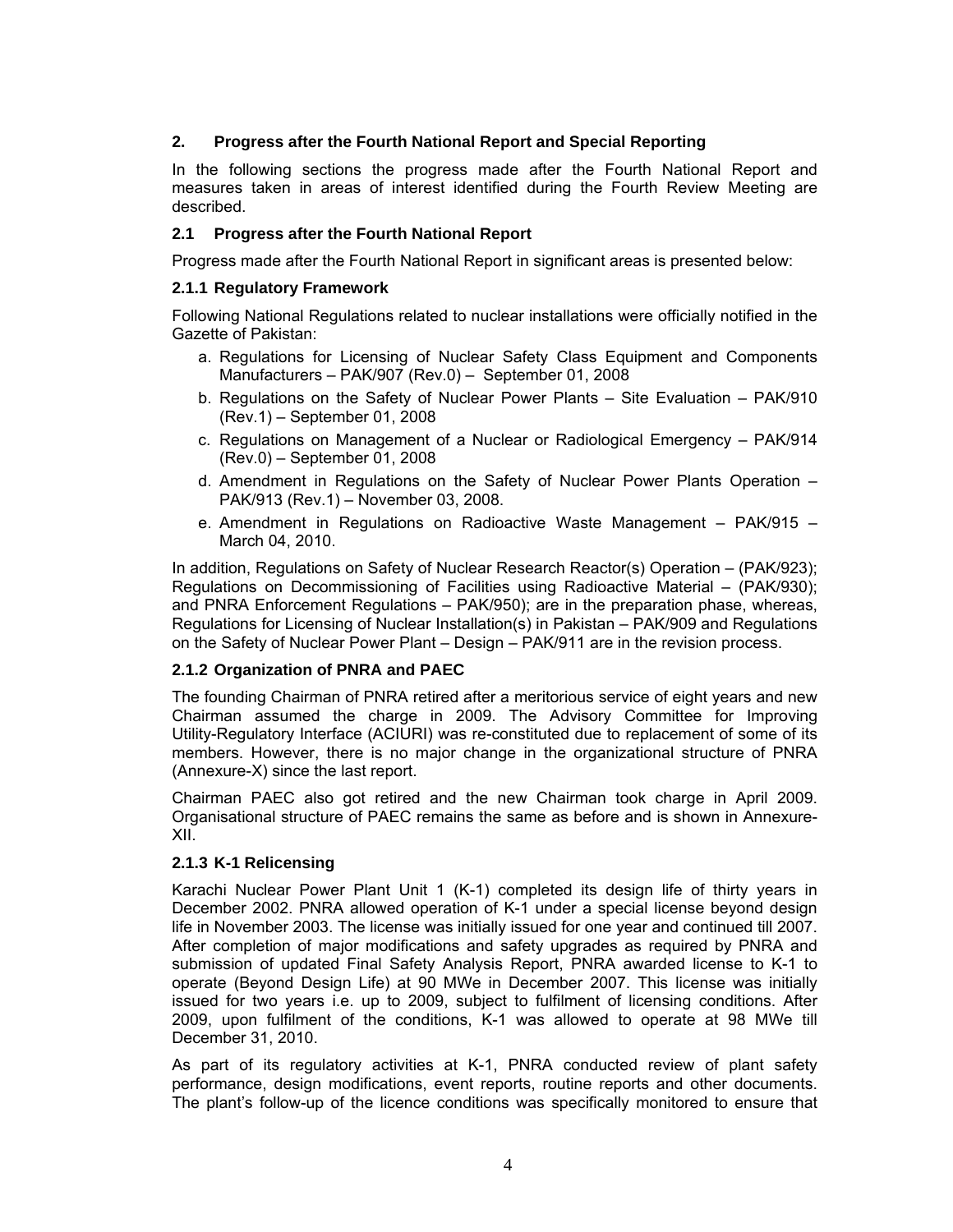satisfactory actions were being taken by the licensee. PNRA's review and assessment did not identify any condition requiring issuance of a violation notice after relicensing beyond design life. The releases of radioactivity to the environment, as well as radiation doses received by the workers at K-1, remained well below the authorized/regulatory limits.

### **2.1.4 C-1 Operation**

The plant is operating satisfactorily since the award of Operating Licence in October 2004 and has undergone two refuelling operations during the reporting period. At the end of each refuelling outage, the licensee submitted a safety case for operation of the plant in the next cycle along with the documents specified in PAK/913. PNRA reviewed the safety case and allowed continuation of plant operation.

Major review and assessment activities performed during the refuelling outages included corrective and preventive maintenance activities, in-service inspections, surveillance tests and modifications, etc. In addition, PNRA performed review and assessment of the plant performance, routine reports, event reports, modifications, and conformance to conditions of the Operating Licence. No major violation of the approved operating envelope was observed during the reporting period. The radioactive releases from C-1 to the environment and doses to workers remained well below the authorized/regulatory limits.

C-1 has started ten yearly Periodic Safety Review (PSR) since beginning of 2009. The PSR is largely based on the evaluations of fourteen safety factors pertaining to significant areas like plant design, condition of structures, systems and components, safety analyses (both deterministic and probabilistic), operating experience feedback, management and environment. All one hundred and ninety four (194) reports related to various Safety Factors have been submitted to PNRA. PNRA is conducting review of PSR reports. The review and approval process of PSR is expected to be completed by December 2010.

## **2.1.5 C-2 Construction, Installation and Commissioning**

Licensing process of C-2 is progressing satisfactorily. Civil construction and installation of equipment has largely been completed. Commissioning Program (CP) was submitted to PNRA, and was approved in March 2009. It was ensured during the review that CP included all the tests necessary to demonstrate that the plant as installed meets the requirements of the Safety Analysis Report and satisfies the design intent. It was ensured that the tests were planned in a logical order in three stages; pre-operational tests; fuel loading and sub-critical tests; and initial criticality and power tests. After completion of each stage approval of PNRA would be required to proceed to the next stage on the basis of satisfactory completion report of the tests in each stage. Collection of baseline data for future safety reviews, validation of operating procedures with participation of future operating staff are other salient features of the commissioning program. CP has been approved and the commissioning is progressing satisfactorily. PNRA is monitoring the commissioning activities at site in accordance with the approved inspection program to verify compliance with national regulations and licence conditions. Commissioning stage-1 of C-2 is expected to complete by the end of year 2010.

Final Safety Analysis Report (FSAR) for C-2 is presently under review at PNRA. This also includes Level-1 PSA report, Severe Accident Analysis, Human Factor Engineering and certain design improvements as the commitment made during PSAR review. The review of FSAR is expected to be completed by the end of November 2010 after which decision on fuel load permit will be taken.

#### **2.1.6 New Nuclear Power Plants**

The Government of Pakistan, under its National Energy Security Plan, has tasked PAEC with increasing the country's nuclear electricity generation capacity from the current level of 425 MW to 8,800 MW by the year 2030. To meet this target, PAEC has prepared plans to install a number of new nuclear power plants at the existing sites of K-1 and C-1. In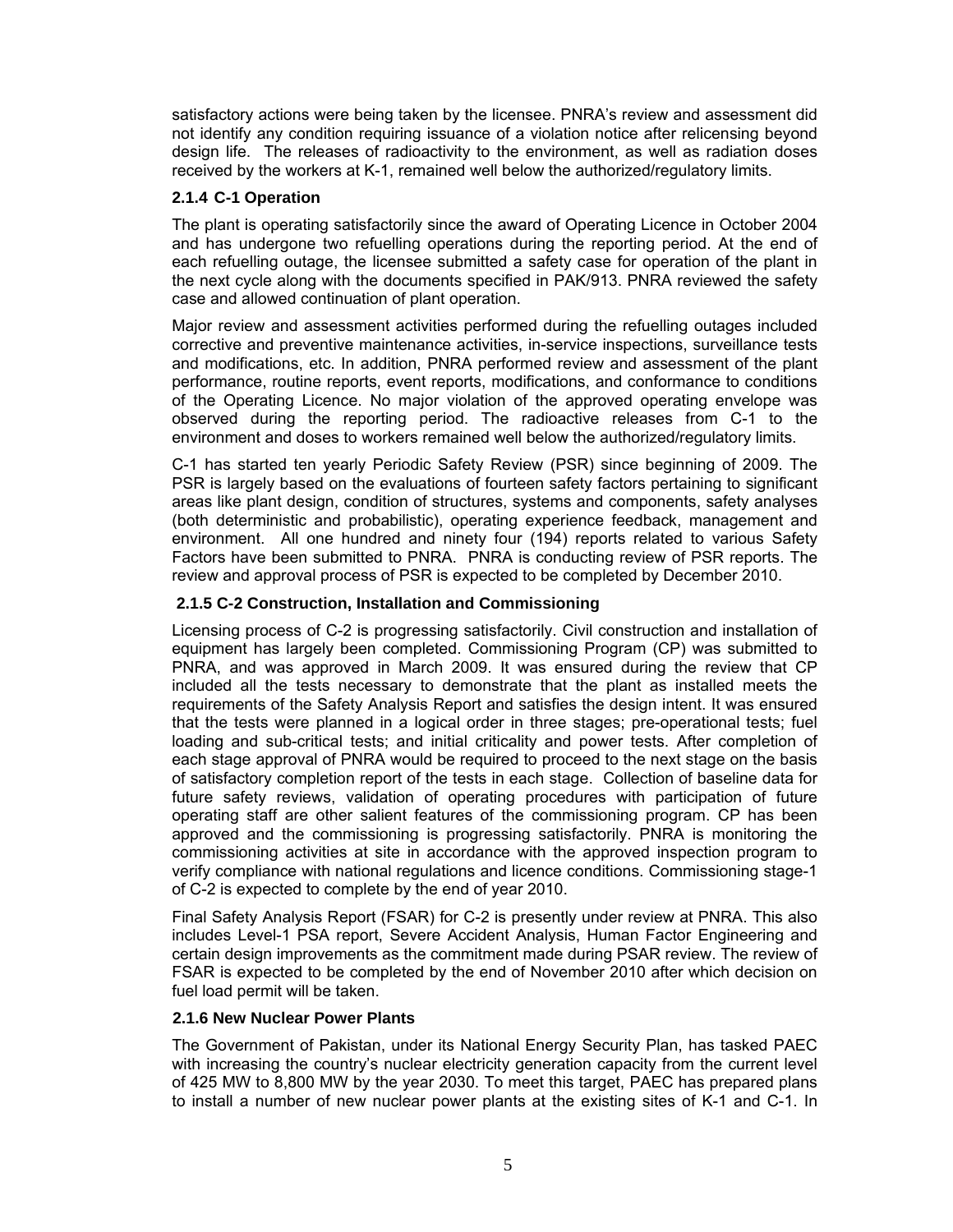addition, new sites for NPP's have been identified and initial site studies have been started.

## **2.1.7 Problems in Acquiring Safety Related Items and Services**

Installation of Loose Part Monitoring System (LPMS) was made a C-1 licence condition. The LPMS could not be installed before the end of RFO-5 due to international procurement constraints. So C-1 requested for a waiver and took appropriate administrative measures such as implementation of foreign material exclusion program during the RFOs and major maintenance/modification activities involving opening of reactor pressure boundary. The surveillance frequency of activity monitoring of reactor coolant system was increased to ensure that no foreign material or loose parts are present within the reactor coolant system which may affect the fuel integrity.

C-1 has now managed to install LPMS in RFO-6 with indigenous efforts.

## **2.1.8 Strengthening and Capacity Building of Institutions**

In recent years, the Government of Pakistan has approved several projects under the Public Sector Development Programme for the strengthening and capacity building of institutions serving in the nuclear energy sector. The projects are aimed at building national capacities for nuclear safety, design, human resource development, manufacturing and quality control.

PNRA is among the institutions whose capacity has been built through this initiative, chiefly with the establishment and financing of the Centre for Nuclear Safety and School of Nuclear and Radiation Safety. In addition, projects have been approved to set up the infrastructure for countrywide environmental surveillance, including dosimetry services and calibration laboratories.

The Centre for Nuclear Safety completed the fourth year of its existence in 2010. In accordance with its plan, the Centre recruited 55 professional scientists and engineers, and imparted specialized trainings in various aspects of safety review, assessment and analysis. These professionals are now discharging their responsibilities in the review of C-2's final safety analysis report as well as the review and assessment of other submittals by the licensee.

## **2.1.9 Severe Accident Management Guidelines**

K-1 has developed first draft of Severe Accident Management Guidelines (SAMGs).

C-1 is about to complete the development of Symptom based Emergency Operating Procedures (SEOPs) by the end of December 2010. Upon completion of SEOPs, C-1 will start work on development of SAMGs targeting 2013 as completion date.

C-2 has made a commitment for preparing Severe Accident Management Guidelines. Some C-2 personnel are receiving training in this area.

## **2.1.10 Enforcement Program of PNRA**

PNRA, under the provisions of Ordinance of 2001 is empowered to regulate all matters related to nuclear safety and radiation protection during all stages of siting, design, construction, commissioning, operation and decommissioning of nuclear installations. In order to ensure that national regulations are being complied with, PNRA has developed an enforcement program which delineates certain enforcement actions such as the issuance of warnings, directives or orders to curtail activities, modification or cancellation of licenses or authorisations, etc. However, preparation of national regulations, which would establish detailed processes for taking enforcement actions including prosecution and penalization, mechanisms for dispute resolution, etc., are in final stage of approval within PNRA.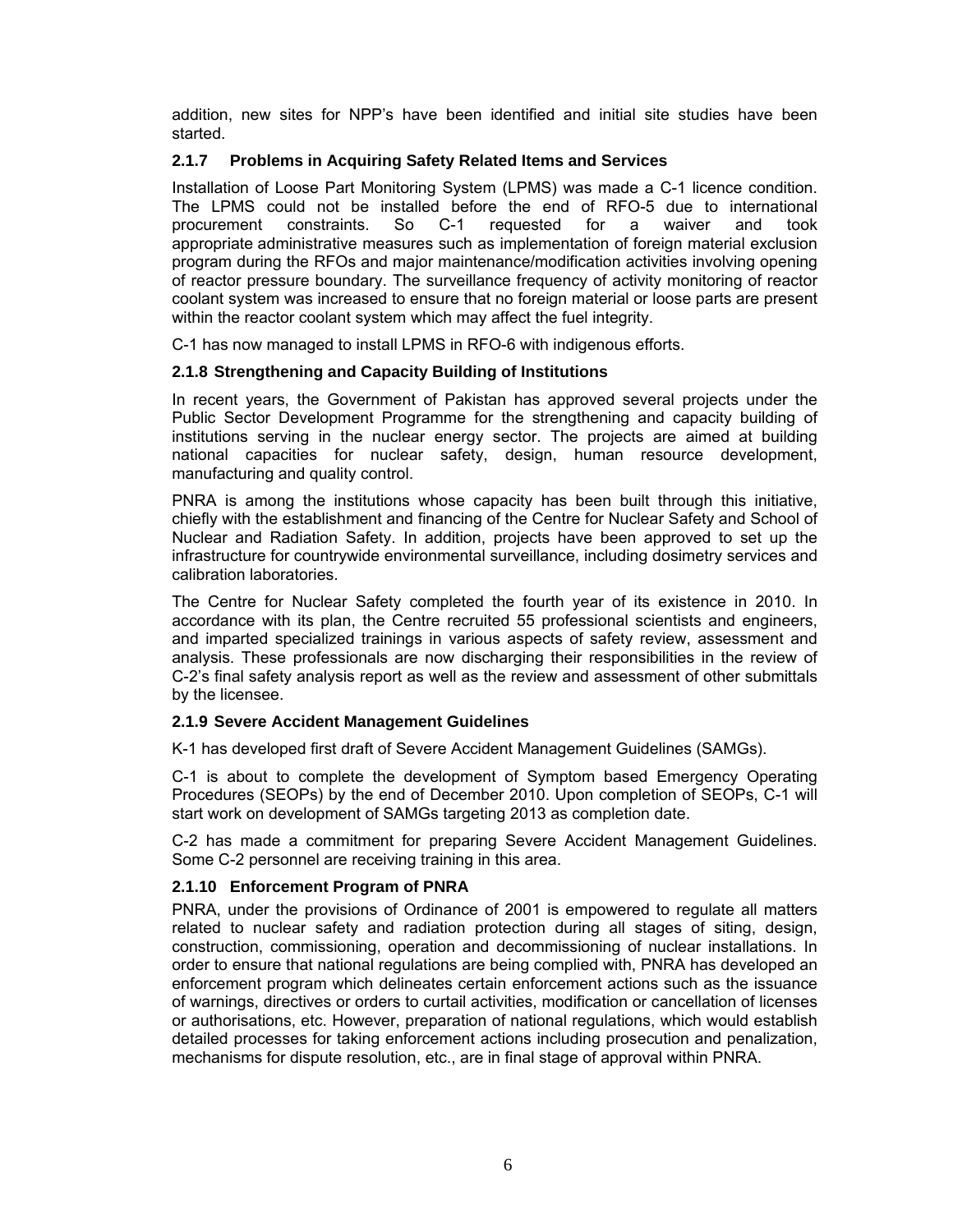## **2.1.11 Emergency Preparedness**

In order to ensure that the licensees can effectively handle emergencies and to mitigate the consequences of any untoward incident, the "Regulations on Management of Nuclear Accidents or Radiological Emergency (PAK/914)" were promulgated in 2008. These regulations formally establish the requirement of maintaining an adequate level of preparedness and response capability during a nuclear or radiological emergency.

Following the promulgation of PAK/914, K-1 has updated its off-site radiological emergency plan, KOFREP. The revised KOFREP plan was reviewed at PNRA and several changes were proposed which were incorporated and KOFREP was approved by PNRA.

C-1 is also conducting review of existing emergency plans in line with the provisions of the regulations.

In 2008 and 2009, C-1 and K-1 conducted exercises to evaluate their effectiveness regarding approved emergency plans. PNRA witnessed these exercises and issued recommendations for improvements in the emergency preparedness plans. The effectiveness of K-1 off-site plans in accordance with updated KOFREP was demonstrated in June 2010 during an exercise to fulfil relicensing requirement. Governmental organizations such as Provincial Disaster Management Authority (PDMA), City Government, District Health Authorities, Local Police, etc. were also involved in the exercise.

The National Radiation Emergency Coordination Centre (NRECC) routinely participates in international emergency exercises such as  $ConvEx<sup>4</sup>$  arranged by the IAEA during which the Centre's Emergency Response System is comprehensively tested for performance in a nuclear emergency with transboundary consequences. A number of brochures, pamphlets, booklets regarding nuclear and radiation emergencies have also been published for members of the response organizations.

Pakistan is a member of international "Convention on Assistance in Case of a Nuclear or Radiological Accident". According to the provisions of this Convention, member states have to register their National Assistance Capabilities (NAC) with the IAEA RANET<sup>5</sup>. Pakistan's registration with RANET entitles Pakistan to call upon any necessary assistance through IAEA in case of a Nuclear or Radiological Accident.

#### **2.1.12 Radioactive Waste Management**

PAEC formally issued its policy on nuclear safety in 2009, although the safety objectives were being fulfilled even before this formal policy statement. According to this policy PAEC has committed itself to safe and secure management of radioactive waste generated from activities in its nuclear facilities. PAEC has also undertaken to ensure provision of adequate financial resources for decommissioning and waste management at nuclear installations by creating funds for decommissioning and waste management.

Work remained in progress in 2009 on "Draft National Policy on Control and Safe Management of Radioactive Waste". The Draft Policy aims at establishing a national commitment to control and manage radioactive waste generated in the country in accordance with national legislation/regulations and international standards. According to this Draft Policy the Government of Pakistan will be committed to the management of radioactive waste in such a manner as to avoid imposing an undue burden on future generations; that is, the generation that produces the waste has to seek and apply safe, practicable and environmentally acceptable solutions for its long term management.

l

<sup>4</sup> Convention Exercise (ConvEX)

<sup>5</sup> Response Assistant Network (RANET)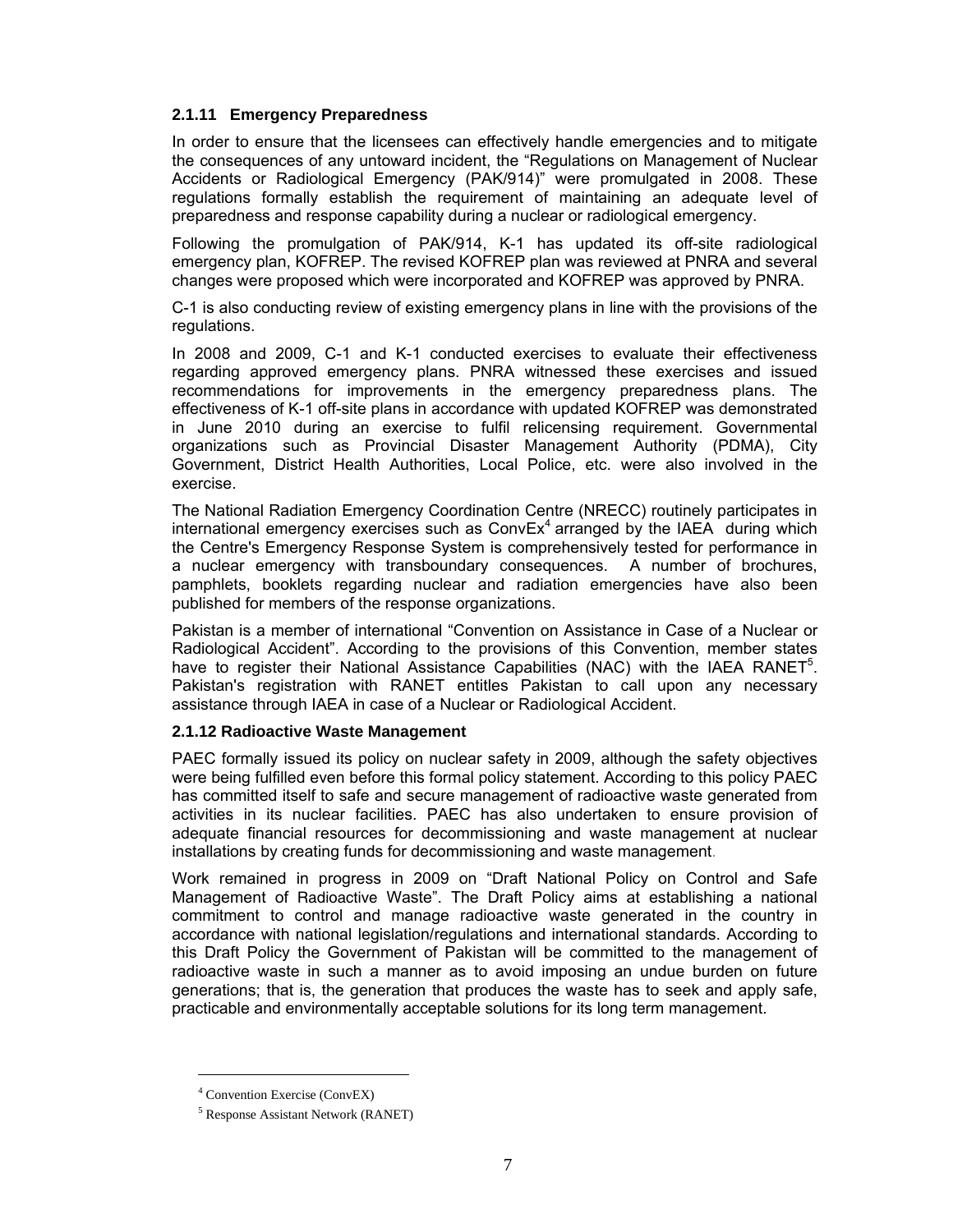PNRA conducted numerous inspections of nuclear installations in different safety areas which included waste management also. The objective of waste management inspections was to verify compliance with the regulatory requirements set forth in the Regulations on Radioactive Waste Management – PAK/915.

## **2.2 Special Reporting**

In response to a request at the Fourth Review Meeting of the Convention on Nuclear Safety (CNS) held in April 2008, a report $6$  was prepared by the IAEA Secretariat which summarizes the major global trends and challenges that have impacted the nuclear community generally in recent times and trends in Nuclear Safety as identified during the IAEA Safety Review Services. The following sections present the status and progress made by Pakistan in these areas as applicable to its nuclear power program.

## **2.2.1 Regulatory Effectiveness and Independence**

PNRA has been performing annual monitoring and evaluation of its regulatory activities since its inception. In addition to regular self-evaluation and performance reporting to the Government and the public, PNRA frequently invites international experts for peer reviews. This process contributes to continuous improvement of regulatory effectiveness and efficiency, and drives PNRA towards improved performance in all of its activities. PNRA regularly submits its annual report to the Government at the end of each calendar year. These submissions have improved transparency and enabled the Government to keep abreast of regulatory oversight of nuclear facilities in the country by PNRA.

As a regular practice, PNRA, stakeholders and the general public of Pakistan are engaged in the review process of national regulations. Draft regulations are placed on PNRA website<sup>7</sup> for feedback from the stakeholders before approval and gazette notification of these regulations. PNRA has also established liaison with other national regulators to exchange information regarding licensing process adopted by different regulatory authorities.

PNRA has prepared a comprehensive plan for the development, implementation, and assessment of its Management System. Work remained in progress on the development of this system and a draft Management System Manual was prepared in accordance with international practices. The implementation of management system will start in the end of 2010 after finalization.

Activities initiated under the PNRA Leadership Development Program continued during the reporting period. The leadership development framework of PNRA, consisting of 4Cs and 1P (Competence, Compassion, Credibility, Consistency and Passion), was widely appreciated at international forum of regulators. The experts were of the view that the model may serve as starting point for leadership development within regulatory bodies.

## **2.2.2 Continuous Improvement to Strengthen Nuclear Safety and to Avoid Complacency**

As a forward-looking organization PNRA continuously strives for excellence and is committed to improve its regulatory performance. In accomplishment of its vision to become a world class regulatory body, PNRA has focused all its resources on enhancing its capacity and technical capabilities. The competency development of the regulatory staff has been on top priority of PNRA to strengthen professional capabilities of its staff through in-house professional trainings, courses in local training institutes, foreign regulatory bodies and technical organizations. It has arranged international workshops/fellowships in specialized fields, provided on-the-job training, and scientific visits to enhance the

l

<sup>&</sup>lt;sup>6</sup> Issues and Trends in Nuclear Safety- A Report of the IAEA Secretariat to the Fifth Review Meeting on the Convention on Nuclear Safety ( 2009)

 $^7$  http://www.pnra.org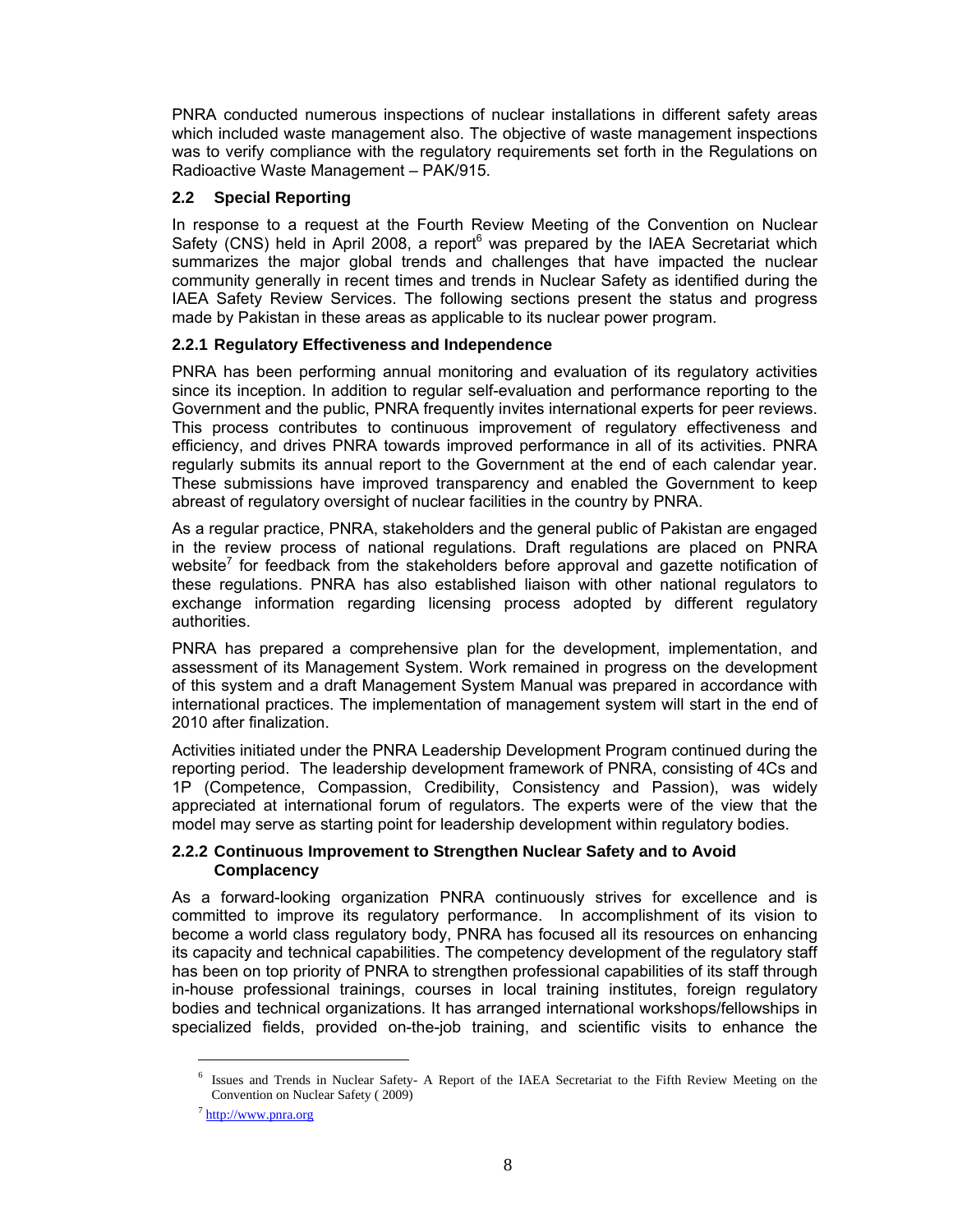technical competence of staff for the regulation of nuclear power plants and radiation facilities in Pakistan.

PNRA has achieved many short term goals thereby ensuring continuous improvement in its performance. Some of the highlights are mobilization of the projects like Nuclear Dosimetry and Protection Level Calibration Laboratories and National Program for Environmental Radioactivity Surveillance, the finalization of the Management System Manual, self-assessment of its performance under the Self-Assessment Tool of the IAEA.

In striving to enhance safety in its nuclear installations PAEC has established safety and quality infrastructure at the corporate and nuclear installation levels and issued a Nuclear Safety Policy from which specific safety rules, procedures and other requirements are derived. As a policy, PAEC always aims to exceed the regulatory requirements. As a result, most of them are met with comfortable margins. At the corporate level, the Directorate of Nuclear Power Safety (DNPS) and Directorate of Quality Assurance (DQA) are established to advise the corporate management on safety and quality issues. DNPS and DQA conduct safety inspections and the QA audits of the nuclear installations. The observations and recommendations resulting from these inspections and audits serve as additional and independent source of information for the senior management. At the nuclear installation level, Divisions with necessary authority and independence are in place, which are responsible for nuclear safety, licensing and quality assurance related activities. In addition, safety committees advise the management on safety and quality related issues.

Within the nuclear power industry, efforts are underway to enhance team capacities so as to cater to the needs of increased nuclear power generation capacity envisaged in the *National Energy Security Plan.* The PAEC is enhancing the capacity and quality of its key training institutes, such as Pakistan Institute of Engineering and Applied Sciences (PIEAS), Karachi Institute of Power Engineering (KINPOE), and Chashma Centre for Nuclear Training (CHASCENT). Projects to be funded from Public Sector Development Program have been approved by the Government for this purpose.

#### **2.2.3 Managing Challenges in the Construction Quality of New NPPs**

The proper management of the wide scope of activities to be planned and executed during construction period represents a major challenge for the utility, contractor, supplier, supporting organizations and regulatory body. In many NPP operating countries, construction of new NPPs has not been undertaken since long, and much of the workforce with NPP construction experience has retired.

Pakistan is among a few countries having the unique experience of management of construction of new nuclear power plants. The construction of C-2 started when construction experience of C-1 was still available. In addition, technological advancements in civil construction were also utilized. However, during construction, licensee confronted various challenges like coping with dewatering issue due to high water table, continuous monitoring of C-1 for any structure settlement due to dewatering, C-1 shutdown conditions for working on shared systems such as common switchyard, intake bay, etc. But despite all these issues, the project progressed according to the schedule while maintaining quality and safety standards. PNRA provided active regulatory oversight throughout the construction process particularly during the construction of safety structures. At all construction stages from excavation to final finish of concrete work, all activities were executed smoothly and no occasions of regulatory non-compliance arose to require actions like 'work stop'. However, implementation of quality assurance program identified some non-conformances requiring 'Re-work' which were appropriately addressed by the licensee under intimation to PNRA. Close regulatory involvement served to facilitate the successful accomplishment of construction work.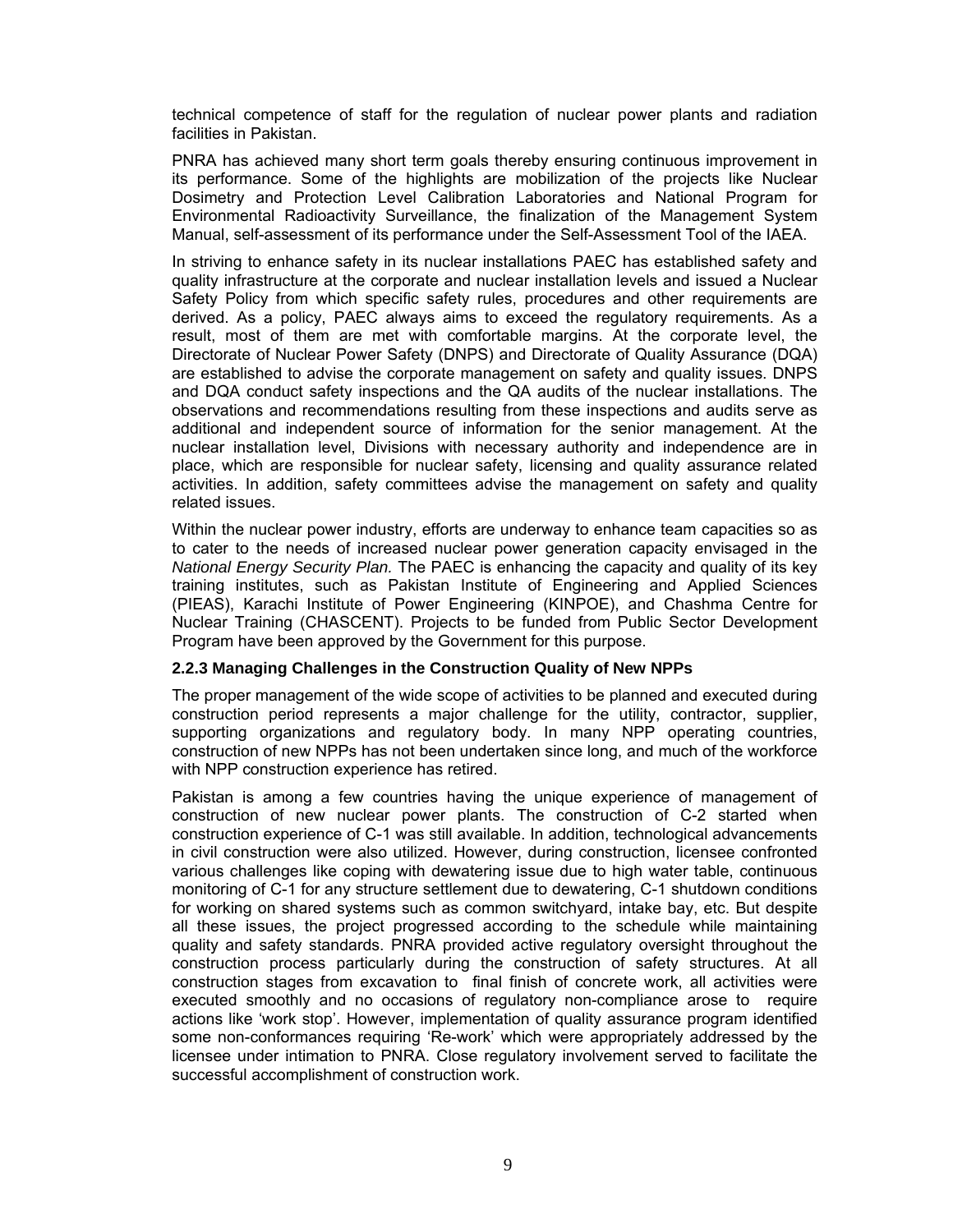#### **2.2.4 Management of Safety and Safety Culture**

The Government of Pakistan accords highest priority to nuclear safety. Regarding management of Safety at the Nuclear Installations, a formal Nuclear Safety Policy of the Pakistan Atomic Energy Commission was approved and adopted which emphasizes the commitment of PAEC to ensure excellence in all activities important to safety and to strive for improvements in safety related equipment and practices. PAEC has undertaken the responsibility to provide the financial, material and human resources required for the safe operation and safety upgrades of operating facilities and for the safe design of new facilities. It is quite pertinent to mention that PAEC has been fulfilling safety objectives even before this formal statement of policy on nuclear safety. Complete text of Nuclear Safety Policy of Pakistan Atomic Energy Commission is available at PAEC website; **http://www.paec.gov.pk**

The level of safety in plant operations is monitored in several ways. The information and data on safety culture originated primarily from the notes and reports produced by PNRA inspectors during plant tours, review of documents, interviews with plant personnel, records of compliance with regulatory requirements and licence conditions, station policies and procedures, etc. It was supplemented by the review of event and near miss reports, post event inspections and licensees' self assessments.

In safety culture inspections, PNRA verifies that the licensee places special emphasis on safety in operation and is establishing and implementing policies that give safety matters the highest priority. It was determined that the attitude of management and individuals is generally positive and there is a desire to improve. Their strengths lie in realization of the issues involved and making efforts for resolving them. Individuals are motivated, culture of openness and transparency exists, and no-blame environment prevails. Recommendations made in the inspections are being implemented by the licensees and followed up by PNRA. This has contributed in overall improvement of safety culture.

#### **2.2.5 Openness and Transparency**

Pakistan has followed a policy of transparency, openness, continuous learning and improvement and sharing its experience with others. The activities at the nuclear power plants are appropriately reported, and the reports are kept open to reviews at national and international level, by PAEC. This report itself and its review by the contracting parties to the CNS form the highest such forum.

Reports about the nuclear power plants (including event reports) submitted by PAEC to PNRA are in the public domain. Significant events are reported by PAEC to WANO, and through PNRA to the IRS.

PAEC invites international Review Missions to its nuclear power plants. The WANO Peer Review Program presently aims to review each nuclear power plant every 6 years, with another review between successive Peer Reviews, in the form of an IAEA OSART Mission, a WANO Follow-up Mission or an internal review mission from within the owner organization. Accordingly, two Review Missions have been received, at K-1 and C-2, since April 2007. A Follow-up Review of C-1, scheduled in December 2009, could not materialize so far. The missions, in general, are satisfied with the safety record of country's nuclear installations.

The operation of the nuclear power plants is also subject to routine reviews by PNRA, and by DNPS from the corporate level in PAEC itself.

Occasionally, the nuclear power plants organize visits for the press / media and brief them. Visits from various professional organizations and students, etc. are arranged on request. K-1 and C-1 issue a brief daily production report, monthly technical reports covering all aspects of their operation and maintenance, annual reports analyzing their safety performance, quarterly performance indicator reports to WANO, reports about events and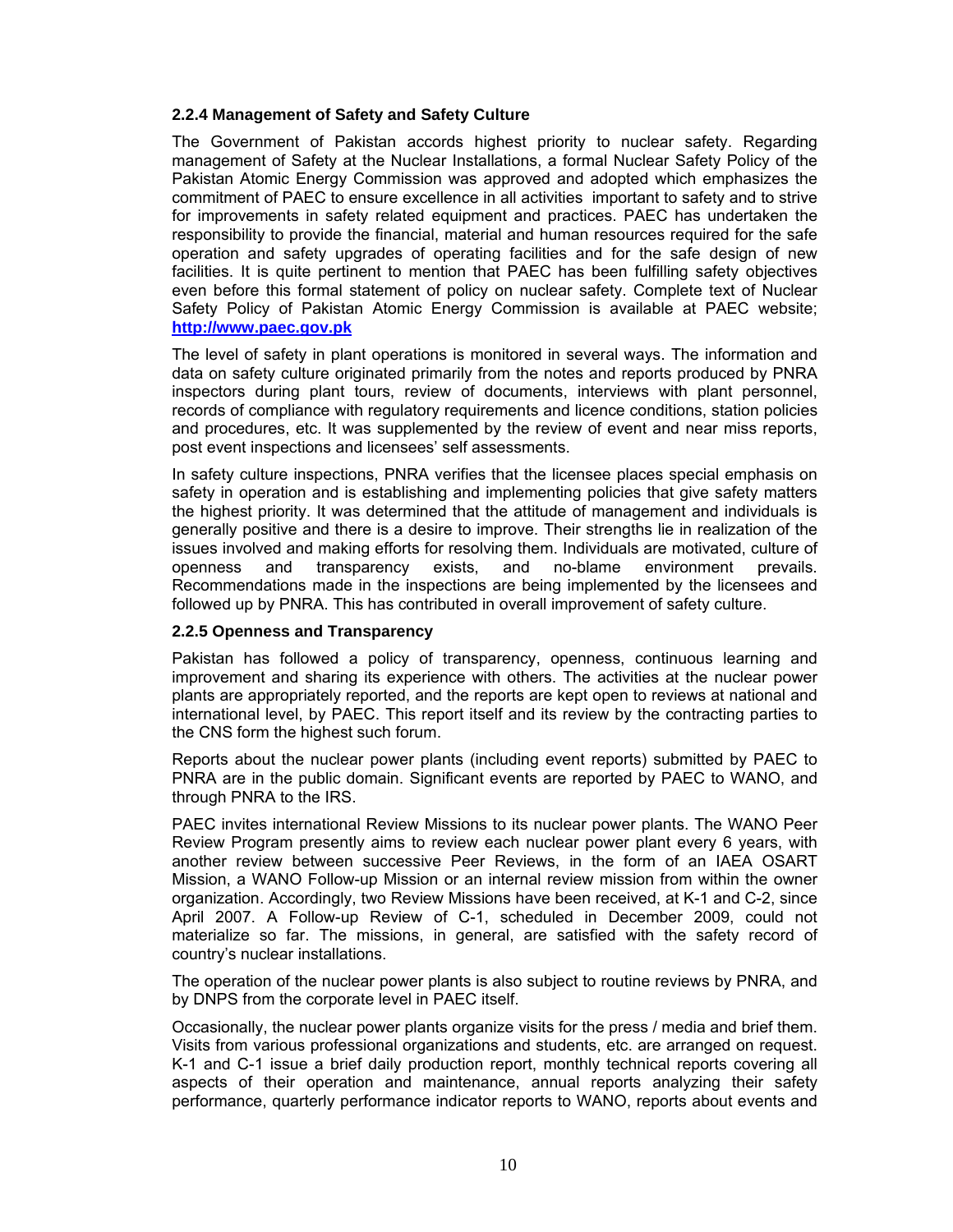their analysis (besides those reportable under PNRA regulations), reports about their significant outages, technical reports on specific topics. K-1 also sends a monthly report to COG. All these reports are available to PNRA also, besides being analyzed and reviewed by the Directorate of Nuclear Power Operations (DNPO) in the PAEC corporate office. PAEC issues an annual report which includes the significant aspects and achievements at the nuclear power plants as well. PAEC also maintains its own web-site.

PNRA has also established open communication, cooperation and linkages with national and international organizations for improvement in regulatory performance. PNRA keeps the general public informed about its activities through a frequently updated website and a regularly published annual report. Special activities and unusual events at radiation facilities are also reported through timely press releases. Because of this openness and transparency, the print and electronic media routinely approach PNRA with queries and provide adequate coverage to PNRA's public statements.

A full scope IRRS<sup>8</sup> mission was invited to review the PNRA performance in August 2007. It was postponed due to travel advice by the United Nations. The IRRS Mission is now planned for 2011.

A Review of PNRA Self Assessment Report was conducted in Vienna by the IAEA experts in October 2009, regarding preparation for the Integrated Regulatory Review Service to be conducted in 2011. IAEA appreciated the efforts and commitment of PNRA for initiating the self assessment process in a regulatory body. The PNRA approach to its self assessment was found to be progressive.

At the time of the PNRA self-assessment, the IAEA's methodology was still evolving and the 'Requirements for Management Systems' were just published. In parallel IAEA developed computer software "Self Assessment Tool" for conducting self assessment of regulatory activities prior to IRRS Mission (IRRSAT). As an outcome of the workshop, PNRA planned to review and compare its regulatory performance on national regulatory infrastructure for nuclear, radiation, transport and radioactive waste safety, and emergency preparedness against current IAEA standards and international best practices using the IRRSAT to identify areas for improvement prior to the IRRS mission.

In addition, PNRA presents its performance on selected subjects in the annual meetings of NERS<sup>9</sup>. PNRA has presented its national reports before the review meetings of the Convention on Nuclear Safety for peer review.

#### **2.2.6 Sharing and learning from experience**

National Regulation PAK/913 requires that operating experience at the plant be evaluated in a systematic way. The regulation stipulates in detail the measures to be taken for such an evaluation:

- Events with significant safety implications are to be investigated to establish their direct and root causes and appropriate corrective action is to be taken without undue delay;
- Information resulting from such evaluations and investigations is to be fed back to plant personnel;
- The plant management is to obtain and evaluate information on operating experience at other national and international organizations and plants to derive lessons for its own operations;

l

<sup>8</sup> International Regulatory Review Services (IRRS)

<sup>&</sup>lt;sup>9</sup> Network of regulators of countries with small nuclear programs (NERS)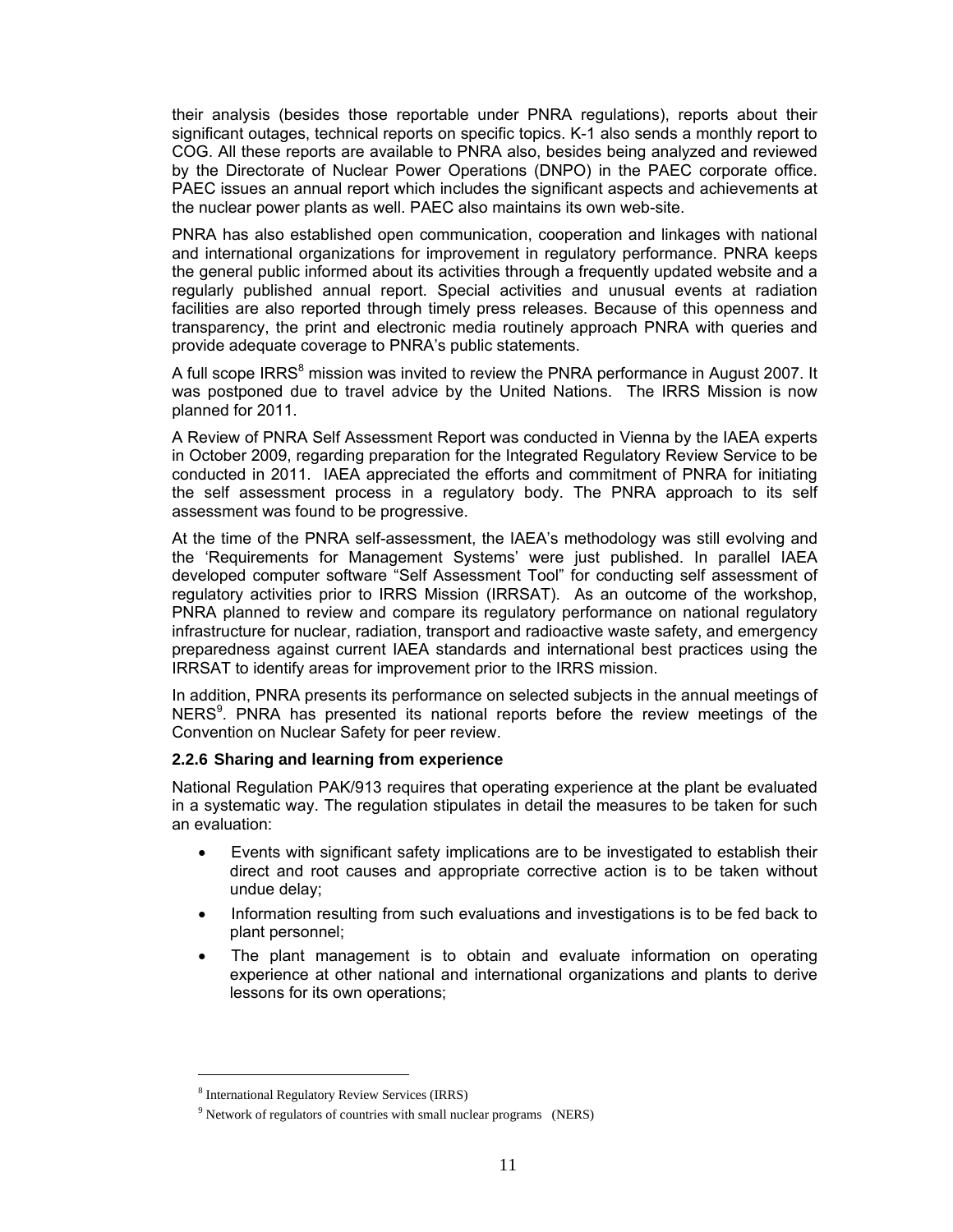- Operating experience is to be carefully examined by designated competent individuals for any precursors of conditions adverse to safety, so that necessary corrective action can be taken before serious conditions arise;
- The plant is to maintain liaison, as appropriate, with organizations involved in its design (manufacturer, research organization, and designer) to feed back information on operating experience and to obtain advice, if necessary, in the event of equipment failure or an abnormal event;
- All plant personnel are to be required and encouraged to report all events as well as any "near misses" relevant to the safety of the plant; and
- Data on operating experience is to be collected and retained for use as input for the management of plant ageing, for the evaluation of residual plant life, and for probabilistic safety assessment and periodic safety review.

Both K-1 and C-1 have arrangements in place for complete compliance with this Regulation.

K-1 interacts online with CANDU Operators Group (COG), WANO and IAEA networks to Operating Experience (OPEX) exchange information. Methods of using OPEX information are structured to provide applicable information to concerned plant divisions/sections. Information received from external sources is screened for relevancy and applicability at K-1 by "Operational Experience Feedback" (OEF) section and disseminated to relevant divisions/sections for review and follow-up actions. Much emphasis is laid on implementation of recommendations of WANO Significant Operating Experience Reports (SOERs). K-1 also shares its own plant operating experience with COG (e.g., good practices) and WANO (e.g., event reports).

For better and effective utilization of OPEX information, special lectures on recent or significant OEF information are conducted for plant personnel at operation and maintenance training centres. Queries on various plant issues are raised on COG networks.

C-1 receives international operating experience feedback on various safety related issues from forums and institutions such as the IAEA Operational Safety Review Team (OSART), WANO, Qinshan Nuclear Power Company (QNPC), Shanghai Nuclear Engineering Research and Design Institute (SNERDI), and China Nuclear Power Operation Technology Corporation (CNPO). In addition, C-1 has access to the IAEA-IRS and International Nuclear and Radiological Event Scale (INES). As a member of WANO, C-1 also shares its own operating experience with other members. Its Operating Experience program is based mainly on the literature of WANO and Institute of Nuclear Power Operations (INPO), with some adjustments according to the specific environment of C-1.

The operating experience of C-1 has been utilized to improve the design of C-2, for example, through better designed reactor internals, installation of a loose parts monitoring system, and installation of additional cooling towers to be used during normal operation.

The operating experience with problems like management issues, unexpected degradation, design weaknesses, external hazards not considered earlier, etc., is shared through peer reviews conducted within and outside Pakistan under the auspices of forums like IAEA, WANO and COG.

PNRA verifies the licensee's programs to collect and analyze operating experience through reviews of safety analysis reports and regulatory inspections.

## **2.2.7 Ageing workforce, knowledge transfer, training**

Ageing of Nuclear workforce has been managed well in Pakistan as both the regulator and the licensee have invested heavily in this sector since the start of the nuclear power program. Training institutes such as PIEAS, KINPOE, and CHASCENT produce adequate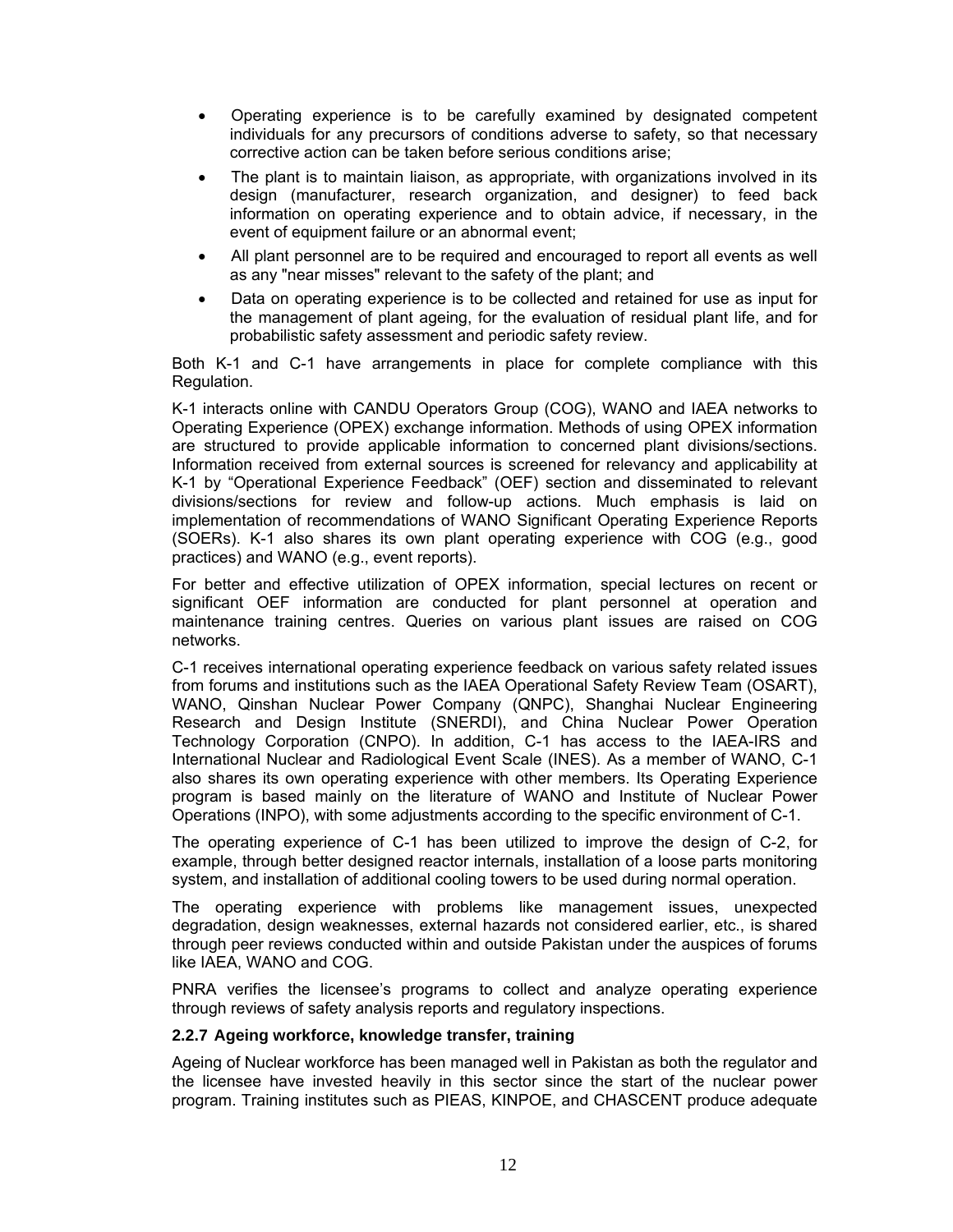number of trained professionals needed for the nuclear industry. These organizations have the capability of producing a larger number of professionals, if so needed. Both PAEC and PNRA provide financial assistance to the graduate students of Nuclear Engineering and Nuclear Systems Engineering. The professionals after joining PNRA undergo initial and advance level training courses in various regulatory disciplines at the PNRA School for Nuclear and Radiation Safety (SNRS).

At the time of its establishment, Pakistan Nuclear Regulatory Authority (PNRA) had 40 technical officers at its strength and was facing serious problems of ageing of its work force. To cope with immediate shortage of manpower, PNRA decided to induct new technical staff and to take the strength to 415 by 2015. Similarly, competency development of the regulatory staff has been a top priority of PNRA to strengthen professional capabilities of its staff through in-house professional trainings, courses in local training institutes, foreign regulatory bodies and technical organizations. It was observed that with the passage of time, employee skills set had become much localized and to offset this situation, PNRA now proactively encourages rotation and cross training of staff in different regulatory regimes. This approach provides personnel with additional experience, training and breadth of their regulatory perspective.

Several Knowledge Management projects are in place to retain the knowledge available in PNRA. Most of these projects have been launched under the umbrella of PNRA Leadership Development Program and the PNRA School of Nuclear and Radiation Safety.

#### **2.2.8 Probabilistic Safety Assessment**

National Regulations PAK/909 and PAK/911 require submission of Probabilistic Safety Assessment (PSA) for nuclear power plants in Pakistan at the design stage. Since the PSA was made regulatory requirement after the licensing of K-1 and C-1, both C-1 and K-1 were required to perform full power PSA.

K-1 performed full power PSA study which was reviewed by PNRA. As part of the review, an International PSA Review Team (IPSART) mission was conducted at K-1 in March 2001 to evaluate K-1 full power PSA. The experts expressed their satisfaction on the K-1 PSA. Later, PNRA licensing condition required K-1 to incorporate the updated modifications and safety improvements in full power internal event PSA and Fire PSA, to meet the regulatory requirement for target core damage frequency. After incorporating design improvements updated full power internal event PSA Level-1 and Fire PSA were performed in 2009. Subsequent regulatory review concluded that K-1 had satisfied the regulatory requirement on core damage frequency (CDF) in the full power internal event PSA.

C-1 submitted full power internal event PSA which was reviewed at PNRA. C-1 was required to perform human reliability analysis (HRA) by taking into account actual human actions involved in plant operation which had dominant failure probability. On the basis of review queries, the revised PSA report, incorporating plant specific data and HRA results was submitted and found acceptable by PNRA. Later, as part of the Periodic Safety Review, C-1 updated the PSA report on the basis of operating experience and additional analyses showing conservatism in actual analysis of some initiating events under safety factor 06 which are presently being reviewed by PNRA. C-1 also requested for the IAEA services of IPSART mission on PSA in December 2009 which was conducted in Vienna (for details see section 14.2.2).

C-2 performed full power PSA at design phase which was reviewed by PNRA at PSAR stage. It was agreed that C-2 will perform flood and fire hazard analysis at FSAR stage. C-2 has submitted PSA Level-1 plus report, which envelops full power internal event (flood). This report is part of submissions for fuel load permit and is presently under review by PNRA.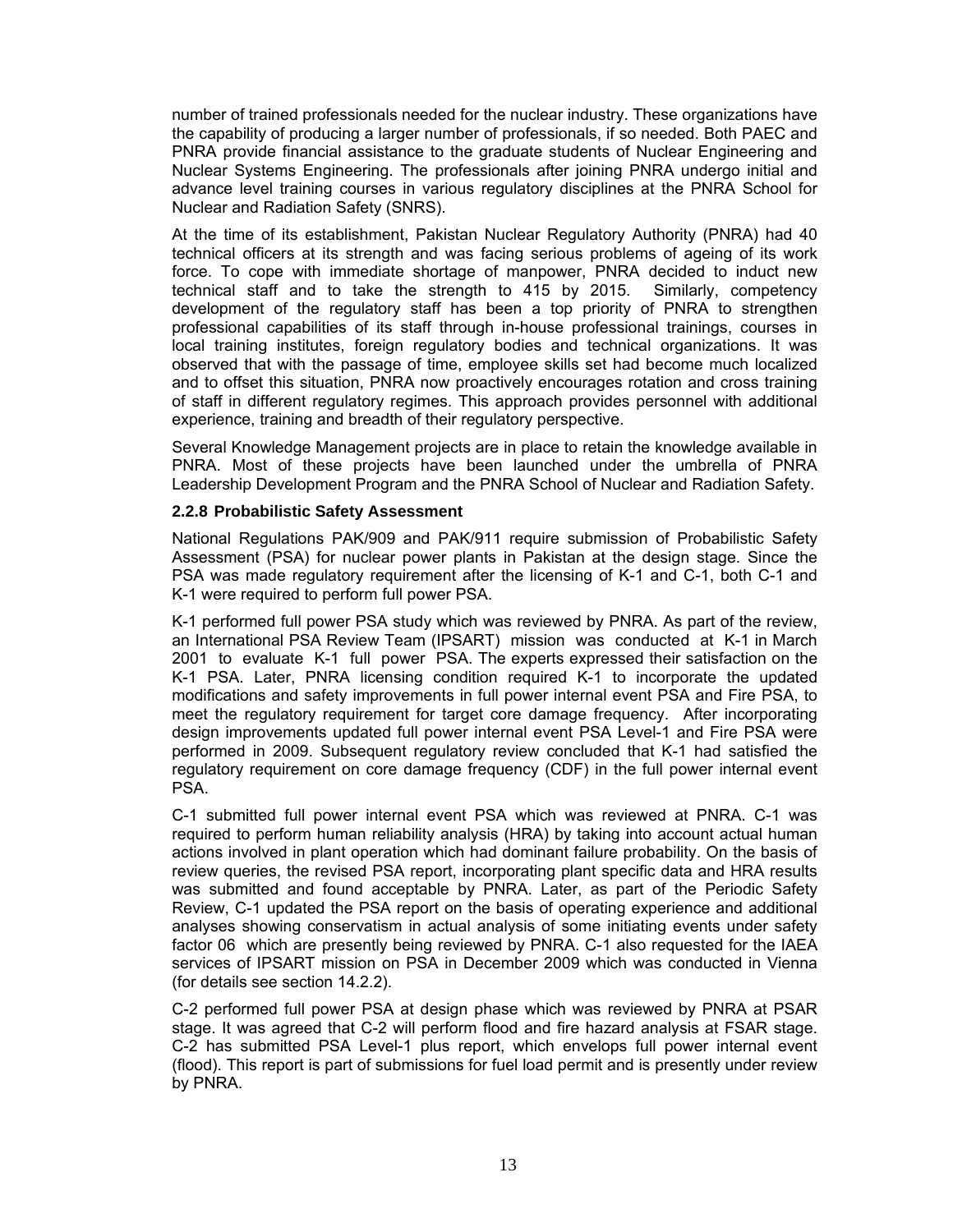## **2.2.9 Ageing Management (AM) and Lifetime Extension**

National Regulations PAK/909 require nuclear power plants to conduct periodic safety review after every ten years. Ageing Management is also an integral part of the PSR which requires the following:

- Operation within operating guidelines
- Inspection and monitoring consistent with applicable requirements
- Assessment of the observed degradation
- Repair or replacement of parts

K-1 started commercial operation in 1972 and completed its design life of 30 years in October, 2002. In spite of many challenges and restrictions imposed by the supplier countries, the plant was kept operating safely by embarking on a well-planned program initiated by the PAEC, based on self reliance, to overcome the problems due to lack of vendor's support. The Ageing Management Program (AMP) started in late 90's for KANUPP. Ageing Management Plan consists of the following components:

- Active components replacement (routine maintenance and surveillance)
- Passive equipment and structures In Service Inspection (ISI) (to determine the extent of deterioration due to ageing)
- For certain other items such as cables, laboratory accelerated ageing tests (to determine residual life)

In K-1, Coolant channel material Zr-Nb2.5% (heat treated) was used instead of Zircaloy-4 which is used in many other CANDU plants. Zr-Nb2.5% exhibits better performance as compared to Zicaloy-4 regarding ageing effects. No unusual ageing effects beyond expectation were observed in K-1 coolant channel material. Monel 400 was used in Steam Generator (SG) tubes which showed better properties against corrosion. No apparent signs of deterioration were observed in the containment concrete and tendon gallery (including anchorage). The results of the laboratory tests indicate that cables can be used for another 15 years. However, systems in contact with sea water showed increased tendency of corrosion causing ageing. After carrying out necessary safety up-gradations and improvements, K-1 was relicensed to operate at 98 MWe till December 2010.

C-1 has completed ten years of operation and PSR of C-1 is presently underway for operating license renewal. Ageing management programs of both NPPs are similar.

## **2.3 Progress on the Conclusions of the Peer Review on Fourth National Report**

During the Fourth Review Meeting, the Country Group Rapporteur identified challenges faced by Pakistan and certain areas where Pakistan planned to improve safety. Actions taken to overcome those challenges have already been described in Sections 2.1 and 2.2, whereas progress on the planned measures identified by the Rapporteur in some areas is given below:

## **2.3.1 Severe Accident Management Guidelines at K-1**

Please refer to Section 2.1.9

## **2.3.2 Symptom-based Emergency Operating Procedures at C-1**

Please refer to Section 2.1.9

#### **2.3.3 Capacity Building at PNRA**

PNRA's human resource development program has shown remarkable positive results within a short period of time.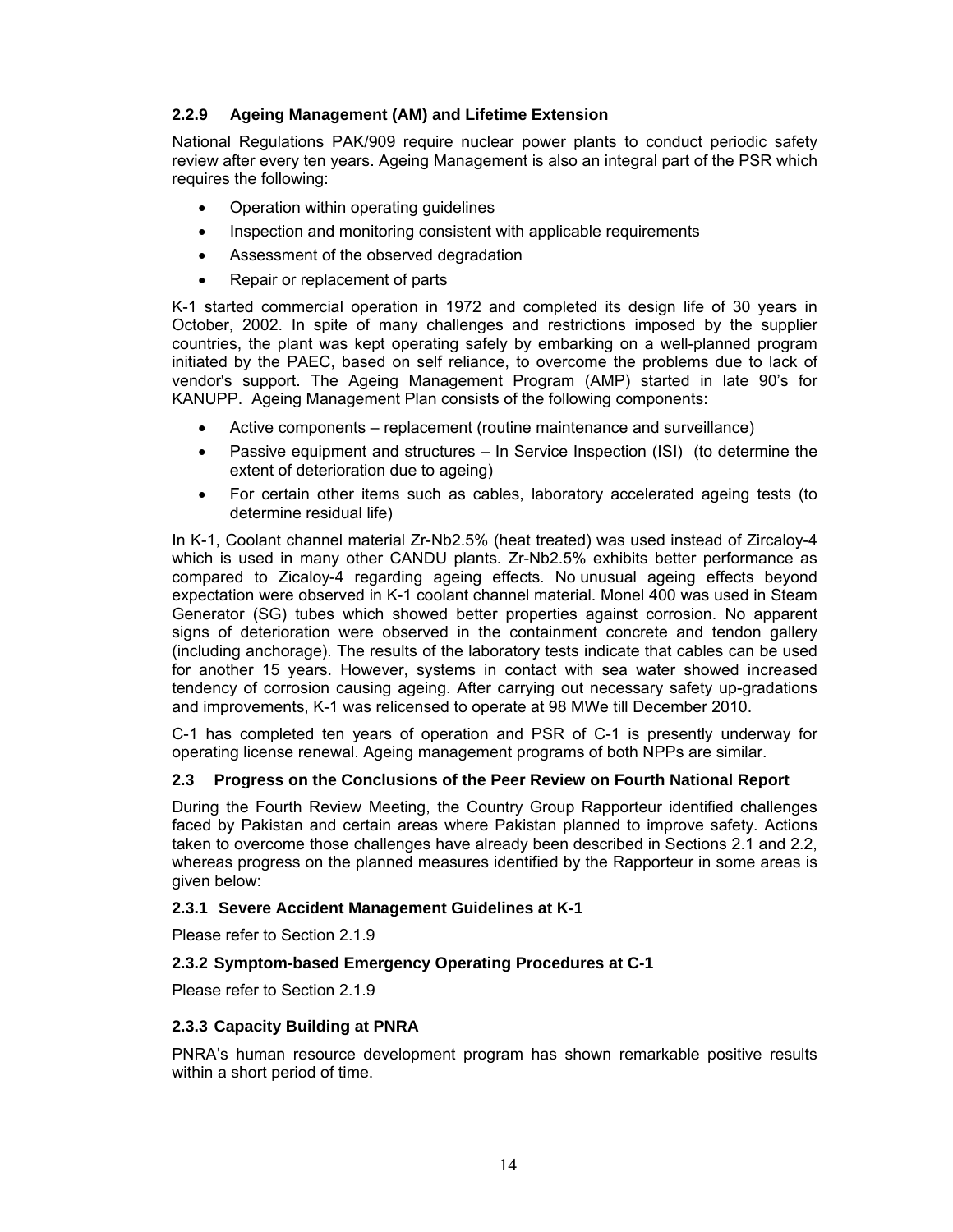To develop the next generation of regulators, around 200 young technical staff have been recruited during 2002-10, through direct induction drives and fellowship schemes. Around 80% of the employees are below 35 years of age; hence the organization is younger looking and quite dynamic. The extensive and rigorous in-house and external trainings have enabled the technical staff to perform all regulatory activities independently, effectively, efficiently and cost effectively. Human resource development program has shown remarkable positive results within a short period of time, where a number of officers are working as experts in their relevant fields. Imparting and preserving nuclear knowledge has been on top priority of PNRA, therefore, right from its inception it has focused on the transfer of knowledge and skills of the experienced nuclear professionals to the younger generation. PNRA has adopted a two pronged strategy for the competency development of its staff that is through in-house training programs and trainings arranged at external organizations (for more detail, please see Article 11.6).

Centre for Nuclear Safety is the Technical Support Organization (TSO) which comprises fifty-five (55) professionals in various technical disciplines. The TSO is assisting PNRA technical directorates in the review and assessment of submittals from the licensees of nuclear power plants and research reactors. The TSO also regularly provides technical input during review of design modifications and inspection findings. In addition, the TSO has taken initiatives in research and development activities which will form the basis for regulatory decision making in specialized areas such as deterministic and probabilistic safety analyses, stress analysis, evaluation of NPP sites, radiological hazards assessment, and estimation of damages caused at NPP sites as a result of anticipated accidents at NPPs. All these activities help enhance regulatory effectiveness.

Various research activities remained in progress at PNRA during the reporting period. PNRA in collaboration with national academic and research institutions like Pakistan Institute of Engineering and Applied Sciences (PIEAS), Ghulam Ishaq Khan Institute (GIK) of Engineering, Pakistan Institute of Nuclear Science and Technology (PINSTECH) and National Centre for Non-Destructive Testing (NCNDT) has initiated research projects in the areas of nuclear and radiation safety. Moreover, PNRA maintains bilateral relationships with some international research institutions like Nuclear Safety Centre Beijing (NSC), China Nuclear Power Operation Technology Corporation (CNPO) and the IAEA for exchange of safety related information and research. Technical projects funded by the Government's Public Sector Development Programme are also part of R&D activities.

Project on "Seismic Hazard Assessment in the vicinity of Chashma" has been completed in collaboration with Quaid-e-Azam University. Overview of Karachi's Tectonics and Seismotectonic History of Earthquakes is in process.

#### **2.3.4 Participation in International Peer Review Missions**

PAEC personnel with relevant experience participate and contribute with their expertise in many international activities (Expert Missions, Technical Committee Meetings, Conferences, Peer Reviews etc.) organized by IAEA, WANO, COG, and other international bodies and professional organizations. Senior managements from K-1, PAEC and PNRA routinely participate in the IAEA Steering Committee for IAEA Technical Cooperation Projects for improving the safety of K-1. Experts from K-1 participated in topical meetings organized by COG to exchange experience on CANDU ageing, chemistry and fueling machine performance.

Six (06) experienced persons from K-1, C-1 and C-2 participated in WANO Peer Reviews of various nuclear power plants in South Korea, China and Canada since April 2007. These Peer Reviews contributed not only to the improvement in the target nuclear power stations but also provided a powerful and direct learning experience for the reviewers as well, helping them to improve their own plants.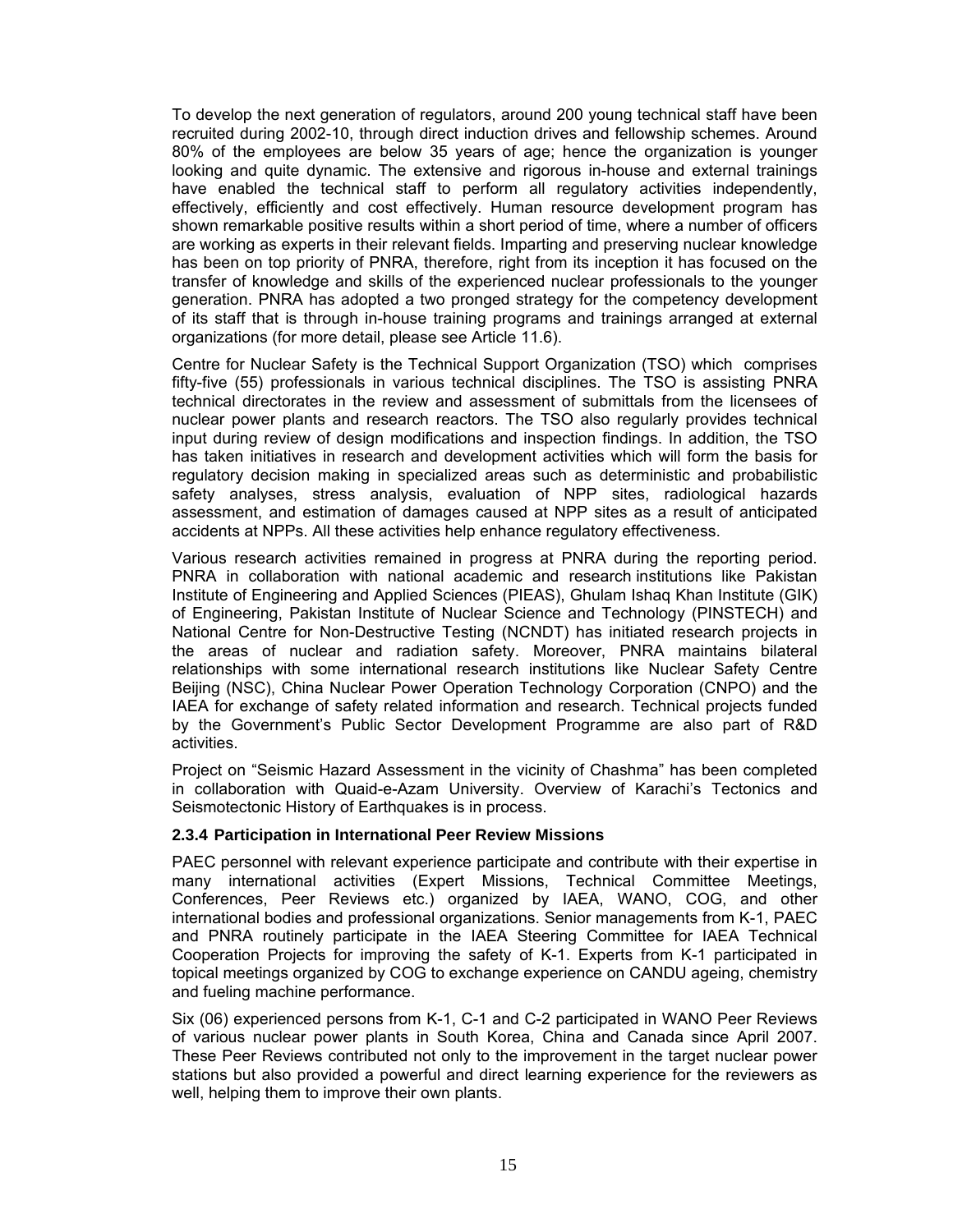PNRA also actively contributes in a number of IAEA activities in the areas of knowledge management, education and training, safety review, safety analysis, operational safety, physical security, and self assessment. Experts from PNRA were part of IRRS missions to Vietnam and Ukraine during the reporting period. PNRA also contributed actively in Expert Missions under various IAEA regular Technical Cooperation and extra-budgetary programs. Nine professionals from PNRA participated as experts and delivered lectures at 24 international events organized by the IAEA, including:

- Basic professional training courses in Nigeria, Bangladesh and Lithuania;
- A regional workshop for sharing experience in the application of knowledge management (KM) methods for competence building in nuclear safety in Dhaka, Bangladesh;
- A seminar on Systematic Training Needs Assessment, Dhaka, Bangladesh;
- Regional workshop on Self Assessment Process for the Continuous Improvement of Regulatory Bodies, Ukraine;
- The IAEA regional (Asia and the Pacific) seminar on "Facts of Nuclear Power and Consideration to Launch a Nuclear Power Programme", Chengdu, China;
- A seminar on "Management System for Nuclear Power Plants", Thailand.

In addition, PNRA participated as a member in the proceedings of various IAEA committees for the development of safety standards, such as the Nuclear Safety Standards Committee (NUSSC), Transport Safety Standards Committee (TRANSSC), Waste Safety Standards Committee (WASSC), Radiation Safety Standards Committee (RASSC), and the Committee on Safety Standards (CSS). The Authority has also been nominated as an observer in the United Nations Scientific Committee on the Effects of Atomic Radiation (UNSCEAR).

PNRA also reviewed and submitted its comments on various draft documents of the IAEA during the reporting period.

In the operational safety regime of IAEA, PNRA experts provided consultancy in the development of TECDOCs on event investigation; revision of the *IAEA-IRS Guidelines*; relating the findings of events reported in the IRS systems to the applicable Nuclear Safety Standards to recommend improvements in the Safety Standards; development of standards related to the construction of NPPs; and various IRS topical studies.

PNRA is contributing actively in the development of IAEA's Safety Analysis Report Review Program (SARRP), which is intended to guide member states in applying IAEA safety standards for systematic review of safety analysis reports. SARRP is a "living" tool which will be regularly updated with lessons learned from reviews, and PNRA has been engaged with it from the very beginning. During the reporting period, several PNRA experts contributed to chapters 4, 5, 6, 7, 8, 9, 10, 11, 12, 14 and 16 of Safety Analysis Report (SAR). Validation for SARRP is also being carried out at PNRA.

Among other notable interactions, PNRA contributed in the "International Symposium on Nuclear Security" in Vienna, and the "International Ministerial Conference on Nuclear Energy in the 21st Century" in Beijing, and chaired the first session of the "International Conference on Effective Nuclear Regulatory System – Further Enhancing Global Nuclear Safety and Security Regime" in Cape Town.

As mentioned earlier, PNRA is also a member of the Network of Regulators of Countries with Small Nuclear Programs (NERS), an international forum intended to facilitate communication between nuclear regulators and inspectors of member countries. PNRA participates in the activities of this forum which maintains and updates its website; **http://www.ners.info/**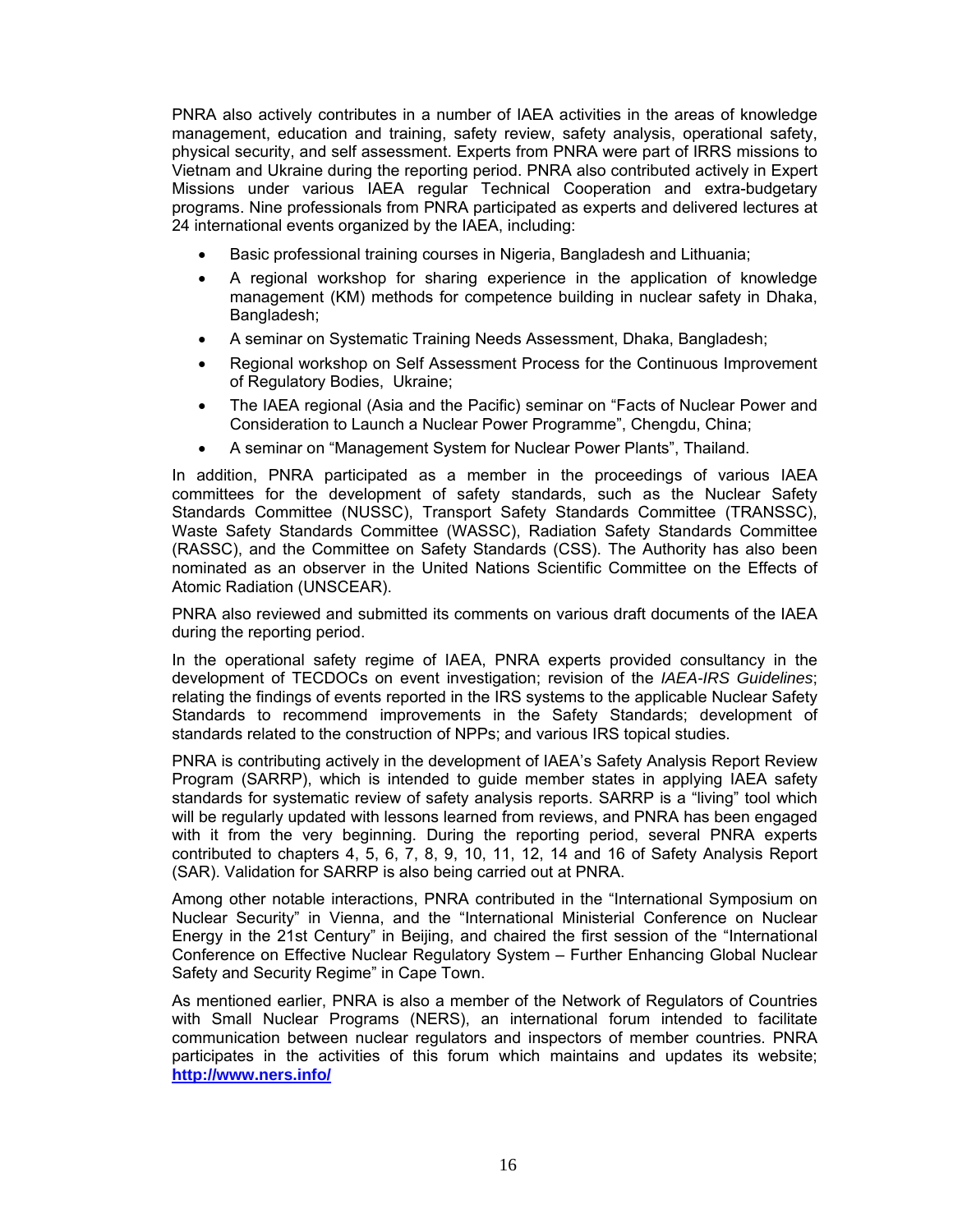#### **2.3.5 Development of Integrated Management System at PNRA**

PNRA has developed an Integrated Management System which provides a single framework for the arrangements and processes necessary to address the Authority's goals. The system is designed to serve as a tool for efficient discharge of regulatory responsibilities. By increasing the transparency of PNRA's internal mechanisms, it will also ensure continuous improvement and make for enhanced organizational efficiency and effectiveness.

The management system is generally in line with the requirements of the IAEA Safety Standard GS-R-3. At present it is being assessed further based on current *IRRS Guidelines* to identify strengths and weaknesses. Implementation is envisaged to be initiated within the current year and completed by the end of 2011.

In addition, an internal audit is being conducted to ensure that the targets and objectives of the different directorates are being met.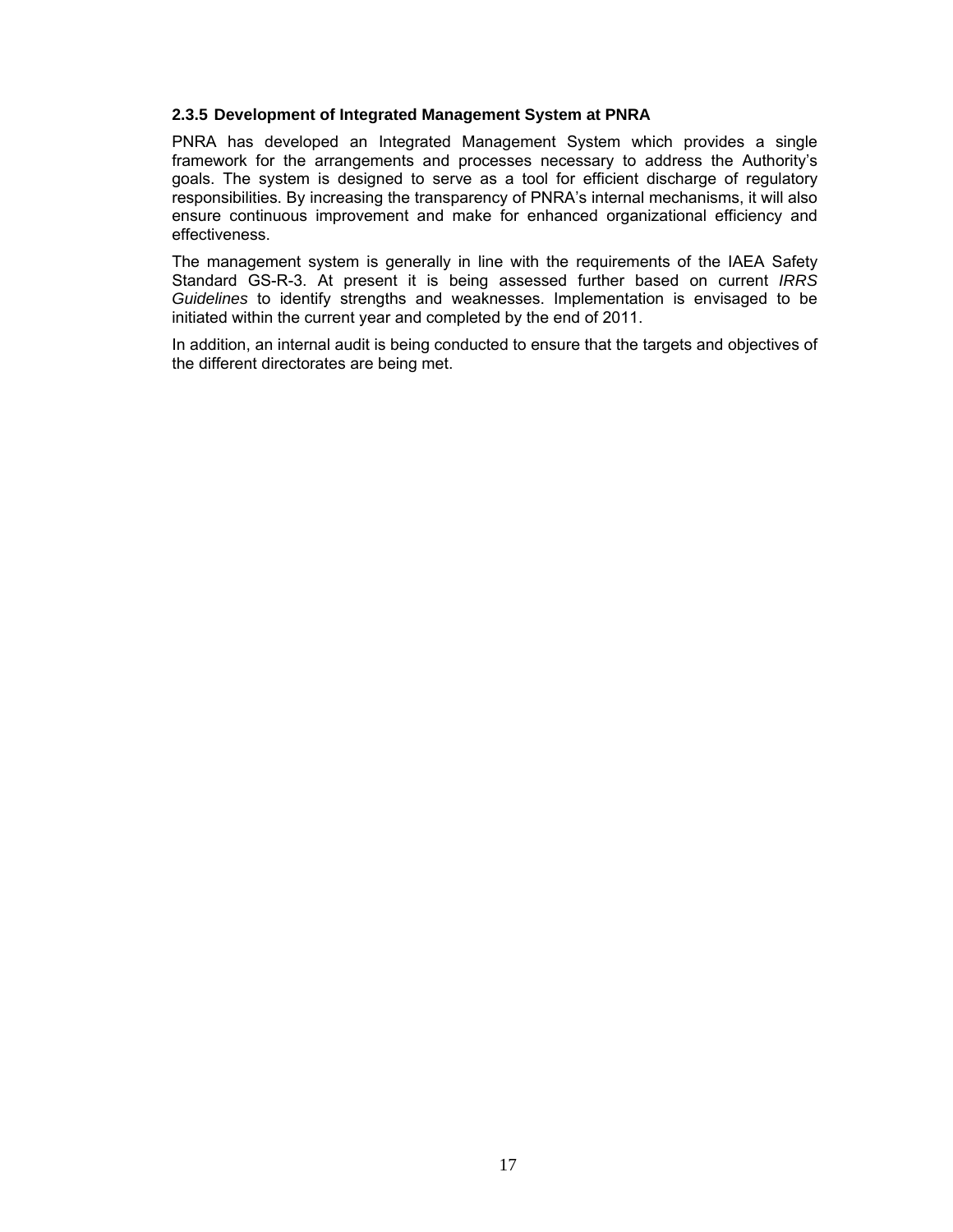## **3. Future Challenges**

The total installed electricity generation capacity of Pakistan is around 21,450 MW. The country is facing frequent load shedding mainly because of insufficient reliable electricity generation capacity, variation in monsoon, insufficient natural gas supply to power sector and circular debt of electricity industry. On the other hand, the peak demand of electricity has been projected to increase to at least 54,000 MW by 2020 and 107,000 MW by 2030. The energy sources are constrained as follows:

- Oil and gas resources are limited.
- Hydro potential is moderate, but associated with socio-political and project financing issues.
- Coal resources are abundant but of lignite quality, needing large-scale mining infrastructure.
- Renewable resources are beginning to be developed, but are not expected to meet large-scale base load needs.

Nuclear power is a viable option to meet the projected future base load electricity generation requirements. However the main challenge in its development is equitable access to the technology, as Pakistan is currently facing discriminatory embargoes by the international community.

The next challenge would be to further improve the existing capability to design, construct and operate nuclear power plants safely and economically. This would depend upon a sound safety culture, broad based scientific and engineering knowledge, indigenous capabilities for manufacturing nuclear power plants components, an effective and efficient regulatory body, manpower with necessary academic qualifications and nuclear competencies, etc. The national grid needs to be further improved in terms of strengthening its stability. These challenges are to be met earnestly.

For continued safe operation of existing NPPs, the country also needs to develop the capacity to assess and address the ageing of principal components of these installations. This requires resources and expertise within the utility and the regulatory body.

In view of considerable increase in nuclear energy production envisaged in the *National Energy Security Plan*, development of fuel fabrication facilities is envisioned, which would also require additional capabilities for safety assessment and licensing of such facilities.

Another area that will gain importance in the future is the safe disposal of radioactive waste. The concept, siting, licensing requirements and other key factors in establishing a medium term waste storage facility are being discussed by the operating organization and regulatory body.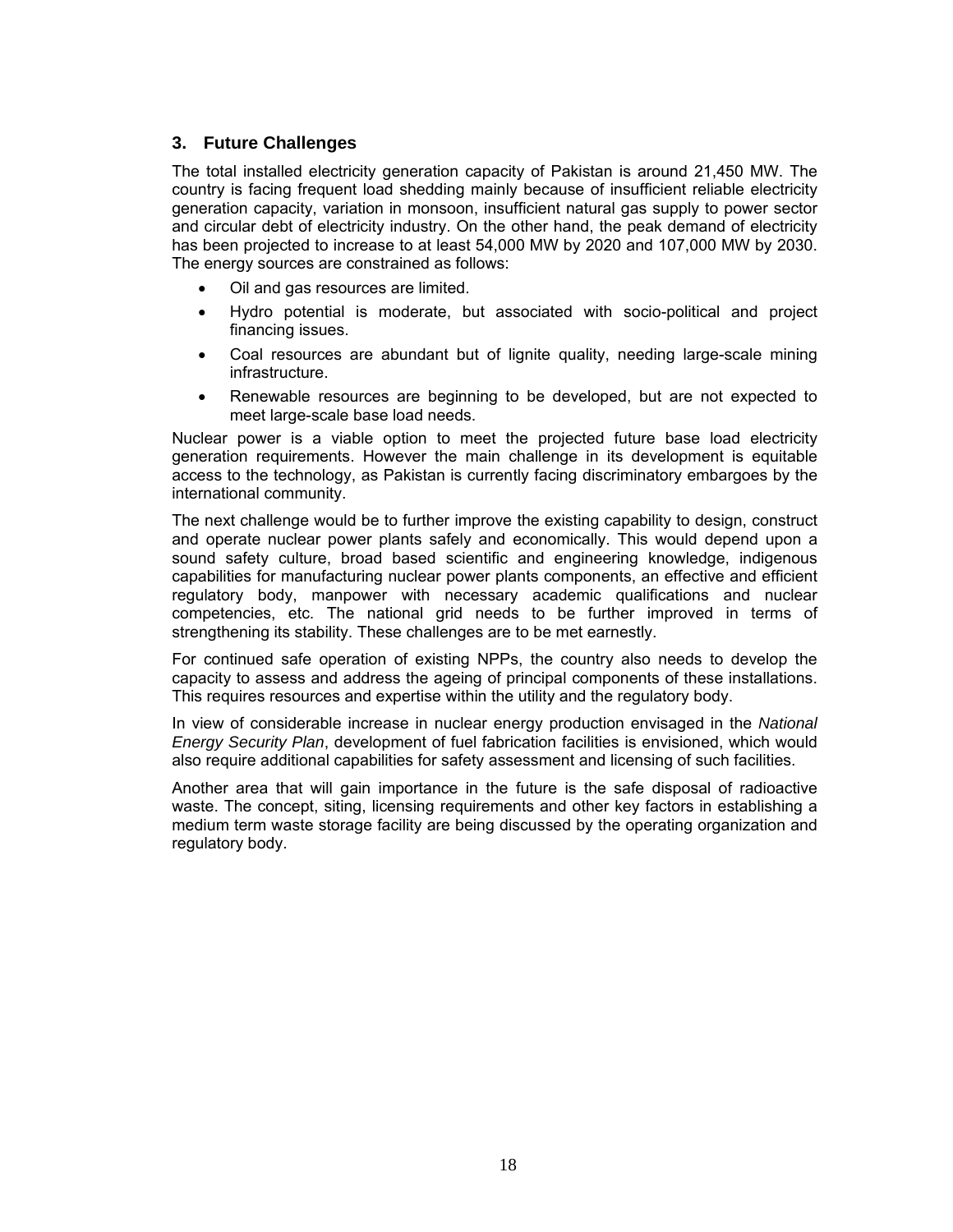## **Article 4 – Implementing Measures**

*"Each Contracting Party shall take, within the framework of its national law, the legislation, regulatory and administrative measures and other steps necessary for implementing its obligations under this Convention".* 

## **4. Implementing Measures**

This report presents legislative, regulatory and administrative measures and steps that Pakistan has taken, within the framework of its national law, which are necessary for the fulfilment of its obligations under this Convention. These measures have been described in earlier four national reports. The main legislative instruments have been enacted and essential national regulations are in place. An approach of continuous and gradual fulfilment of the safety obligations is adopted by Pakistan and priority is given to the most safety significant issues.

*Pakistan has, therefore, met the obligations of Article 4 of the Convention.*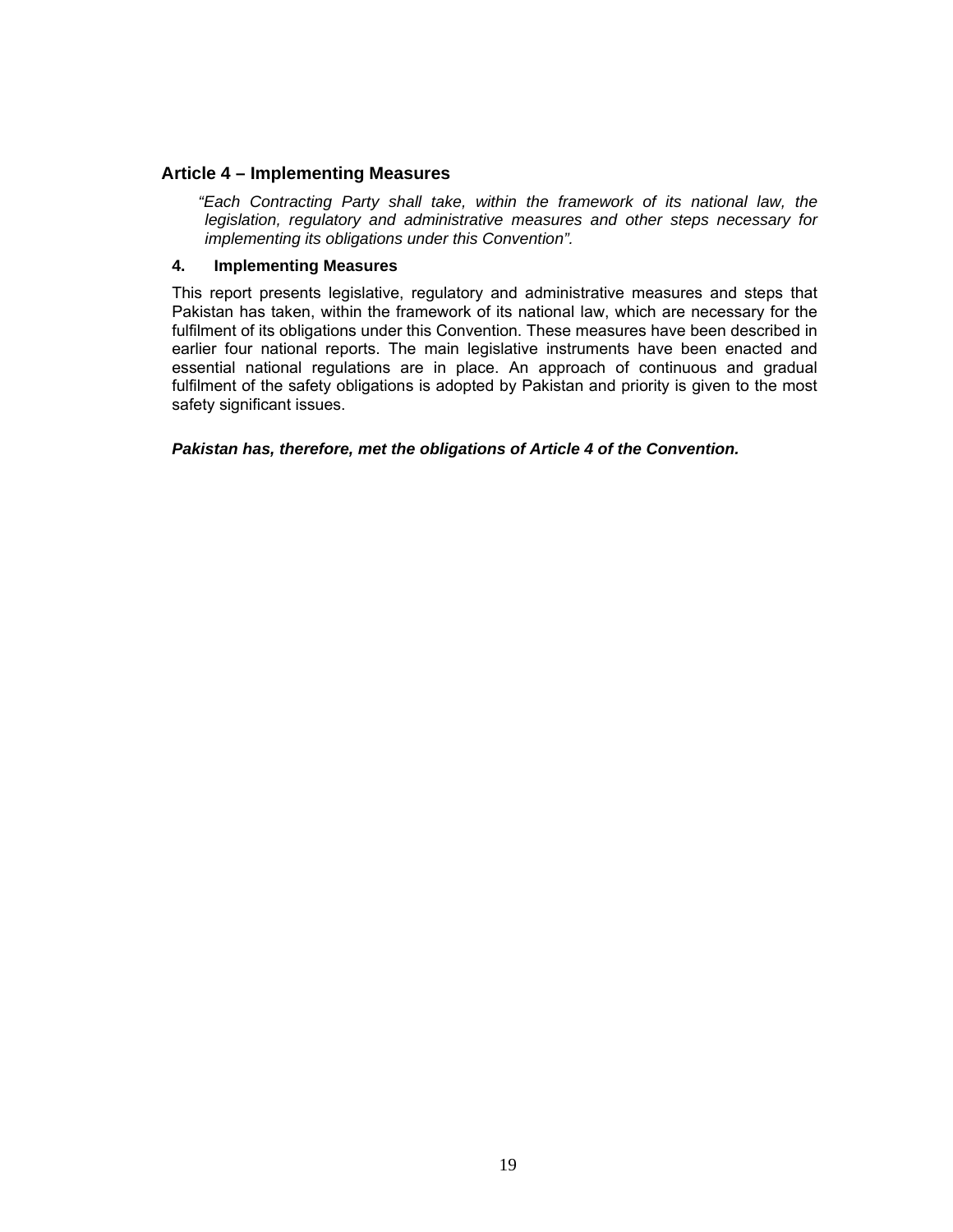## **Article 5 – Reporting**

*"Each Contracting Party shall submit for review, prior to each meeting related to in Article 20, a report on the measures it has taken to implement each of the obligations of this Convention"* 

## **5. Reporting**

After signing the Convention on Nuclear Safety, four national reports were submitted and were reviewed by the contracting parties in the respective review meetings. This is the fifth national report by Pakistan in compliance with Article 5 of the Convention.

#### *Pakistan has, therefore, met the obligations of Article 5 of the Convention.*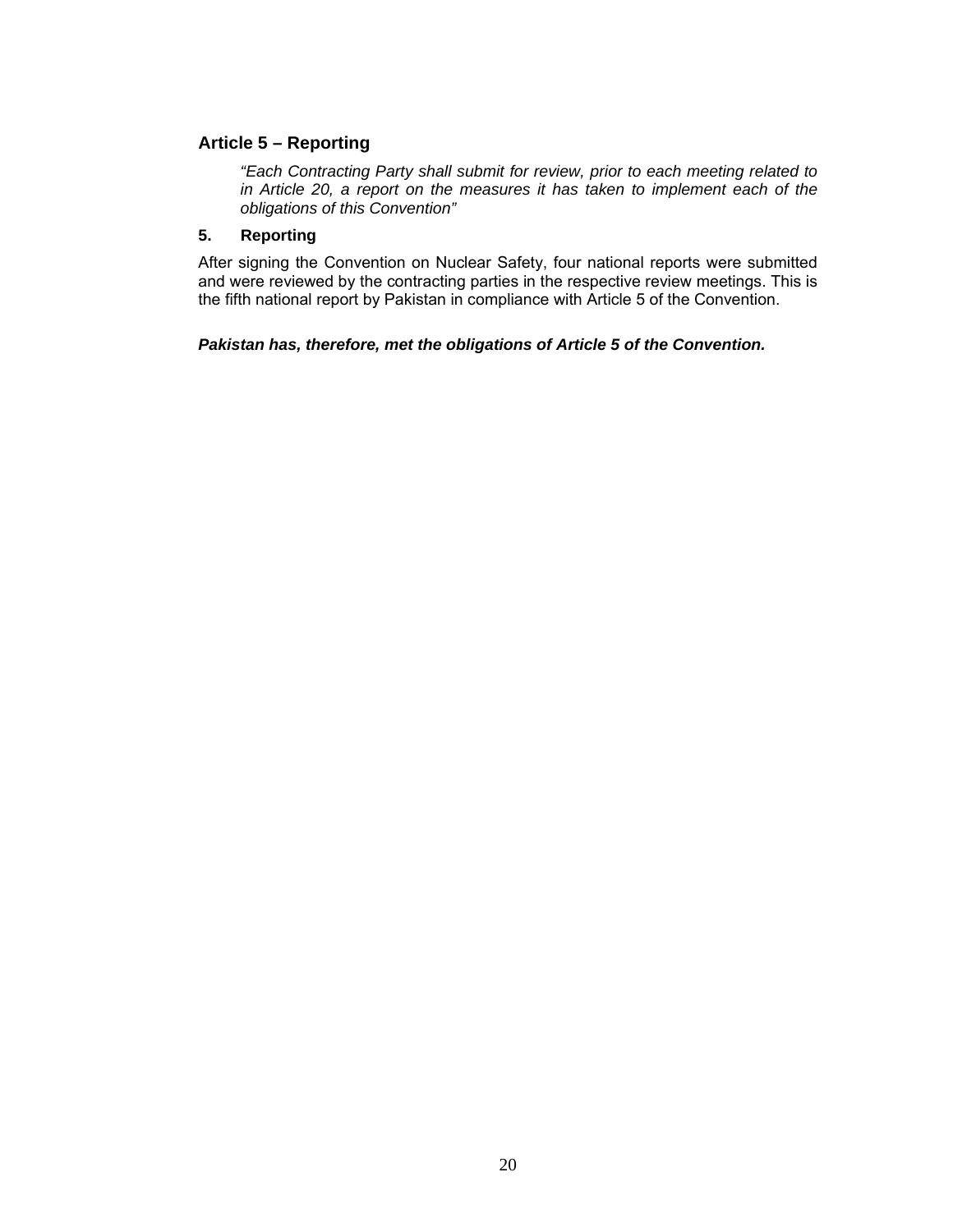## **Article 6 – Existing Nuclear Installations**

*"Each Contracting Party shall take the appropriate steps to ensure that the safety of nuclear installations existing at the time the Convention enters into force for that Contracting Party is reviewed as soon as possible. When necessary in the context of this Convention, the Contracting Party shall ensure that all reasonably practicable improvements are made as a matter of urgency to upgrade the safety of nuclear installation. If such upgrading cannot be achieved, plans should be implemented to shut down the nuclear installation as soon as practically possible. The timing of the shut-down may take into account the whole energy context and possible alternatives as well as the social, environmental and economic impact."*

## **6. Existing Nuclear Installations**

Pakistan signed the Convention on Nuclear Safety before the establishment of independent Pakistan Nuclear Regulatory Authority. The regulatory and licensing matters were then looked after by Directorate of Nuclear Safety and Radiation Protection (DNSRP) of Pakistan Atomic Energy Commission. DNSRP conducted licensing process according to IAEA standards and other international practices. The de-facto regulatory body (DNSRP) took appropriate steps to ensure that the safety of nuclear installations, existing at the time the Convention on Nuclear Safety became effective, was reviewed as early as possible. This along with the details of safety in existing nuclear installations has been reported in previous national Reports.

Pakistan has reported on its existing nuclear installations, as defined in Article 2 of the Convention, to the CNS Secretariat. The existing nuclear installations are listed in Annexure–I.

## **6.1 Karachi Nuclear Power Plant**

Karachi Nuclear Power Plant (K-1) continued safe operation since its licensing beyond design life. In the previous report details of some of the relicensing requirements and their fulfilment by K-1 were described. After submission of required safety documentation by K-1, a thorough regulatory review was completed in 2007. After fulfilment of most of the relicensing requirements, PNRA granted operation license to K-1 for two years i.e. up to December 2009 with certain license conditions for further extension of operating license. These conditions required:

- a. Availability of Emergency Control Centre
- b. Sludge lancing of steam generators
- c. Submission of PSA Level-1 report and Fire PSA report.
- d. Installation of Post Accident Monitoring System
- e. Installation of CPDS and SPDS system
- f. Replacement of Oil Circuit Breakers with SF6 type circuit breakers
- g. Fuel channel Integrity Assessment
- h. Development of Emergency Operating Procedures (EOPs) and Severe Accident Management Guidelines (SAMGs).
- i. Decommissioning Plan.
- j. Emergency Preparedness Plan
- k. Diversity of Emergency Core Cooling System

After successful completion of some of the above activities, PNRA further extended the operating license (beyond design life) to December 2010 subject to fulfilment of certain conditions. Few significant design parameters of K-1 are presented in Annexure–II.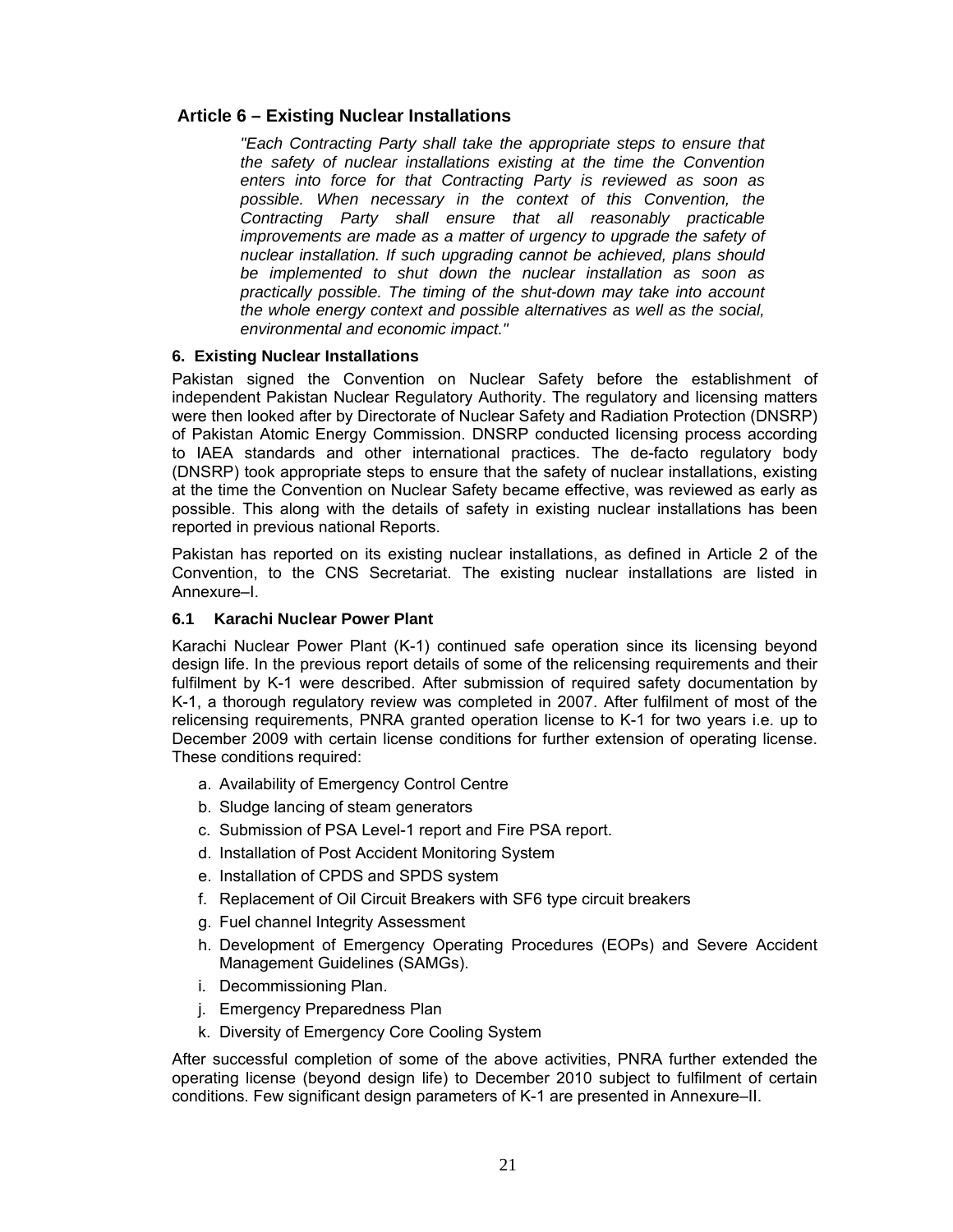## **6.2 Chashma Nuclear Power Plant Unit–1**

Chashma Nuclear Power Plant Unit  $-1$  (C-1) is operating satisfactorily since award of Operating License. The plant has undergone six refuelling outages. At the end of each refuelling outage, the licensee submitted a safety case for operation of the plant in the next cycle along with the documents specified in PAK/913. PNRA reviews the safety case and allows continuation of operation. Major review and assessment activities performed during a refuelling outage included corrective and preventive maintenance activities, in-service inspections, surveillance tests and implementation of modifications. The list of design modifications implemented during the reporting period is presented in Article 18.3. However, the most safety significant is the modification of Irradiation Surveillance Capsules (ISCs) and Supporting & Positioning Structure to address the effect of flow induced vibrations. The modification was conducted on the basis of results of in-service inspection of reactor internals during RFO-4. The ISI results showed some deterioration on the welds of supporting structures of surveillance capsule hangers as a result of flow induced vibrations during plant operation. The case was thoroughly reviewed by PNRA and operation was allowed until RFO-5 under enhanced surveillance during the fifth cycle and subject to implementation of design modification during next RFO. The licensee prepared the case for design modification in consultation with the designer which was then reviewed and approved by PNRA. The design modification was implemented during RFO-5. In addition, PNRA performed review and assessment of plant performance, routine reports, event reports, modifications, and conformance to conditions of the Operating Licence. No major violation of approved operating envelop was observed during the reporting period. Its radioactive releases to the environment and doses to workers remained well below the authorized/regulatory limits.

The operating license of C-1 will expire in December 2010 and as part of ten yearly license renewal requirements of National Regulations PAK/909, plant has to conduct Periodic Safety Review (PSR). Work on PSR was started in the beginning of 2009. The safety factors of PSR cover the areas like plant design, condition of Structures, Systems and Components (SSC), safety analyses (both deterministic and probabilistic), operating experience feedback, management and environmental impact assessment. List of all PSR safety factors is attached as Annexure -VII. For timely completion of the review of PSR by PNRA, approach of on-line review has been adopted in which the licensee would submit results of safety factors soon after completion without waiting for the deadlines. Both licensee and PNRA have designated coordinators for submission and online review of PSR safety reports. So far around 194 documents related to various Safety Factors have been submitted to PNRA for review and approval. The PSR review is expected to be completed by December 2010.

Some significant design parameters of C-1 are given in Annexure–III.

## **6.3 Chashma Nuclear Power Project Unit – 2**

C-2 has completed civil construction, equipment manufacturing and installation phases. As part of licensing procedure, Commissioning Program (CP) of C-2 was submitted to PNRA for review and approval. PNRA had to ensure that CP included all the tests necessary to demonstrate that the plant as installed meets the requirements of the Safety Analysis Report and satisfies the design intent. The tests are to be conducted in a logical order in three stages. The stages include; pre-operational tests; fuel loading and sub-critical tests; and initial criticality and power tests. After completion of each stage, approval of PNRA would be required to proceed to the next stage on the basis of satisfactory completion report of the tests in the previous stage. Collection of baseline data for future safety reviews, validation of operating procedures with participation of future operating staff are other salient features of the commissioning program. After thorough review, CP was approved and Commissioning is progressing satisfactorily. PNRA is monitoring the commissioning activities at site in accordance with the approved inspection program to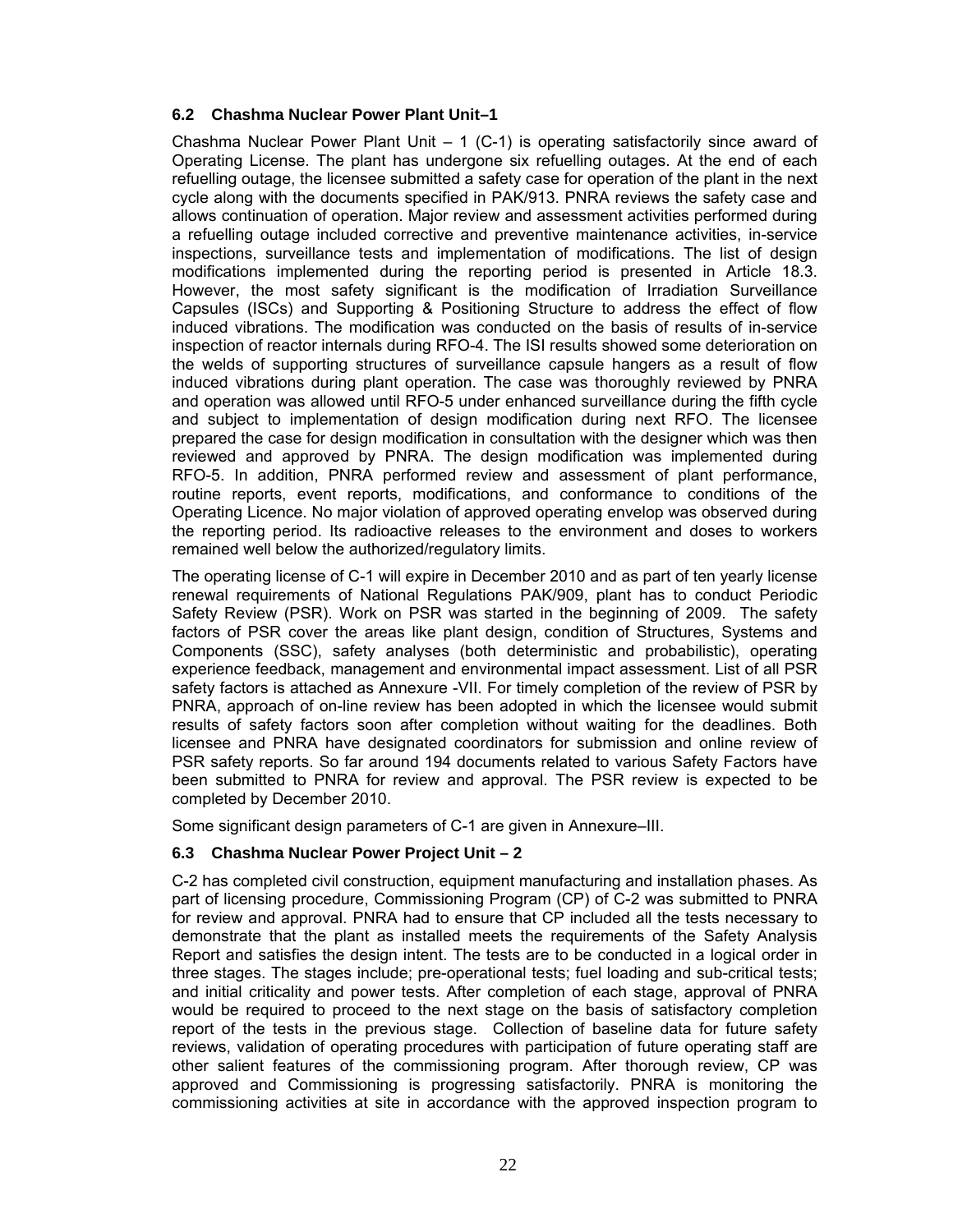verify compliance with national regulations, licensee's commitments and licence conditions. Commissioning Stage-1 (pre-operational tests) of C-2 is expected to be completed by the end of the year 2010, followed by fuel loading, initial criticality and power operation tests.

Final Safety Analysis Report (FSAR) is another important licensing submission. C-2 submitted FSAR in November 2009. C-2 FSAR also includes Level-1 PSA report, Severe Accident Analysis and certain design improvements as agreed during PSAR review. The regulatory review is aimed at verifying compliance with the commitments of the licensee as well as conformance to national regulations and standards that were agreed upon to be followed. PNRA has prepared FSAR review plan extending over a period of one year. The review plan stipulates four review phases and important milestones of regulatory review meetings with the licensee involving the personnel from the designer and main contractor. The regulatory review meetings are aimed at addressing the review queries and seeking commitment from the licensee for necessary improvements in plant safety. The FSAR review team is also interacting with the resident inspectors who are witnessing important commissioning tests. The review of FSAR is expected to be completed by the end of the year 2010. The conclusion of FSAR review and accomplishment of pre-operational commissioning tests will form the basis for regulatory decision for granting fuel load permit.

#### *Pakistan has, therefore, met the obligations of Article 6 of the Convention.*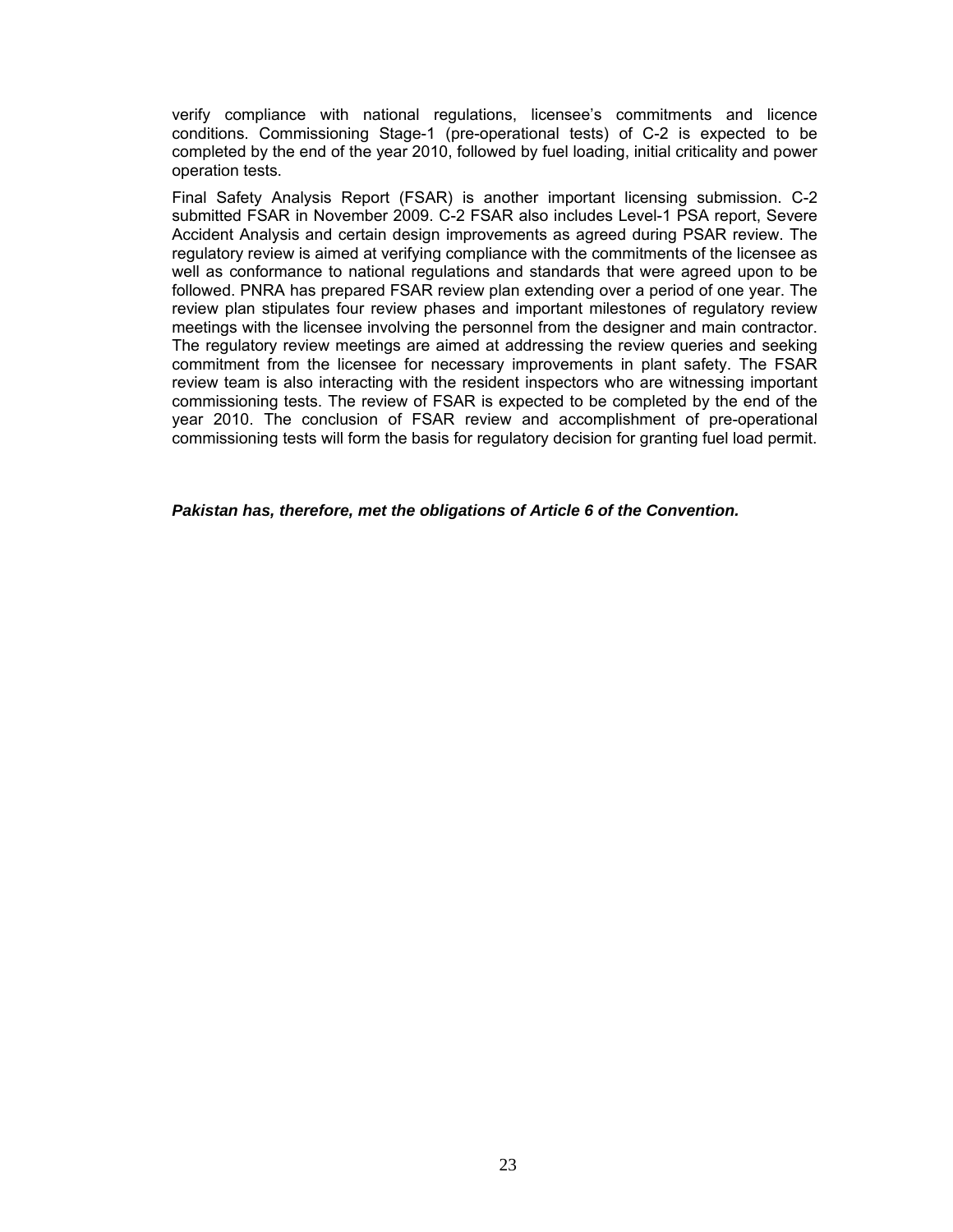## **Article 7 – Legislative and Regulatory Framework**

*"1.Each Contracting Party shall establish and maintain a legislative and regulatory framework to govern the safety of nuclear installations.* 

*2.The legislative and regulatory framework shall provide for:* 

*(i) the establishment of applicable national safety requirements and regulations;* 

*(ii) a system of licensing with regard to nuclear installations and the prohibition of the operation of a nuclear installation without a license;* 

*(iii) a system of regulatory inspection and assessment of nuclear installations to ascertain compliance with applicable regulations and terms of licenses;* 

*(iv) the enforcement of applicable regulations and of the terms of licenses, including suspension, modification or revocation."* 

## **7. Legislative and Regulatory Framework**

Pakistan has established a framework to regulate nuclear installations. This framework, under the Ordinance, establishes national regulations and safety requirements. A system of licensing of nuclear installations is established that prohibits their operation without a licence. Compliance with licence conditions is ascertained by regulatory inspections and assessments and enforced with suspension, modification or revocation of licences.

#### **7.1 Regulatory Framework**

The highest level document in the framework is the Pakistan Nuclear Regulatory Authority Ordinance 2001<sup>10</sup>. The next tier is mandatory national regulations based on internationally acceptable requirements. Below these are non-mandatory guides which describe methods acceptable to PNRA to meet the requirements of regulations. Other methods can be adopted provided it can be demonstrated to the Authority that the proposed method would achieve the same level of safety and quality. At the bottom are the standards referred to in the guides, internationally used industrial standards or industrial standards of the exporting countries.

## **7.2 Pakistan Nuclear Regulatory Authority Ordinance 2001**

The Ordinance provides the statutory basis for the Authority. It defines the functions and responsibilities of PNRA, penalties that can be imposed in case of violations, sources of funds of the Authority, continuity of regulatory infrastructure and decisions, etc. No amendments have been made in the Ordinance since its promulgation.

The Ordinance empowers PNRA to:

- a. Make regulations, not inconsistent with the Ordinance and rules, for carrying out the purposes of the Ordinance under which the applicable safety requirements are established
- b. Prohibit a person to establish nuclear installations in Pakistan unless licensed
- c. Inspect all nuclear installations, nuclear substances or radioactive materials to ensure that regulations are properly followed
- d. Cancel or suspend a licence if a person is found to have contravened any of the provisions of the Ordinance, regulations, or has failed to comply with the conditions of a licence

<sup>10</sup> Ordinance No III of 2001 ( see http://www.pnra.org/ legal\_basis/PNRA-Ord-2001.pdf)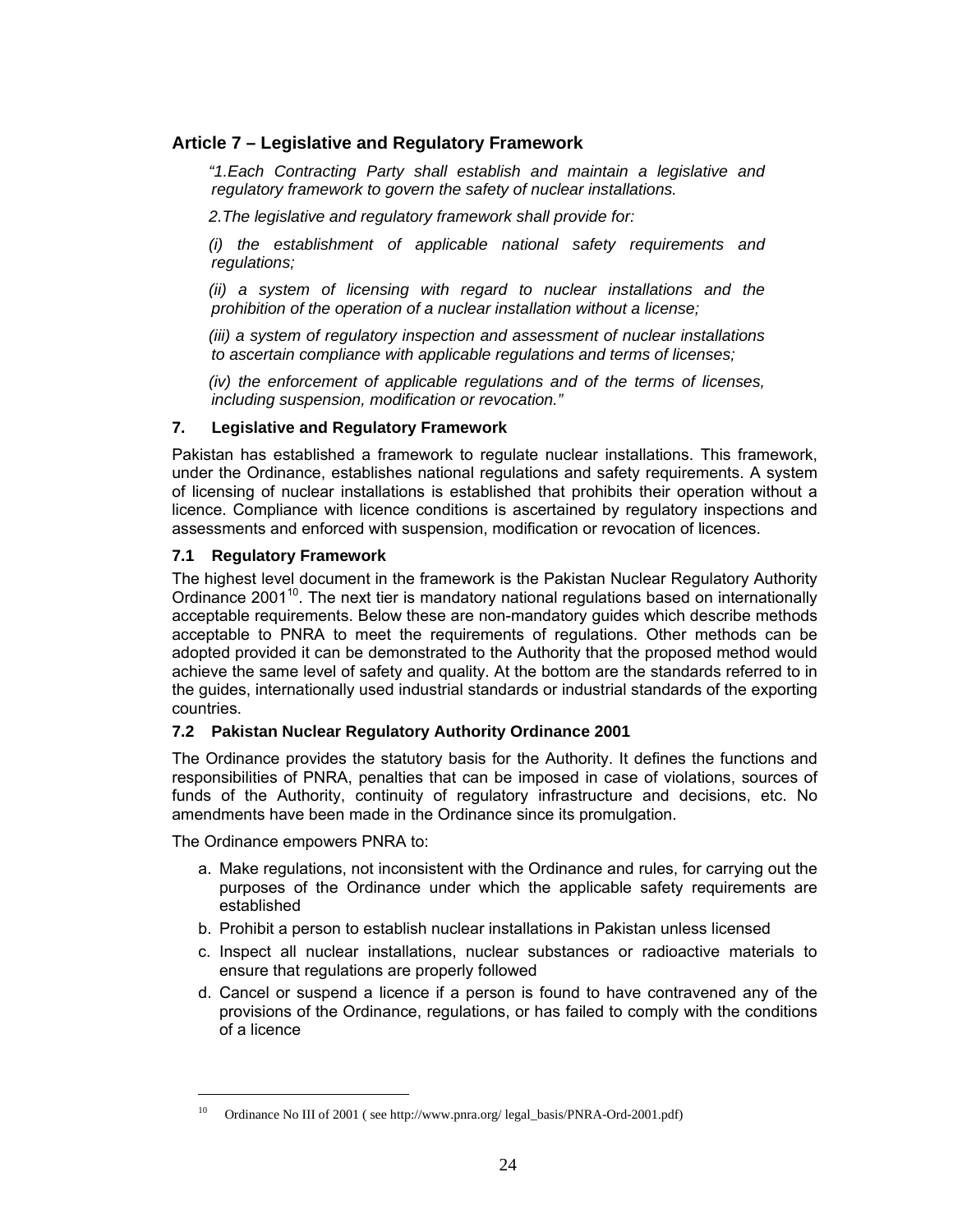The Ordinance provides for a procedure for review of, and appeal against, regulatory decisions without compromising safety. The appeal against such decisions is heard by a tribunal. It is constituted when an appeal is filed.

### **7.3 National Regulations**

Pursuant to PNRA Ordinance, PNRA is empowered to issue regulations. The regulations are made to ensure nuclear safety and radiation protection in the country. These regulations are binding on the licensee. The procedure for issuing regulations comprises the following steps:

- a. Preparation and review of the first draft of the regulations within PNRA
- b. Seeking comments of licensees of nuclear installations
- c. Incorporation of their comments as far as possible
- d. Submission of updated draft to the Authority for approval
- e. Formal official notification (publication in the Gazette of Pakistan)

The regulations have been placed on the website **http://www.pnra.org** for easy access and information. List of gazette notified regulations is given in Annexure-IX

## **7.3.1 Regulations Published Since the Last Report**

The National Regulations, PAK/909<sup>11</sup>, PAK/911<sup>12</sup>, PAK/912<sup>13</sup>, PAK/913<sup>14</sup>, PAK/915<sup>15</sup>, PAK/916<sup>16</sup>, PAK/900<sup>17</sup> regarding licensing procedure, design, quality assurance, operation, radioactive waste management, transport of radioactive material, and license fee for nuclear installations respectively were reported in the previous report. Three more regulations were issued during the reporting period and are briefly described below.

Regulations for Licensing of Nuclear Safety Class Equipment and Components Manufacturers – (PAK/907) (Rev.0) were issued in September 2008. The regulations explain the licensing process for granting license to manufacturers of Nuclear Safety Class Equipment and Components. The regulations also require the licensee to submit quality plans, process flow diagrams (production technology) and manufacturing schedules so that control points for inspections may be selected.

Regulations on the Safety of Nuclear Installations – Site Evaluation (PAK/910) (Rev.-1) were issued in September 2008. These regulations encompass site related factors and site–installation interaction factors relating to plant operational states and accident conditions, including those which could lead to emergency situations, and natural and human induced events external to the installation that are important to safety. These regulations cover the entire process of site selection, evaluation and assessment, preoperational and operational stages, etc.

Regulations on Management of a Nuclear or Radiological Emergency - (PAK/914) (Rev.0) were also issued in September 2008. These Regulations are largely based on IAEA Safety Standards, GS-R-2, "Preparedness and Response for a Nuclear or Radiological Emergency" and define goals of emergency response, emergency preparedness, responsibilities, response to emergency and actions to be taken in case of emergency.

 $11$  Regulation on Licensing of Nuclear Installation(s) in Pakistan

<sup>&</sup>lt;sup>12</sup> Regulations on Safety of Nuclear Power Plants-Design

<sup>&</sup>lt;sup>13</sup> Regulations on Safety of Nuclear Power Plants-Quality Assurance

<sup>&</sup>lt;sup>14</sup> Regulations on Safety of Nuclear Power Plants-Operation

<sup>&</sup>lt;sup>15</sup> Regulations on Radioactive Waste Management

<sup>&</sup>lt;sup>16</sup> Regulations for Safe Transport of Radioactive Material

 $17$  Regulations on Licensing Fee by Pakistan Nuclear Regulatory Authority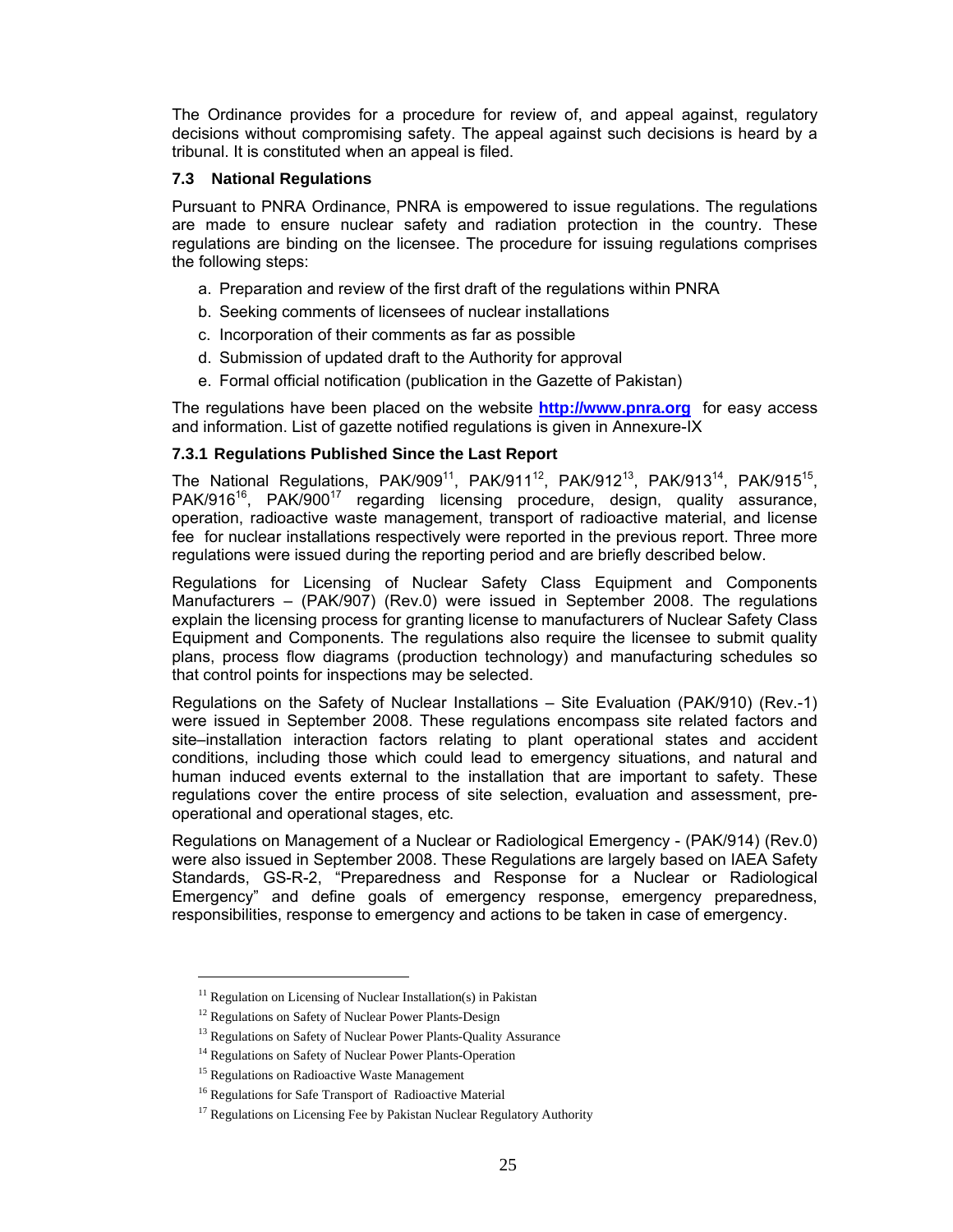#### **7.3.2 Revision of Regulations**

National Regulations are revised periodically so that new research and experiences may be incorporated for the fulfilment of the prime objective of safety. In addition, previous implementation experience, comments from other national/international reviews and licensee's views are also important factors in such revisions. The regulations are reviewed after every 5 years and revised if necessary. Some regulations that underwent revision during the reporting period are;

- i. An amendment in Clause 6(2) of Annexure III of PAK/913 was made and issued on 03 November 2008. According to the amendment, the requirement of experience for shift engineer to become eligible for shift supervisor license was relaxed from three to one year. The amendment was based on PNRA licensing experience and international practice in this regard.
- ii. The license fee for nuclear installations has been increased through amendment in Regulations on Licensing Fee by Pakistan Nuclear Regulatory Authority – PAK/900 (Rev. 1) in view of country's economic factors.
- iii. Amendment in regulations on Radioactive Waste Management, PAK/915 to include criteria for appointment of Radioactive Waste Management Officer (RWMO).

Regulations on the Safety of NPP Design - PAK/911, issued in 2003 and Regulation for Licensing of Nuclear Installations in Pakistan – PAK/909, issued in September 2001 are being revised on the basis of experience feedback during implementation. The process has been initiated and comments from the stakeholders are being sought.

### **7.3.3 Regulations Under Preparation**

In order to further strengthen the regulatory framework and to discharge functions specified in PNRA Ordinance, following regulations are being prepared;

- i. PNRA Enforcement Regulations PAK/950.
- ii. Regulations on the Safety of Nuclear Research Reactors Operation PAK/923.
- iii. Regulations on the Decommissioning of Facilities Using Radioactive Materials -PAK/930

## **7.4 Regulatory Guides and Industrial Standards**

PNRA under the provisions of Regulations PAK/909 delineates that the guidance from regulatory guides of USNRC<sup>18</sup> or IAEA is acceptable. Since the USNRC regulatory guides specify internationally used industrial standards such as  $ASME$ ,  $IEEE^{19}$ , etc., therefore, these standards can also be used by the licensees. In addition, the industrial standards of the exporting countries such as  $RCC-M^{20}$  of France or GB of China can also be employed. If necessary, international standards such as  $ISO^{21}$ , IEC $^{22}$ , etc. can also be referred to.

#### *Pakistan has, therefore, met the obligations of Article 7 of the Convention.*

<sup>18</sup> United States Nuclear Regulatory Commission (USNRC)

<sup>19</sup> Institute of Electrical and Electronic Engineers

<sup>20</sup> French Pressure Vessel Code

<sup>21</sup> International Organization for Standardization (ISO)

<sup>22</sup> International Electrotechnical Commission (IEC)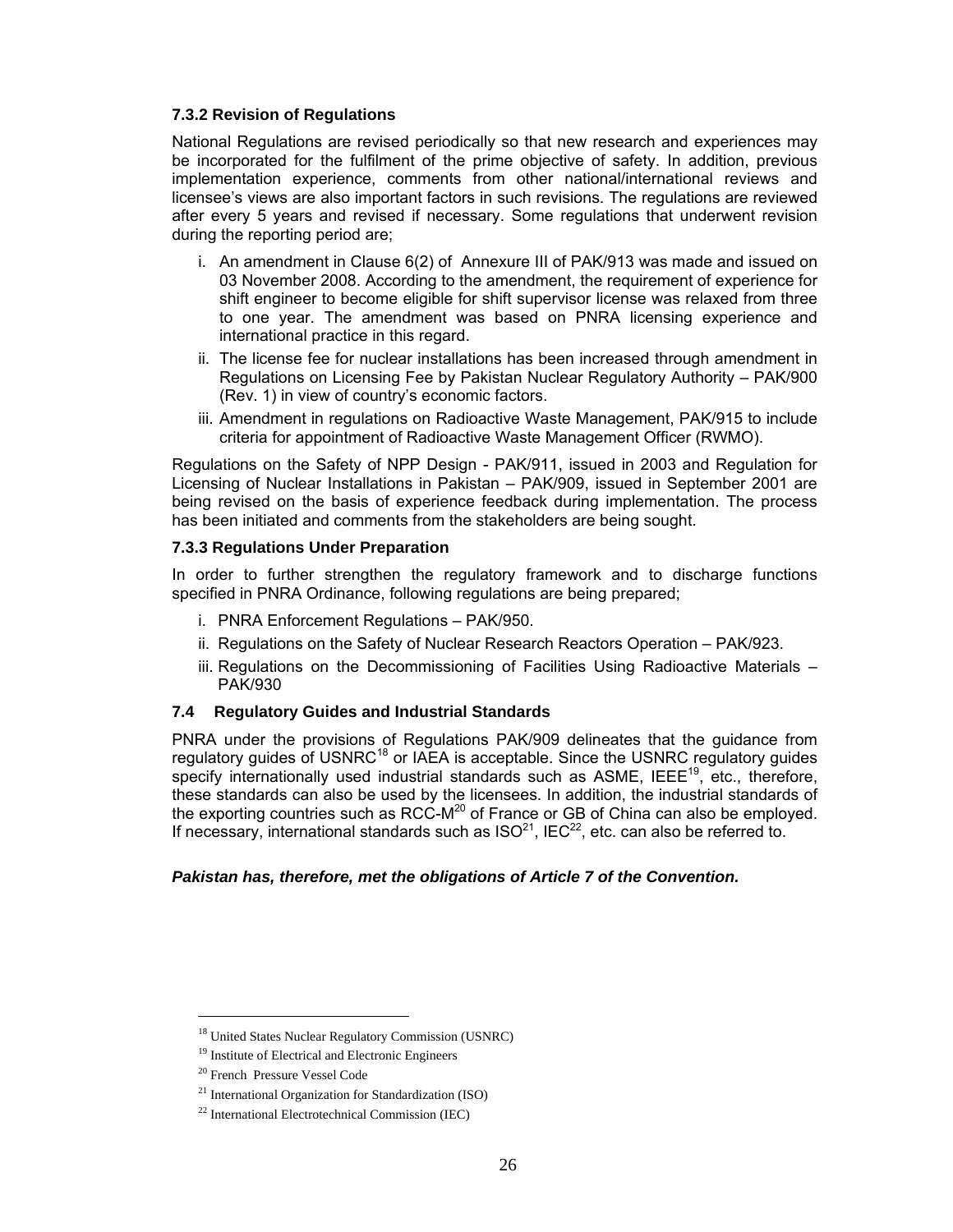## **Article 8 – Regulatory Body**

*"1. Each Contracting Party shall establish or designate a regulatory body entrusted with the implementation of the legislative and regulatory framework referred to in Article 7, and provided with adequate authority, competence and financial and human resources to fulfill its assigned responsibilities.* 

*2. Each Contracting Party shall take the appropriate steps to ensure an effective separation between the functions of the regulatory body and those of*  any other body or organization concerned with the promotion or utilization of *nuclear energy."* 

## **8. Regulatory Body**23

Government of Pakistan established Pakistan Nuclear Regulatory Authority (PNRA) under the Ordinance No. III of 2001 The Ordinance entrusted PNRA with the implementation of the regulatory framework. PNRA has been provided with necessary authority as well as human and financial resources to fulfil its assigned responsibilities.

#### **8.1 Vision and Mission of PNRA**

The vision of PNRA is to become a world class regulatory body with highly trained, competent and dedicated personnel working in unison with zeal to foster a positive safety culture in its licensed facilities. It should regulate nuclear installations to protect the public, workers and the environment from the harmful effects of radiation in a manner that wins the confidence of all the stakeholders such as the public, the Government and the licensees.

The mission of PNRA will be fulfilled by formulating and implementing effective regulations, building a relationship of trust with the licensees and maintaining transparency in its actions and decisions.

## **8.2 Legal Basis of PNRA**

PNRA Ordinance No. III of 2001 of Government of Pakistan provides the legal basis for an independent nuclear regulatory body. It describes the constitution of the Authority, tenure and eligibility of its Chairman and the Members, interface with Government of Pakistan, etc.

The Chairman is the chief executive officer of the Authority and is responsible for the dayto-day administration of the affairs of the Authority.

PNRA is the only regulatory authority in Pakistan responsible for regulating nuclear safety and radiation protection. Environmental Protection Agency regulates all aspects of environment protection except for those having radiological impact, which are regulated by PNRA.

## **8.3 Organization of PNRA**

 $\overline{a}$ 

The organizational setup of PNRA is continually under review and is revised as and when found necessary. As provided for in the Ordinance, PNRA comprises a Chairman, two fulltime and seven part-time Members. The Federal Government appoints the Chairman and the Members. Chairman is the chief executive of the Authority and reports to the Federal Government on all matters related to nuclear safety and radiation protection. Annexure–X shows the organizational structure of PNRA.

PNRA is organized on the basis of executive and corporate wings; headed by Member (Executive) and the Member (Corporate) respectively. The executive wing is responsible

<sup>&</sup>lt;sup>23</sup> For details please visit PNRA website www.pnra.org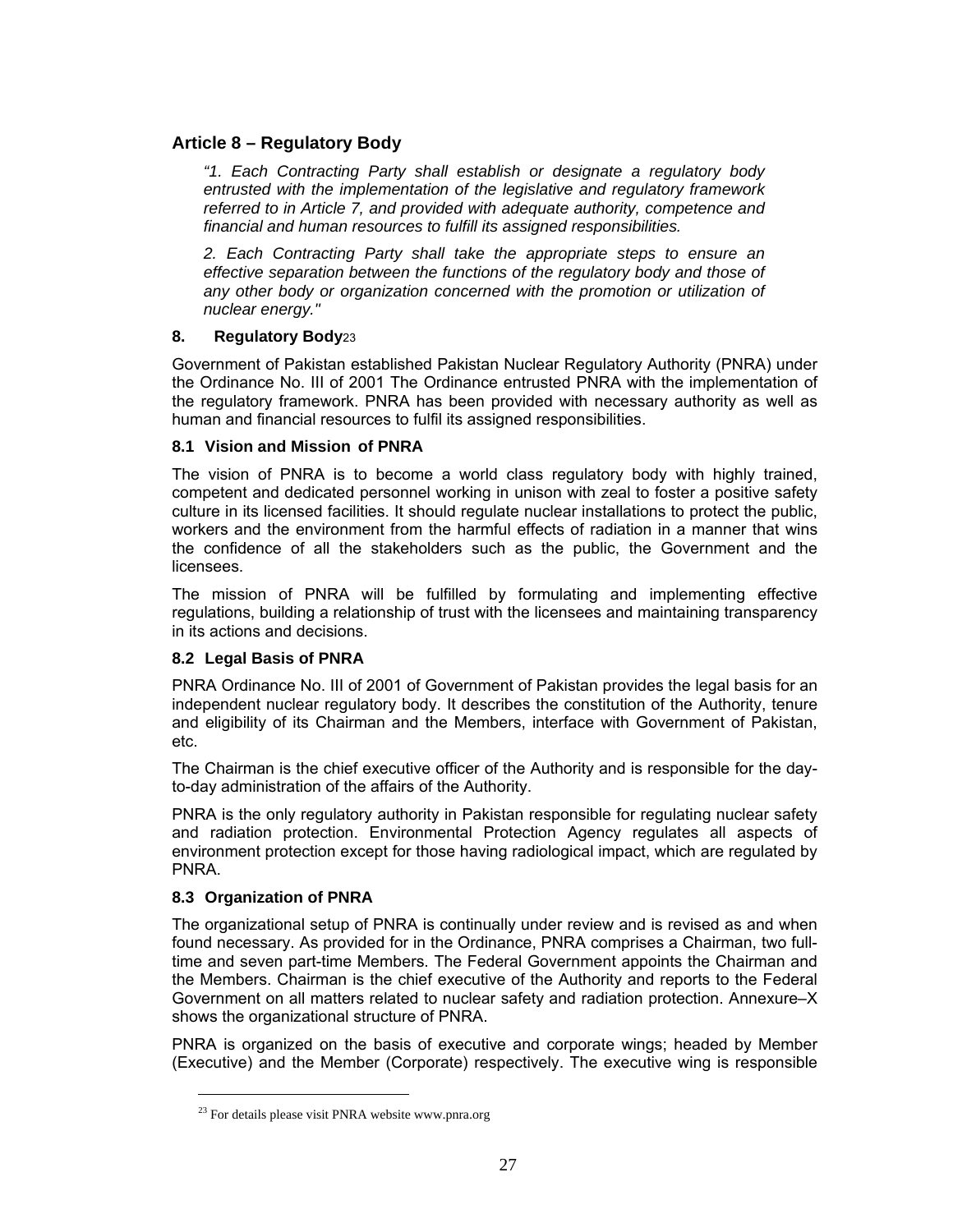for core functions of the Authority, whereas, the corporate wing is responsible to drive the Authority as an organization and provides technical support to the executive wing as the Technical Support Organization (TSO). The Secretary of the Authority, the Advisory Committees and the Director of the Chairman Secretariat, report directly to the Chairman. The latter assists Chairman in planning future activities of PNRA.

There are two Directors General under the Member (Executive); namely DG (Technical) and DG (Inspection & Enforcement). The former looks after three Technical Directorates, whereas the latter looks after three regional directorates. The Member (Corporate) has under him the Establishment Section and the corporate wing. DG (Corporate) looks after the activities of the corporate wing which comprises six Directorates. The Directorates of Administration and Finance report to both members and perform their assigned functions for both wings. The main functions of some of the Directorates are given below:

Directorate of Nuclear Safety (NSD) – NSD is responsible for matters related to the safety of nuclear installations. It establishes and maintains regulatory framework for nuclear safety. Licensing of nuclear installations including approval of modifications, periodic safety reviews and relicensing are also in the domain of this Directorate.

Directorate of Radiation Safety (RSD) – RSD is responsible for regulation and supervision of matters related to radiation protection. It ensures that harmful effects of radiation on human health and the environment arising from licensed activities are As Low As Reasonably Achievable (ALARA). RSD operates the National Radiation Emergency Coordination Centre (NRECC). It is the national and international focal point for notifying nuclear or radiological emergencies.

Directorate of Transport and Waste Safety (WSD) – WSD is responsible for regulating matters related to radioactive waste management, control of radioactive discharges to the environment, safety and security of radioactive sources and decommissioning of nuclear installations. It establishes and maintains regulatory framework in these areas and ensures compliance with regulatory requirements through joint regulatory inspections with regional directorates.

Regional Nuclear Safety Directorates (RNSDs) – The regional directorates are responsible for inspections and enforcement within their areas of jurisdiction and monitor activities at the plants affecting safety. RNSD conducts routine and special regulatory inspections to provide a high level of assurance that all activities performed at the installations during all stages of licensing process and all phases of the life cycle of a nuclear installation are executed according to regulations and conditions of licence. The areas covered by inspection programs are radiation protection, operations, maintenance, testing and surveillance, quality assurance, emergency preparedness, industrial safety, fire protection, etc.

Directorate of Human Resource Development (HRD) – HRD is responsible for developing and improving competencies of PNRA personnel. Its functions are divided into three main categories; a systematic assessment of future manpower requirements of various directorates, recruitment of manpower and organizing professional trainings and retraining courses for competency development and improvement.

HRD conducts Training Need Assessment (TNA) on the basis of IAEA four quadrant competency model given in TECDOC-1254 $^{24}$ . This assessment has identified a number of training modules for junior, intermediate and senior regulatory staff which are being accomplished through indigenous training facilities as well as through international cooperation, mostly through IAEA.

<sup>&</sup>lt;sup>24</sup> IAEA TECDOC 1254 - Training the staff of the Regulatory Body for Nuclear Facilities (2001)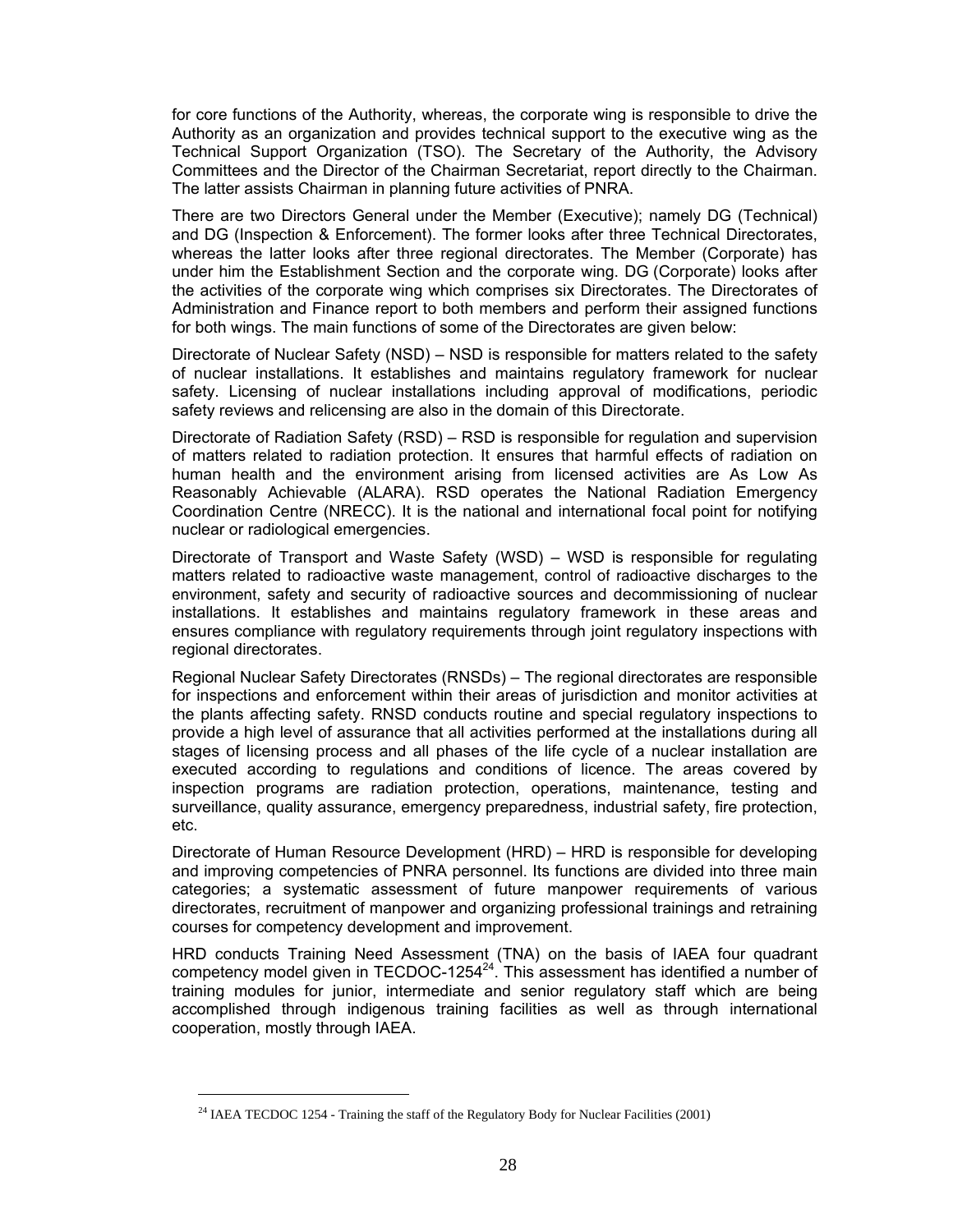Directorate of Information Services (ISD) – ISD maintains computer networks, PNRA official website, PNRA internal network site, PNRA library, conducts media campaigns for public education and awareness, issuance of press releases on important matters and interaction with the media.

Directorate of International Coordination (ICD) – ICD interacts with IAEA and other international bodies for visits/trainings/workshops. International cooperation with other organizations such as NNSA, NSC, CNPO, USNRC, VUJE, etc. is also accomplished through ICD. In addition to other activities, ICD also facilitates security clearance/visa of foreign experts to PNRA and departure formalities for PNRA officials while proceeding on visits or training abroad.

Directorate of Regulatory Affairs (RAD) – RAD is responsible for preparing annual performance reports for submission to the Government of Pakistan and for the general public. It coordinates with the government, autonomous and semi-autonomous organizations having a stake in PNRA activities. It performs self assessment of regulatory effectiveness and develops performance indicators and programs for improving performance. It is also responsible for development of quality policy, quality management manual and lower tier procedures.

Centre for Nuclear Safety (PNRA's TSO) – The TSO scientists and engineers have been trained in different areas of regulatory aspects and nuclear power plant design and operation through in-house training programs as well as local and foreign trainings and workshops. During the reporting period, the TSO provided valuable technical support in different licensing activities pertaining to nuclear power plants C-1, C-2, K-1 and research reactors PARR-I<sup>25</sup> and PARR-II. Currently, Centre for Nuclear Safety is engaged in conducting the review and assessment of the C-2 Final Safety Analysis Report (FSAR).

School of Nuclear and Radiation Safety (SNRS) – SNRS is established in PNRA to develop regulatory-specific competencies, knowledge, skills and abilities of technical officers in nuclear and radiation safety through indigenous training programs in order to improve effectiveness and efficiency of the organization. SNRS conducts various courses, workshops, symposiums, etc., as and when needed to impart the cutting edge knowledge to staff members

Directorate of Policies and Procedures (PPD) – PPD is responsible for the preparation of guidelines/procedures for preparing all PNRA documents like regulations, regulatory guides, guidelines, policies, internal working procedures and establishment of framework of legal and guidance instruments (e.g. rules, regulations, orders, codes of practice, policies and guides) on which to base regulatory actions..

#### Advisory Committee

Advisory Committee for Improving Utility – Regulatory Interface (ACIURI) was initially established in 2005 and was reconstituted during the year 2009 due to retirement of some of its members. The members of the committee represent all the stakeholders (public, Government of Pakistan, universities, PAEC and PNRA) concerned with nuclear safety issues. Functions of ACIURI include giving recommendations on the PNRA regulations while maintaining a national tolerable level of risk and standard of safety, giving recommendations on the acceptability of impairments in the plants resulting from difficulties being faced by the utility and nuclear power plant suppliers and giving advice to facilitate smooth implementation of future nuclear energy generation programs.

## **8.4 Human Resources**

 $\overline{a}$ 

The existing workforce at PNRA stands at two hundred and fifteen (215) technical professionals and by 2015 the manpower strength has to be increased to four hundred

<sup>25</sup> Pakistan Research Reactor - I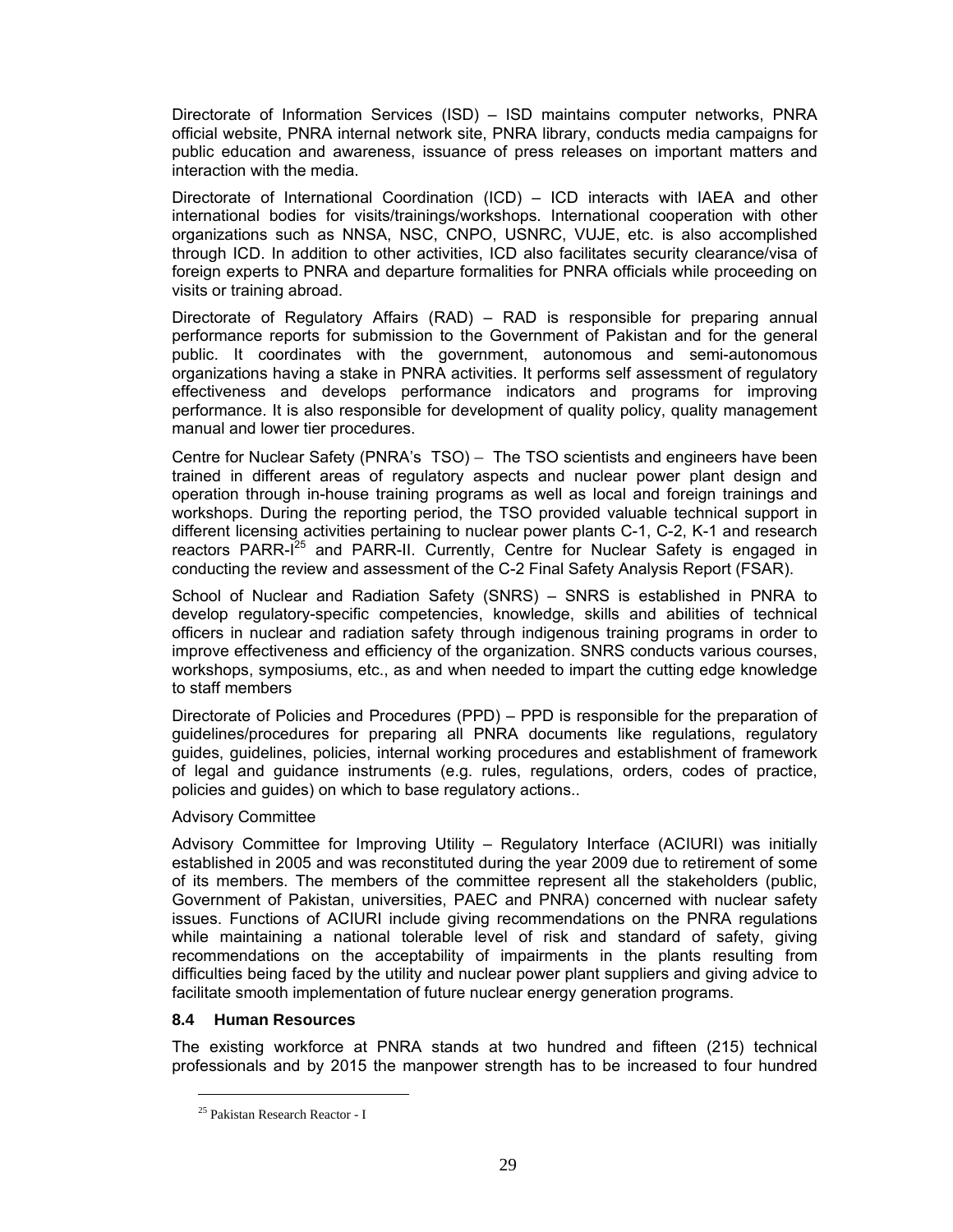and fifteen (415), through direct recruitments and fellowship schemes, to cater for expanding nuclear power generation capacity. During 2009, no recruitment was conducted at PNRA; the human resource remained at two hundred and fifteen (215) technical professionals as it was in 2008. However, ten (10) candidates were awarded fellowships for Masters Programs in nuclear and power engineering disciplines respectively at Pakistan Institute of Engineering and Applied Sciences (PIEAS) and KANUPP Institute of Nuclear Power Engineering (KINPOE). These fellows will join PNRA in 2011 after successful completion of studies.

The leadership development programme initiated at PNRA in collaboration with Lahore University of Management Sciences (LUMS) remained in progress during the reporting period.

The manpower requirements of each Directorate are assessed regularly and manpower distribution is made according to the workload of the Directorate and nature of its activities. Special teams comprising professionals drawn from all Directorates are formed in the case of tasks such as review of SER, SAR, etc.

## **8.5 Financial Resources**

Funds provided to PNRA consist of grants from the federal government, income from the licence fees, and through  $PSDP^{26}$  funded projects for capacity building. These funds are adequate enough to meet the current financial requirements of PNRA. PNRA is financially independent of the organizations it is regulating.

## **8.6 Separation between Regulatory and Promotional Functions**

No function or responsibility assigned by the Ordinance to PNRA is related with the promotion of nuclear energy, and none of its functions and responsibilities conflict with its responsibility for regulating nuclear safety and radiation protection. PAEC or any other organization, responsible for promotion or utilization of nuclear energy or ionizing radiation, does not have any regulatory function. Moreover, Chairman PNRA reports to the Prime Minister of Pakistan who is the head of the Government. This feature, among others, ensures the independence of PNRA.

## **8.7 Monitoring and Evaluation**

Monitoring and Evaluation is an integral part of the management systems of the PNRA. The monitoring of the regulatory performance of the PNRA is based on 12 strategic performances. These indicators are shown in Annexure–XIII. The submission of annual report of the activities of PNRA to the Government of Pakistan and the general public is a regular feature of PNRA. This submission enables PNRA to keep the public, the Government and other stakeholders informed about its efforts for ensuring safety of the public, the workers and the environment from ionizing radiation. As part of its self assessment program, PNRA has conducted an internal audit of activities of all its directorates to identify areas for improvement in order to enhance regulatory effectiveness.

## **8.8 Cooperation with National/International Organizations**

PNRA keeps liaison with other governmental organizations for maintaining nuclear and radiation safety in Pakistan. In March 2009, PNRA hosted the second liaison meeting of the major national regulators of different sectors for exchange of information. Representative of NEPRA, OGRA, PPRA and CAA participated in this meeting. The main objective of this meeting was to discuss the licensing processes of various regulatory bodies so as to identify national best practices and learn from the experiences of others.

l

<sup>&</sup>lt;sup>26</sup> Public Sector Development Program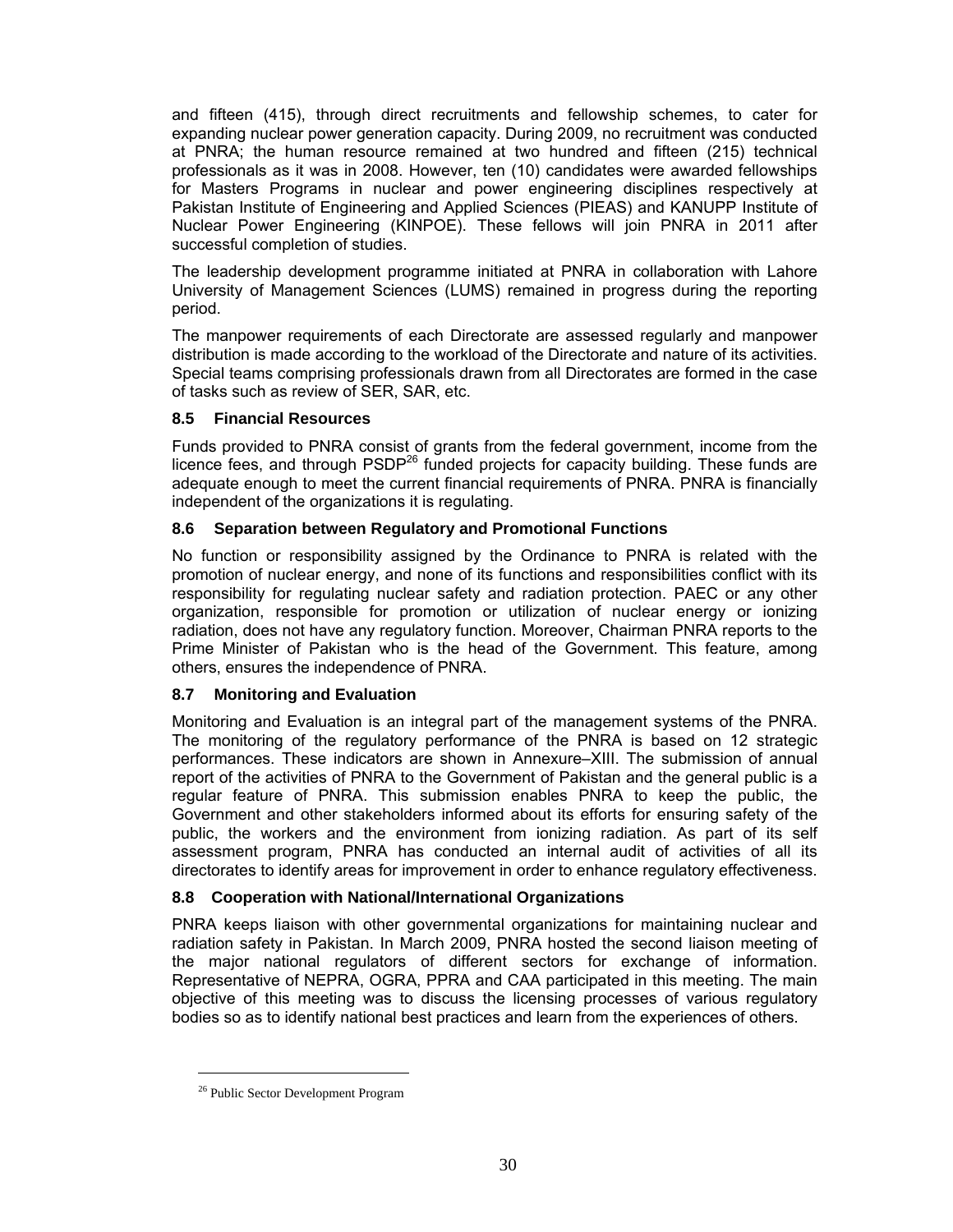PNRA made efforts to fulfil Pakistan's international commitments and obligations arising from four Conventions, namely, the Convention on Nuclear Safety (CNS), Convention on Early Notification of a Nuclear Accident, Convention on Assistance in the Case of a Nuclear Accident or Radiological Emergency; and Convention on Physical Protection of Nuclear Materials.

Presently, PNRA is participating in various IAEA assisted Technical Cooperation (TC) and Regional Asia (RAS) Projects. Activities pertaining to these projects are in progress. Under the IAEA TC Projects PAK/9/028 and PAK/9/034, IAEA in collaboration with PNRA, arranged three workshops for PNRA in Vienna, two on self assessment of PNRA using self assessment tools (SAT) and one workshop on strengthening emergency planning, preparedness and response infrastructure. Besides IAEA experts, National Counterparts and Project Coordinators also delivered lectures during the workshops. Moreover, PNRA personnel under IAEA fellowship program contributed in the "Development of Safety Analysis Report Review Program (SARRP)". Under these projects, besides capacity building tasks, IAEA also provided equipment for the establishment of radiation protection environmental laboratories in PNRA.

PNRA also contributed actively in Expert Missions under various IAEA regular TC and extra-budgetary programs. In this regard, an officer from PNRA contributed in Integrated Regulatory Review Services (IRRS) mission to Vietnam as IAEA expert. Nine (9) professionals from PNRA participated as IAEA experts in twenty four (24) international events that were organized by IAEA and delivered lectures. Major activities include; Basic Professional Training Courses in Nigeria, Bangladesh and Lithuania; Regional Workshop for Sharing Experience in the Application of Knowledge Management (KM) Methods for Competence Building in Nuclear Safety, Dhaka, Bangladesh; Seminar on Systematic Training Needs Assessment, Dhaka, Bangladesh; Regional Workshop on Self Assessment Process for the Continuous Improvement of Regulatory Bodies, Ukraine; IAEA Regional Asia and Pacific Seminar on Facts of Nuclear Power and Consideration to Launch a Nuclear Power Programme at Chengdu, China; Seminar to Apply SNTA Methodology and Associated Software for Regulatory Bodies, Vienna and Management System for Nuclear Power Plants, Thailand.

Eight (8) IAEA experts including Ms Anita Nilson, Director Nuclear Security Division from the Agency visited PNRA and discussed matters pertaining to nuclear security and safety.

PNRA is a member of various IAEA committees such as Nuclear Safety Standards Committee (NUSSC), Transport Safety Standards Committee (TRANSSC), Waste Safety Standards Committee (WASSC), Radiation Safety Standards Committee (RASSC) and the Committee on Safety Standards (CSS). PNRA participated in the proceedings of these committees for the development of safety standards. In addition, PNRA is nominated as observer in the United Nations Scientific Committee on the Effects of Atomic Radiation (UNSCEAR).

PNRA contributed in International Symposium on Nuclear Security, Vienna, International Ministerial Conference on Nuclear Energy in the 21<sup>st</sup> Century, Beijing China and chaired first session of International Conference on Effective Nuclear Regulatory System; Further Enhancing Global Nuclear Safety and Security Regime, Cape Town, South Africa.

PNRA also reviewed various IAEA draft documents and the comments were sent to IAEA for discussions and inclusion in their final drafts.

PNRA has established strong bilateral relationships with National Nuclear Safety Administration (NNSA), Nuclear Power Operation Technology Corporation (CNPO) and Nuclear Safety Centre (NSC) of China. The bilateral agreements with these organizations provide a forum for free exchange of information on matters related to nuclear safety. These prestigious Chinese institutes are assisting PNRA in the review and assessment as well as inspections of Chashma nuclear power projects.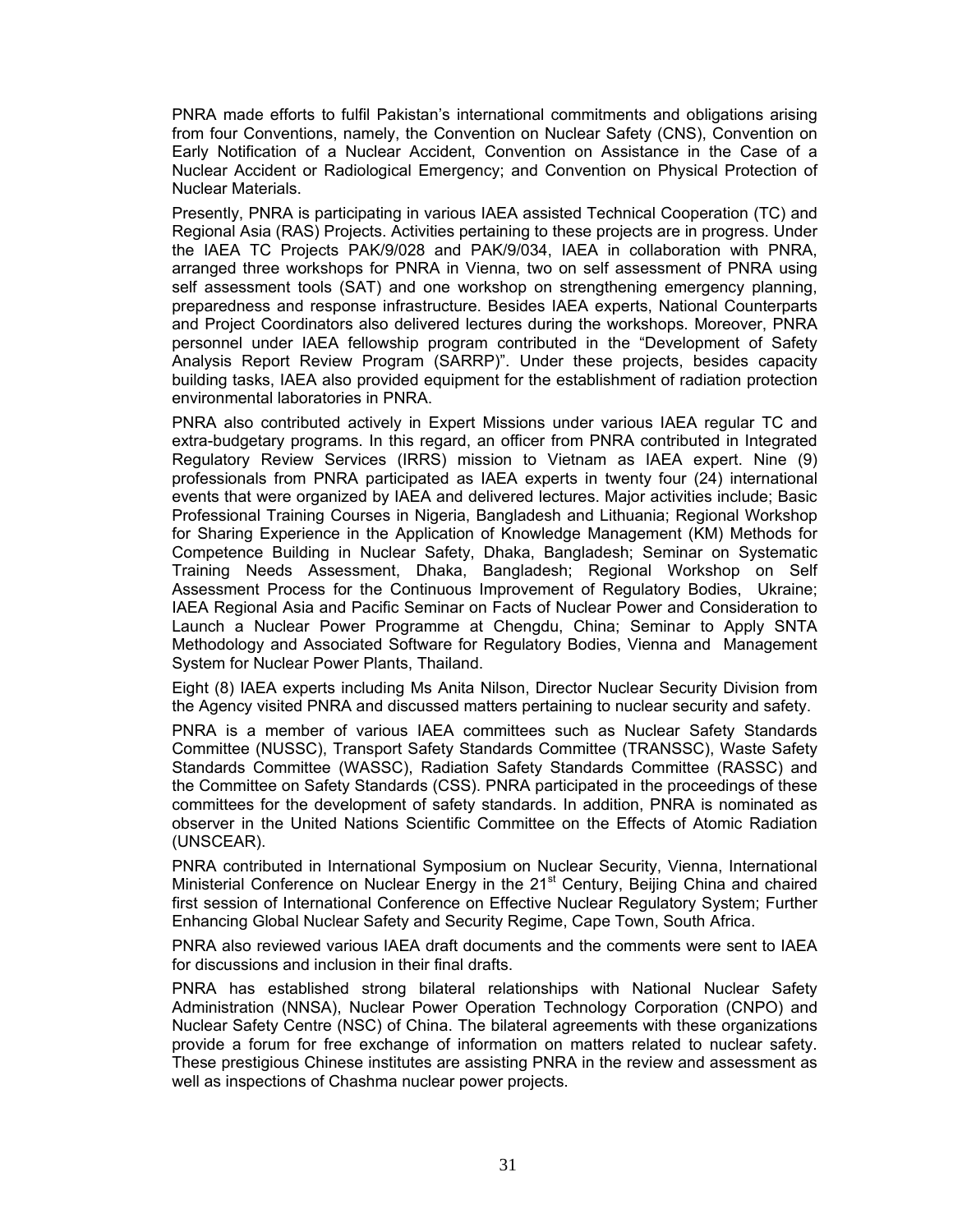Besides Chinese organizations, PNRA has made bilateral agreements with VUJE, of Slovak Republic. VUJE is an engineering, design and research organization specializing in nuclear power plant technology, safety and environmental issues. It provides assistance in training of PNRA personnel in nuclear safety, specifically in safety review and inspection of pressurized water reactors components. PNRA is also interacting with United States Nuclear Regulatory Commission (USNRC) for institutional strengthening and capacity building in order to face the current challenges and issues related to nuclear safety.

Being a member of Network of Regulators of Countries with Small Nuclear Programs (NERS), PNRA participates in the activities of this forum. NERS is an international forum intended to facilitate communication between nuclear regulators and inspectors of countries with small nuclear programs. It maintains and updates its website (**http://www.ners.info**).

*Pakistan has, therefore, met the obligations of Article 8 of the Convention.*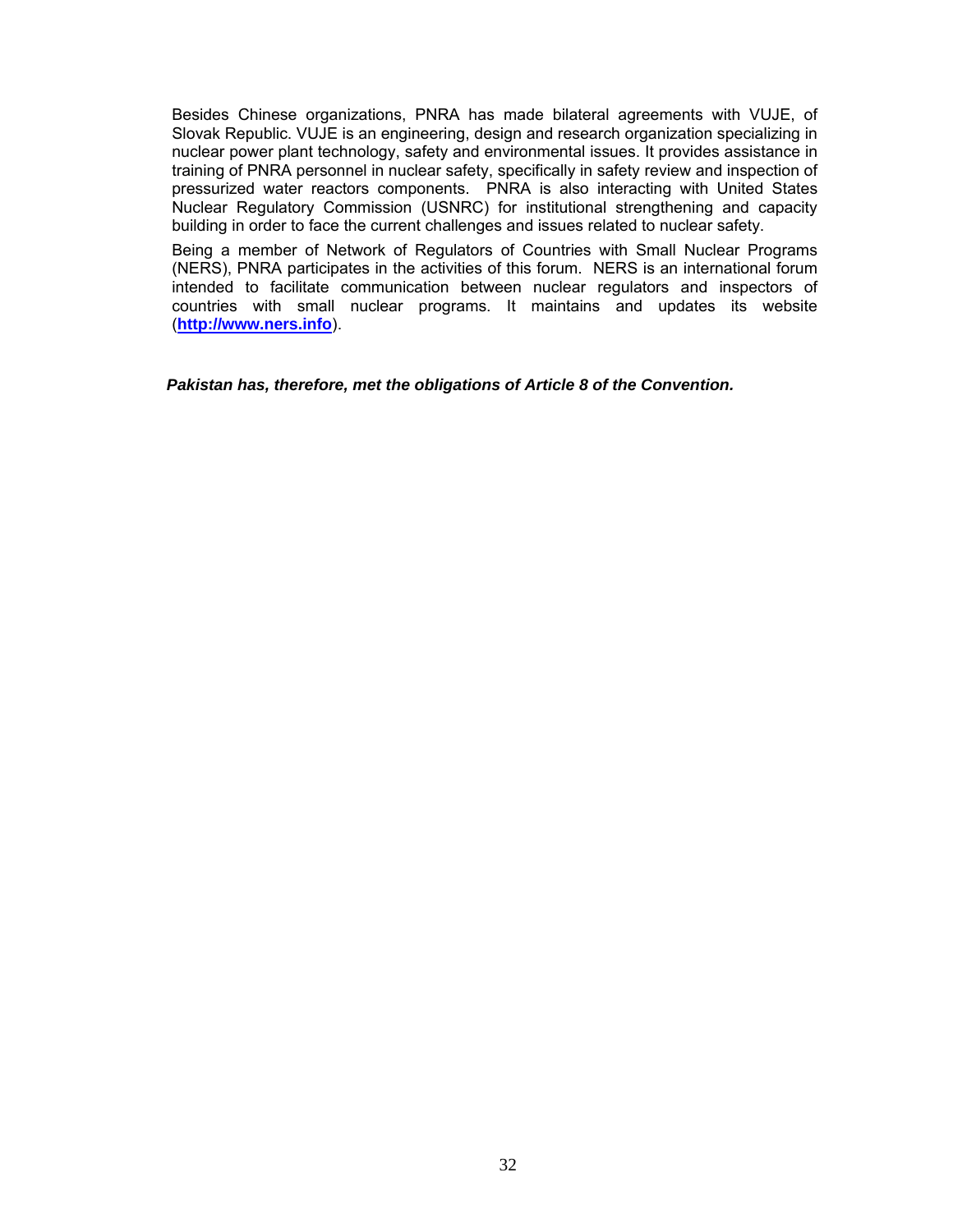# **Article 9 – Responsibility of the Licence Holder**

*"Each Contracting Party shall ensure that prime responsibility for the safety of a nuclear installation rests with the holder of the relevant licence and shall take the appropriate steps to ensure that each such licence holder meets its responsibility."* 

### **9. Responsibility of the Licence Holder**

Pakistan has ensured that prime responsibility for the safety of a nuclear installation rests with the holder of the relevant license. Appropriate steps are taken to ensure that the license holder fulfils this responsibility.

#### **9.1 Regulatory Requirements**

PAEC is the owner and operator of nuclear installations in Pakistan. It functions under the Pakistan Atomic Energy Commission Ordinance, 1965. According to this Ordinance the Commission shall do all acts and things, including research work, necessary for the promotion of peaceful uses of atomic energy in the fields of agriculture, medicine and industry and for the execution of development projects including nuclear installations and generation of electric power.

National regulations that regulate various aspects of nuclear installations such as licensing, design, quality assurance and operation explicitly state that the license holder is responsible for the safety of nuclear installations. The national regulation for licensing, PAK/909, states that the licensee is directly responsible for the safety of the nuclear installation. The regulations on design, PAK/911 envisage that the licensee has the overall responsibility for safety. Similarly, according to the quality assurance regulations, PAK/912; it is a requirement that the licensee shall retain the responsibility for the effectiveness of the quality assurance program. Likewise, regulations on operation of nuclear installations, PAK/913; delineate that the licensee shall have the responsibility for safe operation.

It is stated in the authorizations that the licensee shall retain prime responsibility for safety but it may delegate authority to the respective management of nuclear installation for operation according to the applicable regulations. The management of the installation is also responsible for providing clear and adequate guidance to its contractors to ensure that safety is integrated into all the activities and any other objective such as production shall not have priority over the responsibility for safety. PAEC being the licensee of nuclear installations has overall responsibility for the fulfilment of safety requirements for its nuclear installations, and for providing necessary resources and support to the respective management for safe operation in accordance with regulatory requirements.

## **9.2 Responsibilities of PAEC**

PAEC interacts with PNRA both at the corporate level and at the nuclear installation level. At the corporate level interaction is through Chairman, Members of PAEC and Directorate of Nuclear Power Safety with corresponding counterparts in PNRA. Detailed interaction on regulations is handled by Directorate of Nuclear Power Safety (DNPS) in the PAEC Corporate Office. The interaction between the regulatory body and the nuclear installations is through the technical directorates and regional directorates of PNRA.

Various directorates at corporate level are providing design and engineering support to nuclear installations. This indigenous capability in design and engineering has a positive impact on enhancing the operational safety of nuclear installations as well as in review and implementation of safety upgrades. PAEC cooperates in reviews and sharing of operating experience between its NPPs, and with relevant international bodies.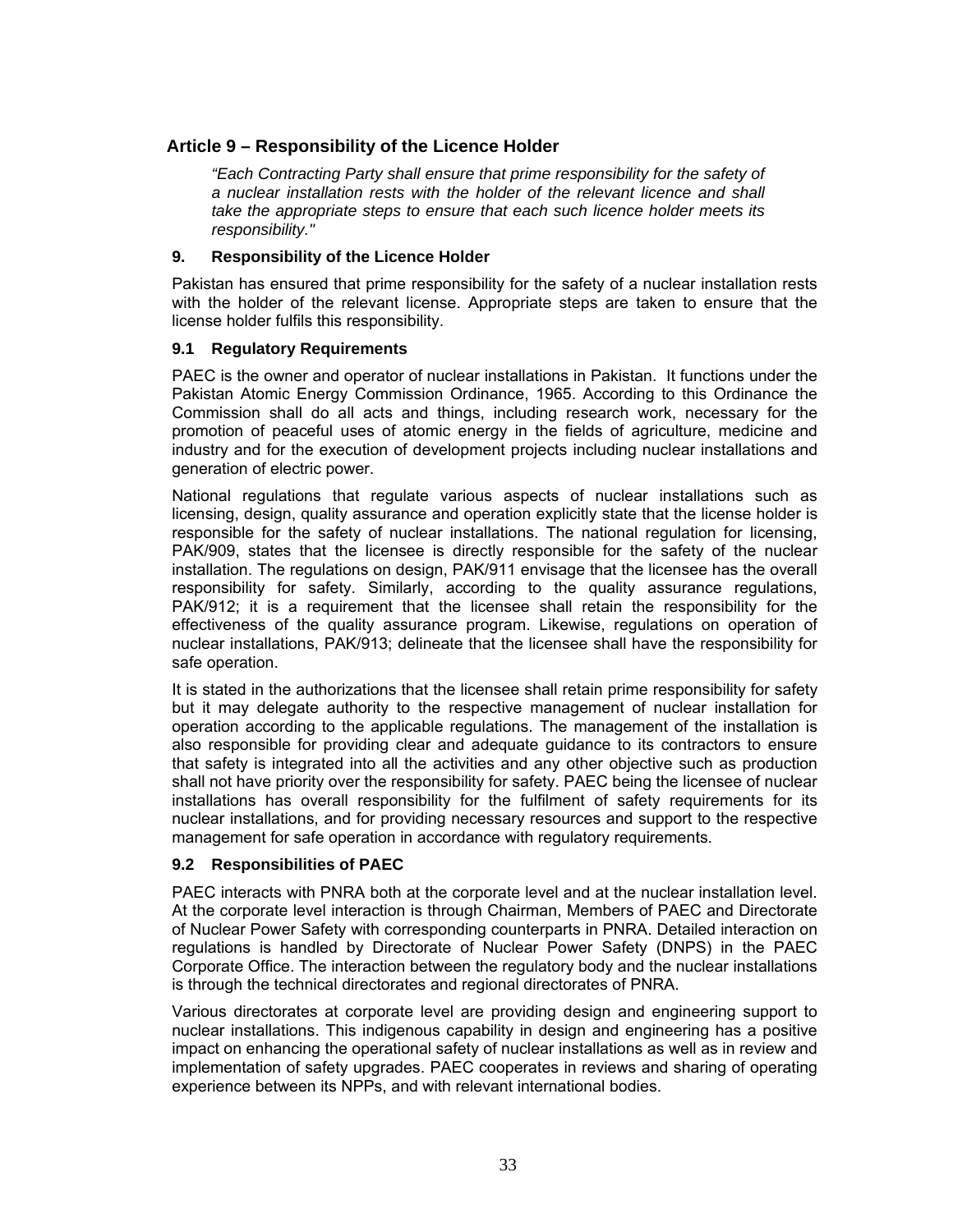The licensee abides by the provisions of PNRA Ordinance, rules and regulations made under the Ordinance, licence conditions and directives of PNRA issued from time to time. The licence holder submits the required safety reports and documentation as laid down in the regulations or required by PNRA in support of safety case. In addition, the licence holder agrees to regulatory inspections, during all phases of the plant life, which are carried out by PNRA to verify that the requirements of the regulations and conditions of the licence are met.

PAEC organizational chart showing the corporate directorates is shown in Annexure–XII. The responsibilities of PAEC Headquarters and nuclear installations are described below.

### **9.2.1 PAEC Headquarters**

According to the licence of the nuclear installations, issued by PNRA, PAEC is the licensee on record for the nuclear installations in Pakistan. However, PAEC has delegated its responsibilities related to the safe operation of the plant to respective plant managements. PAEC is providing necessary financial and human resources to meet the requirements for:

- a. Safe and continued operation of nuclear installations during the operating life
- b. Safety upgrades/modifications needed for safe operation
- c. Safe design, construction and operation of new nuclear installations

# **9.2.2 Karachi Nuclear Power Plant (K-1)**

At K-1, a KANUPP Safety Committee (KSC) exists at the plant level which meets regularly to discuss safety issues and gives recommendations to the Director General. The committee among other things reviews safety related design modifications, changes in the operating policies and principles, new safety issues, reportable events, etc. Senior managers are member of the committee. The committee is chaired by Deputy Plant Manager (Engineering). A Nuclear Safety and Licensing Division (NSLD) also functions under the Director General, which interfaces with PNRA and DNPS, and provides oversight of safety matters within the plant.

## **9.2.3 Chashma Nuclear Power Plant Unit -1 (C-1)**

The mission of C-1 is to generate electricity in a demonstrably safe, reliable and cost effective manner over the long term, for the benefit of the society and stake holders, as well as to consolidate the basis for development of the nuclear power program in Pakistan. The vision of C-1 is to establish a modern, effective and efficient management system within the organization, to raise the overall standard of management so that the safety and economic performance of the plant is in the top quartile in the world nuclear power industry. C-1 is earnestly working to achieve its mission and vision.

A high level safety committee, namely Operational Safety Review Committee (OSRC) is constituted which is headed by Director General C-1. Other members include the Deputy Director General, Deputy Plant Managers and the Managers. This committee, among other things, reviews and assesses changes in approved technical specifications, procedures, equipment, systems, tests or experiments, new safety issues, violations of approved technical specifications, reportable events, deficiencies in design or operation that may affect safety, radiological emergency response plan, etc.

The Engineering Department of C-1 is responsible for the review of plant status, deficiencies or events and follow-up actions on day to day basis. This Department interfaces with the regulatory authority. Engineering Department also coordinates working of Operational Safety Analysis Group (OSAG) which is composed of members from engineering, safety analysis, health physics, In Service Inspection, QA, etc. The Group reports to Manager Technical. This group analyzes the operational activities to verify that the activities are being conducted correctly, safely and in accordance with plant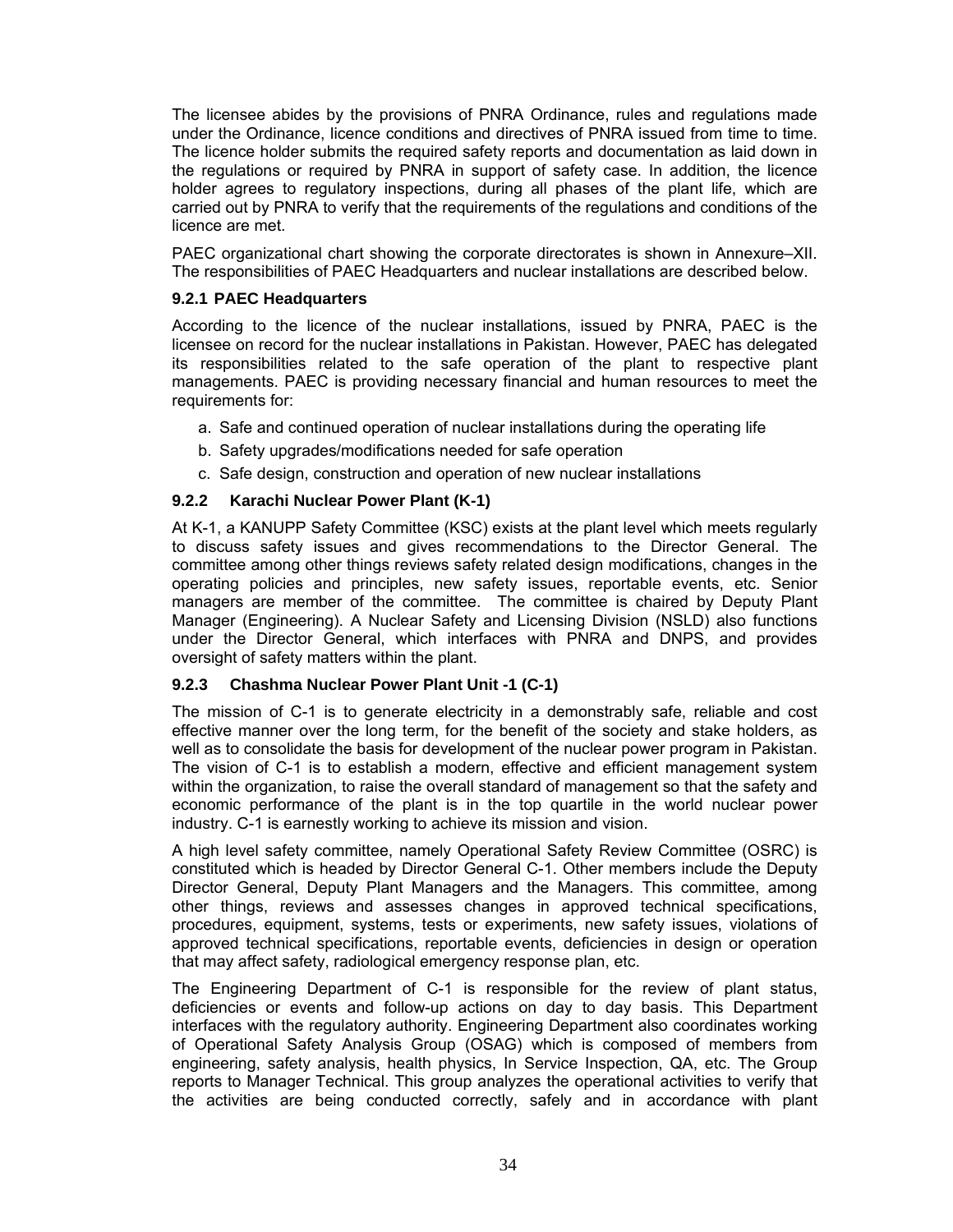procedures. The group carries out detailed studies to recommend revision of procedures, equipment modification, maintenance, operational improvement and other means for ensuring plant safety. The Engineering Department is also coordinating the first comprehensive Periodic Safety Review (PSR). The PSR mainly encompasses the review of plant design, actual condition of Structures, Systems and Components (SSC), equipment qualification, ageing, deterministic safety analysis, probabilistic safety analysis, hazard analysis, safety performance, use of experience from other plants and research findings, organization and administration, procedures, human factors, emergency planning, radiological impact on the environment and global assessment, etc.

CHASCENT coordinates analysis of events, determines their root causes, executes operating experience feedback program for lessons learnt and identifies corresponding actions. It is also performing activities related to PSA and PSA applications.

## **9.2.4 Chashma Nuclear Power Project Unit -2 (C-2)**

The Safety and Licensing Division of C-2 is responsible for addressing safety related issues. This Division is also responsible for coordinating the safety reviews, review of commissioning program, implementing Configuration Management Plan during installation and commissioning. A Quality Assurance Division ensures quality through implementation of the Quality Assurance Program. It performs audit of the activities of designer, contractor and sub-contractors and performs QA surveillance at the site during installation and commissioning. The Reactor Core Analysis Division ensures safe and optimum design for core performance and assessment of any design modifications related to core and fuel. This group also coordinates with other establishments of PAEC in performing its tasks. Design Coordination Division reviews basic and detailed design and design modifications in coordination with other design establishments of PAEC. The review performed by the Design Coordination Division is independent of the review performed by the designer.

#### *Pakistan has, therefore, met the obligations of Article 9 of the Convention.*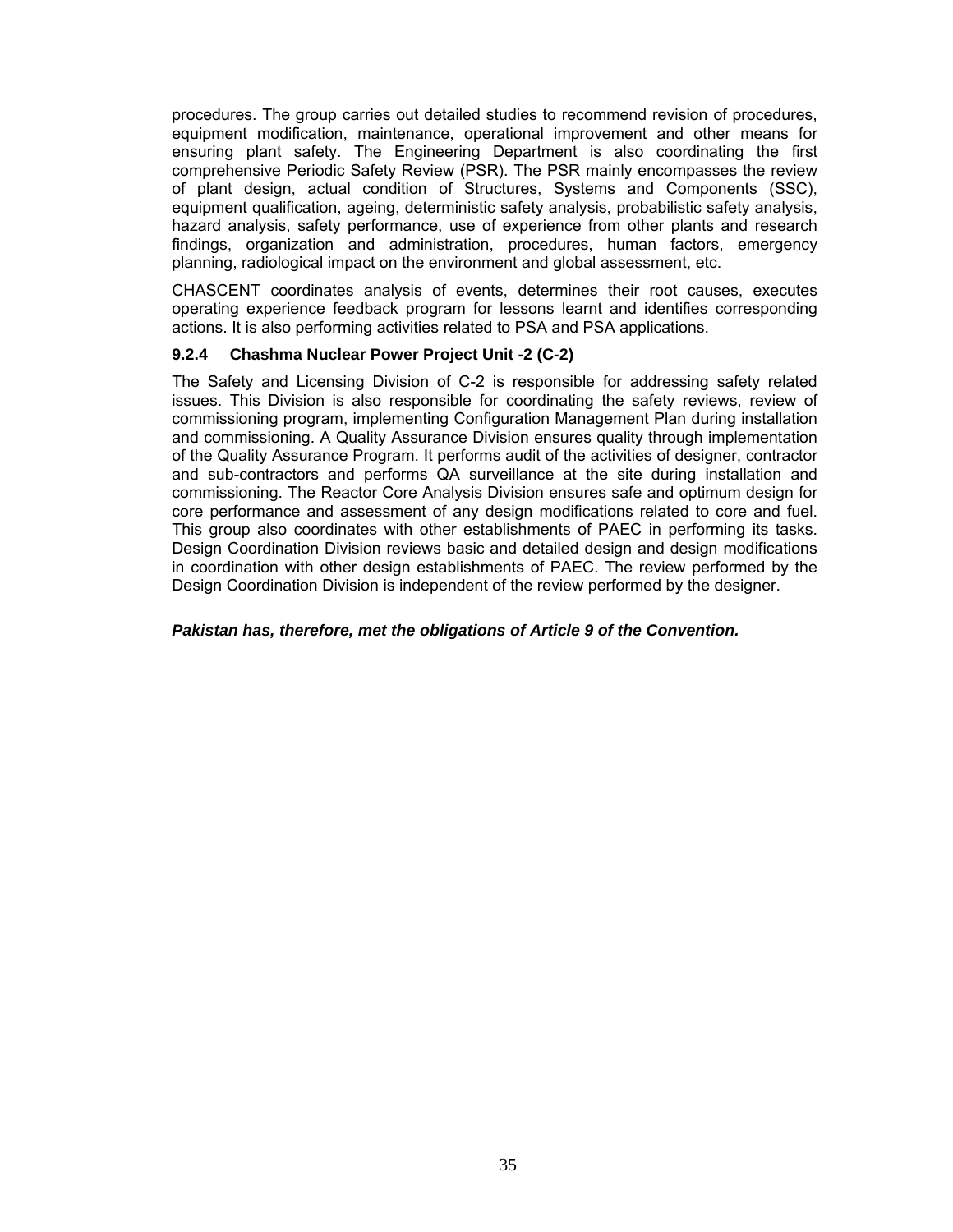# **Article 10 – Priority to Safety**

*"Each Contracting Party shall take the appropriate steps to ensure that all organizations engaged in activities directly related to nuclear installations shall establish policies that give due priority to nuclear safety."* 

### **10. Priority to Safety**

Pakistan has taken appropriate steps to ensure that all organizations engaged in activities directly related to nuclear installations have established policies that give due priority to nuclear safety.

## **10.1 Regulatory Requirements**

National Regulations PAK/909 require that 'safety first' shall be the guiding principle in the siting, design, construction, commissioning, operation and decommissioning of nuclear installations. Regulations PAK/913 requires that special emphasis is placed on safety in operation. The operator is to establish an effective organizational structure for making and implementing policies for nuclear safety and quality, allocating adequate resources, enforcing requirements like fitness for duty, etc.

National Regulations PAK/913 further require that a policy on safety shall be developed by the licensee and applied by all site personnel. This policy shall give the utmost priority to the safety at the installation, overriding if necessary the demands of production and project schedules. The policy should include a commitment to excellent performance in all the activities important to safety and shall encourage an inquisitive attitude. All activities that may affect safety and which can be planned in advance shall be conducted in accordance with established procedures and shall be performed by suitably qualified and experienced individuals. Furthermore, regulations require that regular reviews of the operational safety of the plant are conducted, with the aim to ensure that an appropriate safety consciousness and safety culture prevails, the provisions set forth for enhancing safety are observed, documentation is up-to-date and there are no indications of overconfidence or complacency.

## **10.2 Nuclear Safety Policy of PAEC**

Pakistan Atomic Energy Commission is the owner and operator of nuclear installations. Being a licensee, PAEC has overall responsibility for safety. PAEC has been fulfilling safety objectives without a formal nuclear safety policy. In 2009 PAEC formally announced a Nuclear Safety Policy from which specific safety rules, procedures and other requirements would be derived. The Policy states: "It is the policy of Pakistan Atomic Energy Commission (PAEC) that the general public is protected such that no individual bears significant additional risk to health and safety from the operation of a PAEC nuclear facility above the risks to which the members of the general population are normally exposed. PAEC is committed to taking appropriate steps so that occupational radiation exposure to personnel working in its nuclear facilities is maintained as low as reasonably achievable (ALARA). PAEC is also committed to achieving excellent performance in all activities important to safety and to striving for improvements in safety related equipment and practices. PAEC undertakes that necessary financial and material resources as well as qualified and trained manpower continue to be provided for safe operation and safety upgrades of operating facilities and for safe design of new facilities. PAEC is committed to ensuring that an acceptable level of nuclear safety is accorded the highest priority and is not compromised for any reason".

Complete text of Nuclear Safety Policy of Pakistan Atomic Energy Commission is available at PAEC website: **http://www.paec.gov.pk**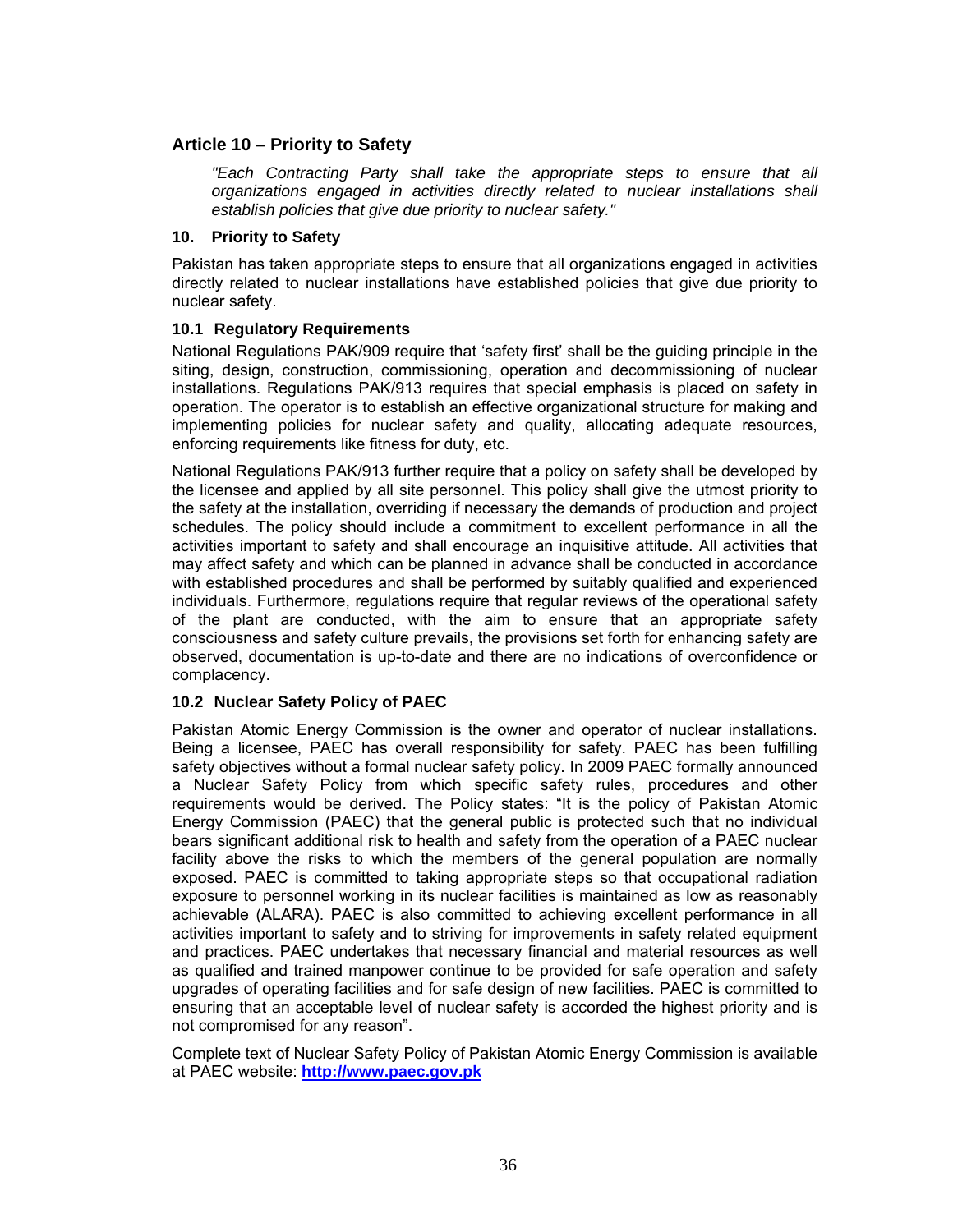## **10.3 Priority to Safety in Nuclear Installations**

The licensee(s) of nuclear installations in Pakistan are committed to give due priority to nuclear safety. Significant steps were taken by PAEC to improve safety culture in nuclear installations. The process of improvement appears to be sustainable, continuous and the trend is quite favourable.

The design and operation of nuclear installations are in conformity with the national regulations and to the safety principles such as defence in depth, ALARA, single failure criterion, etc. All activities that may affect safety are performed by suitably qualified and experienced staff.

PAEC further enhances safety culture and improves quality consciousness in its personnel by:

- a. Establishing and implementing qualification and training programs focusing on safety and quality culture within the organization and their importance in achieving operational and economic goals,
- b. Establishing and implementing management systems based on techniques of self assessment, independent checks and verifications, QA inspections, audits and surveillance, non-conformance control, peer reviews, management reviews, etc.,
- c. Fostering a no-blame culture and encouraging plant personnel to report safety concerns,
- d. Taking appropriate and timely corrective actions and providing feedback to plant personnel.

Operational safety is further improved by a system of event reporting, corrective action program, equipment health monitoring, a system of reporting near misses and operational experience feedback (within plant, other plants operating in the country, plants operating worldwide through IRS, WANO and other reporting systems). In addition, PAEC has an active collaboration with IAEA and with organizations such as WANO and COG. Several peer reviews have been carried out at nuclear installations and a number of plant personnel have participated in similar peer reviews at nuclear installations elsewhere. Such activities have helped improve safety at nuclear installations in Pakistan.

## **10.3.1 Priority to Safety at K-1**

At K-1, Station Vision, Mission, Goals and Objectives have been clearly outlined so that every plant personnel is well aware of his/her responsibility in ensuring safe and reliable operation of the plant. In addition, station instructions for Corrective Action Program (CAP), Self Assessment Program (SAP), and Safety Performance Indicators (SPI) have also been issued and implemented.

Event reporting has been made quite easy so that any worker of the plant can directly report an event to the CAP Group without any formalities. After evaluation and/or investigation, wherever required, necessary corrective measures are taken and feedback is provided to the reporting personnel. An in-house database of CAP has been developed and made easily accessible to all the plant personnel through Local Area Network (LAN).

Open training sessions / lectures are carried out on CAP and SAP to enhance awareness and acceptance of these programs amongst plant personnel. To further improve safety culture and event reporting attitudes, every year a shield is awarded to the Division having best reporting record and Certificates are awarded to one officer and one staff member for best safety suggestion.

Focused Self Assessment (FSA) is carried out monthly to assess the areas in which deficiencies in soft issues are highlighted by the CAP. Necessary actions are then developed and tracked to improve these areas.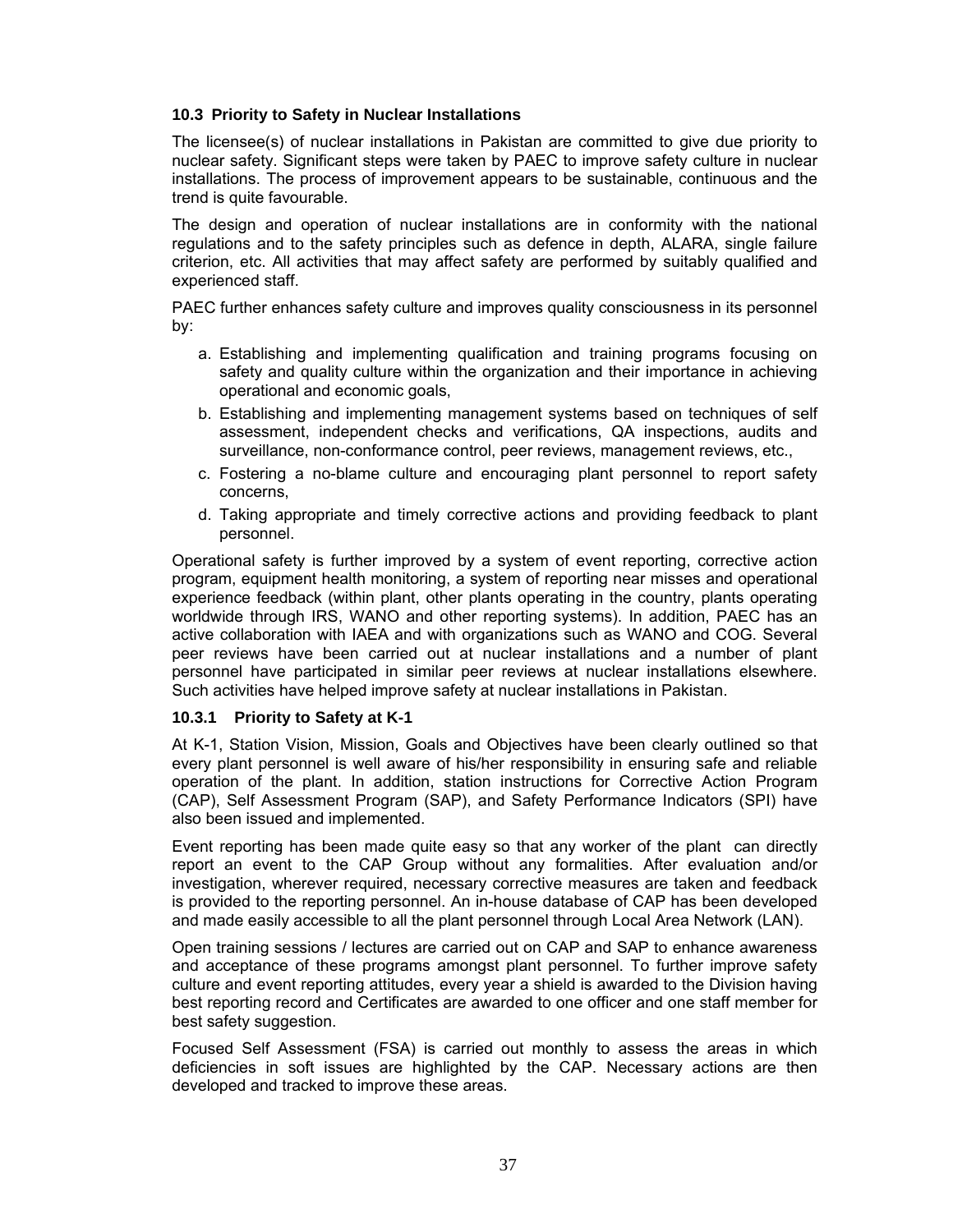## **10.3.2 Priority to Safety at C-1**

The safety policy of C-1 has been prepared and approved. It states that the management of C-1 headed by Plant Manager bears full responsibility for the safety of the plant. The mission of C-1 management is to generate electricity in a demonstrably safe, reliable and cost effective manner over the long term for the benefit of the society and stake holders as well as to consolidate the basis for development of nuclear power industry in Pakistan. Vision, Mission, Goals and Objectives have been clearly outlined so that every plant personnel is well aware of his/her responsibility in ensuring safe and reliable operation of the plant. Safety policy is displayed prominently at the plant entrance so that all plant personnel become familiar with it. Plant Manager holds daily work plan meetings to discuss safety issues and ways of their resolution. Safety and quality takes precedence over production objectives.

Event reporting is encouraged and any worker of the plant can directly report events and near misses through a user friendly reporting system. After evaluation and/or investigation, wherever required, necessary corrective measures are taken and feedback is provided to the reporting personnel. An in-house database of event reports and corresponding corrective actions has been developed and made easily accessible to all the plant personnel through Local Area Network. C-1 has also developed safety performance indicators to monitor operational safety of the plant.

#### **10.3.3 Priority to Safety at C-2**

Safety and quality are the most important considerations in the design, construction, installation and commissioning of C-2. Compliance of design with national regulations and other standards has been verified through reviews by PNRA. In C-2 design, probabilistic safety assessment was performed in addition to the deterministic safety analysis. Furthermore, analyses for some severe accident scenarios have also been carried out. Various measures were taken in the design to reduce the probability of a severe accident in C-2 and to mitigate its effects. Some enhanced and passive safety features were also included in C-2 design for enhancing safety. Actions on certain commitments of the licensee were further verified by PNRA during review of commissioning program.

A separate Quality Assurance Division (QAD) was established in C-2 for verifying the implementation of QA requirements during design, construction, installation and commissioning. The QAD conducted audit of the contractors and subcontractors, performed QA surveillance, issued non-conformance notices in non-compliance situations and verified corrective actions accordingly.

Safety and Licensing Division (SLD) was also established in C-2 with the responsibility for addressing all safety related issues during design, construction, installation and commissioning stages. Various steps have been taken by SLD regarding implementation of safety culture right from the construction stage. Major steps taken include trainings on safety culture, development of Self Assessment Program, Corrective Action Program (CAP), Safety Performance Indicators Program and Configuration Management Program.

Adequate work control and modification procedures are in place to ensure that the objectives of commissioning tests remain valid in the performance of the commissioning program. Necessary steps have been taken to ensure that during all the stages from construction to commissioning and from commissioning to operation, the plant is adequately monitored and maintained. This is required to protect plant equipment, to support the testing phase and to maintain consistency with the Safety Analysis Report. Validation of operating procedures with the participation of future operating staff is an important element of the commissioning.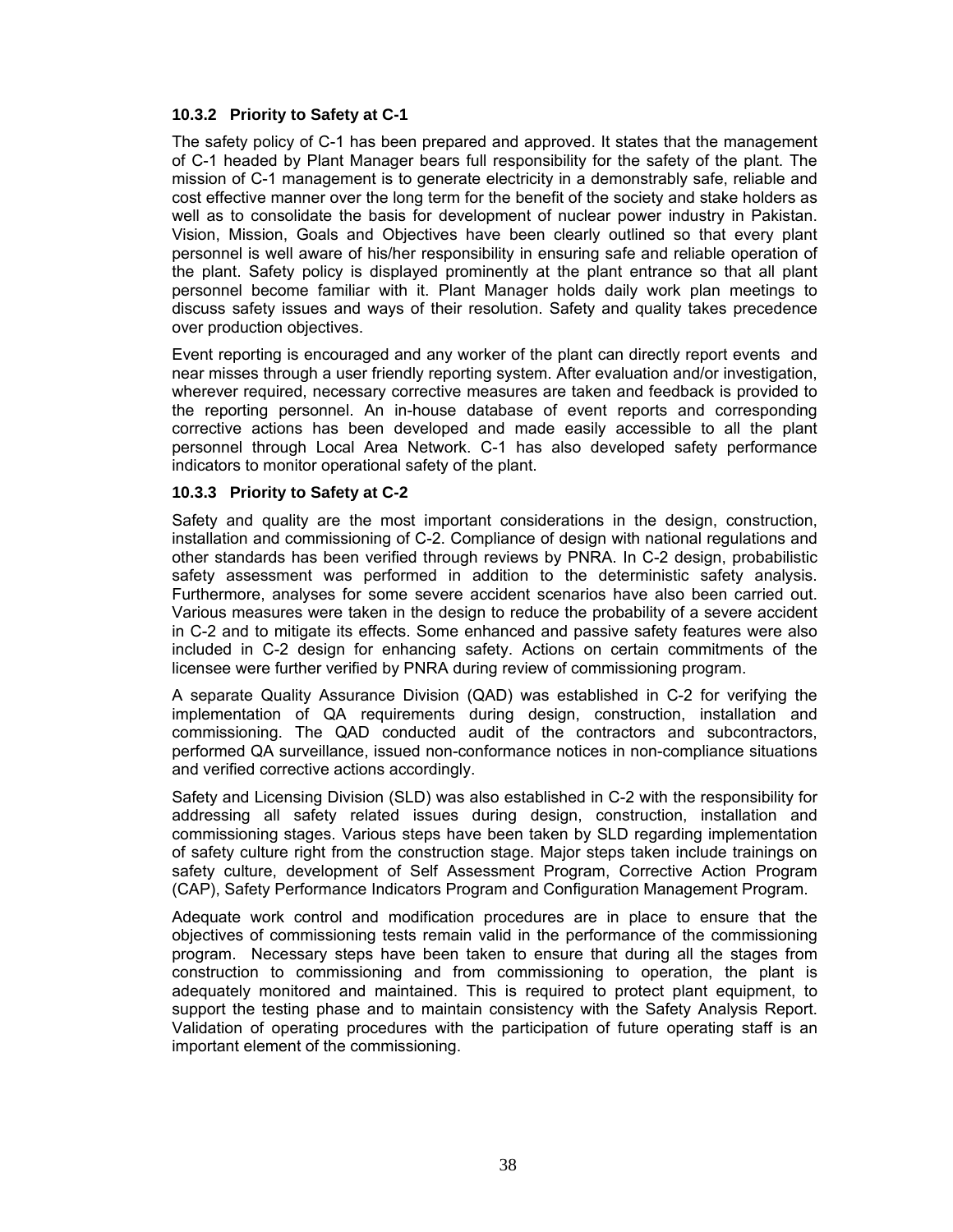#### **10.4 Verification of Safety by PNRA**

PNRA verifies that the licensees accord due priority to safety in activities related to nuclear safety, radiation protection, quality management, emergency planning and preparedness, etc. PNRA promotes safety culture in nuclear installations by ensuring that it is on the agenda of the licensee(s) at the highest organizational level and then by including it in the inspection plans of nuclear installations. Further motivation is provided by apprising good safety practices and initiatives of the licensees.

PNRA has developed detailed inspection plans compatible with the licensee's plans to systematically cover areas of operation, maintenance, in-service inspection, and radiation protection, emergency planning and preparedness, etc. during daily, weekly, fortnightly, monthly and annual inspections. A reactive inspection in response to any event is also conducted depending upon the safety significance of the issue.

Special inspections, such as inspections specific to safety culture at the nuclear installations are also part of the inspection plans. In safety culture inspections, PNRA relies primarily on the notes and reports of inspectors collected during plant tours, reviews of documentation, and interviews with plant personnel, etc. It is supplemented through reviews of event and near misses reports, post event inspections and licensees' self assessments, etc. In these inspections, it has been found that the safety culture in nuclear installations is quite satisfactory; however there exists room for improvement. The recommendations made after these inspections are taken seriously by the licensees and are followed up by PNRA.

The policy of priority to safety issues is closely followed by PNRA as top-down approach for handling nuclear safety related issues.

*Pakistan has, therefore, met the obligations of Article 10 of the Convention.*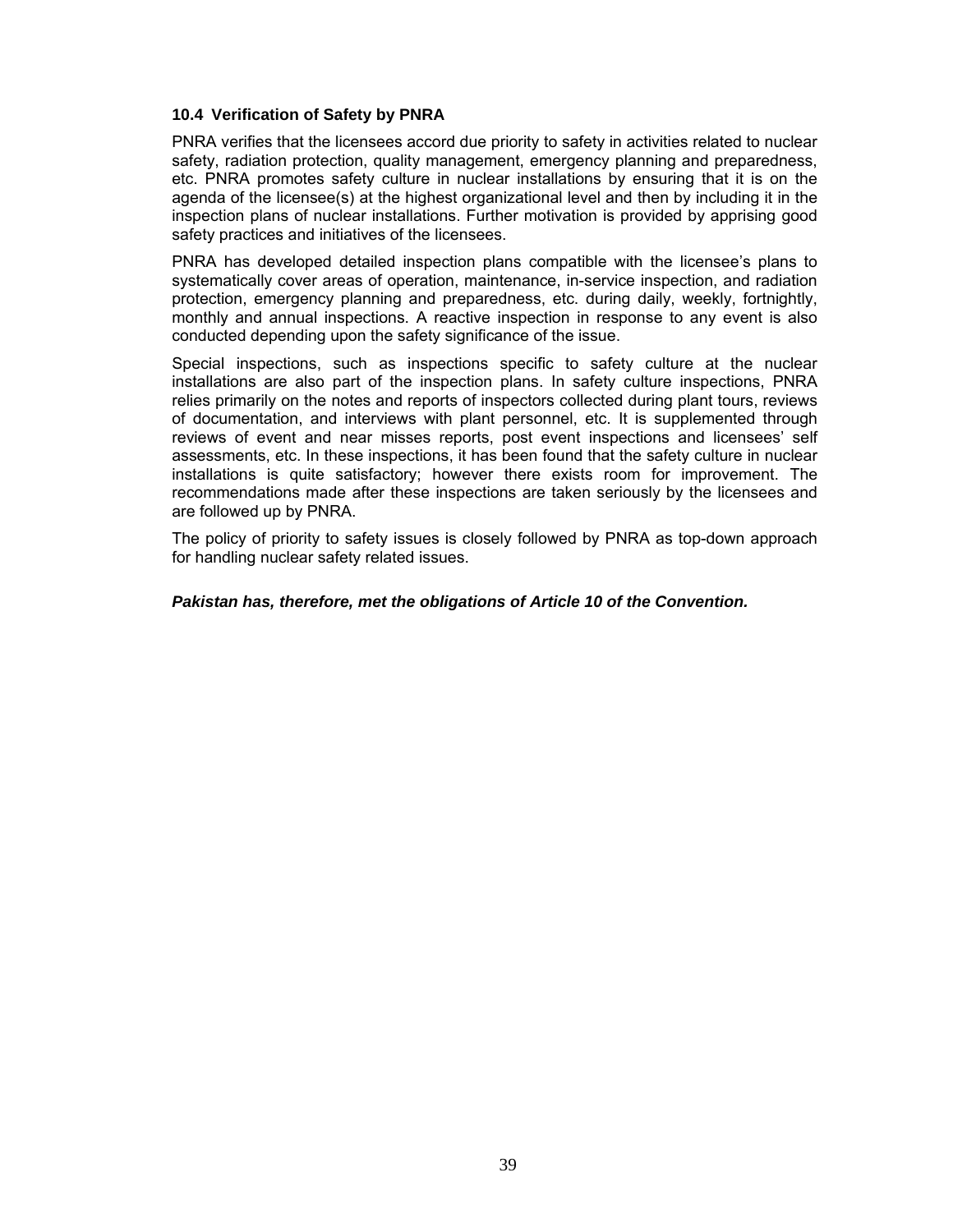# **Article 11 – Financial and Human Resources**

*"1. Each Contracting Party shall take the appropriate steps to ensure that adequate financial resources are available to support the safety of each nuclear installation throughout its life.* 

*2. Each Contracting Party shall take the appropriate steps to ensure that sufficient numbers of qualified staff with appropriate education, training and retraining are available for all safety-related activities in or for each nuclear installation, throughout its life."* 

# **11. Financial and Human Resources**

Pakistan has taken appropriate steps to ensure that adequate financial resources are available to support the safety of nuclear installations and sufficient number of qualified staff with appropriate education, training and retraining are available for all safety related activities at each nuclear installation throughout its life.

# **11.1 National Requirements for Financial Resources**

The licensee is required to ensure that adequate resources, services and facilities are provided for the safety of the nuclear installation throughout its lifetime.

## **11.2 Financial Resources at Nuclear Installations**

Nuclear installations are national assets. The Government of Pakistan ensures that PAEC is provided with adequate resources to ensure safety of nuclear installations throughout their life. National Electrical Power Regulatory Authority<sup>27</sup> (NEPRA) is the electricity tariff determining body. While fixing the unit (kilowatt-hour) price to be paid by the distribution companies to PAEC, it takes into consideration the specific issues related to nuclear installations such as refuelling outages, decommissioning costs, storage and disposal of spent fuel and radioactive waste, periodic safety reviews and upgrades, etc.

Nuclear installations have never felt shortage of financial resources for supporting safety upgrades. However, difficulties have been experienced in acquiring necessary safety equipment and services due to restrictive policies of supplier countries.

## **11.3 National Requirements for Human Resources**

National Regulations PAK/913 require that the nuclear installations are staffed with competent managers and qualified personnel having proper awareness of the technical and administrative requirements for safety. The regulations specify the requirements for academic qualifications, experience at nuclear and other installations, training and retraining, examination procedures, etc. The regulations also specify the requirements for qualification, training and experience required for issuance of license to operating personnel, validity, revalidation and conditions to be satisfied for renewal of the license, conditions for revoking or cancellation of license.

A Shift Engineer, having three years of experience, could get Shift Supervisor Licence by taking oral and practical operation examinations. The operating organization considered the eligibility criterion of three years' experience to be too stringent and proposed to relax the criterion. After due deliberations, appropriate review and assessment of this proposal at various levels, an amendment in national regulations was made to relax the requirement of experience from three years to one year.

## **11.4 Human Resources, Training and Retraining at Nuclear Installations**

At the national level, PAEC has established a number of institutions for the development of human resources. The Pakistan Institute of Engineering and Applied Sciences (PIEAS) at Islamabad imparts education at the post graduate level in several disciplines including

 $\overline{a}$ 

<sup>&</sup>lt;sup>27</sup> For more information please visit http://www.nepra.org.pk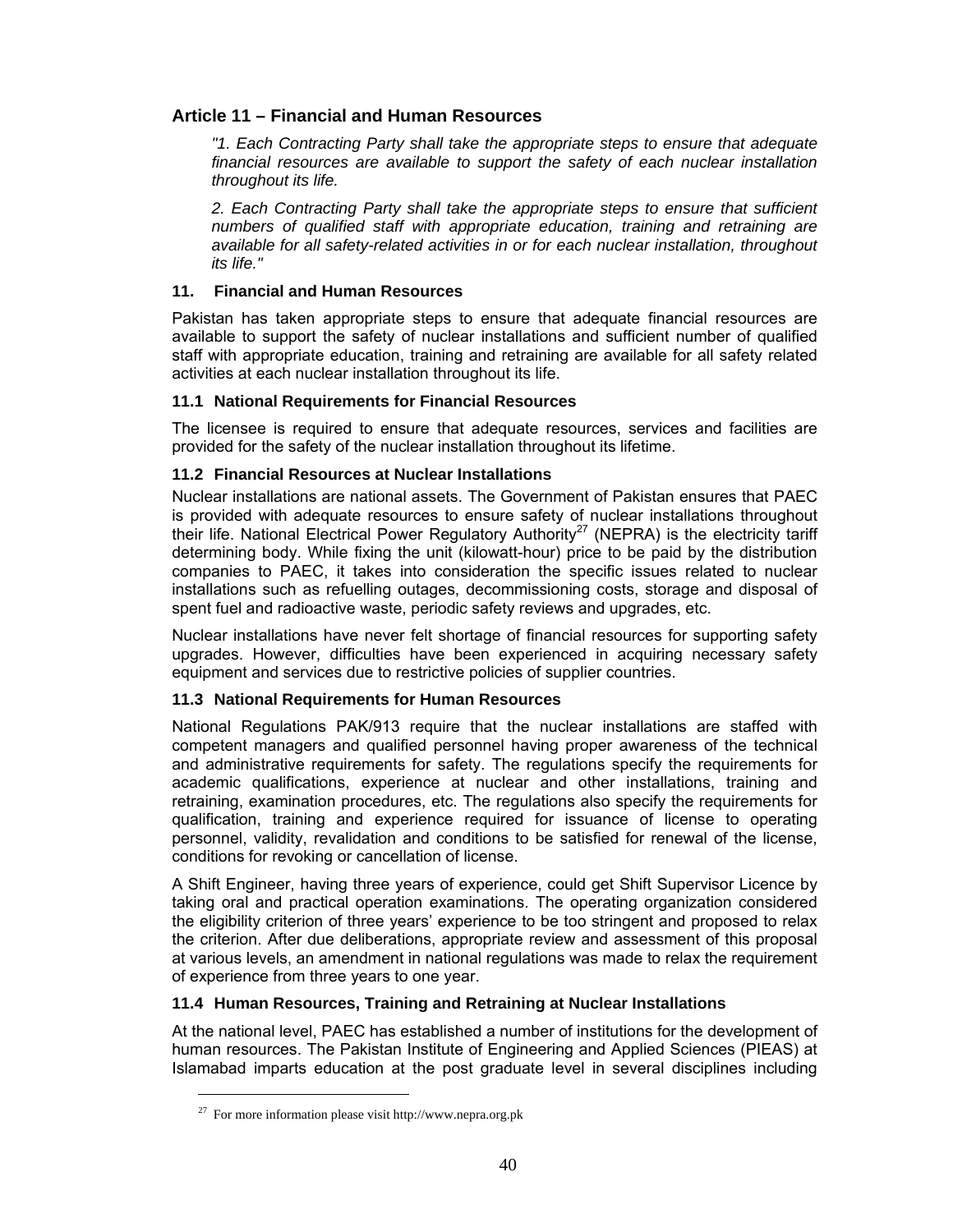Nuclear Engineering and Systems Engineering. Karachi Institute of Power Engineering (KINPOE) at Karachi is also conducting post graduate level degree courses. In-Plant Training Center (IPTC) at K-1 trains mainly the operating personnel for licensing examinations. CHASNUPP Center of Nuclear Training (CHASCENT) at C-1 provides training to plant personnel according to plant requirements including training in radiation protection and industrial safety. CHASCENT also runs a one year post graduate training program (PGTP).

Specialized training courses are offered by National Centre for Non-Destructive Testing (NCNDT) and Pakistan Welding Institute (PWI) in the fields of non-destructive testing and welding technology respectively. PAEC has a sizeable pool of specialists working in fields such as design and engineering, reactor physics, thermal hydraulics, computers and controls, engineering services, accident analysis, probabilistic safety assessment, etc., to support the design and engineering activities in nuclear installations. Support from the original plant designers and vendors/suppliers is also available under various agreements to supplement the PAEC expertise especially in case of C-1 and C-2.

PNRA and PAEC organize symposia, workshops, training courses, etc. in collaboration with IAEA in the areas related to nuclear safety. The scientists and engineers of PNRA and PAEC received training in the area of nuclear safety in other countries also through the support of IAEA.

Service conditions offered by PAEC to its employees are considered better than those in other government organizations. Fresh engineers, scientists and technicians are inducted every year so that the age profile of the organization remains balanced. Trainings and re-trainings are provided to operation and maintenance crews of the plants. PAEC employs engineers and scientists possessing high academic qualifications such as Master of Science in relevant disciplines or other post graduate degrees. Many engineers and scientists have received comprehensive training in relevant fields both in Pakistan and abroad. The plant technicians possess three years diploma after their Secondary School Certificate examination from various institutes in the country or have B.Sc. degrees from recognized universities. They are given one year Post Diploma Training (PDT) at CHASCENT. KINPOE also conducts Post Diploma Training for technicians.

The organization of the power plants is such that all the managerial and supervisory positions are held by graduate engineers with a minimum of 6 to 10 years experience in respective fields. The shift supervisors and shift engineers are required to be graduate engineers before obtaining necessary licenses.

Qualification and training of operating personnel follow the regulatory requirements of PAK/913 and training program of the plant. PNRA conducts oral and operating examination for award of licences to operating personnel. Main Control Room (MCR) engineers of C-1 have to undergo mandatory training on a Full Scope Training Simulator (FSTS) for shift personnel licence. The licensed operation engineers receive retraining on FSTS twice every year. The licensed personnel are re-examined internally every year. The field operators also undergo two months retraining every year.

While considering issuance of Fuel Load Permit or allowing commissioning, the availability of appropriate manpower is verified by PNRA. MCR operators including the shift supervisors are required to obtain licences from PNRA prior to first fuel loading. The shift complement is also verified by PNRA resident inspectors during operation. It is ensured that the nuclear installations maintain a sufficient number of qualified and skilled manpower in all areas necessary for safe operation.

In view of the Government of Pakistan plans to increase the nuclear power generation capacity to 8800 MWe by 2030, PAEC is planning to enhance the capacity and quality of its training institutes such as PIEAS, KINPOE, CHASCENT, etc. Projects to be funded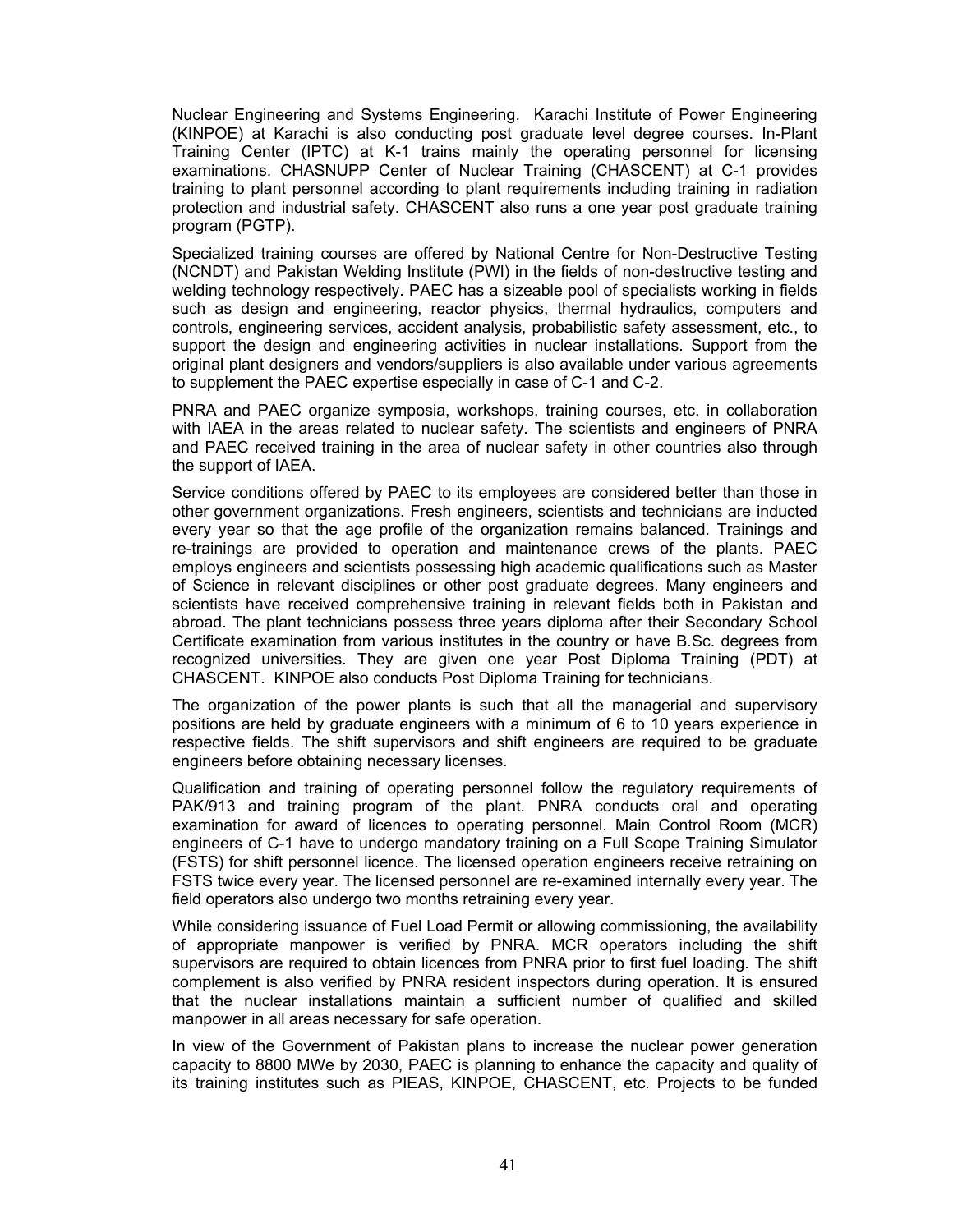from Public Sector Development Program have been approved by the Government for this purpose.

## **11.5 Resources for Decommissioning and Waste Management**

PAEC has undertaken to establish ageing management programs at its nuclear power plants for maintaining the level of safety. PAEC is committed to carrying out decommissioning of its nuclear facilities in a safe manner when it becomes necessary. PAEC is also committed to safe and secure management of radioactive waste generated from activities in its nuclear facilities according to Draft National Policy on Radioactive Waste Management. PAEC has also undertaken to ensure provision of adequate financial resources for decommissioning and waste management at important nuclear facilities by creating funds for decommissioning and waste management.

Draft National Policy on Control and Safe Management of Radioactive Waste requires that the generator of radioactive waste shall be responsible for safe and secure management of radioactive waste and shall pay for its safe disposal.

#### **11.6 Human Resources, Training and Retraining at PNRA**

Ageing of nuclear workforce and loss of nuclear knowledge have become a global issue over the last decade. This has forced the International atomic Energy Agency to convene several conferences to emphasize the importance of the issue and establishment of sustainable training and education programs.

At the time of its establishment, Pakistan Nuclear Regulatory Authority (PNRA) had only 40 technical officers at its strength and there was a serious problem of ageing work force. To cope with the immediate shortage of manpower, PNRA decided to induct new technical staff taking the strength to 415 by 2015.

Competency development of the regulatory staff has been on top priority of PNRA. Therefore, right from its inception it has focused on the transfer of knowledge and skills of the experienced nuclear professionals to the younger generation who would take the place of ageing nuclear workforce. A number of steps were taken over the last few years to strengthen professional capabilities of PNRA staff. This included in-house professional trainings, courses in local training institutes, foreign regulatory bodies and technical organizations. PNRA arranged participation of its manpower in international workshops and fellowship programs in specialized fields, provided on-the-job training, and scientific visits to enhance the technical competencies for the regulation of nuclear power plants and radiation facilities in Pakistan.

#### **11.6.1 Human Resource Development in PNRA**

Initially, PNRA established an Education and Training unit with the responsibility for inducting new technical staff and to arrange training for them. Later, the unit was transformed into a full fledged Human Resource Development Directorate (HRD). PNRA adopted two pronged approach for recruitment of technical officers:

- a. Fast track direct recruitment drive, and
- b. Recruitment through fellowship scheme.

#### 11.6.1.1 Fast Track Direct Recruitment

PNRA conducted several fast track direct recruitment drives in which fresh university graduates of engineering and science disciplines were selected. This process included advertisement of vacancies in the national press, reception/ assessment of applications, conduct of entrance tests/ interviews and final selection of the candidates.

#### 11.6.1.2 Recruitment through Fellowship Scheme

There are a few prominent institutes in the country which conduct Masters level degree programs in Nuclear / Systems / Power Engineering and Medical Physics disciplines. It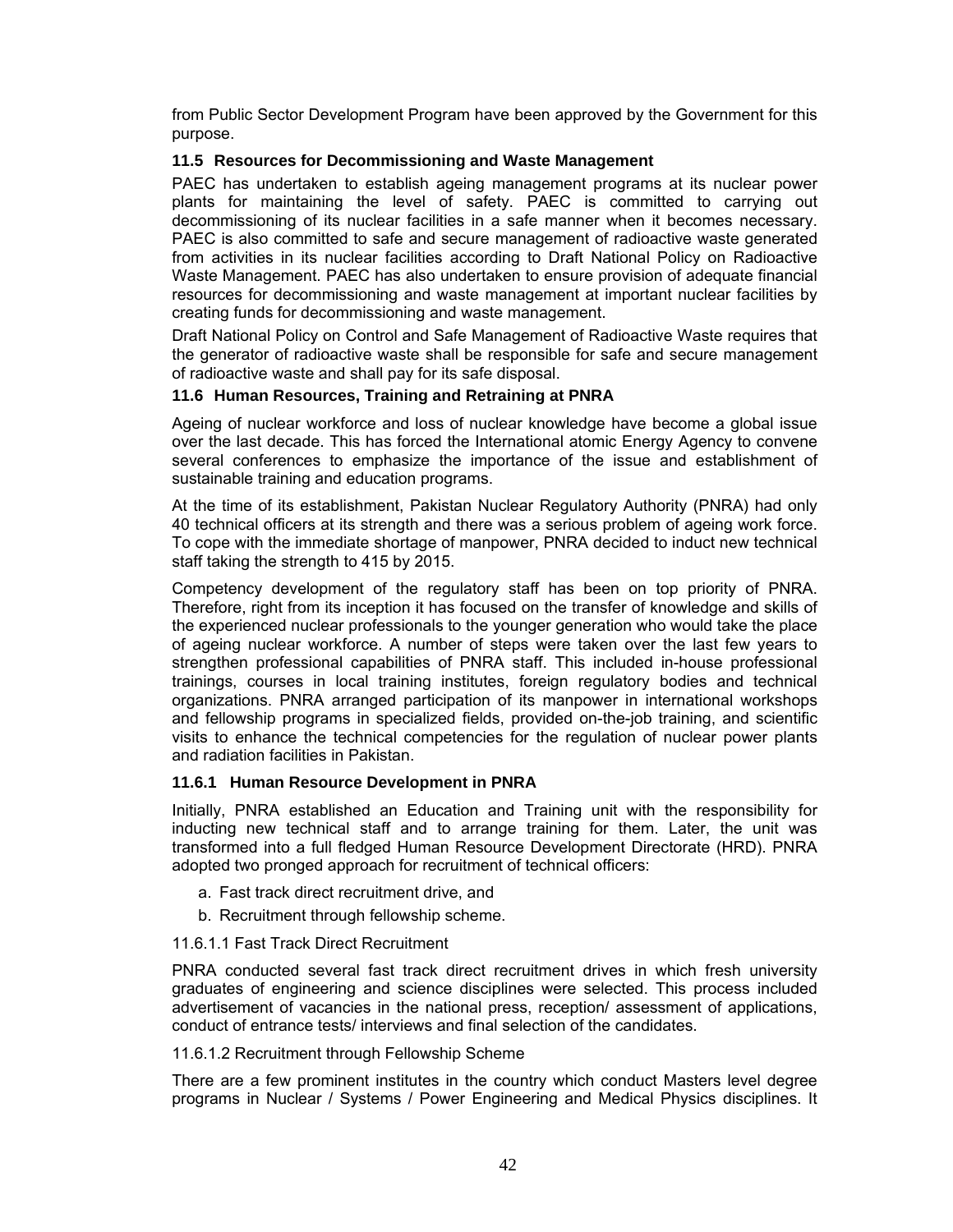was considered essential that some candidates with nuclear background should also be inducted in PNRA. Therefore, PNRA signed a memorandum of understanding with Pakistan Institute of Engineering and Applied Sciences (PIEAS) for a fellowship scheme, under which it would sponsor engineering and science graduates for Masters Program. Such candidates undertake to join PNRA after successful completion of studies.

PNRA signed another agreement with Karachi Institute of Power Engineering (KINPOE) for a similar fellowship scheme for Masters Program in Nuclear Power Engineering where some candidates are sponsored by PNRA. They undertake to join PNRA after successful completion of postgraduate studies.

PNRA made another agreement with Chashma Centre for Nuclear Training (CHASCENT) for providing training to its personnel on power plant systems. In this case, engineers are selected from within PNRA.

PNRA has attached four (04) of its engineers with C-2 operation group for a period of four years. These engineers will receive plant operation training to obtain operation licence. After that they will work with C-2 operation group in MCR for at least one year before rejoining PNRA. These engineers will help PNRA in conducting the licensing examinations of plant operating personnel.

The total manpower strength of technical professionals at present is 220 as shown in Annexure-XI However, in view of the Government's plan for increasing nuclear power production from the current 425 MWe to 8800 MWe by the year 2030, regulatory responsibilities of PNRA are also expected to increase. Obviously, a considerable number of professionals are to be employed to increase the manpower strength to about 415 by 2015.

#### **11.6.2 Methodology for Competency Development**

Preserving nuclear knowledge has been a top priority of PNRA. Therefore, right from its inception PNRA has focused on the transfer of knowledge and skills of the experienced nuclear professionals to the younger generation who will replace the ageing nuclear workforce. PNRA adopted following processes for the competency development of its staff:

- i. In-house training programs and
- ii. Trainings arranged in external organizations.

PNRA initiated its first ever in-house professional training program in 2003 by adopting the syllabi of the IAEA basic professional training courses, since training material of these courses was easily available. The focus was on three areas, namely, nuclear safety, radiation protection and regulatory control.

To make the training more structured and meaningful, PNRA carried out Training Need Assessment (TNA) in 2003-04 on the basis of IAEA four quadrant competency model given in TECDOC-1254, in order to identify areas where its staff needs regulatory-specific trainings. The study identified a number of training modules for senior, intermediate and junior levels of staff.

The biggest challenge for PNRA was to arrange these training courses in a systematic and consistent manner for its staff. In this perspective, PNRA established a **"**School for Nuclear and Radiation Safety (SNRS)" with the objective to develop and maintain a sustainable training program.

#### 11.6.2.1 In-house training program

Most of the officers recruited over the last few years were graduates from engineering universities and faculties of science, while a few had Master's degrees in nuclear engineering. Although, they possessed basic knowledge in engineering and science but they required continuous improvement and updates in their regulatory-specific knowledge.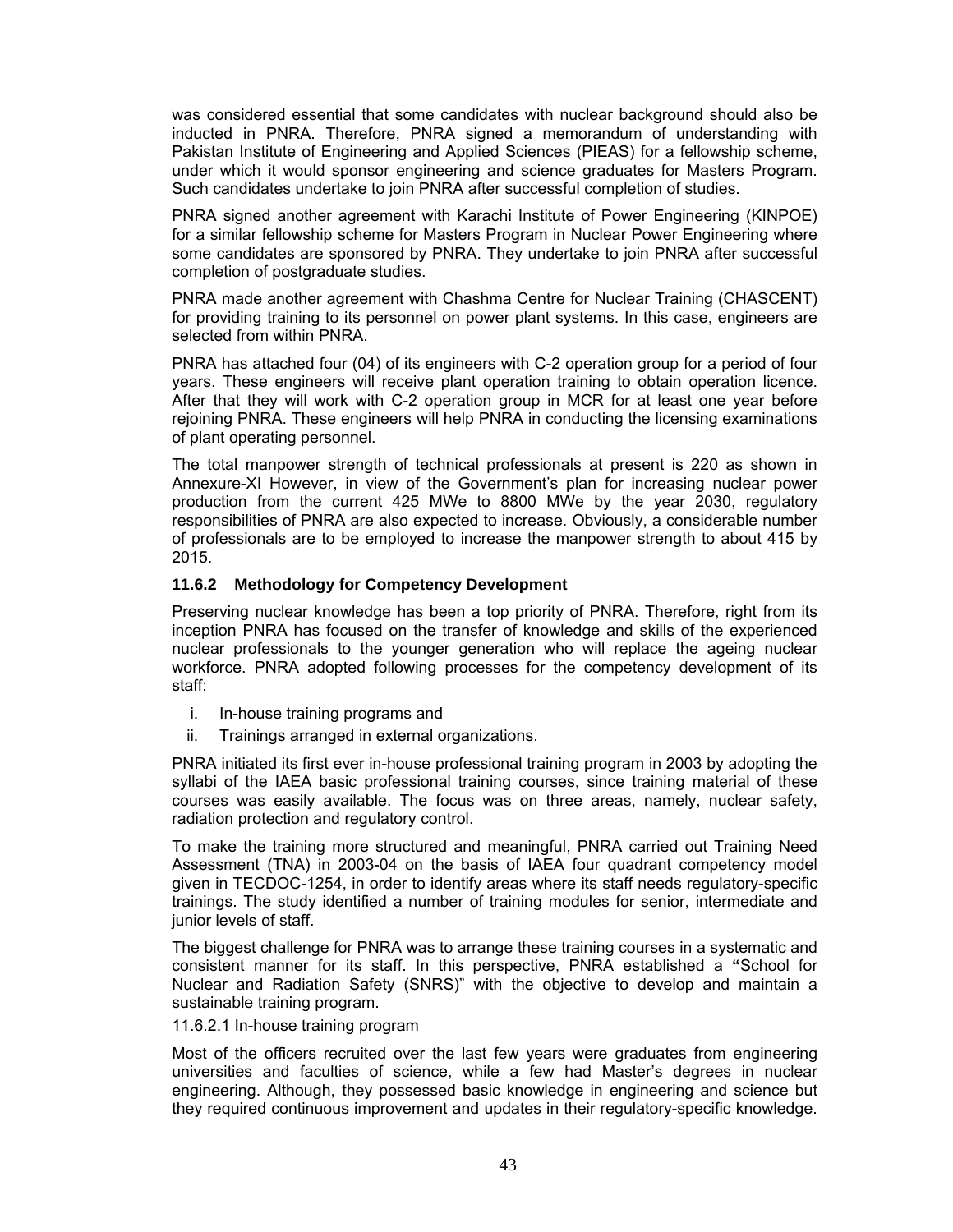PNRA prepared a specific career development program under which all employees are required to attend training courses at various phases of their service in PNRA. The inhouse training program consists of following:

- a. Classroom lectures
- b. Workshops/ conferences
- c. On-the-job trainings
- d. Plant visits

PNRA School for Nuclear and Radiation Safety is responsible for providing in-house training. It arranges classroom lectures using senior regulatory staff as resource persons, conducts workshops, organizes conferences and arranges on-the-job trainings for technical staff at plant sites. In addition, short courses on current and emerging technologies and refresher training courses/ seminars are also arranged.

The SNRS faculty has gained enough teaching experience over the last 6 to 8 years, and is now capable of transferring knowledge at the international level. The School has generated a number of training manuals for these courses and possesses well equipped classrooms, computers and multimedia systems. Other facilities at the training centre include PWR simulator, physical models of plant equipment, radiation protection laboratory and various computer codes. The School can also assist the international community in enhancing the competency of those professionals who are expected to be engaged in nuclear regulatory activities.

11.6.2.2 Trainings Arranged at External Organizations

PNRA has arranged a number of training courses and training fellowship schemes at national and foreign institutes as detailed below.

- a. Participation in training courses at PIEAS, KINPOE, CHASCENT, PWI, NCNDT, PIM<sup>28</sup>, PSQCA<sup>29</sup>
- b. Training in Pakistan through expert missions from IAEA,  $NSC^{30}$ , VUJE, etc.
- c. Fellowships at IAEA and other countries through TC projects
- d. Placement at China Nuclear Power Operation (CNPO) Ltd., NNSA<sup>31</sup> and NSC China

#### 11.6.2.3 Summary of Human Resource Development

A total of 204 young technical staff was recruited during 2002-08; 169 through direct induction drives and 35 through fellowship scheme. Around 80% of the employees are below 35 years of age; hence the organization is younger looking and more dynamic.

The extensive and rigorous in-house and external trainings have enabled the technical staff to perform all regulatory activities independently, effectively, efficiently and in a cost effective manner. Human resource development program has shown remarkable positive results within a short period of time. A number of professionals are now working as experts in their relevant fields.

#### 11.6.2.4 Research and Development

Research and development activities remained in progress at PNRA in collaboration with national academic and research institutions like Pakistan Institute of Engineering and Applied Sciences (PIEAS), Ghulam Ishaq Khan Institute (GIK) of Engineering and

l

<sup>28</sup> Pakistan Institute of Management (PIM)

<sup>&</sup>lt;sup>29</sup> Pakistan Standards and Quality Control Authority (PSQCA)

<sup>30</sup> Nuclear Safety Center (China)

<sup>&</sup>lt;sup>31</sup> National Nuclear Safety Administration (China)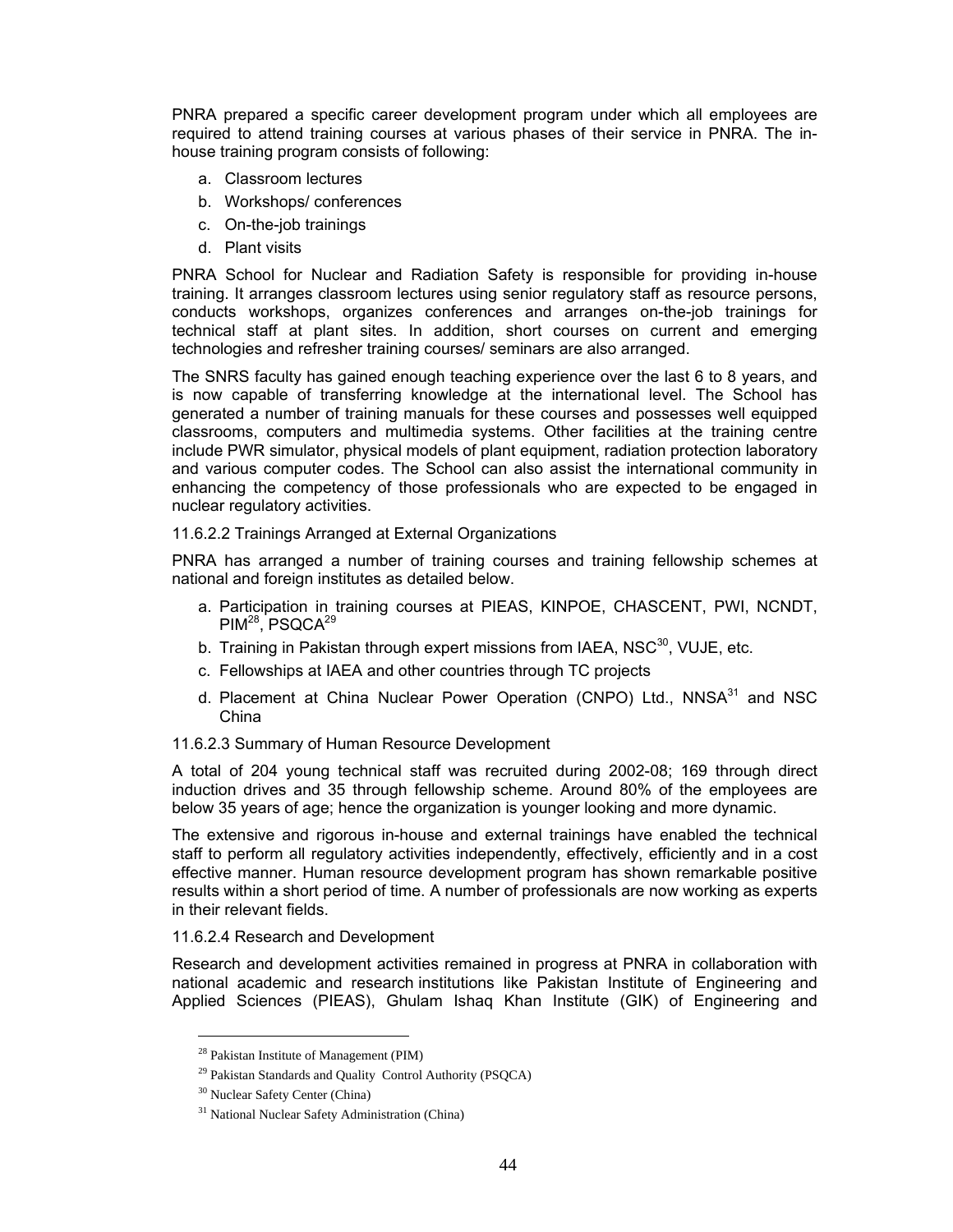Pakistan Institute of Nuclear Science and Technology (PINSTECH) in the areas of nuclear and radiation safety. Moreover, PNRA maintains bilateral relationships with some international research institutions like Nuclear Safety Centre Beijing (NSC), China Nuclear Power Operation Technology Corporation (CNPO) and the IAEA for research and exchange of safety related information. The Government of Pakistan has allocated sufficient funds for a number of research projects undertaken by PNRA for further strengthening nuclear and radiation safety in the country.

#### *Pakistan has, therefore, met the obligations of Article 11 of the Convention.*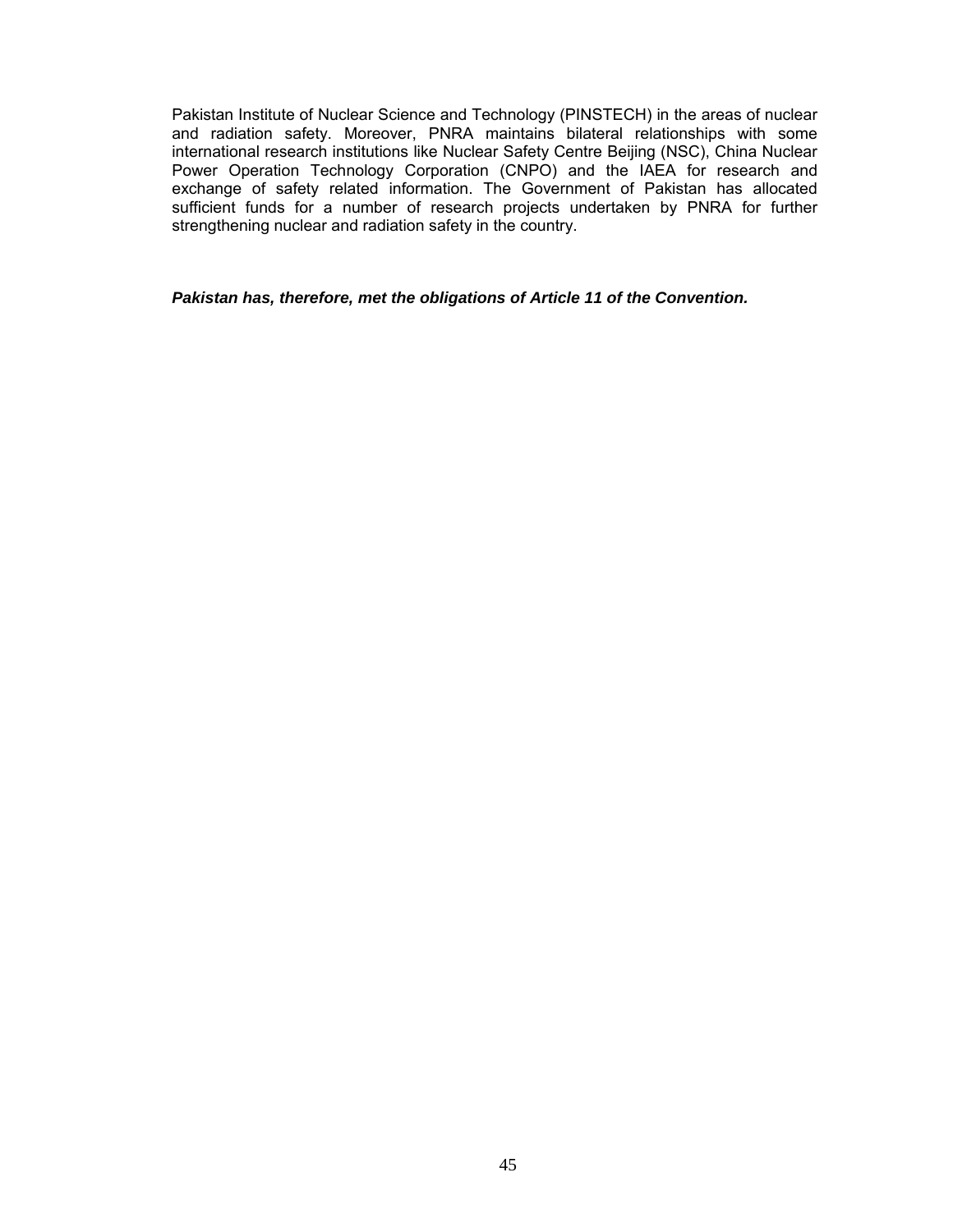# **Article 12 – Human Factors**

*"Each contracting party shall take the appropriate steps to ensure that the capabilities and limitations of human performance are taken into account throughout the life of a nuclear installation."* 

### **12. Human Factors**

Pakistan has taken appropriate steps to ensure that the capabilities and limitations of human performance are taken into account throughout the life of a nuclear installation. PNRA and PAEC recognize that human performance plays an important role in ensuring the safety of a nuclear installation during all phases, i.e. siting, design, construction, commissioning, operation and decommissioning. Accordingly, PNRA has set regulatory requirements for establishing management systems and procedures for human factors to ensure safe operation. Subsequently, PAEC has established management systems and procedures for analyzing events involving human factors and to improve human performance for ensuring safe operation.

## **12.1 Regulatory Requirements**

National Regulations PAK/911 require due consideration of human factors at the design stage. The design is required to be ''operator friendly'' aiming at minimizing human errors and their effects. Systematic consideration of human factors and the man-machine interface must be included in design process at an early stage and should continue throughout the entire process. This would ensure an appropriate and clear distinction between the functions of operating personnel and those of automatic systems.

The aim of the design is to promote the success of operator actions with due regard to the time available for action, the physical environment to be expected and the psychological demands to be made on the operator. The need for intervention by the operator on a short time scale must be kept to a minimum. The necessity for such intervention is only acceptable when it can be demonstrated that the operator has sufficient time to make a decision and to act. The information necessary for the operator to make the decision to act should be simple and unambiguous. In addition, following an event, the physical environment in the control room or in the supplementary control room and on the access route to that supplementary control room should be acceptable.

Human factors effects are also considered in PAK/913 while establishing the criteria for appointment of Director General, Plant Manager, station health physicist and operating personnel. PAK/913 requires that the licensee would define the qualifications and experience necessary for personnel performing duties that may affect safety. Suitably qualified personnel are selected and given necessary training and instruction to enable them to perform their duties correctly for different operational states of the plant and in the event of an accident, in accordance with the appropriate procedures.

A high level of health and fitness is required for the personnel of nuclear installations. Accordingly, PAK/913 requires that all personnel of the licensee whose duties may affect safety shall be medically examined on their appointment and at subsequent intervals as required to ensure their fitness for duties and responsibilities assigned to them. Psychological examination is also required for licensed control room operating personnel. PAK/904 elaborates medical examination required for radiation workers.

## **12.2 Steps Taken by PAEC to Ensure Consideration of Human Factors**

K-1 has made several design improvements to enhance human performance. These include:

a. Work environment in various areas has been made more comfortable.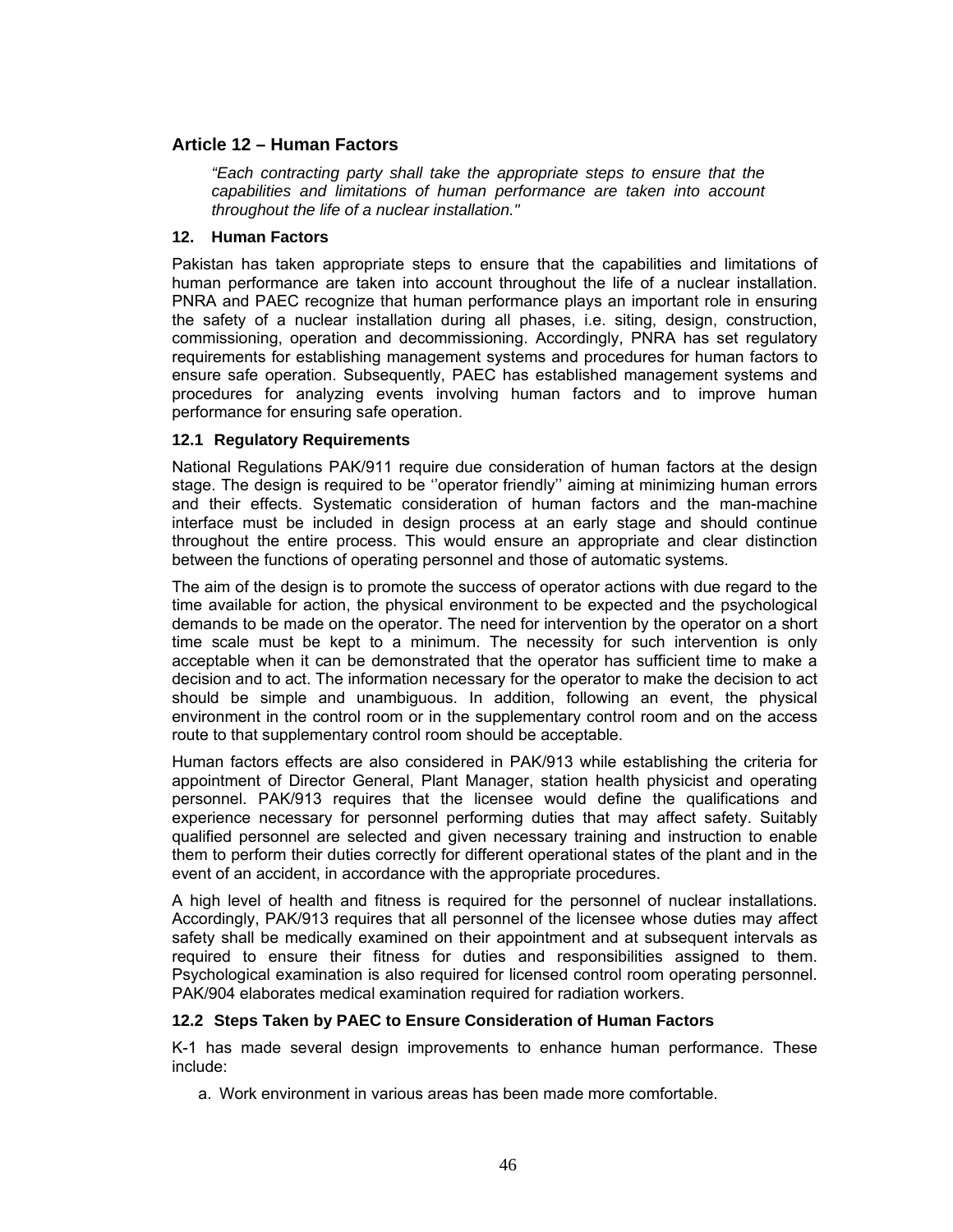- b. Man-machine interface has been made more operator friendly by installing computer displays and convenient set point changing facilities in control room.
- c. A Work Control Office has been established to relieve the control room operator from log writing, which has enabled the operator to pay more attention to safety related activities.
- d. Few annunciation windows have been either specially marked or rearranged in groups for operator ease.
- e. Emergency Control Centre was designed considering human performance.

Furthermore, a facility has been installed in MCR and the Emergency Control Centre to monitor the plant status in transient and accident conditions. Integrated and concise information under all modes of plant operation is provided through the Critical Parameter Display System (CPDS) and Safety Parameter Display System (SPDS). CPDS displays real time values of pressure, temperature and other critical parameters with reference to operating plant status. The system also monitors status of parameters with reference to core cooling.

SPDS provides the status of eight safety significant functions in the control room. These functions are:

- a. Primary Heat Transport System Integrity
- b. PHT System Heavy Water Inventory
- c. Reactor Core Cooling
- d. Reactor Power & Criticality
- e. Secondary Core Cooling
- f. Containment Integrity
- g. Radiological Emissions
- h. MH System Inventory

Currently out of the above eight, five critical functions have been implemented fully. The critical function 'PHT integrity' has been implemented partially and will be fully implemented in the long shutdown of 2010. Similarly the remaining two functions 'Reactor Core Cooling' and 'Secondary Cooling' will be implemented during the long shutdown of 2010. This facility is available both in MCR and Emergency Control Centre so that the operator can monitor the plant status under accident and transient conditions more easily and can take corrective actions when required to bring the plant in safe state. Emergency Operating Procedures (EOPs) have been prepared to help operator in case of design basis accident. K-1 has also prepared first draft of Severe Accident Management Guidelines (SAMGs)

The design of the main control room (MCR) at C-1 is based on a comprehensive and systematic task analysis and follows good human factors practices to facilitate the operators. It is compatible with human psychological and physical characteristics and enables the required tasks to be performed reliably and efficiently. In order to overcome human errors related to alarms, Alarm Response Procedures (ARP) are being developed. In MCR a number of alarms were lit undesirably such as pump low flow alarm when pump was not in service, thus causing undue burden on MCR operators. C-1 accordingly initiated an Undesired Alarm Reduction Program to reduce all such alarms by changing the alarm logic. For this a number of alarms were identified both in conventional and nuclear systems. The reduction of undesired alarms on conventional side system is completed whereas for nuclear systems about 40 such alarms are suppressed while work on remaining is in progress.

In C-2 Human Factor Engineering has been applied from the conceptual design phase to final detailed design. All elements of Human Factors were considered in the control room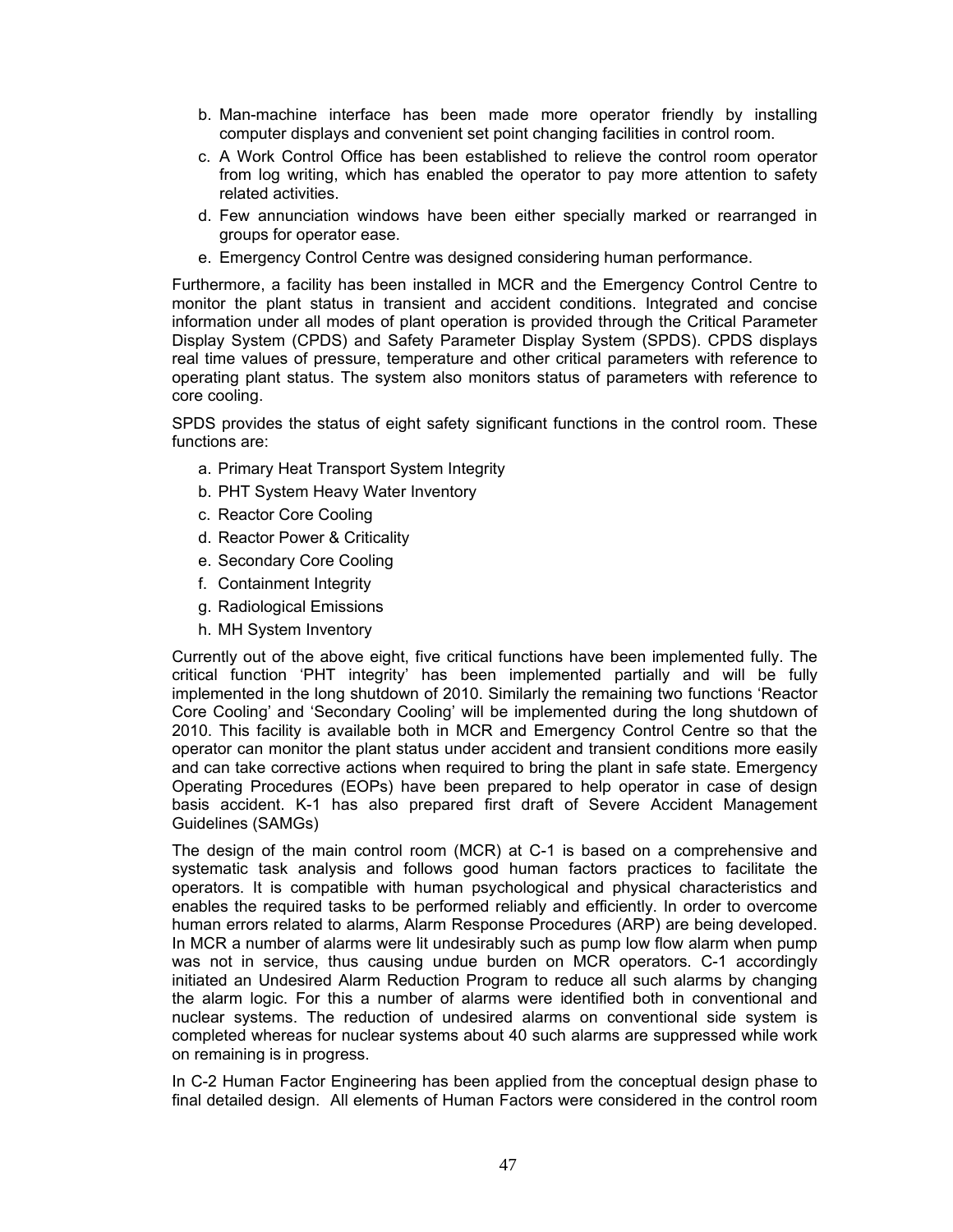design in accordance with international practice. PSA was conducted at design stage and Human Reliability Analysis was performed for Human Factor Engineering (HFE). The design of the Main Control Room of C-2 was improved with respect to human factors by using operating experience feedback from C-1. On the basis of MCR functional analysis, operator tasks and operation area during normal operation, anticipated operational occurrences and accident conditions are specified. C-2 design includes Human System Interface (HSI) devices suited to various operator tasks, especially necessary monitoring and control means for the operator to perform emergency operations efficiently. It is ensured that sufficient information associated with individual plant systems and equipment is available to operators to confirm that necessary safety actions can be initiated in a timely manner. HFE is also considered for the design of emergency control room.

Work on Task Analysis in psychological aspects of C-2 personnel started through contract with National Institute of Psychology, Quaid-e-Azam University, Islamabad.

At C-1, Event-based Emergency Operating Procedures were provided by the vendor and the Symptom-based Emergency Operating Procedures (SEOP) are being developed. C-1 has a contract with Energy Conservation Network (ENCONET) for the development of SEOPs. Different analyses required to provide input for the development of SEOPs are now complete and are in the documentation phase. The job will be completed by December 2010. At C-2, development of SEOPs and SAMGs is in progress.

Specific full scope simulator is used in the training and qualification examination of operators. All activities at nuclear installations are carried out in accordance with written, approved, regularly reviewed and revised procedures. The licensee ensures that technical content of the instructions is correct, and that the design and presentation of instructions enable users to follow them accurately and reliably. This reduces the chances of human error. The procedures and instructions are subject to a process of verification and validation to ensure that they accurately represent operational requirements and are compatible with the design of plant and equipment. Suitable arrangements are made to implement these procedures and instructions. PNRA verifies this during regulatory inspections.

Nuclear installations have performed PSA and submitted the reports at different stages of the plant life to analyze the human factor events and their importance. Through Human Reliability Analysis (HRA) human error probabilities are calculated for the errors that may be due to procedural lapses or operator errors. These inputs are used to improve procedures and operator training on simulator to minimize human errors. K-1 performed full power PSA with internal fire event. On the basis of PSA results several design improvement were made to enhance plant safety. C-1 has performed PSA Level-1 (full power internal initiating event excluding internal fire and flood). An IPSART mission for C-1 PSA was conducted by IAEA in December 2009. C-1 is now working on incorporation of IPSART recommendations (see Section 14.2.2). After incorporation of IPSART recommendations, C-1 will perform an internal fire and flood PSA and also low power and shutdown PSA. The Human Reliability Analysis has also been carried out and a number of improvements have been suggested which will be implemented accordingly. In case of C-2, HRA was performed in PSA to assess contribution towards initiating events. Based on this analysis, improvements have been suggested in the design and will be considered while writing procedures.

Root Cause Analysis (RCA) and Apparent Cause Analysis (ACA) are performed for analyzing events caused by human errors. At K-1 database of all events, whether significant, low level or near misses is maintained under the Corrective Action Program (CAP). Necessary follow-up and implementation of the corrective actions are also ensured under CAP. Events are trended on the basis of types of events (e.g. house keeping events, industrial safety events, equipment failure events, etc.) and also on the basis of causes of events (e.g. design deficiencies, training deficiencies, document deficiencies,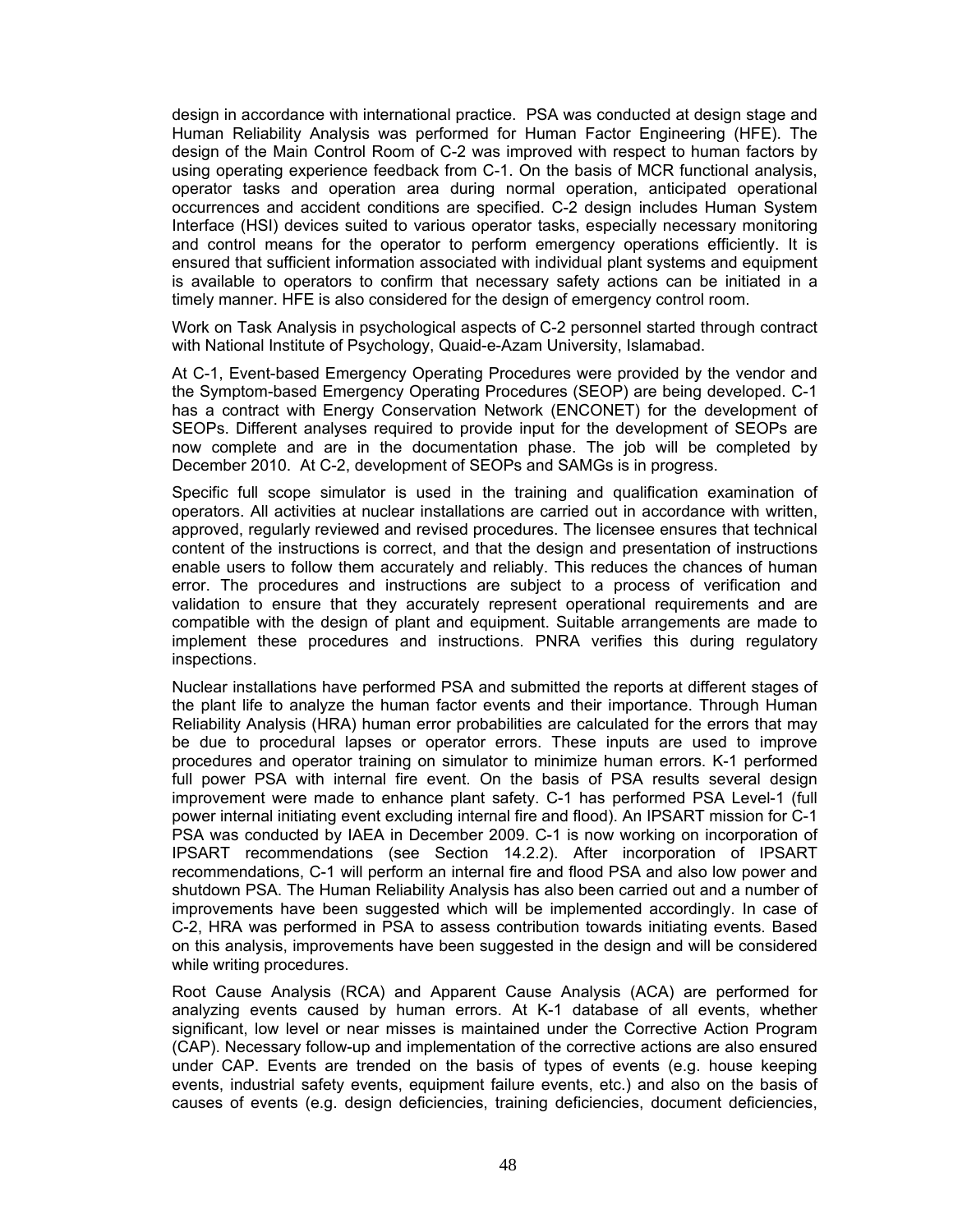etc.). This trending helps in identifying the areas showing adverse trends. Separate investigations are initiated for events showing adverse trends to determine the causes of adverse trends. Annual and six monthly meetings are held with plant management under the supervision of DG (K-1) to discuss safety significant issues. KANUPP Safety Committee (KSC) meets on quarterly basis to discuss pending safety issues. Special KSC meetings are also held to discuss any current issues which may affect the plant safety.

C-1 has also developed "Integrated Corrective Action Plan (ICAP)" which is being implemented since December 2009. ICAP thoroughly investigates any event that occurs at the plant. Its causes are categorized and corrective actions are identified. If the error is found to be human, further investigation is done to identify whether the cause is procedural or due to operator training. Based on the input, corrective actions are taken to prevent similar errors.

C-1 is evaluating Human Factors in first Periodic Safety Review (PSR) in line with international safety standards to determine various human factors that may affect the safe operation of the nuclear power plant. For this C-2 MCR design is taken as reference which is improved based on Human Factor Analysis. C-1 will also assess the adequacy of staffing, training, procedures and man-machine interface. As a result C-1 will be able to identify the weak areas and to take actions to enhance safety against human factors at the plant.

#### **12.3 Verification of Human Factors Considerations by PNRA**

PNRA verifies that the human factors are considered throughout the life of a nuclear installation. Firstly, at the design stage it is ensured that human factors are considered in the probabilistic safety assessment, design of main control room, safety parameter display system and remote shutdown panels. Secondly, during operation stage, regulatory inspections include various elements like checking of work conditions such as lighting, labelling, environmental and habitability issues, housekeeping, fitness for duty, etc. PNRA Inspectors witness simulator exercises during training/re-training. They also carry out inspections of operation shift crews to verify compliance with procedures and to assess if the operator actions are in accordance with the procedures and design intent. Human performance evaluation is also an essential element of safety culture. Inspections and reviews of unusual occurrence reports help determine the contribution of human factors in initiation and progression of the event.

While reviewing PSA of all nuclear installations, it is verified that human factors have been adequately considered and all operator actions are modelled in accordance with actual design. Improvements are suggested in procedures and training material to minimize operator errors during normal operation, anticipated operational occurrences and design basis accidents.

*Pakistan has, therefore, met the obligations of Article 12 of the Convention.*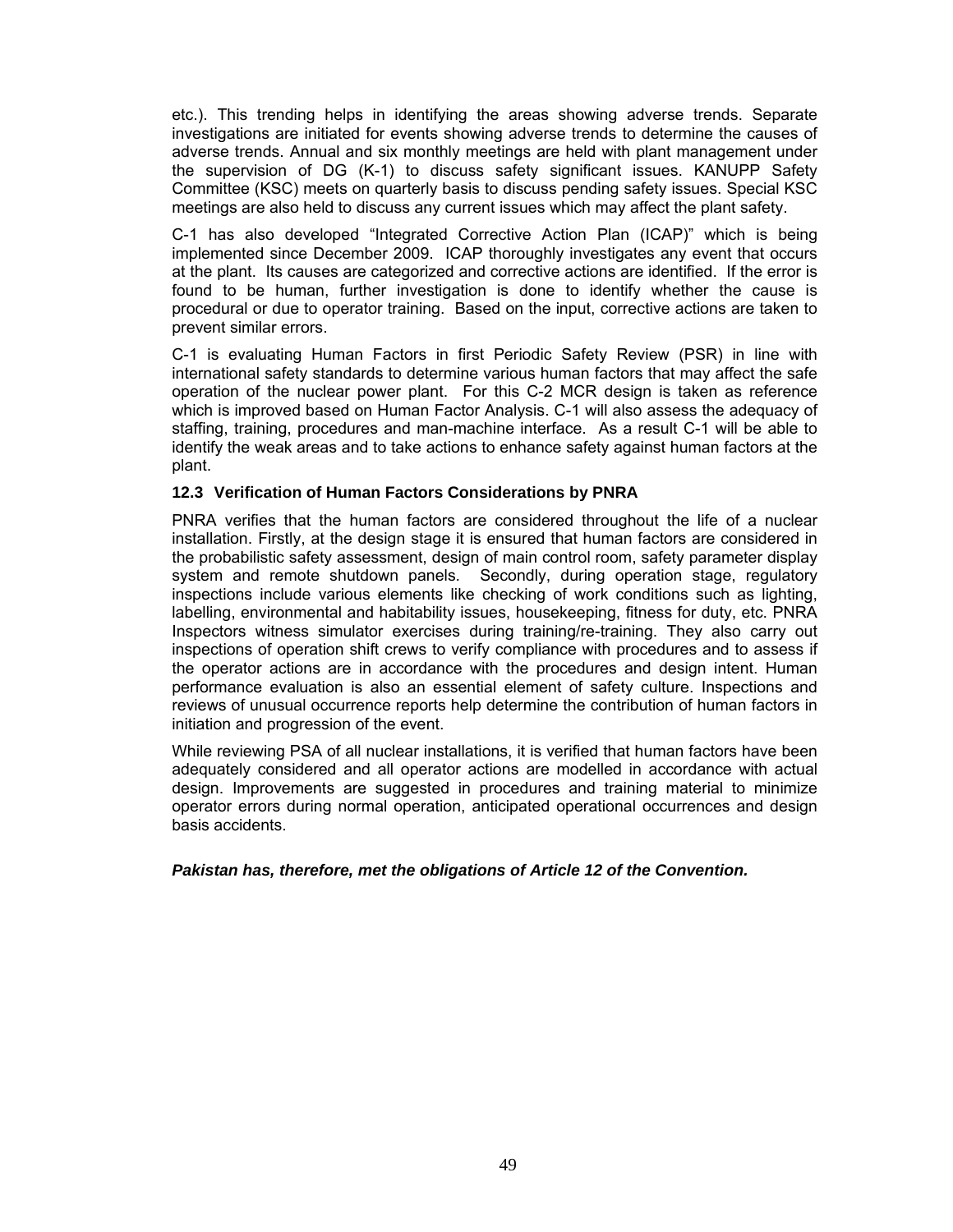## **Article 13 – Quality Assurance**

*"Each contracting party shall take the appropriate steps to ensure that quality assurance programs are established and implemented with a view to providing confidence that specified requirements for all activities important to nuclear safety are satisfied throughout the life of a nuclear installation."*

### **13. Quality Assurance**

Pakistan has taken appropriate steps to ensure that quality assurance programs are established and implemented with a view to providing confidence that specified requirements for activities important to nuclear safety are satisfied throughout the life of a nuclear installation.

## **13.1 Regulatory Requirements**

The regulatory requirements for the submission of quality assurance programs (QAP) at the time of applying for construction licence and subsequently at the time of applying for first fuel load permit have been stipulated in National Regulations PAK/909. The National Regulations PAK/912 provide basic requirements for establishing and implementing quality assurance programs related to the safety of nuclear power plants. These basic requirements apply to overall quality assurance program of licensee/management, as well as to other separate quality assurance programs in each stage of the life of a nuclear installation. The licensee has to ensure safety in siting, design, construction, commissioning, operation and decommissioning of the nuclear installation. The regulations recognize that all work is a process that can be planned, performed, assessed and improved. These basic requirements apply to all individuals and organizations, including designers, suppliers, constructors, manufacturers and operators of nuclear power plants.

The QAP is required to provide an interdisciplinary approach involving many organizational components and is not regarded as the sole domain of any single group. The QAP is to demonstrate the integration of following components:

- a. Managers providing planning, resources and support to achieve the organization's objectives.
- b. Staff performing the work achieve quality; and
- c. Staff performing assessments to evaluate the effectiveness of management processes and work performance.

## **13.2 Quality Assurance Activities at Nuclear Installations**

PAEC has established QAP at nuclear power plants to achieve its safety objectives. QAP includes organizational structure with defined responsibilities, functions, interfaces, performance evaluation and process control procedures. QAP also includes procedures for reviews and assessment along with documented programs and established goals/objectives.

## **13.2.1 Quality Assurance at Corporate Level**

A Directorate of Quality Assurance (DQA) is in place at corporate level at the PAEC HQ to coordinate QA activities in various PAEC establishments, and to have corporate oversight for QA matters. The Directorate provides guidance to the plant and the corporate management on quality issues and recommends actions for improvements. PAEC has formally issued its Nuclear Safety Policy which encompasses the quality assurance elements such as management's commitment for giving priority to safety over production objectives, compliance with safety regulations and industrial standards for achieving excellent performance in all activities through highly professional and qualified manpower by utilizing all necessary financial and material resources.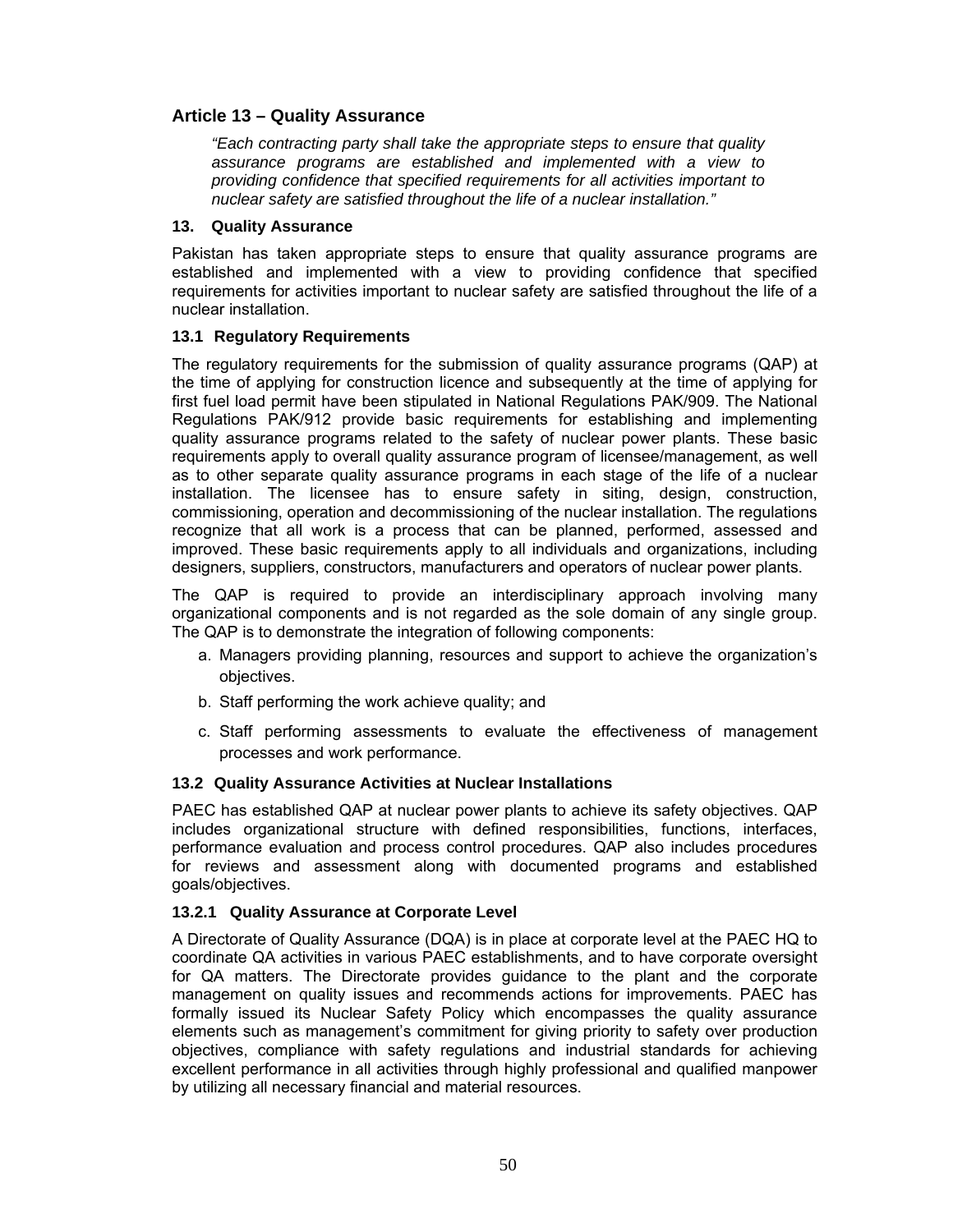## **13.2.2 Quality Assurance at Nuclear Installations**

K-1 and C-1 have established QAP for operation phase to ensure quality in their safety related activities. K-1 updated its operational QAP to address specific issues related to operation beyond design life. The QAP of C-2 for commissioning phase was submitted to and approved by PNRA. Presently, QAP for operation phase of C-2 has been established and submitted to PNRA, which is in the review and approval process. The nuclear installations have established Quality Assurance Divisions (QADs) staffed with appropriately qualified personnel reporting directly to the highest level of the plant management. The QA personnel have been entrusted with necessary authority to ensure the implementation of QAP through inspections and audits. Among other things, QAD has the authority to stop any work not meeting the QA requirements. Assessment of QAP is carried out through self and independent assessments. This is done by performing internal and external audits, peer reviews, technical reviews, etc. The purpose of such assessments is to highlight the strengths and weaknesses of the management systems and to identify areas for improvement.

At K-1, Quality Assurance Division (QAD) conducts QA audits of Operation, Engineering Support, Chemistry Control, Health Physics, Maintenance, Procurement, Material Management and Training. All field activities related to areas mentioned in QA manual are routinely inspected following weekly work plans prepared by section in-charge of each area. The work undertaken by the work groups is reviewed from QA point of view before it is started. The work is observed during the execution and reviewed again after completion to verify that QA requirements have been fulfilled. QA verification of important plant documents such as operation and maintenance procedures, station instructions, change approvals, etc., is also carried out. PNRA inspectors also occasionally participate in these inspections to ensure safety and to enhance the quality of the work. The non-conformance control system is an essential part of QA which identifies non-conformances and corresponding corrective measures.

 The QAD ensures that the work groups clearly understand management expectations to establish and maintain safety culture at K-1. Training and retraining of QA personnel including auditors is a continuous activity at K-1 to maintain and enhance their qualifications and skills.

QAP of C-1 is based on National Regulations on the Safety of Nuclear Power Plants Quality Assurance - PAK/912 (Rev.1) and encompasses all items and activities important to safety and availability of the plant. The Quality Assurance and Assessment Division (QA&AD) is staffed with adequately qualified manpower and reports directly to Director General  $(CNPGS)^{32}$ . In all its activities, QA&AD emphasises the safety and quality culture.

Through planned QA surveillance and audit programs, the QA&AD verifies compliance with the established requirements of QAP. Planned as well as general surveillances are carried out in all plant areas within the scope of QAP. Internal and external audits are performed according to the audit plans and applicable procedures. Follow-up of audit findings is continued till the implementation of required corrective actions.

 QA&AD also performs inspections during fuel manufacturing and transportation and controls the activities of contractors of C-1 through audits and surveillance. QA&AD provides support to the plant management during management reviews and assessments. Procedures related to safety and quality undergo a thorough QA review by QA&AD before approval.

C-2 has established an "Overall Quality Assurance Program (OQAP) for Design, Procurement, Construction and Commissioning of Chashma Unit-2" in accordance with the requirements of national regulations. The OQAP was reviewed and approved by

 $\overline{a}$ 

<sup>&</sup>lt;sup>32</sup> Chashma Nuclear Power Generating Station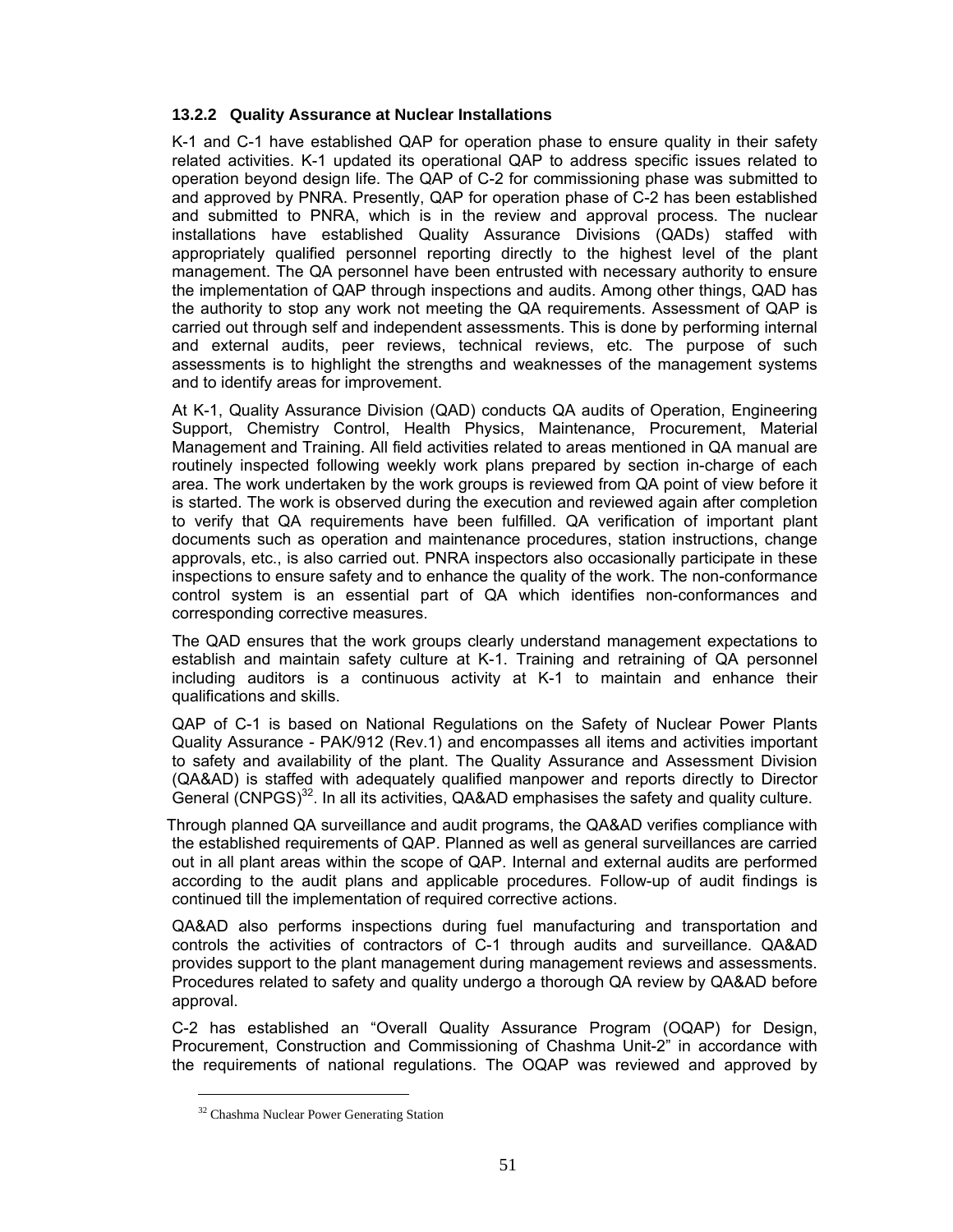PNRA. The OQAP covers all activities related to design, construction and commissioning including management, work and assessment. Non-conformances are dealt with according to the severity and safety implications. Disposition actions are approved at different levels of the overall QA and regulatory system, depending upon the severity and implications. In addition to OQAP, the licensee has also prepared separate quality assurance programs for commissioning and operation phases. The QA program for commissioning ensures that authorities and responsibilities for the commissioning process are clearly defined and delegated to the individuals performing the work. The interfaces between the groups involved in commissioning have been clearly defined and properly controlled. It also ensures that tests are performed according to the written procedures, with adequate equipment and by qualified personnel.

 C-2 has a Quality Assurance Department which assists the Director General on QA matters. The QAP of project contractors and sub-contractors are required to be in line with the OQAP. C-2 performs QA audits of its contractors and sub-contractors to verify compliance with the OQAP. The QA system of commissioning organizations is also audited by C-2 to ensure compliance with QAP.

C-2 has submitted its Quality Assurance Program for the operation phase also as part of the submittals required for issuance of fuel load permit. The QAP is under review at PNRA in compliance with the national regulatory requirements on quality assurance.

Regular coordination meetings between PNRA, C-2 and main contractor are held to facilitate resolution of issues and for better interface between these organizations.

#### **13.3 Quality Assurance Activities of Equipment Manufacturing Facilities**

Regulations for Licensing of Nuclear Safety Class Equipment and Components Manufacturers – PAK/907 (Rev. 0) explain the licensing process for obtaining license to manufacturers of Nuclear Safety Class Equipment and Components. The licensee is required to submit quality assurance plans, process flow diagrams (production technology) and manufacturing schedules so that control points for inspections may be selected. The manufacturing activities are performed according to quality plans which describe the processes, testing, examination, reviews and checks in sequential order. Processes are required to be qualified according to the requirements of applicable codes and standards, and the standards of the client. Mock-ups are also required to be prepared to qualify the processes. Manpower involved in manufacturing and testing is qualified according to the requirements of relevant regulations, codes and standards.

## **13.4 Regulatory Surveillance of QA Activities**

PNRA periodically performs regulatory surveillance of overall QA activities of its licensees. During routine and non-routine inspection activities, surveillance of relevant aspects of QAP/QAM is observed. Comprehensive inspections of specific areas of QA are performed as and when required in addition to the QA administrative inspections of licensees, contractors and subcontractors performing safety related activities. During these inspections, PNRA verifies compliance with the requirements of national regulations and the license conditions.

The inspections at the sites of nuclear installations are conducted by PNRA Regional Directorates at Karachi and Chashma, while the inspections at the manufacturing facilities are controlled by PNRA Headquarter.

#### **13.5 PNRA Integrated Management System**

In order to continuously improve its effectiveness, PNRA has taken initiatives to establish and document its management system in accordance with the requirements and recommendations of internationally accepted standards and guidelines. In this regard, Quality System Manual is being formulated which would describe the establishment, implementation, assessment and continuous improvement of management system at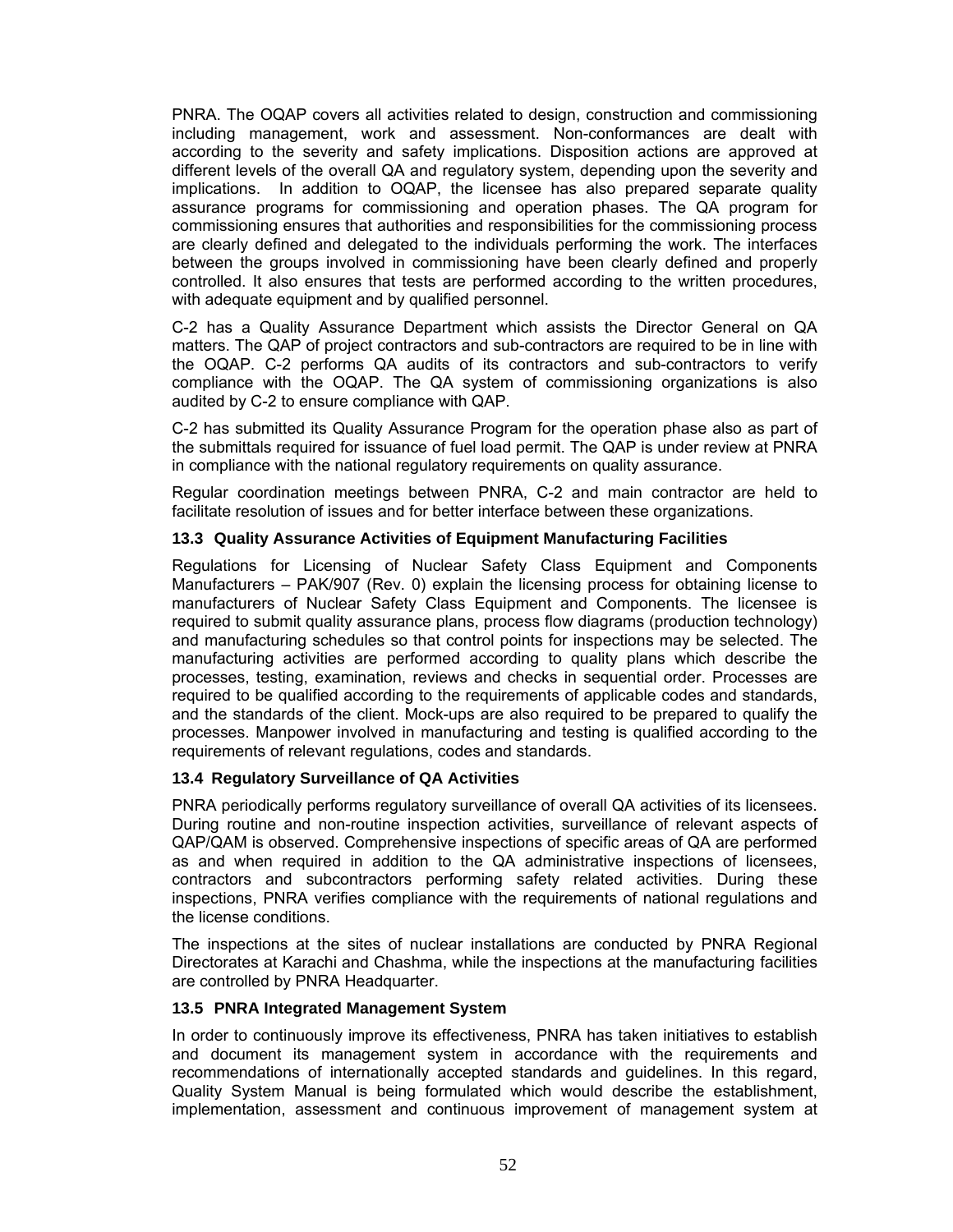PNRA through planning, control and effective supervision of its regulatory activities. The requirements for implementation of management system are fulfilled to ensure that PNRA mission for the protection of public and environment from hazardous effects of ionizing radiations is accomplished. A bottom-up approach is being adopted for the development of PNRA integrated management system. Quality policy statement, mission, vision and core values of PNRA have also been documented in the manual. Management processes have been integrated and described in the form of programs, procedures and plans.

Integrated Management System (IMS) of PNRA will provide a single framework for the arrangements and processes necessary to address all the goals of PNRA, and will be an efficient tool to discharge the regulatory responsibilities of PNRA. Implementation of IMS will ensure stakeholders' satisfaction using existing financial and human resources. It will transparently demonstrate PNRA's internal mechanisms which ensure continuous improvement and increasing effectiveness and efficiency of the organization. Management system of PNRA is generally in line with the requirements of the IAEA safety standard GS-R-3. A self assessment of existing management system, based on current IRRS guidelines is being carried out to identify strengths and weaknesses of the system. Implementation of IMS is envisaged to be initiated within the current year and completed by the end of year 2011. In addition, PNRA's internal audit activity is being conducted to ensure compliance of different Directorates to verify the effectiveness of management system.

*Pakistan has, therefore, met the obligations of Article 13 of the Convention.*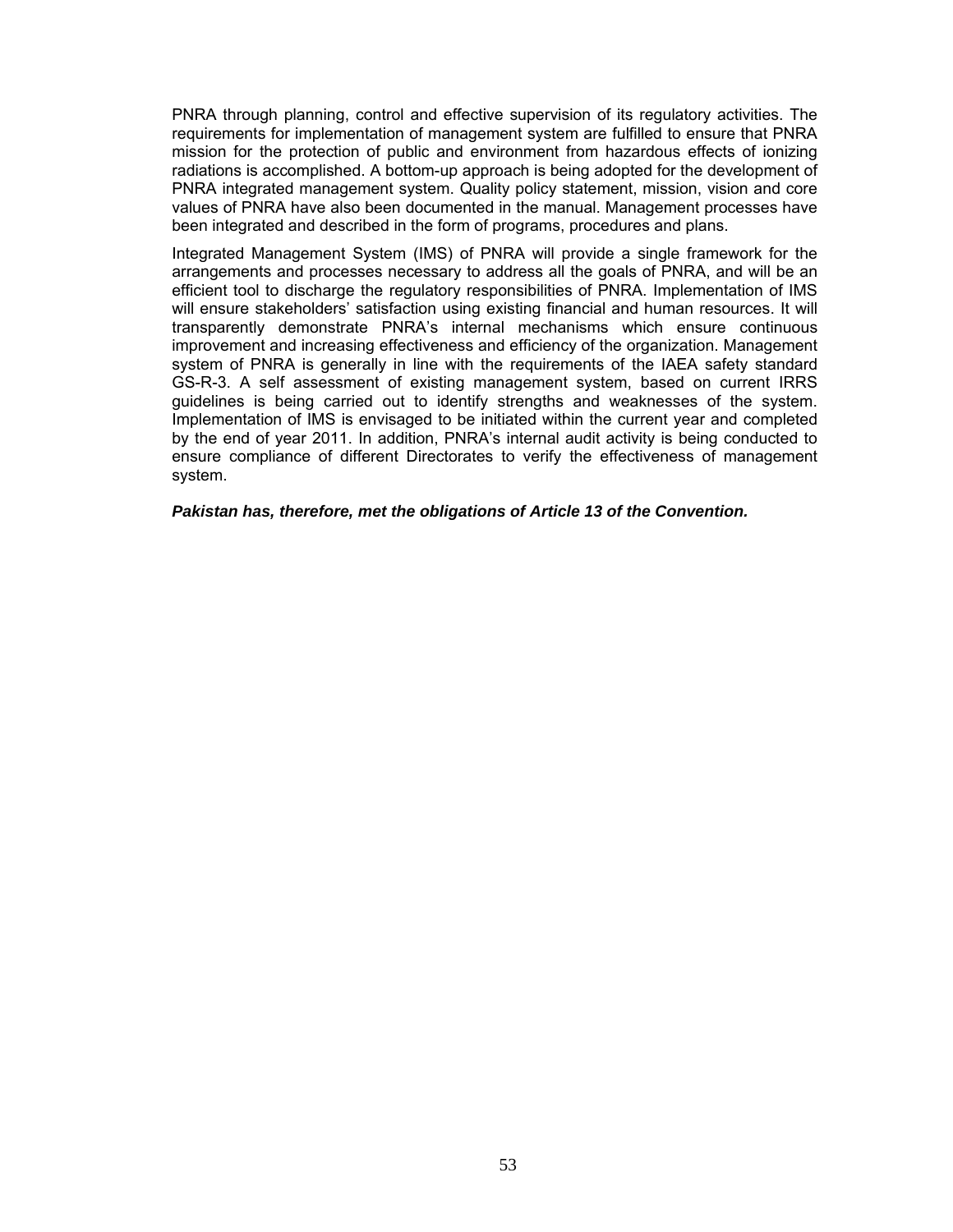# **Article 14 –Assessment and Verification of Safety**

*"Each contracting party shall take the appropriate steps to ensure that:* 

*(i) comprehensive and systematic safety assessments are carried out before the construction and commissioning of a nuclear installation and throughout its life. Such*  assessments shall be well documented, subsequently updated in the light of the *operating experience and significant new safety information, and reviewed under the authority of the regulatory body;* 

*(ii) verification by analysis, surveillance, testing and inspection is carried out to ensure that the physical state and the operation of a nuclear installation continue to be in accordance with its design, applicable national safety requirements, and operational limits and conditions."* 

## **14. Assessment and Verification of Safety**

Pakistan has taken appropriate steps to ensure that comprehensive and systematic safety assessments are carried out before the construction and commissioning of a nuclear installation and throughout its life. Such assessments are well documented and subsequently updated in the light of operating experience and significant new safety information. Such assessments are reviewed by PNRA. Verification by analysis, surveillance, testing and inspections is carried out to ensure that the physical state and operation of a nuclear installation continue to be in accordance with its design objectives, and operational limits and conditions.

#### **14.1 Regulatory Requirements**

A detailed regulatory framework exists which ensures comprehensive safety assessment and verification before the commencement of operation. National Regulations PAK/909 delineate detailed procedure for licensing of nuclear installations in three stages, namely, Site registration, construction license and operating license. Regulation PAK/910 prescribes detailed site assessment requirements for site registration (for details refer to section 17.1).

PAK/911 requires that at the design stage of a nuclear installation, a comprehensive safety analysis shall be carried out to identify all sources of exposure and to evaluate radiation doses that could be received by workers at the installation and by the public, as well as potential effects on the environment. The safety analysis shall take into consideration:

- i. All planned normal operation modes of the plant
- ii. Plant performance in anticipated operational occurrences
- iii. Design Basis Accidents
- iv. Event sequences that may lead to a severe accident

On the basis of this analysis, the robustness of the engineering design for withstanding postulated initiating events and accidents can be established, the effectiveness of safety systems and safety related items or systems shall be demonstrated, and requirements for emergency response shall be established. Measures shall be taken to ensure that radiological consequences are mitigated. Such measures include: engineered safety features; onsite accident management procedures established by the operating organization; and possibly off-site intervention measures established by governmental civil agencies in order to mitigate radiation exposure if an accident occurs.

A safety analysis of the plant shall be conducted in which methods of both deterministic and probabilistic analyses shall be applied. On the basis of this analysis, the design basis for items important to safety shall be established and confirmed. It shall also be demonstrated that the plant as designed is capable of meeting any prescribed limits for radioactive releases and acceptable limits for potential radiation doses for each category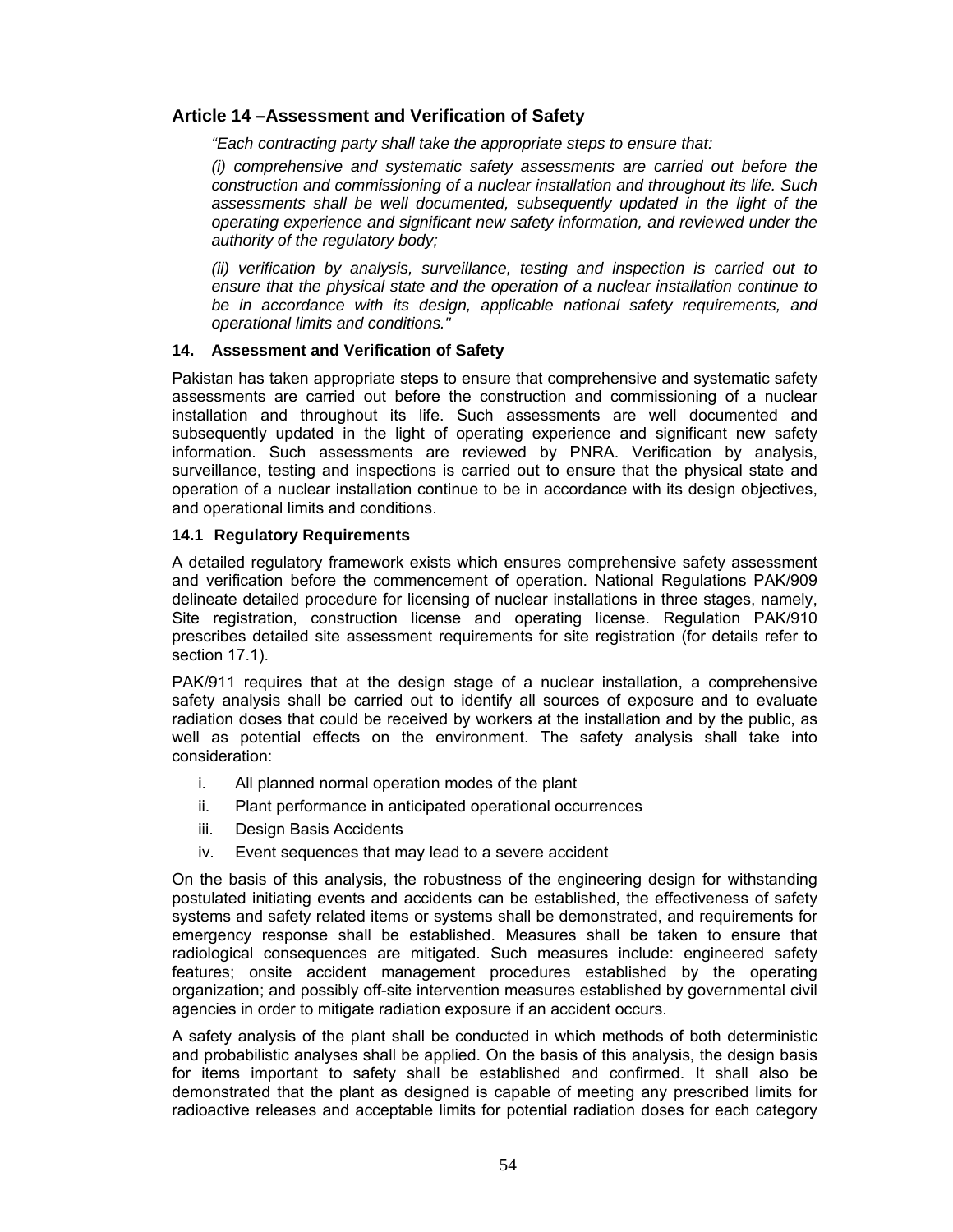of plant states. The basis of the safety assessment shall be the data derived from the safety analysis, previous operational experience, results of supporting research and proven engineering practices. The licensee shall ensure that an independent verification of the safety assessment is performed before the design is submitted to the regulatory body.

National Regulations PAK/913 require that the licensee performs a systematic safety reassessment of the plant for its entire operational lifetime in accordance with the requirements given in the Regulations PAK/909. In such a reassessment operating experience and significant new safety information from all relevant sources will also be taken into account. The Regulations also include the assessment and verification requirements during operation phase, in particular the assessment and verification of design modifications. It is emphasized that modifications involving plant configuration and the operational limits and conditions, shall conform to the requirements set in the Regulations PAK/911. In particular, the capability of performing all safety functions adequately shall not be degraded.

The requirements for safe management of radioactive waste in the country have been specified in Regulations PAK/915. The licensee has to carry out safety assessments and the activities needed for siting, design, construction, operation and closure, as well as the measures needed in the post-closure phase of radioactive waste disposal facility.

Additional requirements of assessment for licensing beyond design life have also been stipulated in the Regulations.

#### **14.2 Assessment and Verification of Safety by Nuclear Installations**

The safety of the plant is continuously assessed and verified during all phases of the plant life. This includes self assessments, reviews of plant safety performance by plant safety committee, quality assurance division, engineering department, health physics division and relevant operation and maintenance departments. Independent reviews and assessments by corporate safety body and international reviews such as WANO peer review, OSART mission, etc. are conducted for reassurance of safety.

Nuclear installations have established effective systems for recording deficiencies identified during the assessment and verification activities, event analysis, corrective actions and maintaining records for authorization and control of temporary changes to the equipment, procedures, etc.

In-Service Inspection (ISI) programs based on the requirements established in the technical specifications are implemented to assess and verify the condition of plant structures, systems and components important to safety at appropriate intervals.

All these systems of safety verification take into account the requirements of applicable regulations, codes, standards and international practices.

#### **14.2.1 Assessment and Verification of Safety at K-1**

Safety of K-1 is being assessed and verified through periodic safety reviews, ageing management, in-service inspections, surveillance, and quality assurance programs. K-1 is now operating under license by PNRA beyond its design life. Ageing Management Work plan is based on the international practices in line with national regulatory requirements. In addition to the improvements reported in the previous report, other modifications/improvements were also made which include replacement of oil circuit breakers with SF6 type circuit breakers, and electromechanical type protective relays of transmission lines with state of the art numerical type relays.

A detailed full power Level-1 Probabilistic Safety Assessment (PSA), was performed by K-1 and significant improvements were made based on the results of PSA. Some modifications and improvements implemented during relicensing outage phase-II (RLO-II) using PSA Level-1 results are: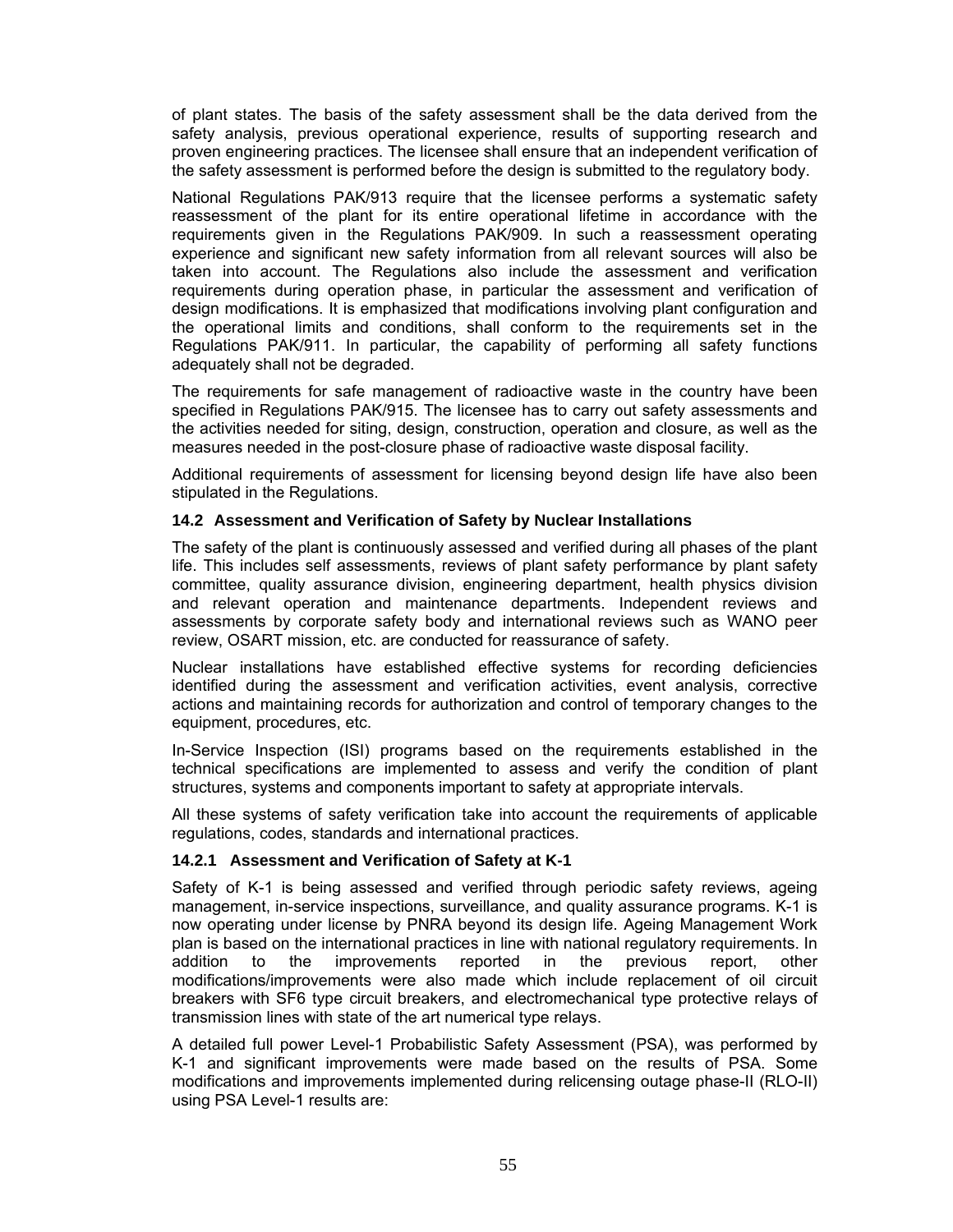- a. Integration of third diesel generator (DE-DG3) in K-1 power supply system.
- b. Automatic start of Emergency Feedwater System.
- c. Training improvement on restoring process water low pressure header under loss of instrument air.
- d. Taking credit of runback success rate for LOOP (Initiating Event) frequency calculation to avoid core damage.
- e. Taking credit of calandria spray cooling system to avoid core damage.
- f. Revisions of dependencies among operator actions in case of small LOCA.
- g. Taking credit of controlled shutdown for LPSW / SSW (Initiating Event) frequency calculation.
- h. Taking credit of emergency sump transfer system to avoid core damage.

K-1 Fire PSA was completed under the guidance of IAEA experts. Application of Fire PSA is underway.

#### **14.2.2 Assessment and Verification of Safety at C-1**

C-1 performs assessment and verification of safety under its Quality Assurance Program for Operation. The support from the designer and vendor is also sought when required. The plant has an Operational Safety Review Committee which performs review and assessment of the safety evaluation, modifications, events reports, plant operations, etc. Independent assessments are carried out in the form of audits, surveillance and peer reviews. The safety assessment may also require design modifications which may be temporary or permanent. At C-1, a comprehensive program is established for design modification control, which defines roles and responsibilities of the work units and units involved in the plant modification process.

A set of procedures cover all aspects of design modifications, from the request, prioritization, safety screening, preparation of the design package, review and preparation of installation package to the evaluation of impact, testing/commissioning requirements, documentation revision and modification hand over, etc.

Control of temporary modifications is done through a specific procedure which requires safety screening and evaluation similar to the one for permanent modifications.

The activities related to verification of safety are stipulated by the Technical Specifications which include the surveillance program, periodic testing, In-Service Inspection (ISI) Program, etc. to determine qualitative guidelines for maintaining high availability and reliability of components.

Peer reviews are conducted by organizations such as IAEA and WANO. IAEA IPSART mission was conducted in November, 2009. IPSART recommendations among others include:

- a. The implementation of systematic and adequate quality assurance practices;
- b. Reconsideration of the initiating events identification process;
- c. Justifiable and transparent definition of the success criteria, including documentation of all assumptions and references to supporting analyses;
- d. Systematic consideration of secondary effects of High Energy Line Breaks (HELB);
- e. Explicit modelling of ATWS sequences;
- f. Systematic and detailed analysis of common cause failures;
- g. Re-evaluation of the pre-initiator Human Errors (HE) both with extremely high and extremely low probabilities;
- h. Increase of the number of Performance Shaping Factors (PSFs) and dependency factors considered in calculation of Human Error Probabilities (HEPs) for postinitiator human errors; consideration of the impact of initiating events on HEPs.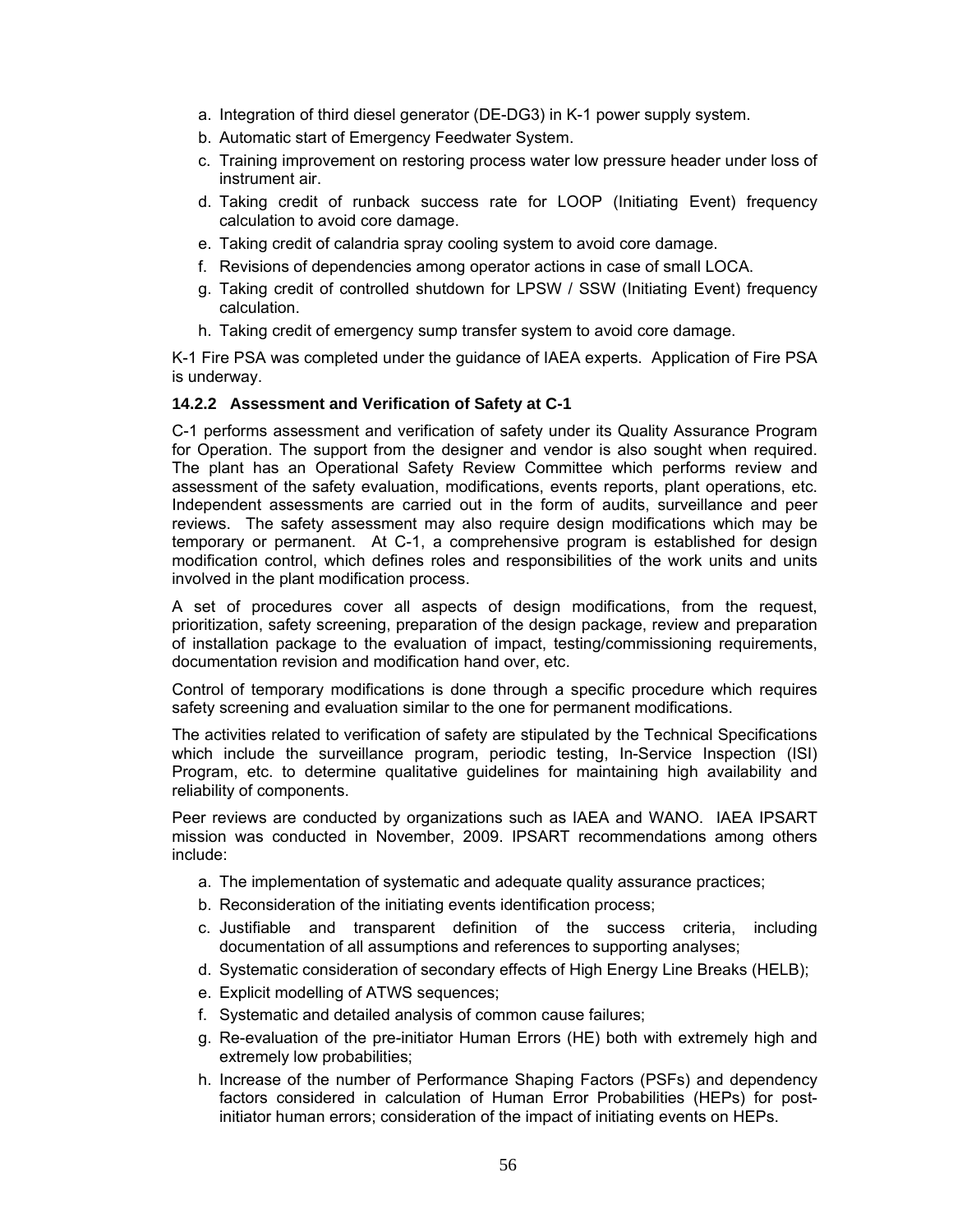i. More careful and detailed analysis and interpretation of the PSA results.

A dedicated group for ageing management is in place and C-1 has agreement with external organizations for support on Ageing Management activities. Nearing completion of 10 years of operation, C-1 has performed first Periodic Safety Review and submitted the review reports to PNRA for regulatory review and assessment. The scope of the PSR includes all safety aspects of an operating plant, including both on-site and off-site emergency planning, accident management and radiation protection aspects. It has been determined by means of the PSR that the existing safety analysis report remains valid. It also takes into account the plant design, actual conditions of structures, systems, and components, equipment qualification, ageing, deterministic safety analysis, probabilistic safety analysis, hazard analysis, safety performance, use of experience from other plants and research findings, organization and administration, procedures, human factors, emergency planning, radiological impact on the environment and global assessment.

## **14.2.3 Assessment and Verification of Safety at C-2**

The design of C-2 was assessed at various levels for verification of safety. The designer (SNERDI) performed detailed assessment at the first level and it was verified again by the engineers who were not directly involved in the design. At the second level the design was independently verified by C-2 as owner organization. Modifications in the design followed the same course for approval as for the original design as required by the national regulations. The safety analysis of the preliminary design was reviewed and approved by the regulatory authority. International experts also reviewed the safety analysis of the preliminary design under an IAEA TC project. C-2 has now submitted Final Safety Analysis Report by incorporating the commitments made at the PSAR stage. It is under review at PNRA keeping in view the licensees commitments, C-1 operating experience feedback, results of commissioning and actual condition of structures, systems and components.

PNRA has carried out inspections during C-2 manufacturing and installations of C-2 components. Inspections during the commissioning phase are underway by PNRA inspectors at C-2 site.

C-2 submitted commissioning program according to the licensing requirements. PNRA reviewed the commissioning program in accordance with the national regulatory requirements, experience feedback of C-1, and international operating experience. On the basis of the review, modifications were suggested which mainly include; extending the scope of the tests of some systems such as emergency diesel generator, compressed air system, fuel conveyor car, etc. Addition of acceptance criteria in summary of tests and thorough testing of systems installed for severe accident mitigation purposes were also suggested. On the basis of review queries, a revised commissioning program was prepared which was approved by PNRA. Commissioning activities are in progress according to the schedule. PNRA has developed inspection program for commissioning and selected inspection items for commissioning activities. The inspection program is being executed in three types of inspections i.e. Hold "H", Witness "W" and Record "R" point inspections according to the schedule agreed with the licensee.

## **14.2.4 Performance Indicators Program of Nuclear Installations**

The nuclear power plants (K-1 and C-1) have established their performance indicators programs to monitor the performance trends and to take appropriate actions for performance improvement.

K-1 has developed safety performance indicators (SPI) to monitor operational safety. The first two phases of the project have been completed while the final phase is expected to be completed by the end of 2010. K-1 participates in the WANO Performance Indicators program also.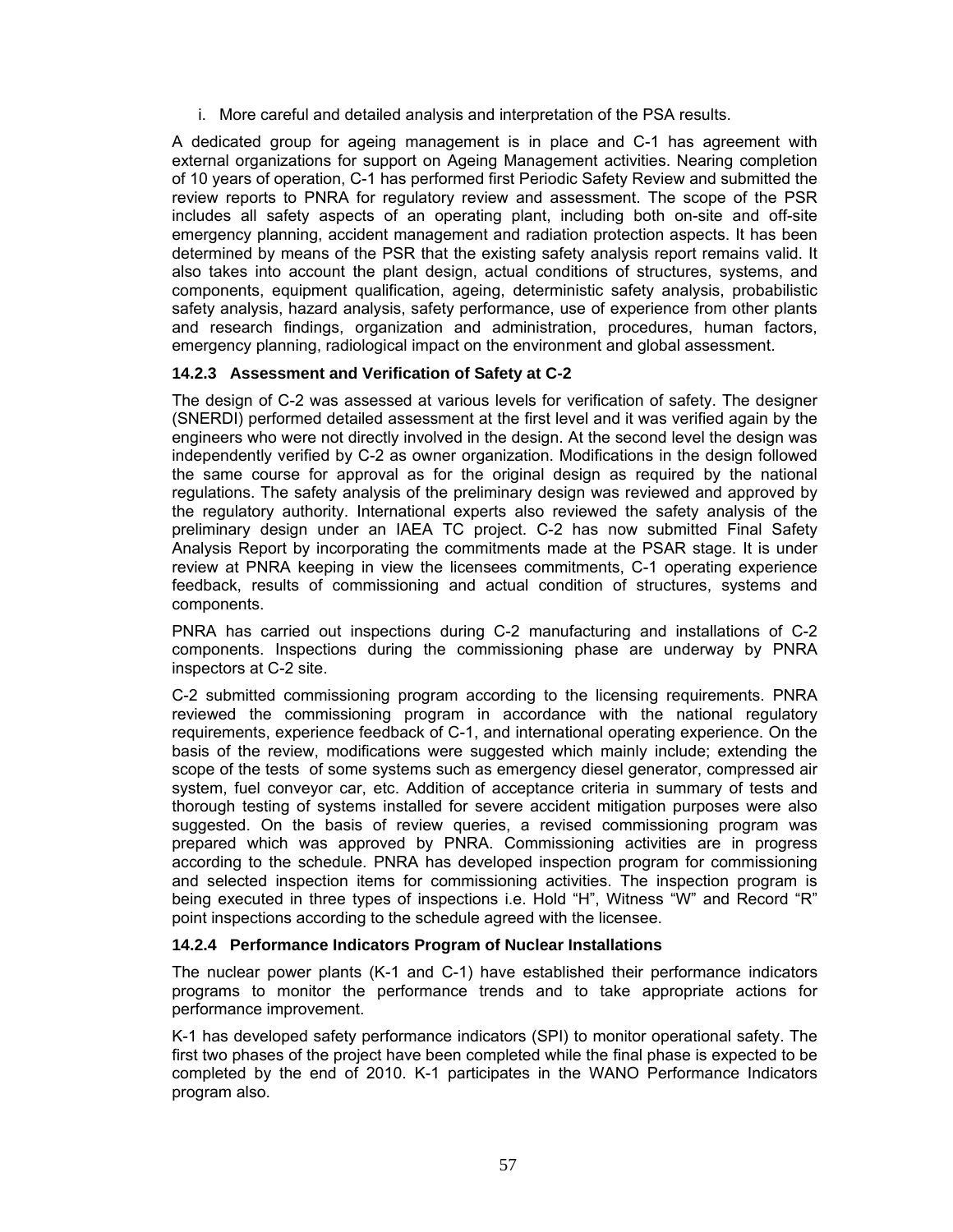C-1 has adopted WANO performance indicators program. A set of selected indicators provides an overall and useful insight into how well C-1 is being managed. Benchmarking with the industry indicates progress and generates the need to initiate change for excellence.

Performance Indicator program is considered as an important tool to help in setting challenging goals for improvements, continuously monitoring performance and progress, and adjust priorities / resources for optimum utilization besides meeting international obligations. The existing program consists of collecting, trending, exchanging, and disseminating performance data for complete set of WANO performance indicators, covering critical safety and operational aspects of the plant. The selected performance indicators include Unit Capability Factor, Unplanned Capability Loss Factor, Forced Loss Rate, Grid Related Loss Factor, Unplanned Automatic Scrams per 7000 hours, Safety System Performance, Fuel Reliability Indicator (FRI), Chemistry Performance Indicator (CPI), Collective Radiation Exposure, etc.

C-1 has also developed Safety Performance Indicators (SPIs) to monitor operational safety of the plant. 75 out of 80 SPIs have been implemented at C-1 and remaining indicators are expected to be implemented by the end of 2010.

#### **14.3 Regulatory Review Process**

According to the procedure for licensing of nuclear installations in Pakistan, PNRA performs regulatory review of various licensee submittals such as Site Evaluation Report (SER), Preliminary Safety Analysis Report (PSAR), Final Safety Analysis Report (FSAR), Commissioning Program, Periodic Safety Review (PSR) Report, PSA Report, etc., during various licensing stages.

Formerly, the safety review was performed by PNRA staff with the help of consultants; however, PNRA has now established Centre for Nuclear Safety as its technical support organization to indigenously perform safety reviews and assessments for the licensing process of nuclear installations. Safety reviews are carried out in accordance with national regulatory requirements for siting, design, construction, commissioning, operation and decommissioning of nuclear installations as referred to in the Regulations PAK/909. In those areas where PNRA regulations and regulatory guides do not provide the necessary guidance, the relevant latest US Nuclear Regulatory Commission regulations/guides or IAEA Safety Standards and Requirements along with relevant safety guides may be used.

Review meetings are held between the licensee and regulatory staff to address the queries raised during the review process. After completion of the regulatory review, safety evaluation report is issued that highlights all the major findings of the review and provides a comprehensive assessment of licensee's compliance with the regulatory requirements. This report also indicates non-compliant situations which may form the licensing conditions attached with the regulatory authorizations issued at various stages of licensing process.

Any change in the plant configuration or its operations that may have an effect on the licensing basis requires PNRA approval prior to implementation. In this regard a formal request for approving the change is submitted which needs approval of PNRA before implementation. Accordingly, PNRA reviews and approves the modifications. The design modification review process emphasizes that modifications, involving plant configuration and the operational limits and conditions, conform to the design requirements.

The licensees have been asked to submit PSA submissions along with FSAR and PSR report at the construction license, fuel load permit and license revalidation stages. C-1 and K-1 full power Level-1 PSAs and K-1 Fire PSA were reviewed by PNRA during the reporting period and the PSA recommendations have been implemented. The PSA submissions comply with the national regulatory requirements.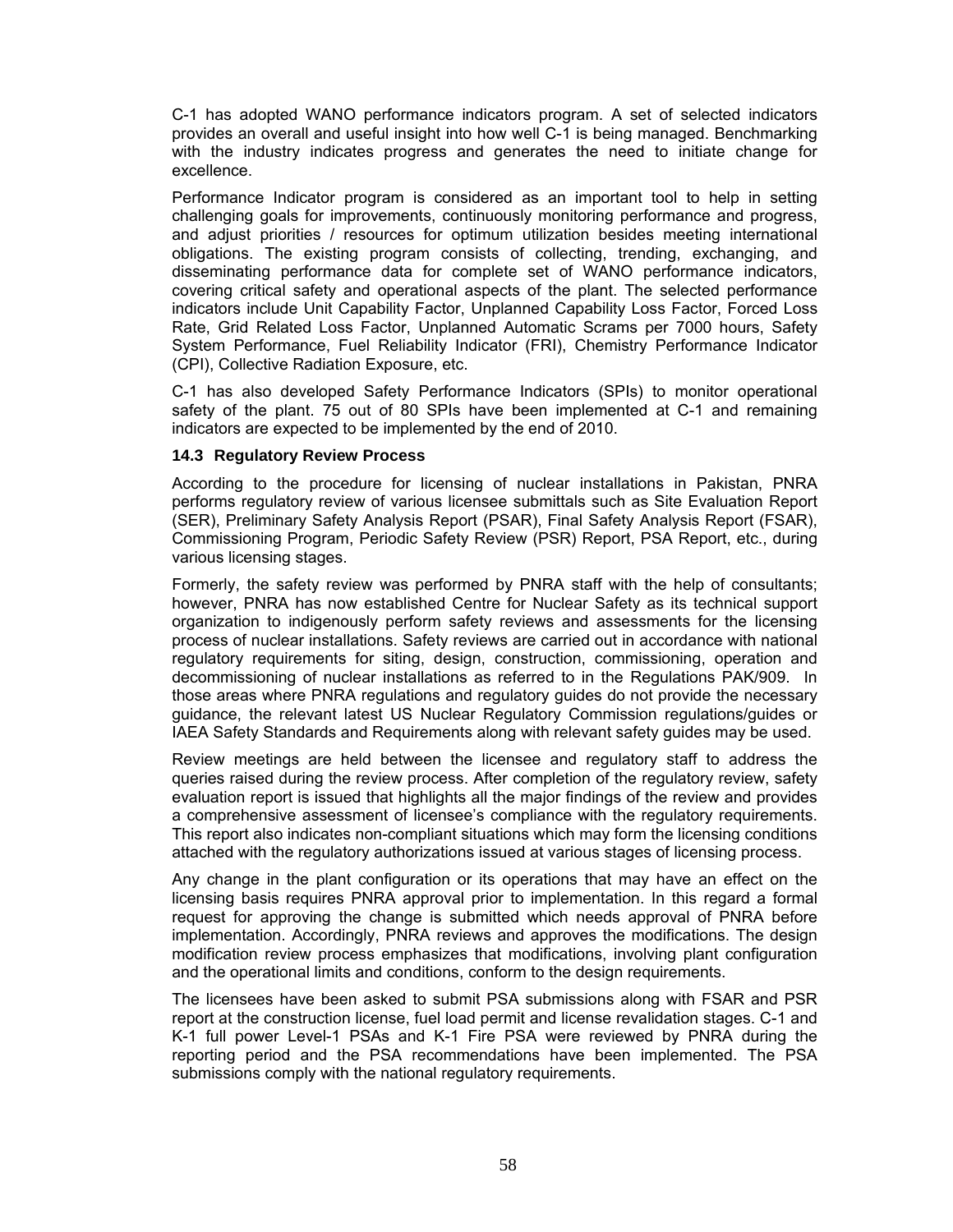### **14.4 Verification of Safety by PNRA**

Verification of safety of nuclear installations is carried out through regulatory inspections, reviews, analyses and audit calculations. The verification of safety is carried out during all phases, namely, siting, construction, installation, commissioning, operation and decommissioning.

Safety analysis, carried out by the licensee to support the design, is reviewed and audit calculations are conducted on sampling basis using applicable computer codes. The underlying assumptions, modelling techniques, accident sequence quantification, results and uncertainties are verified against the acceptance criteria. Comparison of results with already approved design, where applicable is also considered.

The inspection program of each phase is prepared in line with project schedule under intimation to the licensee. The inspection programs are focused on ensuring that plant construction, equipment manufacturing, installation and commissioning are in conformity with the design intent, and that the operation is within the approved limits and conditions. In addition to planned inspections, reactive/special inspections are also performed in situations requiring special attention or regulatory intervention. PNRA has included safety culture in its inspection program and has performed safety culture inspections at K-1 and C-1 and the follow-ups.

All activities of C-1 and K-1, related to safe operation and maintenance of the plant, including engineering support, health physics, emergency preparedness, quality assurance, event analysis, operating experience feedback, radiological environmental surveillance, etc., are overseen by the regulatory inspectors to verify compliance with the regulatory requirements.

#### **14.5 Safety Reviews and Assessment through External Organizations**

C-1 understands the importance of international evaluations and their benefits for enhancing safety and operational performance of the plant. This is done through benchmarking with plants having excellent performance in safety and availability. In view of this, C-1 invited following support missions during 2007.

- a. Technical Support Mission from WANO on "Development of Alarm Response Procedures", July 2007.
- b. Technical Support Mission from WANO on "Optimization and Improvement of Preventive Maintenance Program", August 2007.

Safety of the plant can be measured in several ways, of which one way is the assessment of Core Damage Frequency (CDF) by using Probabilistic Safety Assessment (PSA) methodology. In order to review and verify the methodology adopted by C-1 to complete Level-1 PSA, the PSA has been subjected to IAEA IPSART review as well as comprehensive review which have provided significant confidence. Major areas of improvements identified by IPSART have been mentioned in Section 14.2.2 of this Report. WANO Peer Review Mission was also conducted at K-1 in January 2010.

*Pakistan has, therefore, met the obligations of Article 14 of the Convention.*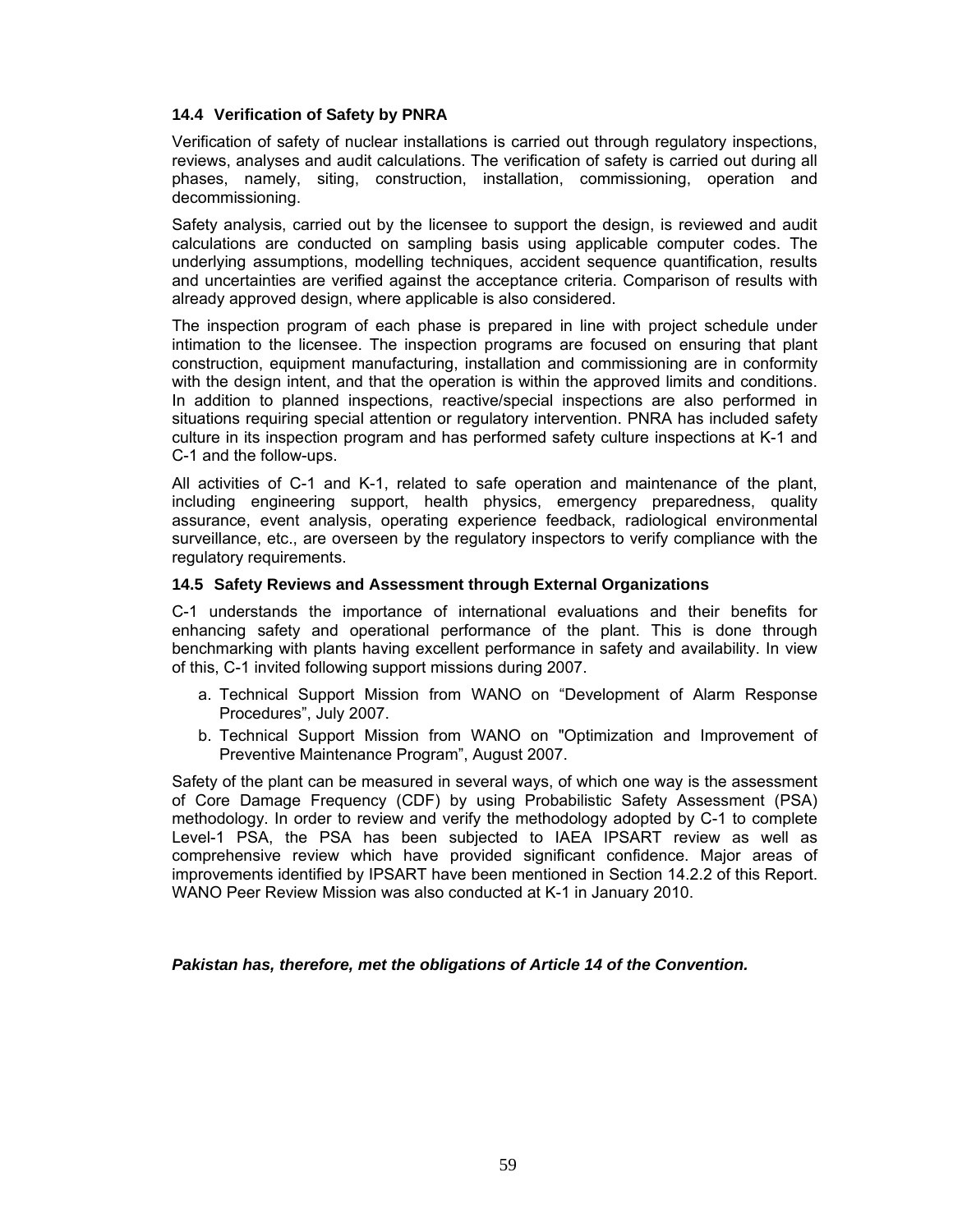# **Article 15 - Radiation Protection**

*"Each Contracting Party shall take the appropriate steps to ensure that in all operational steps the radiation exposure to the workers and the public caused by a nuclear installation shall be kept as low as reasonably achievable and that no individual shall be exposed to radiation doses which exceed the prescribed national dose limits."* 

#### **15. Radiation Protection**

Pakistan has taken appropriate measures to ensure that during all operational steps of nuclear installations such as operation, maintenance, refuelling, implementation of design modifications, etc. the exposure to plant personnel, public and environment is kept as low as reasonably achievable and that no individual is exposed to radiations which exceed the prescribed dose limits.

#### **15.1 Regulatory requirements**

PNRA is responsible for regulating matters related to radiation protection. PAK/909 requires submission of a radiation protection program and radiological environmental program as part of the prerequisites for issuance of operating licence.

The radiation protection objective described in Regulations PAK/911 states that, "it is to be ensured that in all operational states radiation exposure within the installation or due to any planned release of radioactive material from the installation is kept below prescribed limits and as low as reasonably achievable (ALARA), and to ensure mitigation of the radiological consequences". The safety objectives for design of nuclear installations require that nuclear installations shall be designed and operated so as to keep all sources of radiation exposure under strict technical and administrative control.

PAK/913 requires that the licensee shall establish and implement a radiation protection program to ensure that, in all operational states, doses due to exposure to ionizing radiation in the plant or due to any planned releases of radioactive material from the plant are kept below prescribed limits and are as low as reasonably achievable. This program shall meet the requirements of regulations on radiation protection and shall be approved by the Authority. The Regulation also requires that implementation of the radiation protection program shall be ensured by the appointment of qualified Manager Health Physics who shall advise the plant management and shall have authority to participate in establishing and enforcing safety procedures. The qualifications of Manager Heath Physics are also defined in the Regulations. The dose limits for radiation workers and public during normal operation are given in PAK/904 and are reproduced in Annexure – XIV.

## **15.2 Radiation Protection at Nuclear Installations**

According to recently announced Nuclear Safety Policy PAEC is committed to take appropriate steps so that occupational radiation exposure to personnel working in its nuclear facilities is maintained as low as reasonably achievable (ALARA). Moreover PAEC is committed to take all reasonably practical steps to achieve the following two safety objectives:

- a. The risk of prompt fatality to an average individual in the vicinity of a PAEC nuclear facility, as a result of an accident in the facility, should not exceed 0.1 % of the sum of prompt fatalities due to other accidents to which the members of the public are generally exposed.
- b. The risk of cancer fatalities to population in the area of a PAEC nuclear facility that might result from the operation of the facility should not exceed 0.1 % of the sum of all cancer fatalities due to all other causes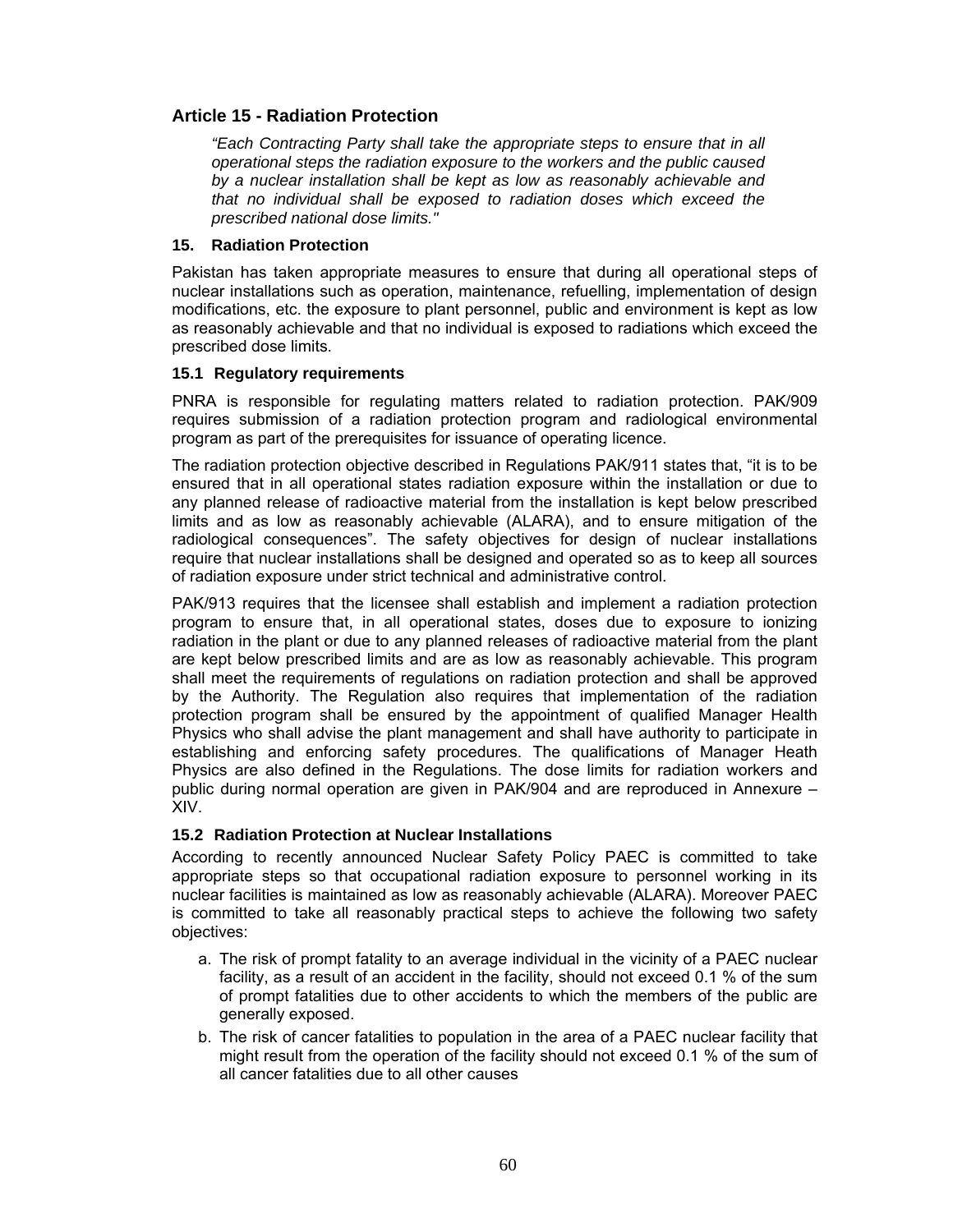The nuclear installations have developed policies and procedures, for the protection of workers, public and environment from the harmful effects of radiation, in conformance with the national regulatory requirements. It is ensured that in all operational states radiation exposure within the installation or due to any planned release of radioactive material from the installation is kept below prescribed limits and as low as reasonably achievable (ALARA), and that the measures to mitigate the radiological consequences arising from any design basis accident are in place. In this regard all reasonably practicable steps are taken to ensure safe plant operation and to keep radiation doses as low as reasonably achievable (ALARA).

At nuclear installations, monitoring and surveillance of doses to radiation workers are conducted and records maintained. For environmental monitoring, continuous air sampling and ambient dose level monitoring are performed. Environmental samples of air, water, soil, vegetables, fruits, milk, meat, etc., are collected and analyzed for estimation of radionuclide content at frequencies prescribed in the radiological environmental monitoring programs. On-Site and Off-Site environmental monitoring points are selected at different  $locations$ . Environmental TLD $^{33}$  dosimetery is also performed to record the cumulative dose levels on quarterly basis. PNRA normally reviews the records of sampling and analyses carried out by the licensees. Other organizations may also be involved for independent verification of monitoring of radioactive samples. PNRA is also in the process of establishing its own environmental monitoring laboratory.

#### **15.2.1 Radiation Protection at K-1**

At K-1 radiation exposure is controlled by means of job planning, job briefing, frequent radiation surveys, radioactive contamination control, and regular training to keep the doses well below the regulatory limits. In addition, a Health Physics Coordinator is designated for radiation intensive jobs with prime responsibility of taking part in each activity right from planning to execution. Internal radiation dose is controlled by providing suitable respiratory protection equipment, reducing the airborne contamination level and bioassay sampling. Internal uptake limits have been defined, which are followed strictly.

An environmental monitoring program is in place that includes regular radiation dose rate monitoring at plant periphery and in different areas of Karachi. This is done by placing TLD's and high volume air sampling system away from the plant. Environmental samples from the vicinity of plant are collected and analyzed. The records show that the radiation doses to the public are a small fraction of the limiting values.

Radiation exposure to the public is kept as low as reasonably achievable by controlling the release of radioactive effluents from the plant. This is done by on-line monitoring of the releases, removing the Tritium content from boiler room air, filtration of gaseous effluent before releasing to the environment, decay and dilution of liquid effluent before its release, collection, processing and safe storage of solid radioactive waste, etc. As a result, the gaseous and liquid effluent radioactive releases from the plant are well below the Derived Release Limits for K-1.

Annual collective dose during 2007, 2008 and 2009 at K-1 was 2320 man-mSv, 3700 man-mSv and 1860 man-mSv respectively. Average individual doses for these years were 2.62 mSv, 4.07 mSv and 2.10 mSv respectively. Annexure–XV graphically represents these doses.

Gaseous radioactive effluents released during 2007, 2008 and 2009 were 86.55 TBq, 175.75 TBq and 90.12 TBq respectively. On the average gaseous releases remained less than 1% of annual release limits.

 $\overline{a}$ 

<sup>33</sup> Thermo luminescent dosimeter (TLD)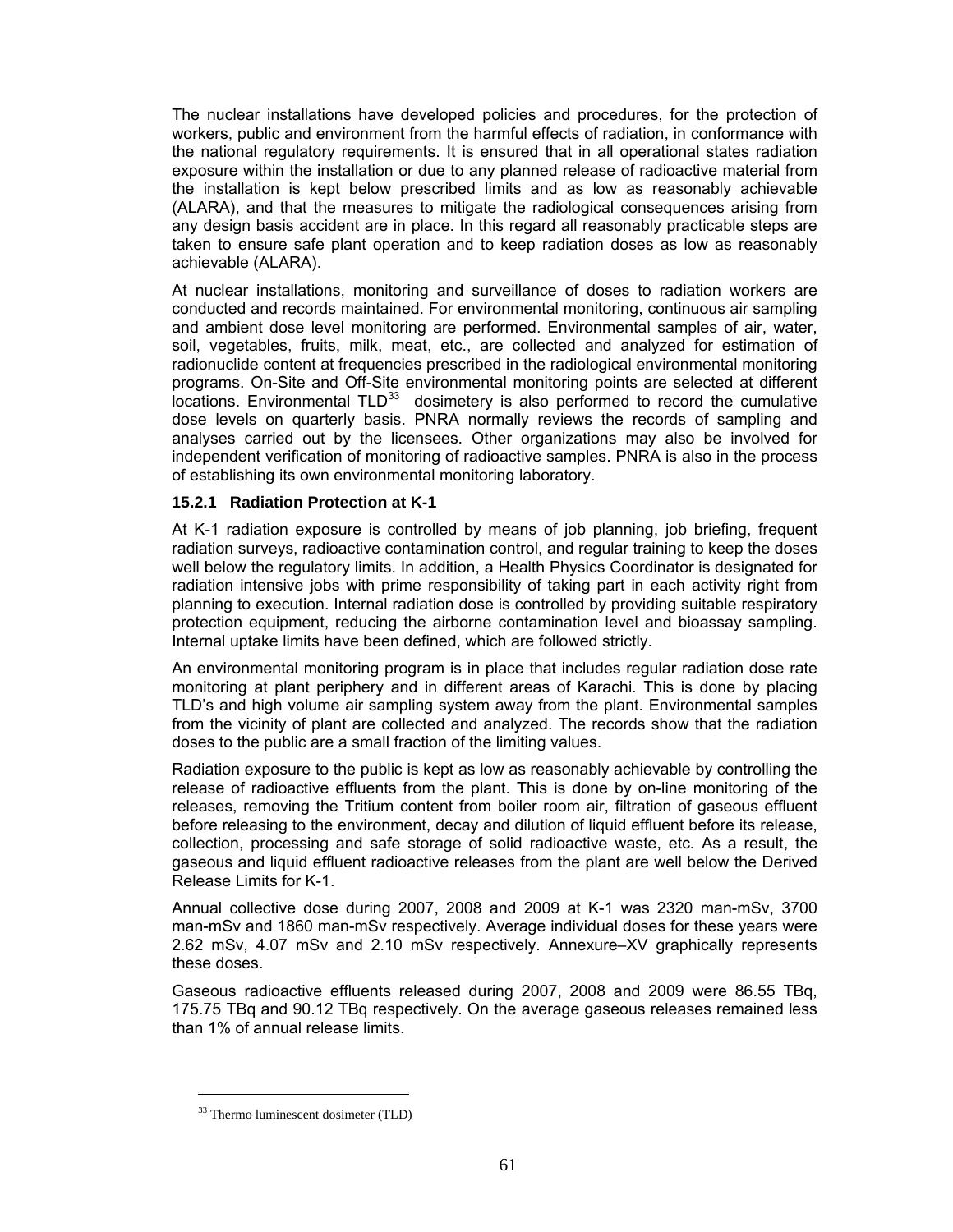The liquid effluents released to sea during 2007, 2008 and 2009 contained 37.80 TBq, 138.01 TBq and 61.90 TBq of Tritium respectively. Generally, these were of the order of 0.16 % of annual release limit for Tritium. Gross beta-gamma radioactivity released to sea was 5.92 GBq, 12.58 GBq and 5.92 GBq respectively. These releases were less than 1.0 % of annual release limit for gross beta-gamma radioactivity. The effluent releases of K-1 are shown graphically in Annexure–XVII.

# **15.2.2 Radiation Protection at C-1**

In order to implement the radiation protection program, C-1 has established the necessary organizational setup headed by Manager, Safety & Health Physics Division. Station health physicists working under him are responsible for implementing the radiation protection program for handling and monitoring radioactive materials, including sources and secondary source materials. This program conforms to National Regulations and includes;

- a. Conformance to working procedures for implementing the radiation protection program.
- b. Survey of all incoming and outgoing shipments that may contain radioactive material.
- c. Investigation and documentation of any radiological incident to minimize the potential for recurrence and for reporting these incidents to PNRA in accordance with the regulations.
- d. Periodic surveys of radiation, contamination and airborne activity.
- e. Record keeping of occupational radiation exposures and reporting to the PNRA.
- f. Provision of personnel and other radiation monitoring equipment and their periodic calibration.
- g. Establishment of access control points to separate potentially contaminated areas from uncontaminated areas and survey of tools and equipment before removal from a controlled area.
- h. Issuance of radiation work permits (RWP) in accordance with the station radiation control procedures.
- i. Bioassay program including whole body counting and / or a urinalysis sampling to measure the uptake of radioactive material,
- j. An environmental radiological monitoring program to measure any effect of the installation on surrounding environment.

Annual collective dose during 2007, 2008 and 2009 was 481.161 man-mSv, 592.280 man-mSv and 232.733 man-mSv respectively. Average individual dose for these years remained 0.275 mSv, 0.341 mSv and 0.204 mSv respectively. Annexure–XVI gives a graphical representation of these doses.

At C-1, all liquid and gaseous effluents are monitored before releasing to the environment. Liquid effluents are released from C-1 into the discharge canal, which falls into the Indus River. Gaseous effluents release during 2007, 2008 and 2009 were 4.06 TBq, 0.1 TBq and 5.66 TBq respectively. On the average these releases remained less than the release limit. Liquid effluent releases for the years 2007, 2008 and 2009 were 6.79 TBq, 7.16 TBq and 1.97 TBq respectively. These releases were far less than annual release limit. C-1 effluent releases are shown graphically in Annexure–XVII.

## **15.3 Classification of Areas and Radiation Zones**

According to the requirements of PAK/904, the radiation areas are classified into two parts i.e. Supervised and Controlled areas for the purpose of controlling the occupational exposure. At K-1, Controlled area is divided into 4 zones. Zone 1 contains no radioactive equipment and is kept free of contamination at all times. Zone 2 contains no radioactive equipment and should not become contaminated. However, some contamination may get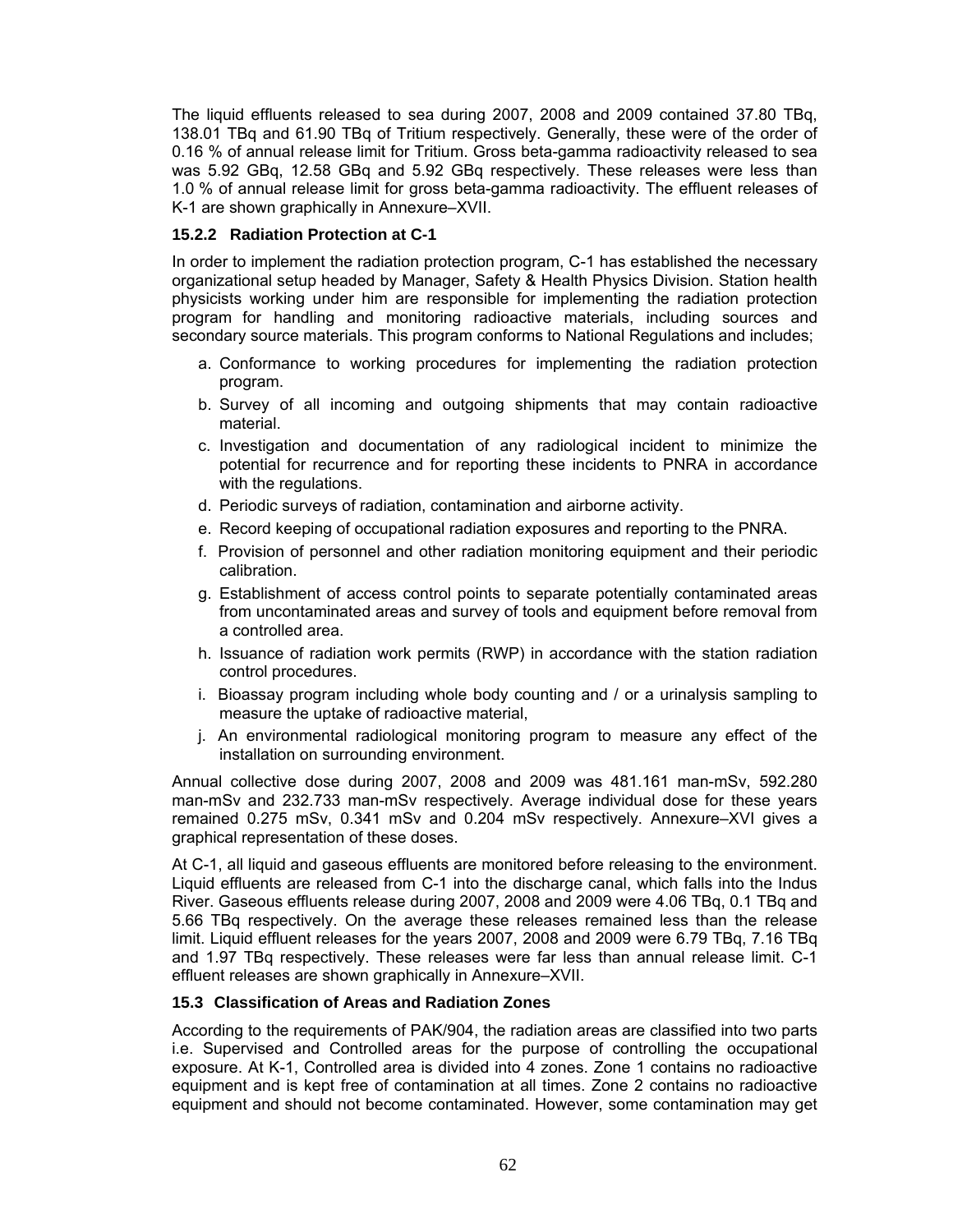into this area with the movement of personnel from Zone 3 which includes service area for active equipment and materials that are potential sources of contamination. Zone 4 contains sources of Contamination.

C-1 Radiation Controlled Area (RCA) is classified into 5 radiation Zones as given below;

| <b>ZONE DESIGNATION</b> | <b>DESIGN DOSE RATE</b><br>$(10^{-2} \text{ mSv/h})$ | <b>SYMBOL</b> |
|-------------------------|------------------------------------------------------|---------------|
| Uncontrolled areas      | ≤0.08                                                | None          |
| Supervised areas        | $≤0.24$                                              | None          |
| Controlled areas:       |                                                      |               |
| Zone R1                 | ≤0.8                                                 |               |
| Zone R <sub>2</sub>     | $≤2.5$                                               | Π             |
| Zone R3                 | $≤10$                                                | Ш             |
| Zone R4                 | ≤100                                                 | IV            |
| Zone R5                 | >100                                                 |               |

**Table: 15.3-1: Radiation Zones** 

## **15.4 Dose Constraint**

To realize the effectiveness of ALARA approach, Dose Constraint factor of 0.3 mSv and 0.26 mSv have been applied for K-1 and C-1 respectively.

## **15.5 Verification of Implementation of Radiation Protection Program**

Performance of the nuclear installations is continuously monitored to verify compliance with radiation protection requirements. In this regard PNRA performs regulatory inspections and reviews reports of the licensees to verify compliance with radiation protection and radiological environmental monitoring programs. Such inspections are an essential part of annual inspection plan of PNRA Regional Directorates for nuclear installations. During these regulatory activities, various aspects of implementation of radiation protection program are considered. These include development and implementation of ALARA plans for activities involving radiation exposures, compliance with the procedures, provision of personal protective gear to workers, availability and accuracy of personal and area monitoring equipment, radiation dose records for radiation workers and records of radioactive releases from nuclear installations.

It has been observed that the doses to radiation workers remain well below the radiation dose limits and the average dose received by an individual remains less than a fraction of the annual dose limit. Similarly, in the entire operating history of nuclear installations in Pakistan the gaseous and liquid effluent releases have been well below the derived release limits. The licensees report the ambient dose levels at nuclear installations to PNRA quarterly and annually. PNRA has observed that the ambient dose levels at the boundary of K-1 and C-1 are generally close to the level of natural background. These levels are far below the world average background dose of 274 nGy/hr. The ambient dose levels at K-1 for the year 2007, 2008 and 2009 are 122, 109 and 115 nGy/hr respectively.

The ambient dose levels at K-1 and C-1 are summarized in Annexure–XVIII.

## *Pakistan has, therefore, met the obligations of Article 15 of the Convention.*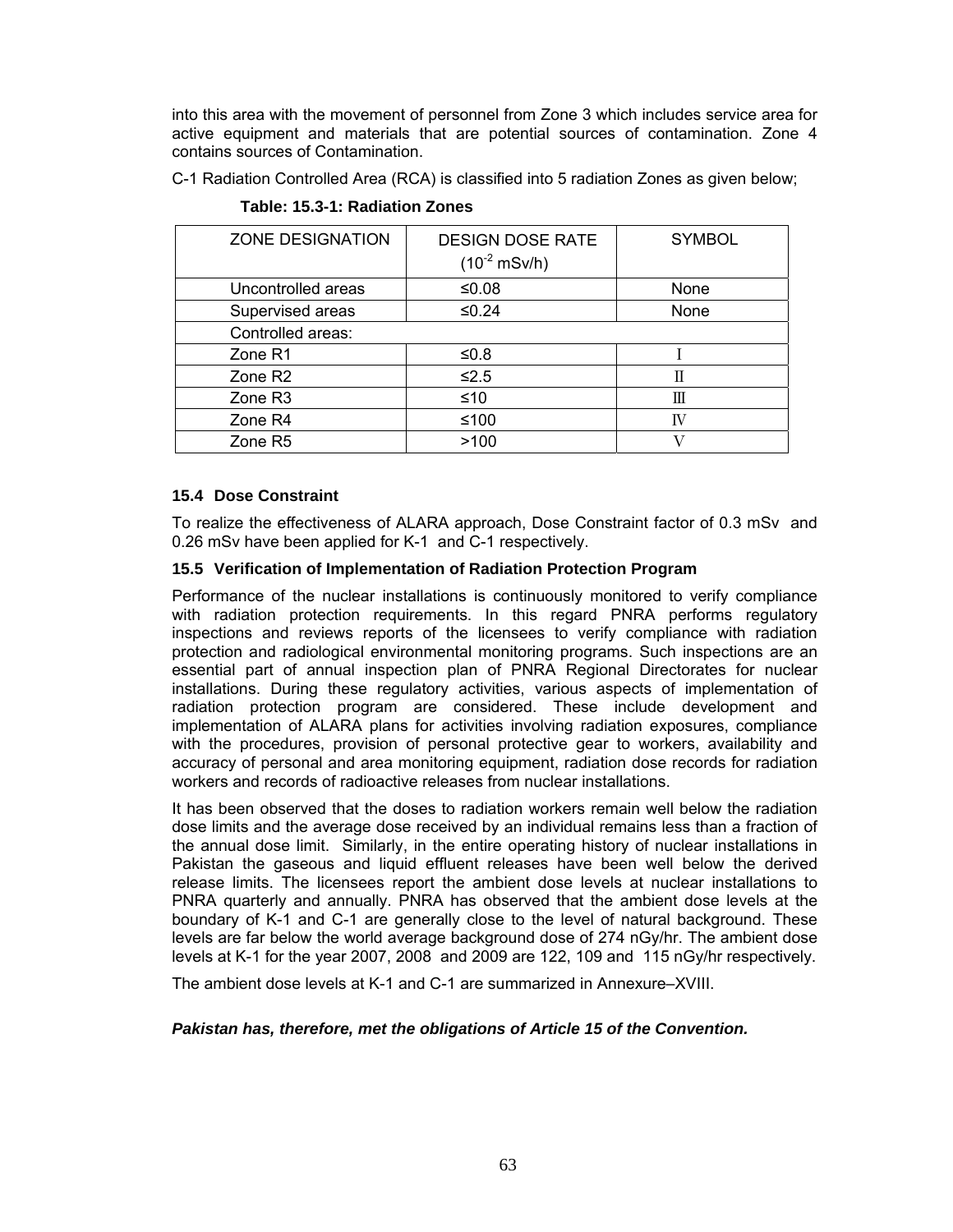# **Article 16 - Emergency Preparedness**

*"1. Each Contracting Party shall take the appropriate steps to ensure that there are on-site and off-site emergency plans that are routinely tested for nuclear installations and cover the activities to be carried out in the event of an emergency. For any new nuclear installation, such plans shall be prepared and tested before it commences operation above a low power level agreed by the regulatory body.* 

*2. Each Contracting Party shall take the appropriate steps to ensure that, insofar as they are likely to be affected by a radiological emergency, its own population and the competent authorities of the States in the vicinity of the nuclear installation are provided with appropriate information for emergency planning and response.* 

*3. Contracting Parties which do not have a nuclear installation on their territory, insofar as they are likely to be affected in the event of a radiological emergency at a nuclear installation in the vicinity, shall take the appropriate steps for the preparation and testing of emergency plans for their territory that cover the activities to be carried out in the event of such an emergency."*

#### **16. Emergency Preparedness**

Pakistan has taken appropriate steps to ensure that there are on-site and off-site emergency plans for nuclear installations, which are routinely tested and cover the activities to be carried out in the event of an emergency. For new nuclear installations, such plans are prepared and reviewed before the commencement of operation. In addition, appropriate steps have been taken to ensure that the surrounding population is provided with appropriate information for emergency planning and response.

#### **16.1 Regulatory Requirements**

The National Regulations PAK/909 set the requirement for preparing an emergency preparedness plan prior to introduction of nuclear material into the system. PAK/913 requires the licensee to establish appropriate emergency arrangements from the time the nuclear fuel is brought to the site and to put in place emergency preparedness plans before the commencement of operation. Emergency preparedness plans are required to maintain the capability for managing accidents, mitigating their consequences if these do occur, protecting the site personnel, public and the environment. These plans are to be submitted to PNRA for approval and adhered to in the event of an emergency. In addition, an emergency plan is required to be tested in an exercise before the commencement of operation and after some intervals thereafter. Some of these exercises shall be integrated and shall include the participation of as many as possible of the organizations concerned. The plans shall be subject to review and updating in the light of experience gained from the exercises.

Further, the National Regulations PAK/914 "Regulations on Management of a Nuclear or Radiological Emergency" require that licensee shall develop, test, and put in place an infrastructure according to the hazard category as defined in the Regulations. In addition, the licensee shall ensure a timely, managed, controlled, coordinated and effective response at the installation, in the immediate vicinity and in the region affected by the nuclear or radiological emergency. Implementation of these Regulations is aimed at minimizing the radiological consequences for the public, property and the environment arising from such an emergency. In case of severe emergencies, the response at national level is also required by these Regulations.

## **16.2 Emergency Plans of Licensees**

The operating nuclear installations (K-1 and C-1) have developed on-site and off-site emergency plans. These emergency plans describe on-site and off-site response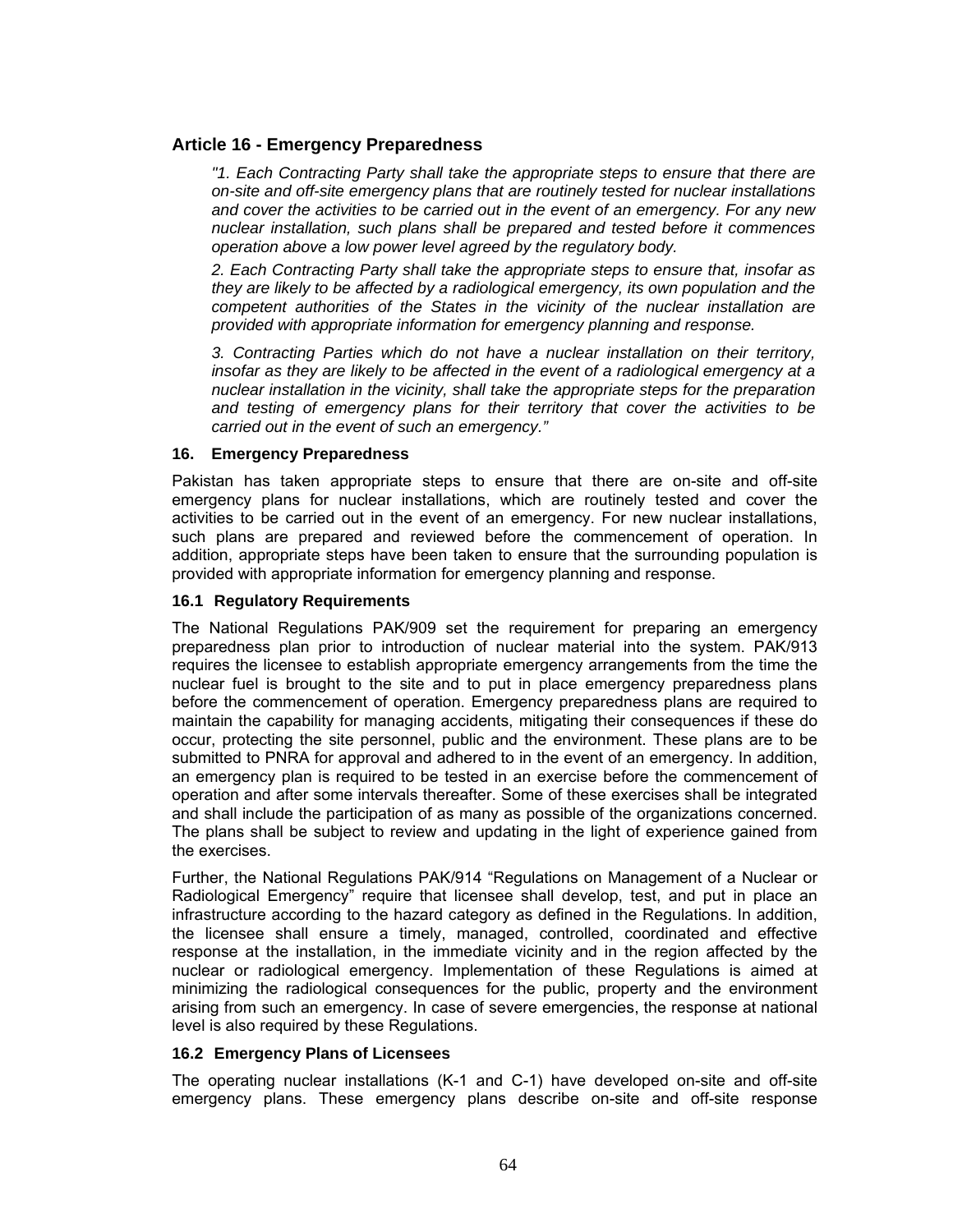organizational setups, classification of emergencies, assessment and declaration of emergencies, emergency facilities, on-site and off-site notification systems, emergency planning zones, intervention and derived intervention levels, environmental dose measurement and assessment facilities, application of protective measures, recovery operations and termination of emergency, public information, records and reports pertaining to exercises and drills, etc. Emergency plans also give brief details of plant systems, demography and regional climatology. The operating organization, on-site and off-site emergency response organizations are described in the emergency plans covering the role of each responsible person during an emergency situation. Emergency facilities like emergency control centre, auxiliary emergency control centre, communication facilities, radiation monitoring system, post accident monitoring system, medical facilities, decontamination facilities, etc. are described in the emergency plans.

The effectiveness of some elements of emergency plan is demonstrated in an integrated exercise before the commencement of operation of the nuclear installation. The frequency of the exercises is given in Annexure–XIX. Emergency exercises performed at K-1, C-1 and NRECC from January 2008 to Dec 2009 are shown in Annexure–XX. In the integrated exercises, participation of concerned organizations is ensured as far as possible. The plans are updated in the light of experience gained from the exercises and drills to comply with regulatory requirements and changes in the local government organizational structure. Besides emergency drills and exercises, there were also maintenance and inspection activities for the operability of the centres and the equipment used in emergency response. Updating of the documentation in the centres, tests of communication systems and tests of the emergency personnel response are also performed.

In 2008 and 2009, C-1 and K-1 conducted exercises to evaluate their effectiveness according to the approved emergency plans. PNRA witnessed these exercises and issued recommendations for improvement in the emergency preparedness plans. The implementation of K-1 offsite plans according to updated KOFREP was demonstrated during an exercise to fulfil relicensing requirement in June 2010 with the involvement of other Governmental organizations such as Provincial Disaster Management Authority (PDMA), City Government, District Health Authorities, Local Police, etc.

In order to ensure an appropriate response, emergencies are classified according to the severity of an event or accident. Emergencies have been categorized into four classes in increasing order of severity as standby emergency, plant emergency, site emergency and general emergency. The details of the initiating conditions and actions to be taken during these emergencies are defined in the emergency plans. The initial assessment of the accidents and determination of associated emergency class is specified in relevant plant procedures to be exercised by the Shift Supervisor (SS) on duty. The initiating conditions are used for this purpose and the procedure for assessment and declaration of emergency class is followed. After the situation comes under control and the plant is brought to a safer mode, SS terminates the emergency with the authorization of Site Emergency Director (SED). According to C-1 On-site Emergency Plan, 'CHASNUPP Emergency Response Organization' (CERO) is responsible for initiation and completion of recovery operation and is regarded as Recovery Organization while Technical Support Centre (TSC) is meant to provide technical support to the MCR crew in case of emergency. Both CERO and TSC are activated by SS in case of emergency.

Emergency Preparedness Plan for C-2 has been submitted to PNRA for review and approval. The on-site plan is plant specific while the off-site plan is site specific. Off-site plan for C-1 and C-2 will be integrated as both share the same site. If the Emergency Preparedness Plan for C-2 is approved by PNRA, then prior to issuance of fuel load permit, C-2 will conduct an integrated drill to demonstrate effectiveness of the plan and to test emergency response.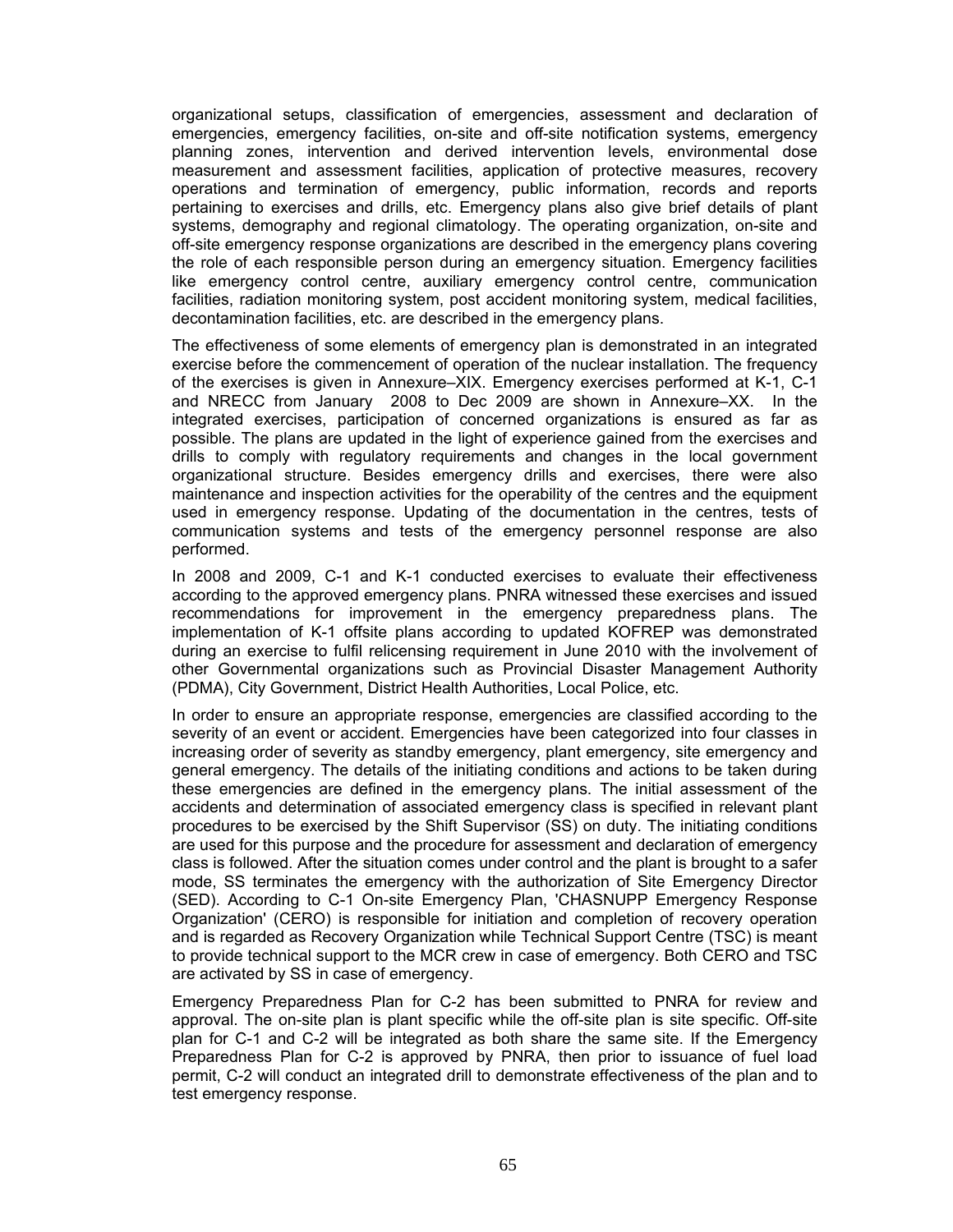### **16.3 Verification of Emergency Plans by PNRA**

Verification of emergency plans is conducted through regulatory review and by witnessing periodic emergency drills and exercises conducted by the licensee in the fulfillment of the regulatory requirements. Emergency plan of the licensee is first reviewed to verify that it contains essential elements of emergency preparedness and response in line with the regulatory requirements for issuance of operating license. Later through periodic inspections, it is verified that the implementing procedures are developed, on-site emergency response organizations are equipped with necessary means, and response personnel have adequate qualifications and training. Prior to the conduct of exercise, the licensee prepares and submits emergency exercise scenario for review and evaluation to PNRA. A team comprising observers from PNRA HQ and Regional Directorates witnesses the integrated exercises, whereas, PNRA resident inspectors and facility observers witness the emergency drills. PNRA also invites its liaison officers from the relevant Government Departments and Ministries to witness the emergency exercises. On the basis of the results of drills and exercises a report is prepared describing the actions to be taken for improvement of emergency plans and procedures. In order to verify the accuracy and continuous availability of designated emergency contacts of the licensee and regional offices, PNRA conducts Communication Test Exercises (COMTEX) thrice a year on regular basis. Any change in the emergency contact details is updated at the NRECC.

#### **16.4 National Radiation Emergency Coordination Centre**

National Radiation Emergency Coordination Center (NRECC) is established at PNRA Headquarters for coordination of response to nuclear accidents or radiological emergencies and remains functional round the clock. It is the focal point for regulatory response in case of an emergency (Abroad or Domestic) and also functions as the secretarial arm to Chairman PNRA, who is the National Competent Authority (NCA) for an emergency. NRECC is also the National Warning Point (NWP) of Pakistan for the Conventions on "Early Notification of a Nuclear Accident" and "Assistance in the Case of a Nuclear Accident or Radiological Emergency". It is responsible for notifying National Competent Authority (Abroad and Domestic) and IAEA about a nuclear accident or radiological emergency. The main functions of NRECC are to:-

- i. Receive a notification and information concerning the nature of the emergency, national as well as transnational, of potential consequences.
- ii. Authenticate and verify notifications or information of a nuclear accident or radiological emergency.
- iii. Inform forthwith, after being notified of an event, the NRECC Chain of Command about the received notification.
- iv. Communicate received information (consistent with confidentiality limitations) promptly to licensee, public authorities or relevant international organizations.
- v. Facilitate and/or co-ordinate the provision of assistance at the national/international level, if it is requested for.
- vi. Assist NCA(A) or NCA(D) on recommendations to Government of Pakistan for protective actions like sheltering, evacuation or supply of prophylactics, etc.
- vii. Use its best endeavors to promote, facilitate and support the cooperation and coordination between PNRA, licensees, public authorities and relevant international organizations.
- viii. Ensure that there are timely, accurate and reliable releases of information to the media, as appropriate, through other relevant directorate of PNRA.

NRECC is adequately equipped with communication facilities. It is supported by two Mobile Radiological Monitoring Laboratory (MRML) vans and various types of radiation detection and personal protective equipment. MRMLs are stationed at PNRA HQ and can be activated after receipt of emergency notification within 20 to 30 minutes for dispatch to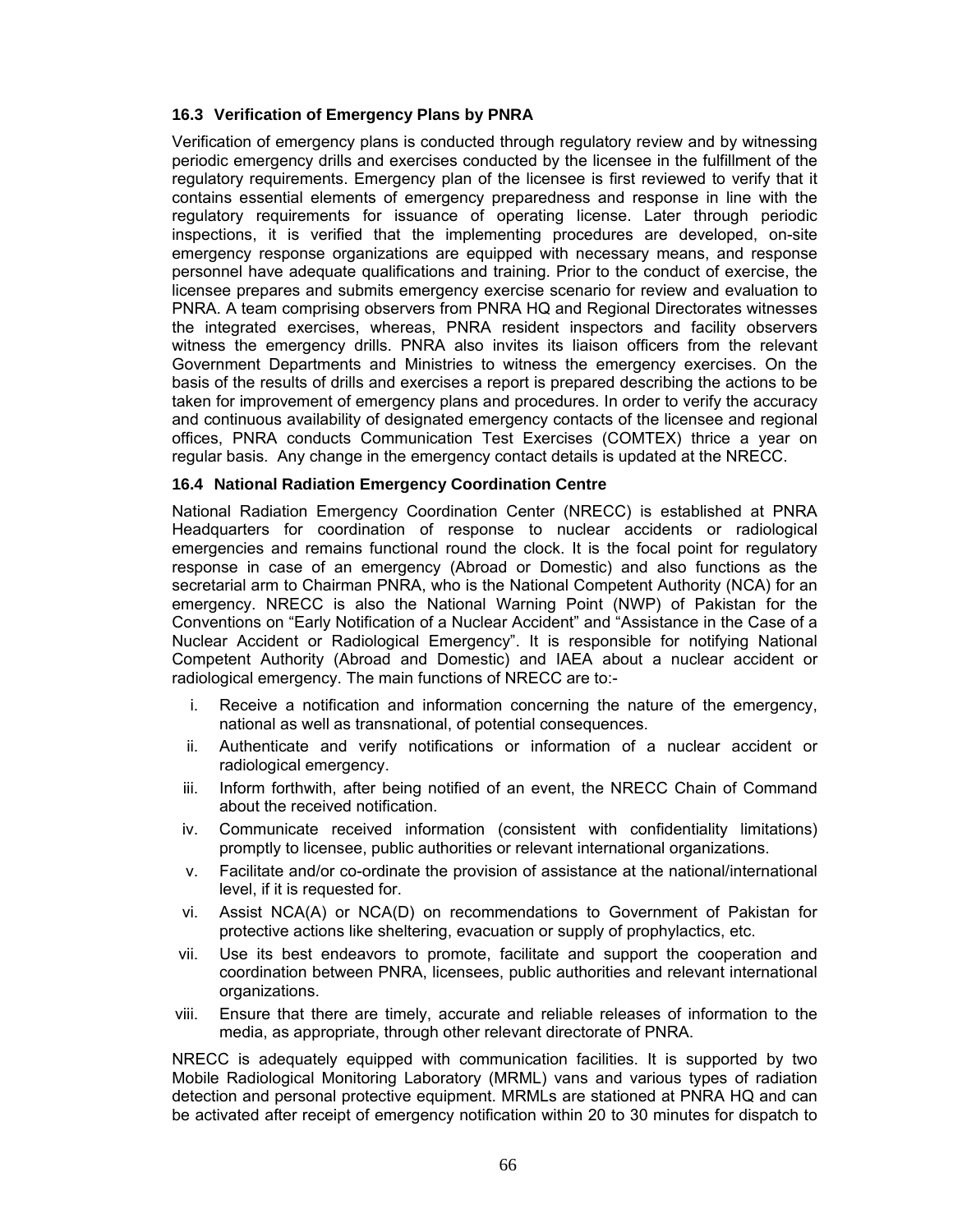the affected site. Periodic emergency exercises are conducted in order to test the readiness and operation of MRMLs, and training of response personnel. In order to ensure a timely response to nuclear or radiation emergency, PNRA intends to provide MRML to its Regional Nuclear Safety Directorates. In addition, PAEC has its own MRMLs at sites. PNRA has also procured high frequency communication system to link the base station with MRML if these are in areas where normal means of communications may not be available.

During emergencies, the decision for implementation of protective measures is the responsibility of the licensee and is made on the basis of intervention levels, reference levels, etc., defined in the licensee emergency plans which are approved by PNRA. However, the licensee keeps NRECC informed about any protective measures taken. PNRA would be consulted in case of any unforeseen situation. PNRA is also coordinating with the response and law enforcing agencies to familiarize them with their role during a nuclear accident or radiological emergency.

#### **16.5 Training of First Responder**

In case of an emergency, the rescue person is always one of the first persons reaching at the scene of accident. The trained rescuers can play important role to avoid spread of contamination and overexposure to the personnel. In order to train the first responders, PNRA has developed liaison with relevant public departments. During 2009, two training courses were arranged at RESCUE 1122 Academy and more than 500 first responders and 80 officers participated in the training to respond to radiological emergency. The training comprised classroom lectures, table top exercises and field exercises. The program also included practical demonstration of different radiation detection and personal protective equipments.

For the use and awareness of the first responders, PNRA has prepared pamphlets and booklets regarding nuclear and radiation emergencies which may be used in case of a nuclear or radiological emergency.

# **16.6 Training of Medical Professionals in Handling of Radiation Injuries**

Overexposure to radiation or radioactive contamination may cause radiation injuries in case of a nuclear or radiological emergency. It is therefore, obvious that medical professionals would be among the first responders in such accidents. PNRA is working towards the development of national capability for the management and treatment of radiation injuries in collaboration with other national organizations and hospitals. PNRA pays special attention to the training of the medical personnel to ensure that adequate level of such capability exists among medical doctors and paramedical staff. In this regard, short courses have been arranged in different hospitals for medical doctors. These courses are based on basic medical techniques for treatment of overexposed and contaminated individuals at the site and in isolated rooms in hospitals in case of a nuclear or radiological emergency.

#### **16.7 Public Awareness**

A two prong strategy for implementation of public awareness program has been adopted. First, as part of implementation of offsite emergency plans, the licensees are implementing site specific public awareness programs in areas around nuclear installations. Assistance from other local organizations such as local governments, educational institutions, etc., is sought for providing awareness about emergencies and response of the public. PNRA is also developing public awareness program at national level to educate the public through electronic and print media and other communication means. Subject specific written material has been prepared in the form of leaflets, pamphlets and other literature in Urdu, English and local language for distribution in the public. The literature covers brief introduction of the plant and its safety aspects; need of emergency planning and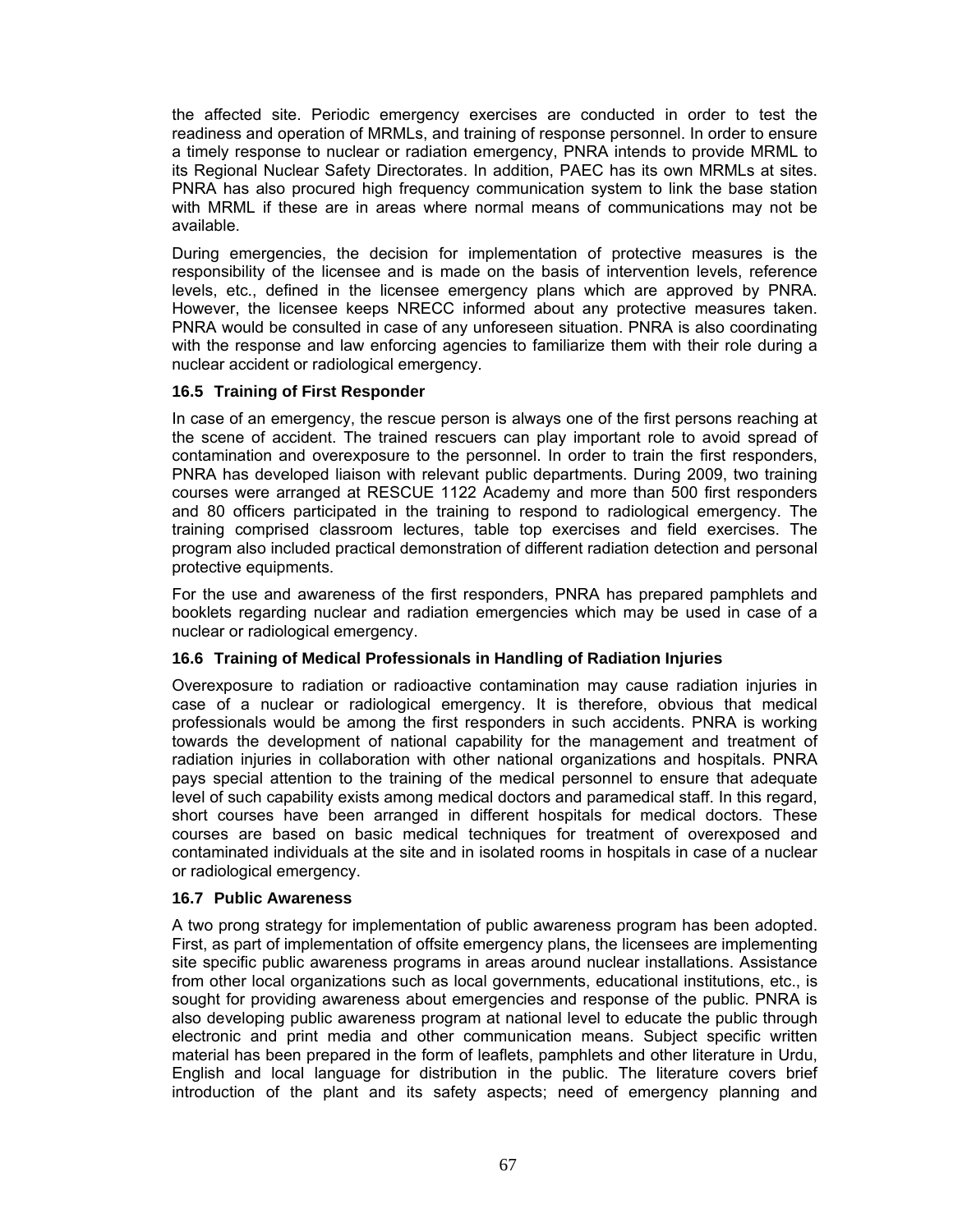preparedness; implementation of protective actions and public response during emergency.

# **16.8 International Cooperation**

Pakistan is participating in a number of international projects sponsored by the IAEA in the area of emergency planning and preparedness. Pakistan participates in IAEA ConvEx34 exercises which are conducted to test the accuracy, availability and accessibility of contact points, adequacy of response time and capability to exchange information through ENAC35 website. These exercises, especially the large scale ones like ConvEx3 , helped in testing the planning and preparedness. The evaluations of the exercises at IAEA have shown that in most cases the system worked as planned and intended. Corrective measures were introduced where the response varies from the expected one.

IAEA has three contact point entries for Pakistan. These are Permanent Mission of Pakistan to the IAEA, NRECC of PNRA (designated as the National Warning Point for Pakistan) and the Pakistan Nuclear Regulatory Authority {as the National Competent Authority for Domestic Emergencies NCA (D) and for Emergency from Abroad NCA (A)}.

So far bilateral agreements do not exist between Pakistan and neighboring countries regarding emergency preparedness or transboundary effects of nuclear emergencies. The locations of nuclear power plants in Pakistan are quite far from the boarders with neighboring countries. So chance of any transboundary effects from the nuclear accidents or radiological emergencies at nuclear installations in Pakistan is remote. However, as a Contracting Party to the Convention on Early Notification of a Nuclear Accident, and to the Convention on Assistance in the Case of a Nuclear Accident or Radiological Emergency, Pakistan will exchange information or consider provision of assistance in case of a nuclear accident or radiological emergency in line with the provisions of the Conventions.

# **16.8.1 Response Assistance Network of the IAEA (RANET)**

IAEA Response Assistance Network (RANET) is an integrated system established under the International Convention on Assistance in the Case of a Nuclear Accident or Radiological Emergency and is designed to provide international assistance to Member States to minimize the radiological consequences of accidents. Being the State Party to the Convention, Pakistan has registered National Assistance Capabilities (NAC) in the RANET at IAEA in February 2008. During the reporting period, PNRA has arranged a few meetings of RANET team members comprising officials from PNRA, PAEC and other national organizations and hospitals to evaluate RANET abilities against the requirements set by the IAEA.

NRECC was activated to participate in the exercise, ConvEx-2d, conducted at IAEA from August 13 to 14, 2009. The exercise was based on a scenario to test assistance capabilities of the member states registered under IAEA Response Assistance Network (RANET). The designated RANET members from PNRA, PAEC and a local hospital were assembled at NRECC and decided to render assistance according to the scope of the exercise.

*Pakistan has, therefore, met the obligations of Article 16 of the Convention.* 

 $\overline{a}$ 

<sup>&</sup>lt;sup>34</sup> A convention exercise carried out after every four years

<sup>&</sup>lt;sup>35</sup> Emergency Notification and Assistance Convention Website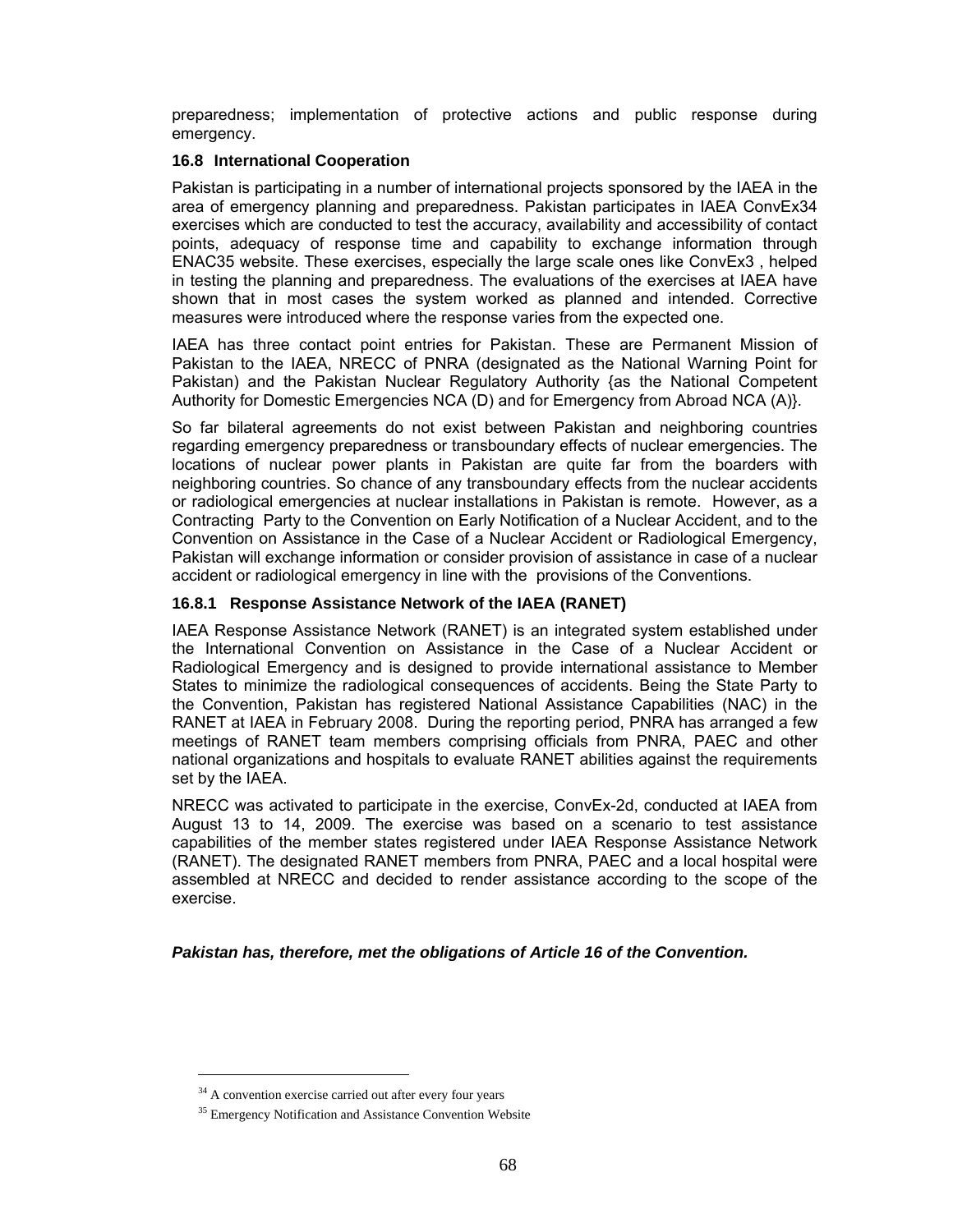# **Article 17 – Siting**

*"The Contracting Parties shall take the appropriate steps to ensure that appropriate procedures are established and implemented:* 

*(i) for evaluating all relevant site-related factors likely to affect the safety of a nuclear installation for its projected lifetime;* 

*(ii) for evaluating the likely safety impact of a proposed nuclear installation on individuals, society and the environment;* 

*(iii) for re-evaluating as necessary all relevant factors referred to in subparagraphs (i) and (ii) so as to ensure the continued safety acceptability of the nuclear installation;* 

*(iv) for consulting Contracting Parties in the vicinity of a proposed nuclear installation,*  insofar as they are likely to be affected by that installation and, upon request *providing the necessary information to such Contracting Parties, in order to enable them to evaluate and make their own assessment of the likely safety impact on their own territory of the nuclear installation."* 

#### **17. Siting**

Pakistan Nuclear Regulatory Authority Ordinance 2001 clearly stipulates "No person shall commence construction of any nuclear installation without first obtaining an authorization for the purpose from the authority as may be prescribed by regulations". It is ensured that licensees have developed adequate procedures and implemented for evaluating all relevant site related factors likely to affect the safety of a nuclear installation for its projected lifetime, and for evaluating the likely safety impact of a proposed nuclear installation on individuals, society and the environment. The continued safety acceptability of the nuclear installations has been ensured by re-evaluating all relevant site related factors likely to affect the safety of a nuclear installation for its projected lifetime.

#### **17.1 Regulatory Requirements**

National Regulations PAK/910 (Rev. 1), "Regulation on the Safety of Nuclear Installations – Site Evaluation" was promulgated in 2008 to establish the requirements for siting of nuclear installations. In addition, Regulations for Licensing of Nuclear Installation(s) in Pakistan – PAK/909 also require provision of "No Objection Certificates" from local, provincial and other federal agencies. Site Evaluation Report (SER) is required at the time of site registration to ensure that the plant complies with the national rules and regulations regarding environment protection, land and water use, etc. PAK/904, PAK/911, PAK/912, PAK/914 and Pak/915 also address siting related aspects of radiation protection, design, quality assurance, emergency planning and preparedness and radioactive waste management.

The siting process of a nuclear power plant covers the entire process of the site evaluation i.e. selection, assessment and pre-operational as well as operational stages. One important aspect of above mentioned regulations is the evaluation of the effects of accidental and routine releases to the environment so that appropriate emergency measures are planned and executed. The site characteristics are assessed on the basis of historical evidences, recorded data, site surveys, detailed investigations and analyses in line with international practices and proven engineering techniques. Generally, site specific data (recorded data) are used. Where site specific data are not available, data derived from historical information and / or data of similar site are used. The site is evaluated against natural hazards as well as man-made hazards (storage, transportation, etc.). These evaluations are used to establish design bases for nuclear installations.

Seismic activities, ground water, meteorological conditions are continuously monitored and instruments are installed at proposed sites.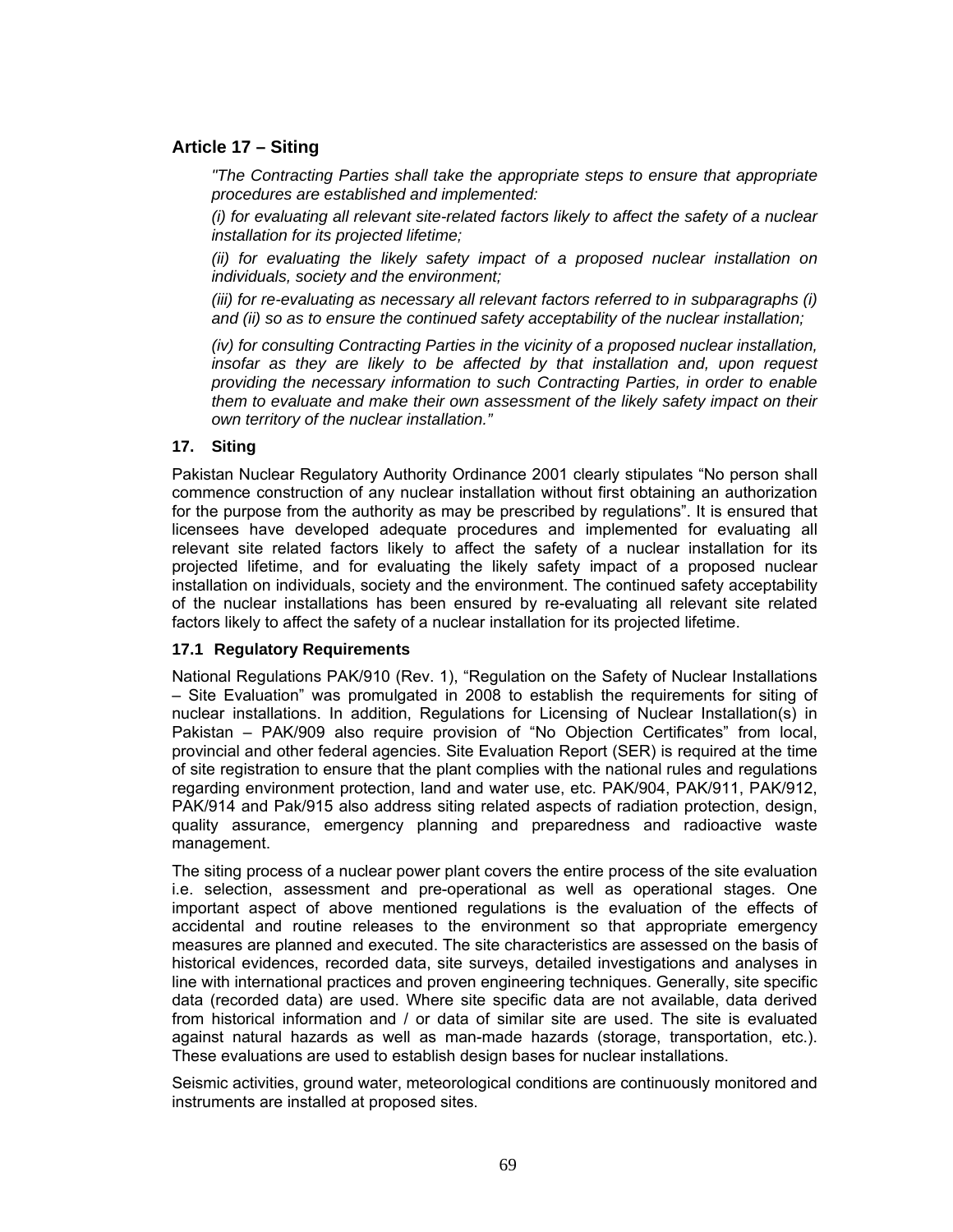The operating licenses for nuclear facilities are granted for a period of ten years. For the license renewal, Periodic Safety Review (PSR) is required to be conducted by the licensees, which includes safety factor related to siting. Under this safety factor, a comprehensive re-assessment of site related factors is conducted to encompass changes in the hazards previously determined. In case of any change in the hazards that may pose a threat greater than that determined previously, plant design would be reviewed for its adequacy and/or for any subsequent compensatory measures.

### **17.2 Environmental Monitoring Program**

According to the National Regulations on Licensing of Nuclear Installations PAK/909, licensee has to submit Environmental Monitoring Program duly approved by Pakistan Environmental Protection Agency (EPA). The Environmental Protection Agency is responsible for the prevention and control of environmental issues.

Environmental Impact Assessment (EIA) is carried out for new nuclear power plants by the EPA. The assessment report covers all the environmental features around the site including ambient conditions before, during and after the construction/operation of nuclear power plant. On the basis of assessment reports, no objection certificate (NOC) is issued to the licensee which is a mandatory requirement for site registration by PNRA.

#### **17.3 Nuclear Installation Sites**

Pakistan has two nuclear power plants in operation, namely, C-1 (PWR) and K-1 (CANDU). C-2, a PWR, is near completion and is in the process of getting operating license from PNRA. PAEC has also identified additional sites for NPPs in line with the Government of Pakistan Energy Security Plan to increase nuclear energy share up to 8800 MW by the year 2030.

#### **17.3.1 K-1 Site**

The site for K-1 was selected in sixties. The ground acceleration due to design basis earthquake has been re-evaluated for K-1 site and the 'g' value has now been established as 0.2 g instead of the original design value of 0.1 g.

A seismic monitoring system has been installed at the site to help estimate the severity of the seismic event and to enable the plant management to take necessary action.

# **17.3.2 C-1 Site**

There is a regulatory requirement that the plant shall perform its comprehensive safety review called "Periodic Safety Review" after completion of ten (10) years of operation. In PSR, licensee has to demonstrate that plant can be safely operated and meet the current regulatory requirements. In this regard, C-1 has performed systematic safety reassessments of the site of the plant. A detailed site characteristics report has been submitted to PNRA which comprise:

- a. Population Distribution
- b. Nearby Industrial, Transportation and Military Facilities
- c. Meteorology
- d. Hydrological Engineering
- e. Geology, Seismology and Geotechnical Engineering

In addition, reports regarding other site related safety factors, like external hazards such as high wind, temperature extremes, explosion, aircraft crash, etc., are reviewed by PNRA. The impact of all relevant site related factors on plant and on individuals, society and the environment has been re-evaluated and found acceptable.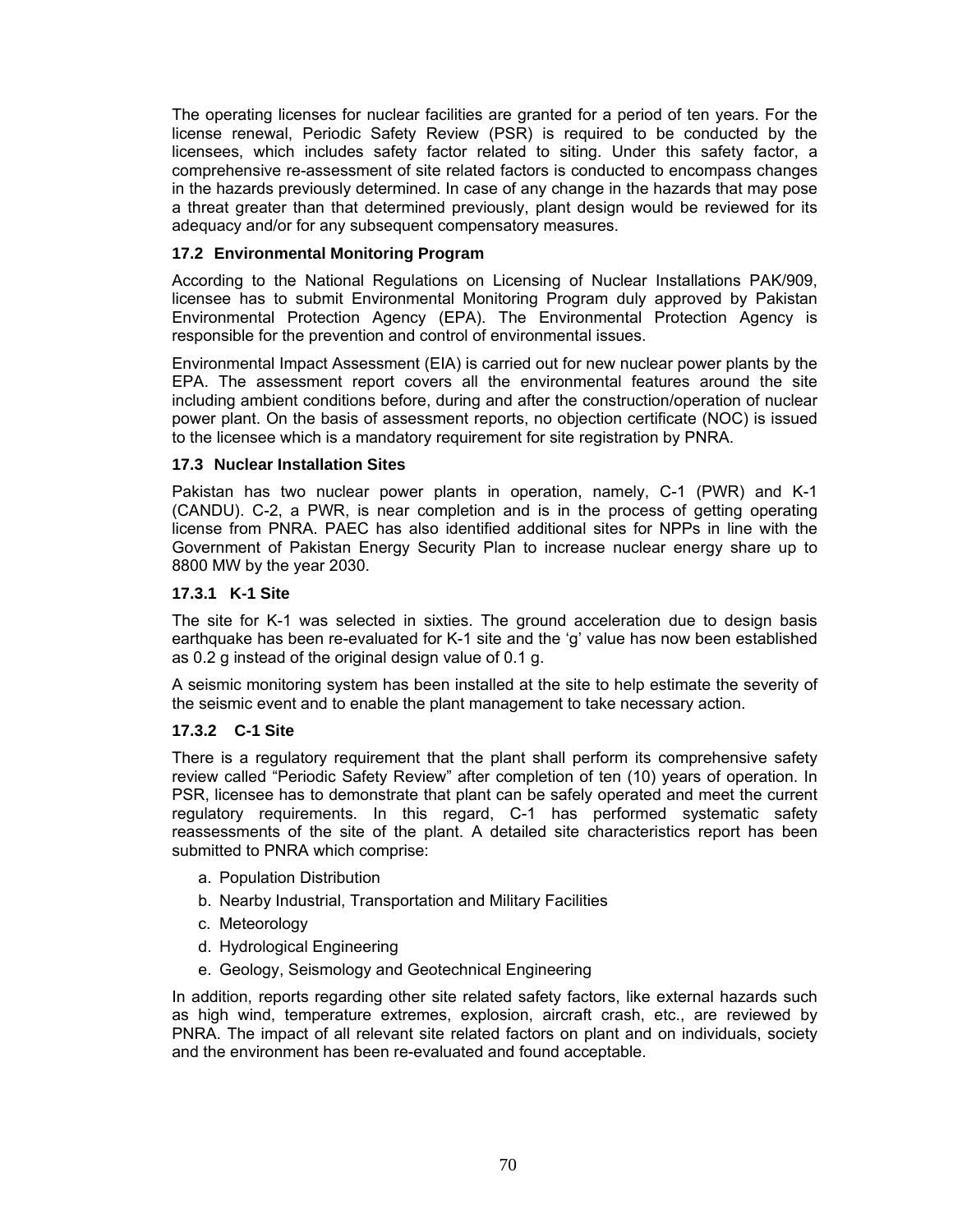# **17.3.3 Site Evaluation of C-2**

C-2 is the second PWR in Pakistan located adjacent to C-1. Most of the site data and studies pertaining to C-1 have been utilized in the evaluation of C-2 site.

As required by National Regulation PAK/909, C-2 submitted a detailed Site Evaluation Report (SER). The SER comprised geography and demography, nearby industrial transportation and military facilities, meteorology, hydrological engineering and geology, seismology and geotechnical engineering. PNRA reviewed SER on the basis of national regulations and international standards, and the C-2 site was registered. In the second stage of licensing process, Construction License was issued and in the third stage, Fuel Load Permit will be granted on the basis of successful completion of commissioning program and acceptance of Final Safety Analysis Report which is being reviewed by PNRA.

# **17.4 Verification by PNRA**

The site verifications of C-1 and K-1 were performed at the time of their construction. The details were provided in previous reports.

# **17.5 Transboundary Effects**

The nuclear installations in Pakistan are located far away from international boundaries; therefore, a rather low possibility of transboundary effects exists in the case of a nuclear accident. Pakistan has signed the Convention on "Early Notification of a Nuclear Accident" and the Convention on "Assistance in the Case of a Nuclear Accident or Radiological Emergency". In case of an accident, Pakistan will respond according to the obligations of these Conventions.

# **17.6 Monitoring at Sites**

At K-1 and C-1 sites, all radioactive effluents at the point of release are monitored according to the environmental monitoring programs. These programs are under the regulatory surveillance of PNRA. Radioactivity monitoring instruments are installed (during site investigation, construction and operation stages) at both the sites and in nearby region to assess the ambient radiation levels (see article 15 for detail).

# *Pakistan has, therefore, met the obligations of Article 17 of the Convention.*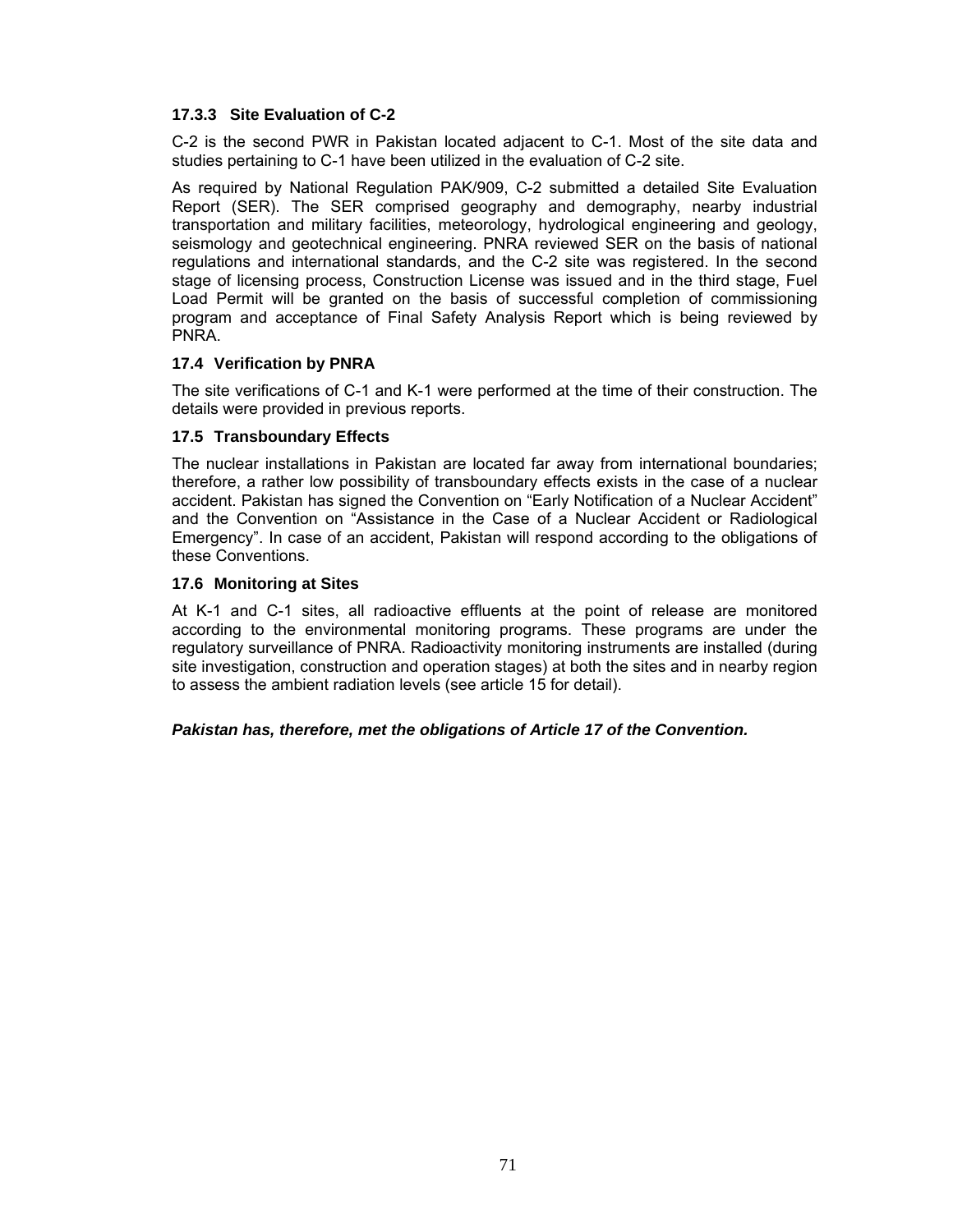# **Article 18 - Design and Construction**

*"Each Contracting Party shall take appropriate steps to ensure that:* 

*(i) the design and construction of a nuclear installation provides for several reliable levels and methods of protection (defence-in-depth) against the*  release of radioactive materials, with a view to preventing the occurrence of *accidents and to mitigating their radiological consequences should they occur;* 

*(ii) the technologies incorporated in the design and construction of a nuclear installation are proven by experience or qualified by testing or analysis;* 

*(iii) the design of a nuclear installation allows for reliable, stable and easily manageable operation, with specific consideration of human factors and the man-machine interface."* 

#### **18. Design and Construction**

Pakistan has taken appropriate steps to ensure that the design and construction of a nuclear installation provides for several reliable levels and methods of protection (defencein-depth) against the release of radioactive materials, with a view to preventing the occurrence of accidents and to mitigating their radiological consequences should they occur; and that the technologies incorporated in the design and construction of a nuclear installation are proven by experience or qualified by testing or analysis.

# **18.1 Regulatory Requirements**

The Regulations PAK/911 relate to the design and construction of nuclear installations. In addition, PAK/904, PAK/910, PAK/912, PAK/913 and PAK/915 also cover various aspects of design and construction of nuclear installations. The obligations of Article 18 will be met through conformance to these regulations.

# **18.2 Implementation of Defence-in-Depth Concept**

In striving to realize the objectives of its Nuclear Safety Policy, PAEC is committed to designing, constructing, operating and decommissioning its nuclear facilities with appropriate barriers and engineered safety features to prevent or minimize potential radioactive releases.

In order to ensure the safety of nuclear installations, a multi-barrier concept is applied based on the Defence-in-Depth (DID) principle in the design and operation of nuclear installations. All structures, systems and components of nuclear installations are designed in consideration of the following internal and external events at the stage of selecting the site:

Internal events: Loss of coolant accident, main steam and high energy line breaks, internal scattered material (missile) caused by a rotor, fire, flooding, and so on.

External events: Earthquakes, floods, tsunami, cyclones, and other anticipated man-made disasters.

The major contents in applying the defence-in-depth principle are as follows:

- a. Nuclear installations are designed to have multiple barriers, such as the fuel pellet, the fuel clad, the reactor vessel, the reactor coolant pressure boundary, and the containment building to prevent the release of any radioactive materials into the environment.
- b. A sufficient safety margin is secured in the design so that the probability of any design basis accident is minimized. Concept of independence, redundancy, and diversity are also applied to minimize the consequences of anticipated operational occurrences, events and design basis accidents.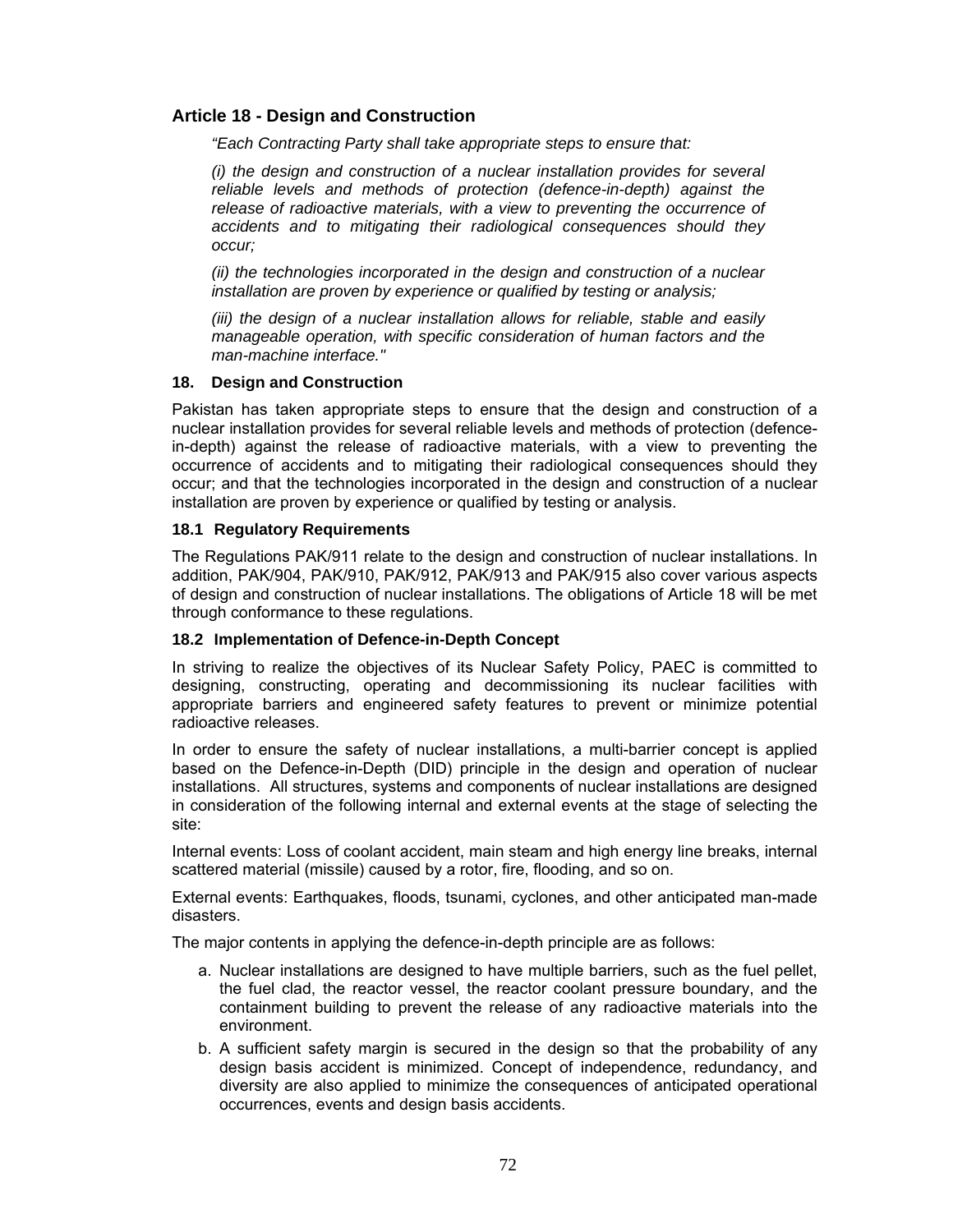c. The design is such that even if any abnormal state occurs in the nuclear installation, due to failures of equipment, operator errors, or combination thereof, the reactor protection system operates automatically by detecting the abnormal state and initiates the operation of the reactor shutdown system in order to prevent the abnormal state which may lead to a severe accident.

#### **18.2.1 Prevention and Mitigation of Accidents**

Following features have been considered in the design of nuclear installations regarding prevention and mitigation of accidents:

- a. The reactor core is designed to assure that power oscillations, which can result in conditions exceeding specified acceptable design limits, are not possible or can be readily suppressed.
- b. The reactor coolant pressure boundary is designed to have an extremely low probability of abnormal leakage and gross rupture. If any leakage of the reactor coolant takes place, it is promptly detected to prevent a severe accident. It is also designed to permit periodic inspection and testing to assess the structural integrity and leak-tightness.
- c. The emergency core cooling system is designed to automatically provide abundant emergency core cooling following any loss of reactor coolant at a rate such that any fuel damage that could interfere with continued effective core cooling is prevented. In case of loss of offsite power, there is provision of house load operation. Cooling through natural circulation up to certain level is also considered. Emergency power sources are also available to accomplish safety functions in case of loss of offsite power. Consideration of station black out is also taken into account to cater to complete loss of power scenario.
- d. The reactor protection system is installed to sense accident conditions and maintain the reactor in a safe state by automatically initiating the operation of the reactor shutdown system and the engineered safety features. The reactor protection system is designed with redundancy, diversity, and independence to assure that no single failure of any equipment or channel of the system results in loss of the intended safety functions.
- e. The reactor containment is designed so that if any accident occurs, the radioactive material released from the reactor coolant pressure boundary is confined and reduced over a long period. A system is installed in the containment to control the concentration of any combustible gas as it accumulates inside. The safety features including the containment spray system are considered to lower the pressure inside the reactor containment and to eliminate radioactivity.
- f. The Emergency Control Centre is established so that if any radioactive material is accidentally released outside the nuclear installation, its effect on nearby population and the environment are controlled.
- g. The Safety Parameter Display System (SPDS) is installed in the main control room so that major safety parameters are promptly recognized. The main control room is designed so that even if any serious accident occurs, the operator can safely remain to take the necessary post-accident actions. It is possible in the control room to monitor the operating parameters, the radioactivity inside and outside the reactor containment, the radiation releasing passage, and the radioactivity around the nuclear installation in order to sense the accident conditions and to take appropriate actions.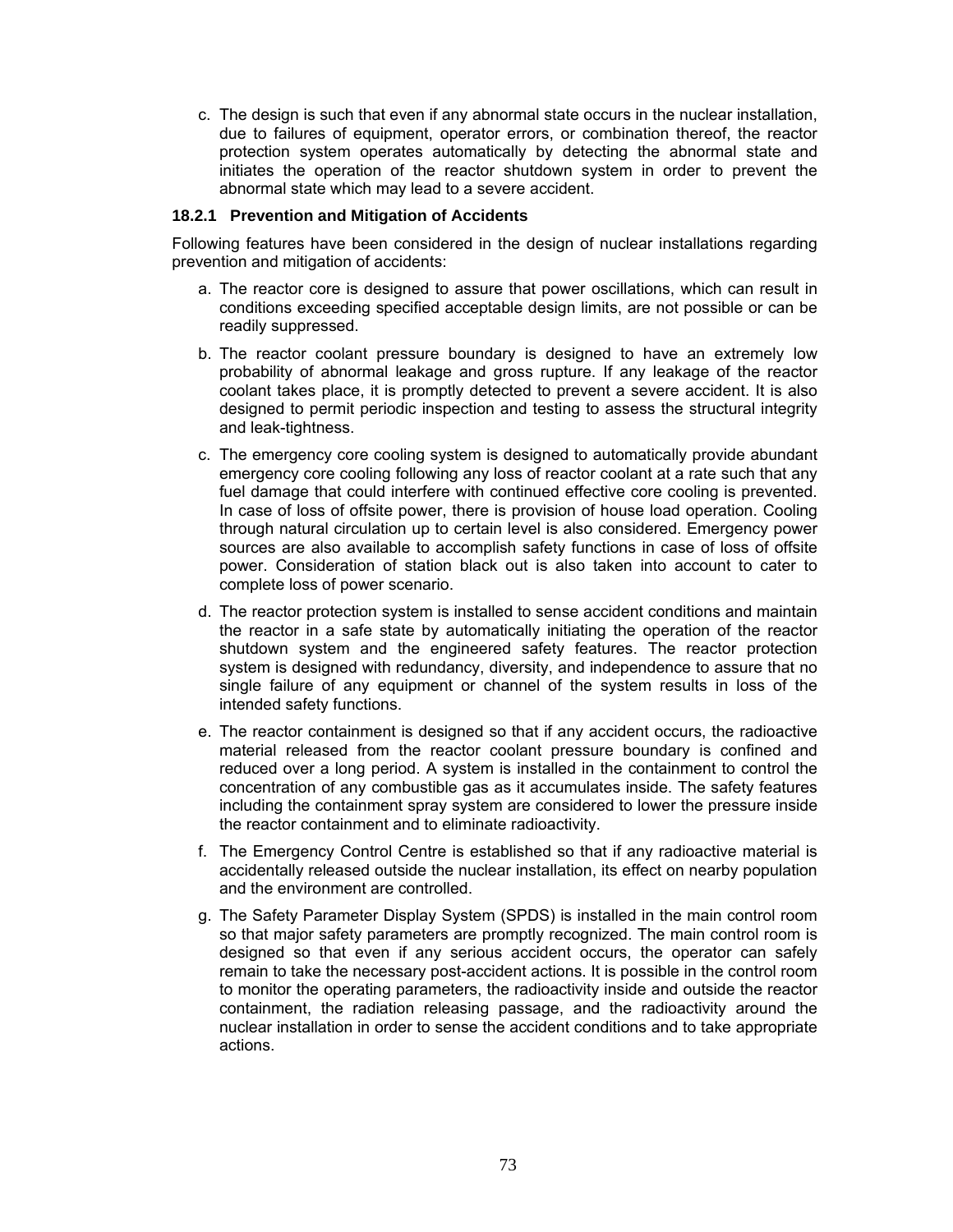# **18.2.2 Application of Proven Technologies**

It has been considered that the design of safety related structures, systems and components of nuclear installations use the technologies which are proven.

# **18.3 Design of Nuclear Installations**

Nuclear installations are adequately designed and constructed for preventing, controlling and mitigating the consequences of anticipated operational occurrences, faulted conditions, and design and beyond design basis accidents. As part of relicensing and plant life extension, improvements were made in the design of K-1. These include:

- i. Installation of Forced Emergency Injection Water System
- ii. Providing redundancy in existing Emergency Injection System
- iii. Seismic qualification of Emergency Injection Water System
- iv. Improvement in LOCA handling capability outside boiler room
- v. Automatic Boiler Crash Cool Down System
- vi. Seismic retrofitting of SSCs
- vii. Fire prevention and control in cable galleries
- viii. Installation of third emergency diesel generator
- ix. Installation of a system capable of adding heavy or light water to the primary heat transport system
- x. PSA Level 1 and Fire PSA
- xi. Emergency Control Centre and supplementary control room
- xii. Improvement in Control Room habitability
- xiii. Automation of Emergency Feed Water System
- xiv. Anchoring racks of DC battery banks
- xv. Refurbishing Delayed Neutron Activity Monitoring Systems at north and south sides
- xvi. Installation of Critical Safety Parameter Display system in MCR and ECC
- xvii. Modification in Annulus Gas System (AGS) for LBB capability
- xviii. Installation of a screen around the active drainage sumps
- xix. Replacement of C& I loops with state-of-the-art PLC based control loops

The designs of C-1 and C-2 are comparable to other PWRs operating elsewhere in the world and meet the current safety requirements. However, as a result of operating experience, following modifications were made in the design of C-1 during reporting period:

- i. Modification of Irradiation Surveillance Capsules (ISCs) Supporting & Positioning Structure to cater to the effect of flow induced vibrations.
- ii. Low pressure & Low flow alarm suppression of SAF (Auxiliary Feed Water System) Motor Driven Pumps as part of improvement in operator action.
- iii. Modification in Fuel Assembly Bottom Nozzle to install Anti-Debris Filter to enhance fuel reliability.
- iv. Modification for installation of depression monitors on EDGs to enhance monitoring on filter choking / increased reliability of EDGs.
- v. Modification for installation of Flange Connections on Compressed Air System piping to facilitate Leak Rate Test.
- vi. Modification for installation of Flange Connections on Component Cooling Water System piping to facilitate Leak Rate Test.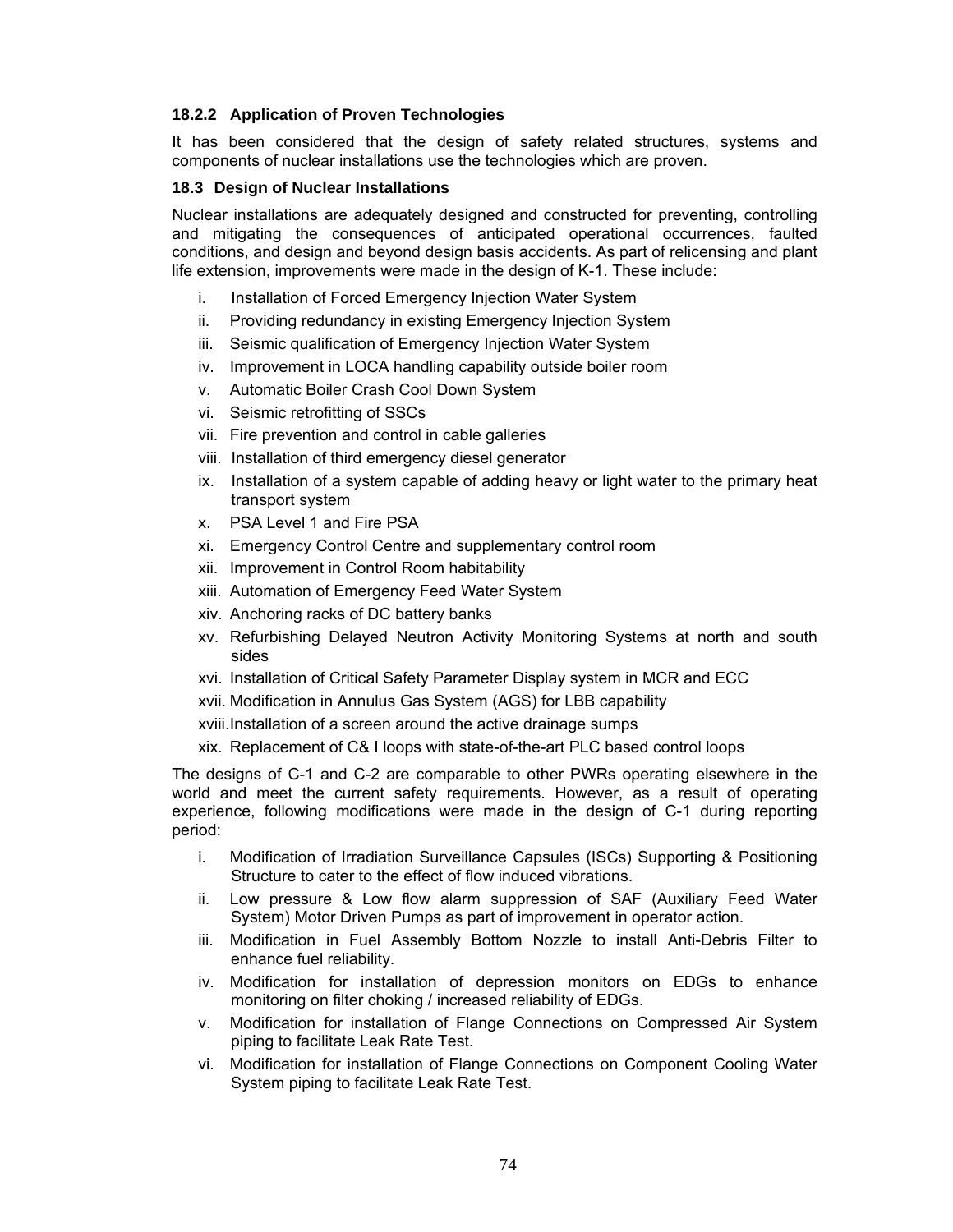The operating experience of C-1 has been utilized to improve the design of C-2. More than 160 improvements have been introduced in C-2, on the basis of C-1 feedback, for example:

- In charging system, two lines with separate control valves for RCP Sealing and Pressure control.
- Design of airlocks improved, with better quality seals.
- Main Air Compressors are screw type.
- Emergency Air Compressors are screw type instead of reciprocating and air cooled.
- Component Cooling Water system heat exchangers are plate type instead of U-tube.
- Transformer Deluge system operation logic and system improved.

For consideration of beyond design basis accidents and provision of appropriate and practicable preventive or mitigatory features as required by the National Regulation PAK/911, evaluation is being carried out in the first PSR of C-1.

In C-2 design, in addition to consideration for design basis accidents, PSA was conducted during the design stage and the scenarios having considerable contribution to core damage were identified. The results of design PSA were then considered in the severe accident analysis. As a result of these analyses, the design was augmented with additional features for mitigating the consequences of severe accidents. Some of these additional design features of C-2, which were not there in C-1 design, are the following:

- i. Provision of motorized throttle valve in the pressurizer to avoid high pressure core melt ejection and consequent direct containment heating and containment failure at an early stage.
- ii. Provision of cavity flooding system to avoid reactor pressure vessel failure and consequent ex-vessel corium-concrete interaction.
- iii. Provision of passive auto-catalytic hydrogen recombiners inside the containment to limit the volume of hydrogen and to avoid hydrogen explosion.

# **18.4 Follow-up of IAEA Review of C-2 Design**

The design of of C-2 was reviewed by international experts under an IAEA TC Project at PSAR stage. Later, a follow-up review mission was conducted in Vienna in January 2009 and issues related to Chapters 4, 5, 8, 9 and 10 were reviewed against IAEA safety standards and recommendations were made against each issue. These recommendations are now being considered during review of Final Safety Analysis Report.

# **18.5 Construction of Nuclear Installations**

The activities related to construction, installation and commissioning of C-2 are described below.

# **18.5.1 Construction and Commissioning Activities at C-2 Site**

Construction and installation activities were performed by the qualified sub-contractors under the supervision of main contractor in line with the quality assurance program of the licensees. PNRA has also inspected the QA programs of licensee, contractors, and subcontractors during the QA administrative inspections to verify that the elements of the QA programs are in line with the regulatory requirements.

Construction of all buildings and installation of all the equipment in C-2 are now complete. C-2 prepared Pre-Service Inspection (PSI) and In-Service Inspection (ISI) programs for first inspection interval and submitted for regulatory review and approval. The programs were reviewed to verify compliance with the inspection requirements of applicable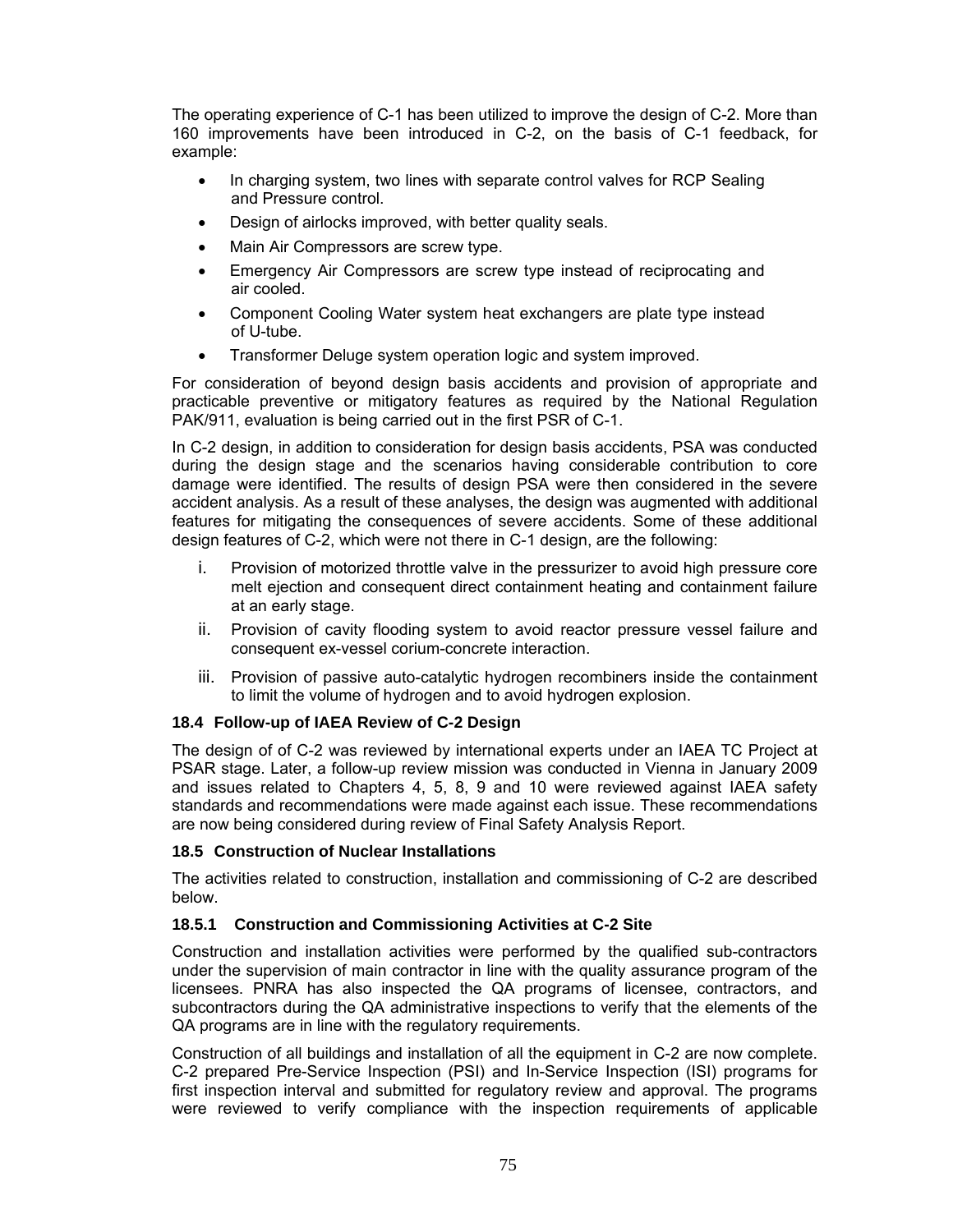standards. On the basis of review, modifications were suggested and PSI/ISI Programs were revised accordingly, which were then approved by PNRA. Pre-Service Inspection (PSI) activities of plant components according to the approved program are being conducted to acquire baseline data to be used for comparison during In-Service Inspection (ISI) of the plant.

After completion of construction and installation of equipment, C-2 prepared commissioning program for comprehensive and integrated testing of plant systems and components according to the licensing requirements. PNRA reviewed the commissioning program in accordance with the national regulatory requirements, experience feedback of C-1, and international operating experience. On the basis of review, modifications were suggested which mainly include; extending the scope of testing of some systems such as emergency diesel generator, compressed air system, fuel conveyor car, etc., and addition of acceptance criteria in summary of tests and thorough testing of systems installed for severe accident mitigation purposes. Keeping in view the review queries, a revised commissioning program was prepared by C-2 and submitted to PNRA for approval. Commissioning activities are in progress according to the schedule. PNRA has developed inspection program for commissioning and has selected inspection items for commissioning activities.

# **18.5.2 Review of Final Safety Analysis Report (FSAR) of C-2**

The licensee has submitted Final Safety Analysis Report (FSAR) of C-2 to PNRA in November 2009 which is being reviewed. C-2 FSAR also includes Level-1 PSA report, Severe Accident Analysis and certain improvements over C-1 design as were committed in PSAR. The regulatory review is aimed at verifying compliance with licensee commitments as well as conformance to the requirements of national regulations and applicable standards. PNRA has prepared FSAR review plan extending over a period of one year. The review plan identifies four review phases and important milestones of regulatory review meetings with the licensee involving the personnel from the designer and main contractor. The regulatory review meetings are aimed to address the review queries and seek commitment from the licensee for improvement in plant safety against the review queries. The FSAR review team is also interacting with the resident inspectors and witnessing the important commissioning tests in order to verify licensee's commitments regarding improvement in plant safety. The review of FSAR is expected to be completed by the end of the year 2010. After confirmation for conformance to Regulations, agreed codes & standards and the commitments made during PSAR review, C-2 FSAR will be approved by PNRA.

#### **18.5.3 Manufacturing in Pakistan**

The manufacturing activities are performed according to quality plans which describe the processes, testing, examination, reviews and checks in sequential order. Processes are required to be qualified according to the requirements of applicable codes and standards, and the standards of the client. Mock-ups are also prepared to qualify the processes. Manpower involved in manufacturing and testing is qualified according to the requirements of relevant regulations, codes and standards. Initially PNRA licensed the manufacturing facility for Safety Class-2 and Safety Class-3 mechanical components. Now, the licensee has upgraded the facility for manufacturing and testing and intends to manufacture Safety Class-1 mechanical components also. In this regard, an application along with necessary documents such as quality assurance program, material specifications, detailed drawings and testing facilities, etc., has been submitted to PNRA. The application is under review and evaluation process for making regulatory decision.

# **18.5.4 Manufacturing in China**

Most of the equipment for C-2 was manufactured in China. Only a few components for C-2 were manufactured in Pakistan. The manufacturers were selected by the main contractor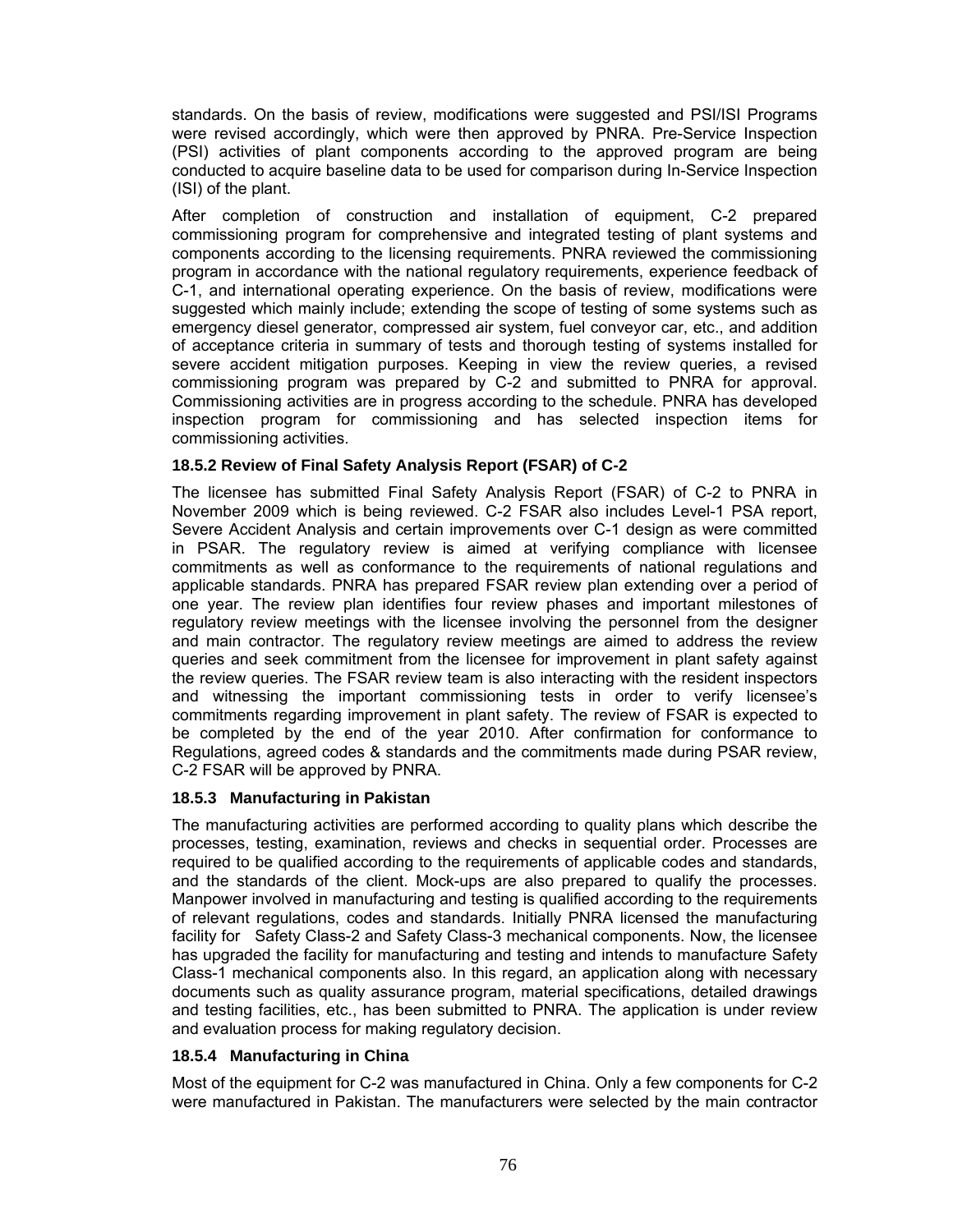according to the procurement control requirements of its QAP. The QAP of main contractor was developed on the basis of Overall Quality Assurance Program of C-2, and approved by PNRA. C-2 conducted inspections and audits of the manufacturing facilities. PNRA selected safety significant equipment for regulatory inspections. The inspections included QA inspections during manufacturing, testing and qualification of the equipment. During the reporting period, PNRA conducted forty-five regulatory inspections related to manufacturing, fabrication, testing and qualification of different components of C-2.

During manufacturing of Reactor Pressure Vessel (RPV) for C-2, a production weld test coupon was prepared by manufacturer for two circumferential welds (connecting Shell Course with Bottom Head and Nozzle Belt) of RPV. ASME Code 2001 edition was followed for the design and manufacturing of RPV. Narrow gap welding using Submerged Arc Welding (SAW) method was used for these welds. Welding procedure was qualified before the actual welding. The welding was performed as per qualified welding procedure. While performing destructive tests on specimens of weld test coupon, the tests failed in fracture toughness to meet the acceptance criteria for Charpy V-notch and Drop Weight Tests for specimens from weld and heat affected zones (Required value for Charpy Vnotch test at -20 °C was > 41J (average) and > 34J (minimum); actual values were 20J and 18J). The NDT performed on RPV welds did not indicate any flaw but RT and UT of weld test coupon indicated some unacceptable flaws.

Keeping in view the uncertainty of quality of two circumferential welds, the manufacturer, in consultation with the designer, prepared a new production weld test coupon from the same forgings following the re-qualified welding procedure and the two circumferential welds were reworked. The main contractor reported the non-conformance and the corrective actions taken to PAEC, which were then reported to PNRA.

For thorough evaluation of the issue, PAEC and PNRA sought the expert opinion from national and international organizations such as Pakistan Welding Institute (PWI), National Centre for Non Destructive Testing (NCNDT) and RESCO of Czech Republic. On the basis of evaluations, it was assured that the reasonable safety margins exist for C-2 RPV for its design life. On the basis of the above evaluations, C-2 was allowed to start the welding of SRC piping subject to increase the volumetric inspection (UT) of two welds of RPV to minimum 200% during the first interval of in-service inspection (ISI) program and submit the results to PNRA for further review.

#### **18.6 Operation in Consideration of Human Factors and Man-Machine Interface**

In order to maximize the safety and efficiency of nuclear installations, the main control room, the SPDS, the CPDS<sup>36</sup> the Auxiliary Control Room and Emergency Control Centre are designed so that the results of analysis and evaluation of human factors are reflected therein. (See Article 12 for detail).

#### *Pakistan has, therefore, met the obligations of Article 18 of the Convention.*

 $\overline{a}$ 

<sup>&</sup>lt;sup>36</sup> Critical Parameter Display System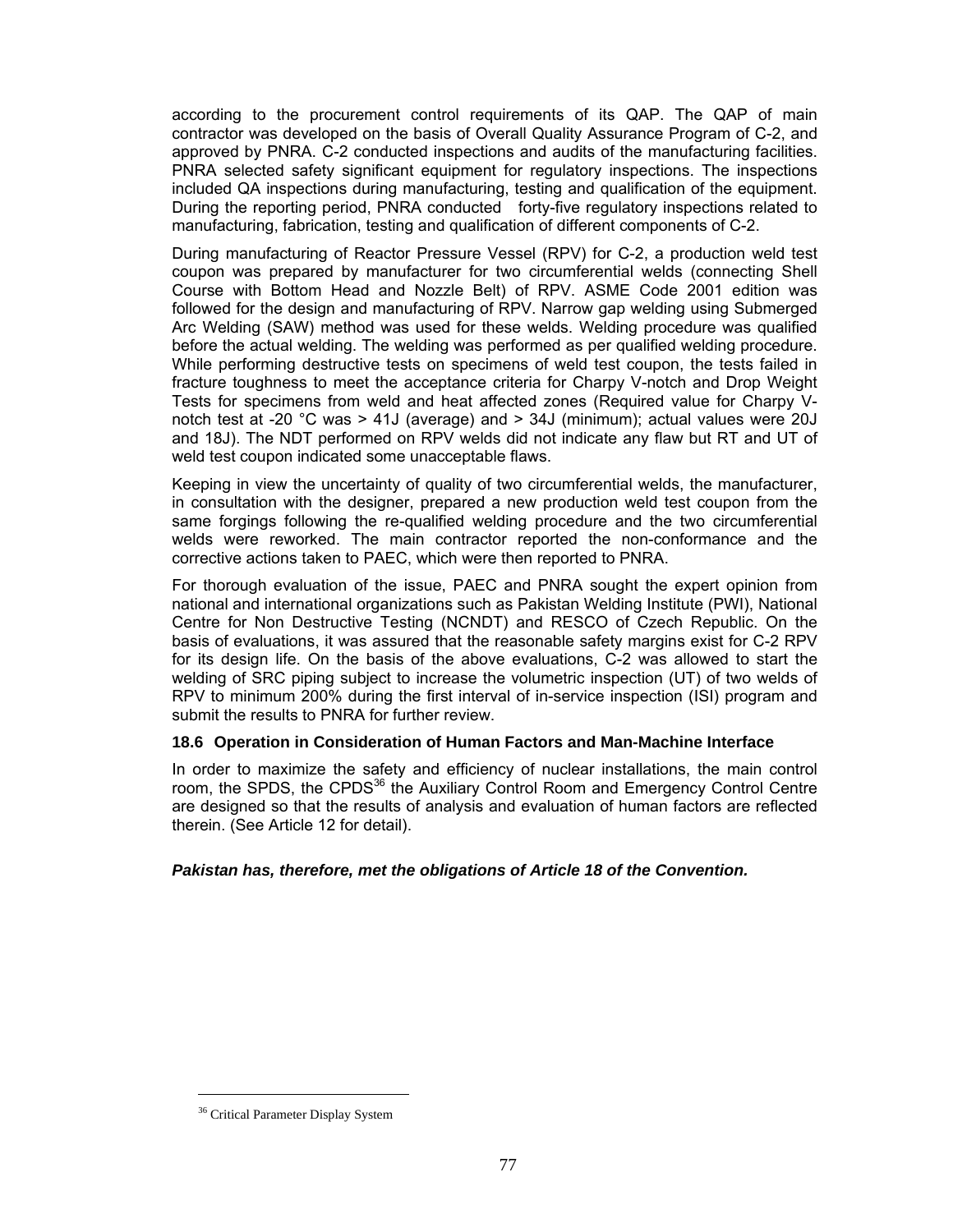# **Article 19 - Operation**

*"Each Contracting Party shall take the appropriate steps to ensure that:* 

*(i) the initial authorization to operate a nuclear installation is based upon an appropriate safety analysis and a commissioning program demonstrating that the installation, as constructed, is consistent with design and safety requirements;* 

*(ii) operational limits and conditions derived from the safety analysis, tests and operational experience are defined and revised as necessary for identifying safe boundaries for operation;* 

*(iii) operation, maintenance, inspection and testing of a nuclear installation are conducted in accordance with approved procedures;* 

*(iv) procedures are established for responding to anticipated operational occurrences and to accidents;* 

*(v) necessary engineering and technical support in all safety-related fields is available throughout the lifetime of a nuclear installation;* 

*(vi) incidents significant to safety are reported in a timely manner by the holder of the relevant license to the regulatory body;* 

*(vii) programs to collect and analyze operating experience are established, the results obtained and the conclusions drawn are acted upon and that existing mechanisms are used to share important experience with international bodies and with other operating organizations and regulatory bodies;* 

*(viii) the generation of radioactive waste resulting from the operation of a nuclear installation is kept to the minimum practicable for the process concerned, both in activity and in volume, and any necessary treatment and storage of spent fuel and waste directly related to the operation and on the same site as that of the nuclear installation take into consideration conditioning and disposal."* 

# **19. Operation**

Pakistan has taken appropriate steps to meet the intent of Article 19 of the Convention. Authorization for initial operation is issued based on appropriate safety analysis, commissioning program and other documents demonstrating that the plant construction, installation and commissioning is consistent with design and safety requirements. Operational limits and conditions are derived from safety analysis, commissioning tests and operational experience to identify safe boundary for operation, and are updated as necessary. All activities are performed according to approved procedures. In case of K-1, vendor support was not available until 1989, when K-1 joined COG and WANO. Technical help on safety matters is now available from Canada in certain safety related areas. For C-1 engineering and technical support is available at the plant and from sister organizations. Designer and vendor support is also available for C-1. Operating experience feedback process is in place to collect and analyze operating experience and to take appropriate actions. Experience is also shared with IAEA IRS, INES, WANO, COG, etc.

#### **19.1 Regulatory Requirements**

PNRA issues licences to nuclear installations according to Regulation PAK/909. The licensing process has three stages, namely, site registration, issuance of construction license and operating licence. PAK/909 enlists the documents to be submitted for each licensing stage. As required by the regulations, a nuclear installation can be operated only after a licence is issued by PNRA. The issuance of licence is based upon an appropriate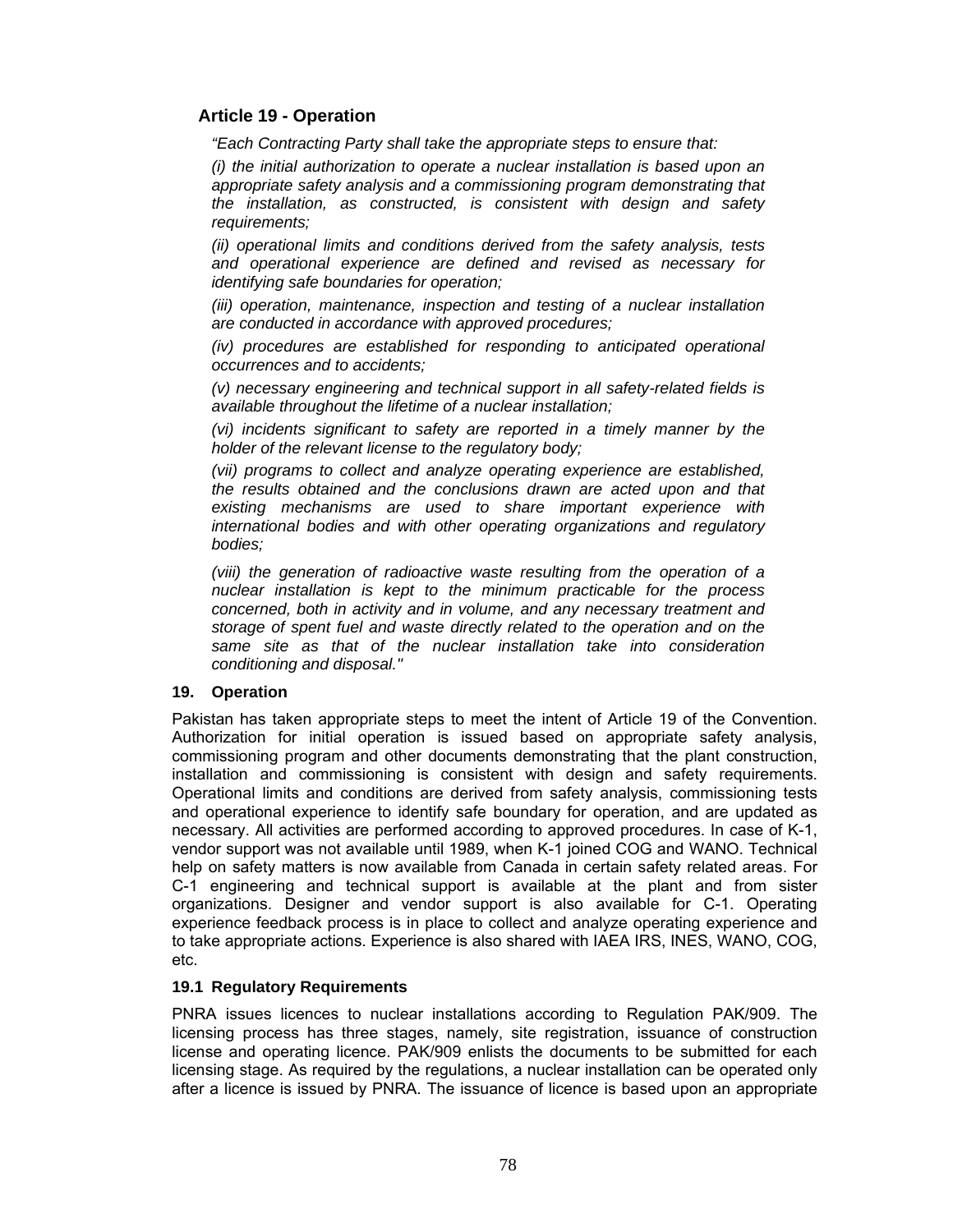safety analysis and a commissioning program demonstrating that the installation, as constructed, is consistent with design and safety requirements.

The National Regulations PAK/913 establishes regulatory requirements for safety of nuclear installations during operation. These include requirements such as organization and staffing, quality assurance, emergency preparedness, fire safety, physical protection, operating experience feedback, qualification and training of personnel, commissioning program, plant operation, licensee event reporting system, notification of events to the regulatory authority, radiation protection and waste management, testing and surveillance program, criteria for appointment to safety significant posts, etc.

National Regulations PAK/912 set the requirements for quality assurance during operation. The licensee is required to establish a comprehensive quality assurance system that covers safety related activities during operation.

#### **19.2 Initial Authorization to Operate**

Permission to operate a nuclear installation is granted by PNRA in steps. After construction and equipment installation, commissioning program is reviewed and approved on the basis that it encompasses a systematic and integrated testing of systems and components in line with the design and safety requirements. This allows the licensee to start cold commissioning. During this phase, Final Safety Analysis Report (FSAR) is submitted which demonstrates that the plant conforms to the safety requirements and design is according to safety standards. If the safety review of FSAR is also satisfactory and other requirements of PAK/909 are fulfilled, the licensee is allowed to load fuel, perform low power tests, raise power and perform other tests as specified in the commissioning program. On satisfactory completion of the commissioning program, operation after attaining full power and submission of updated versions of FSAR and other documents, an operating licence is issued. For the case of relicensing, PAK/909 prescribes a procedure for operation beyond design life. The required documentation for the purpose is an updated version of last Periodic Safety Review report, revised FSAR, PSA (Level-1plus) report, decommissioning program, etc. The operating license is normally valid for a period of up to ten years subject to certain conditions.

The relicensing process of K-1 was completed in September 2007. Afterwards, licence was awarded beyond design life to operate at 90 MWe for two years subject to completion of various activities such as:

- a. Availability of Emergency Control Centre
- b. Sludge lancing of steam generators
- c. Submission of PSA Level-1 report and Fire PSA report.
- d. Installation of Post Accident Monitoring System
- e. Installation of CPDS and SPDS Systems
- f. Replacement of Oil Circuit Breakers with SF6 type circuit breakers
- g. Fuel Channel Integrity Assessment
- h. Development of Emergency Operating Procedures (EOPs) and Severe Accident Management Guidelines (SAMGs)
- i. Decommissioning Plan
- j. Emergency Preparedness Plan
- k. Diversity of Emergency Core Cooling System

After successful completion of some of the above activities, PNRA further extended the operating license (beyond design life) up to December 2010 subject to the demonstration of Emergency Preparedness Plan.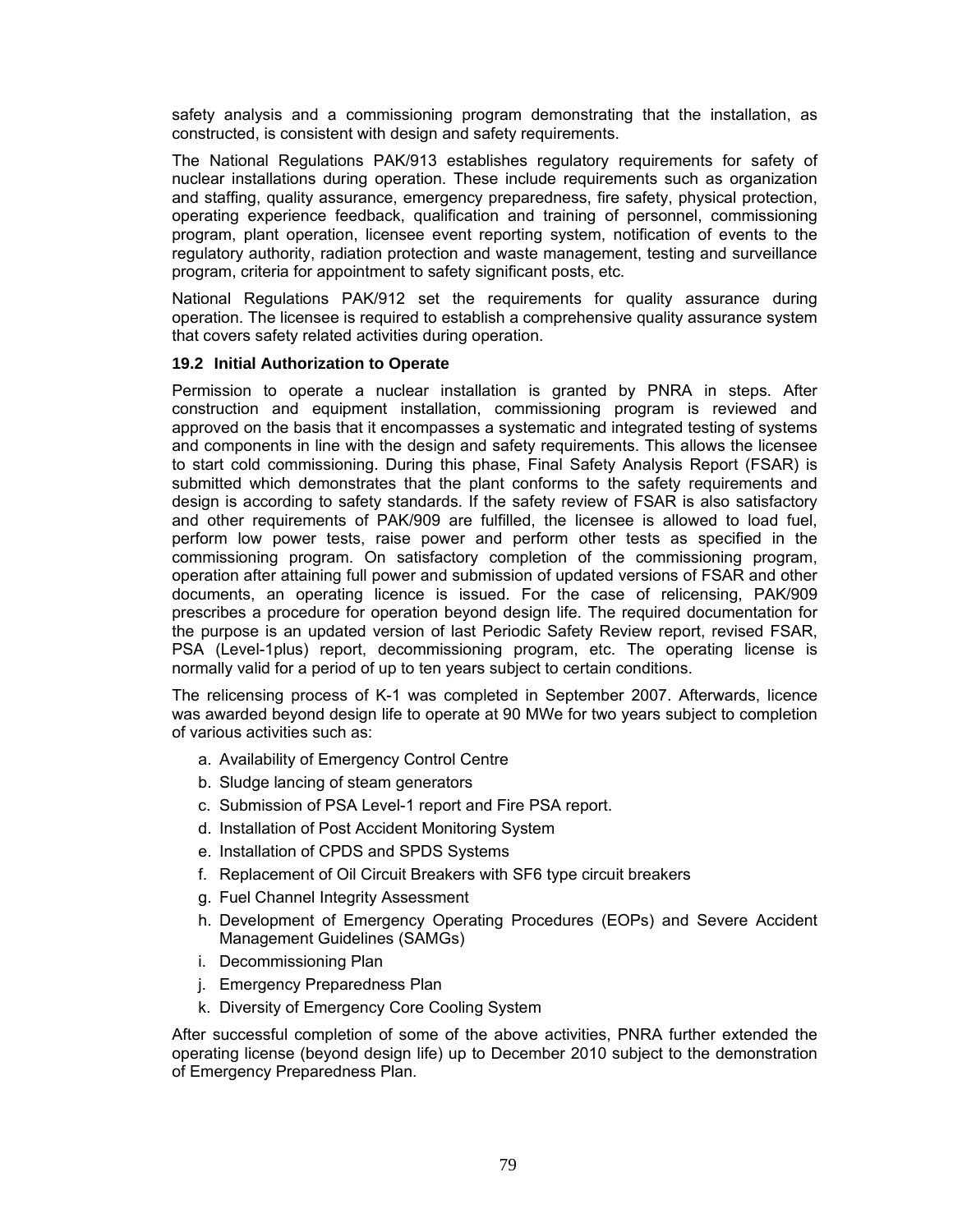C-1 is being operated satisfactorily and has undergone six refuelling outages. The Operating Licence is valid till  $31<sup>st</sup>$  December 2010. According to regulatory requirements for renewal of ten yearly operating licence, C-1 has submitted Periodic Safety Review (PSR) report. The PSR safety factors mainly include Plant Design, Actual Condition of Structures Systems and Components (SSCs), Equipment Qualification, Ageing, Deterministic Safety Analysis, Probabilistic Safety Analysis, Hazard Analysis, Safety Performance, use of experience from other plants and research findings, Organization and Administration, Procedures, Human Factor Impact, Emergency Planning and Radiological Impact on the Environment. The licensee submittals are under review and operating license will be renewed upon satisfactory approval of PSR safety factors.

C-2 has completed construction and installation phases and commissioning is in progress. As part of requirements for issuance of fuel load permit, Final Safety Analysis Report (FSAR) has been submitted for review and approval. The other submittals of the licensee, as required by the regulations include, PSA Level-1 plus report, technical specifications, radiation protection program, emergency preparedness plan, environmental monitoring program, radioactive waste management program, Pre-Service and In-Service Inspection programs, and physical protection program. According to the schedule, the initial fuel loading is expected by the end of November 2010.

#### **19.3 Operational Limits and Conditions**

The operating limits and conditions are developed to ensure that plant is operated in accordance with design assumptions and intent. C-1 has developed technical specifications and K-1 has developed operating policies and procedures (OPPs) that set operational limits and conditions derived from the safety analyses, tests, and operational experience.

The operational limits and conditions define the safe envelope for operation. The operational limits and conditions contain requirements for different operational states including shutdown. These are readily accessible for control room personnel. PNRA, through its inspection program, continuously verifies that the installations are operated within the operational limits and the conditions specified in the technical specifications.

The OPP of K-1 are according to Canadian practices. These are revised as and when required, if the safety analysis and national regulations are amended or design modifications are carried out. Due to safety improvements and upgrades carried out during RLO-1 and RLO-II, changes were made in the OPP related to newly installed systems. In addition, Allowable Outage Times (AOT) related to addition of new systems, were revised using reliability analyses to evaluate test intervals. In particular the Diesel Generator endurance test frequency was modified as a result of reliability analysis. Changes proposed by K-1 in the OPP were agreed to by the PNRA and Revision 5 of OPPs was issued in 2009 after approval of PNRA.

Technical specifications of C-1 are in accordance with USNRC practice and classified as, safety limits; limits on safety system settings; limits and conditions for normal operation and transient operational states and surveillance requirements in the format of Standard Technical Specifications for Westinghouse NPPs (NUREG-0452). In the event that the operation of the plant deviates from one or more of the established operational limits and conditions, the appropriate remedial actions are also defined on the timeline. The licensee is required to undertake review and evaluation of safety limit violations and notify the Authority in accordance with the established event reporting system. These operating limits and conditions are revised as and when required, if the safety analysis and national regulations are amended or design modifications are carried out.

C-2 operational limits and conditions are developed on the format of Improved Standard Technical Specifications for Westinghouse NPPs (NUREG-1431) and are based on actual plant design, safety analysis as well as operational experience of C-1. The operating limits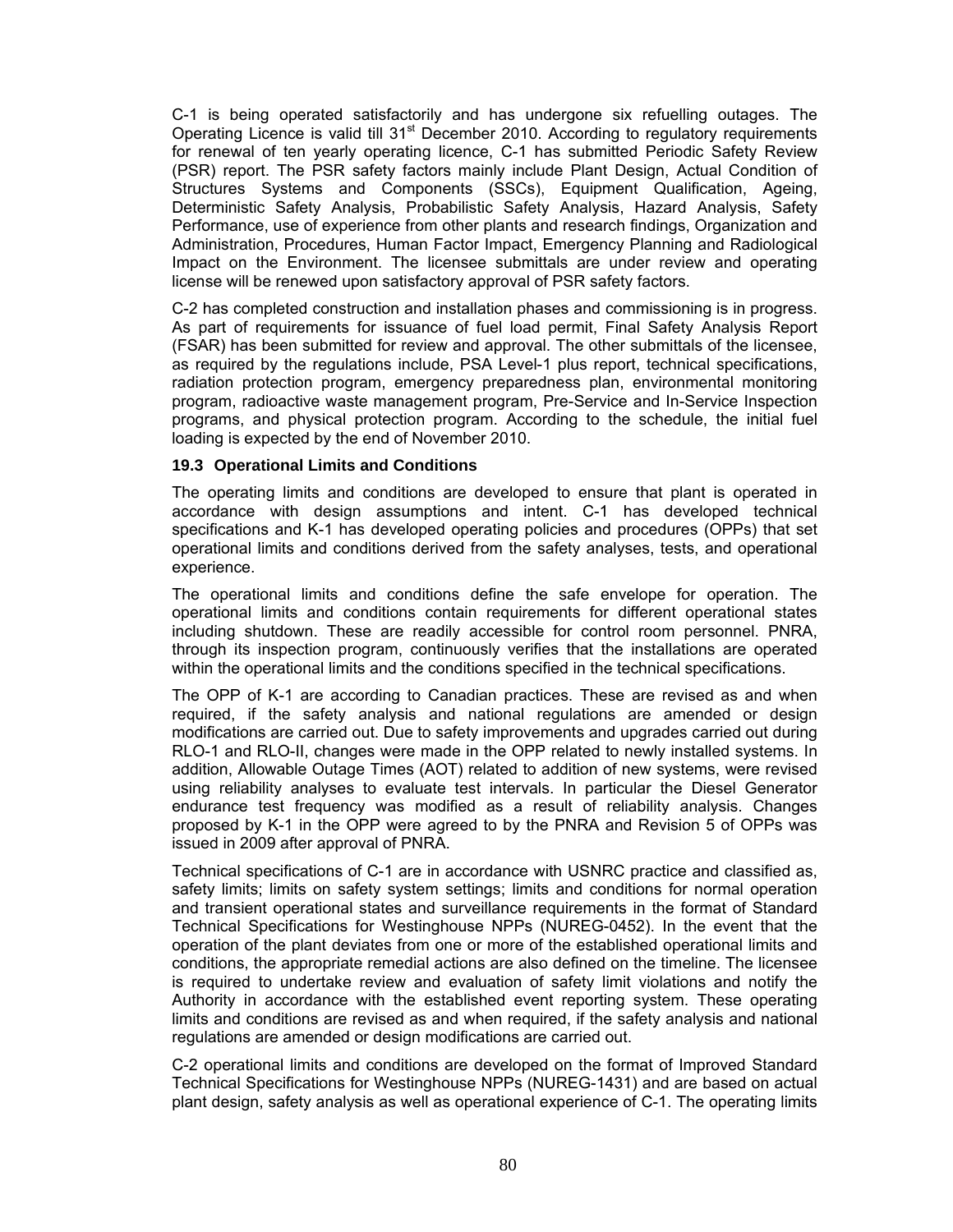are being verified during the commissioning. These operating limits and conditions are also being reviewed as part of Final Safety Analysis Report. Fuel Load Permit (FLP) will be granted subject to the approval of operating limits and conditions.

# **19.4 Operating Plant Procedures**

All operation, maintenance, inspection and testing activities at nuclear installations are carried out in accordance with written, updated and approved procedures.

K-1 prepared several new procedures for operating, maintaining and testing of newly installed or modified systems such as:

- a. Emergency Injection Water (IJW) System
- b. Forced Emergency Injection Water (FIJW) System
- c. Automatic Boiler Crash Cool Down (ABCC) System
- d. Emergency Sump Transfer (EST) System
- e. Third Diesel Generator System
- f. Replacement of C&I loops
- g. Emergency Feed Water (EFW) System

The revision and updating of operating plant procedures is a continuous process at K-1 and C-1, and any revisions of these documents is made known to the operating personals and other holders of these documents. The Operating Plant Procedures are in fact Control Room Operating Procedures which are used by the MCR personnel to deal with normal operation, malfunctions and emergency conditions. The major category of the plant operation procedures is System Operating Procedures (SOPs) which are used for operation of plant systems, including those procedures which are important for safety and reliability. These include instructions for energizing, filling, venting, draining, start-up, shutdown, and changing modes of operation of system/equipment. Next category is General Operating Procedures (GOPs) which are used for plant start-up from cold shutdown to full power, and from full power to shutdown to cold shutdown. Next important category is Abnormal Operating Procedures (AOPs) which are used for handling the abnormalities and transients. These procedures include explanation of the alarm annunciation, source detector element code, immediate automatic actions, immediate operator actions, and subsequent operator actions.

At C-1, Emergency Operating Procedures (EOPs) are available to be used to mitigate the consequences of failures and limit the core damage and the dose to plant personnel and the public. Initially plant received Event Based EOPs from the vendor to deal with a number of Design Basis Accidents (DBAs). According to the licensing requirement and present international practice, C-1 has developed a complete set of Symptom Based EOPs to deal with DBAs and BDBAs.

The licensees have well established mechanisms for periodic review and control of these procedures, whereas, procedure changes relevant to safety are reviewed by qualified individuals or group other than the individual/group who prepared the procedure or the procedure change.

# **19.4.1 Procedures for Operation**

Procedures are developed for normal operation of the plant to ensure that the plant is operated within the operational limits and conditions. These procedures are required to be developed before commissioning and are checked and validated for applicability and quality in terms of technical accuracy. This usability of procedures with installed equipment and control system is verified during commissioning. Plant personnel engaged in operation are adequately trained and re-trained in the use of these procedures.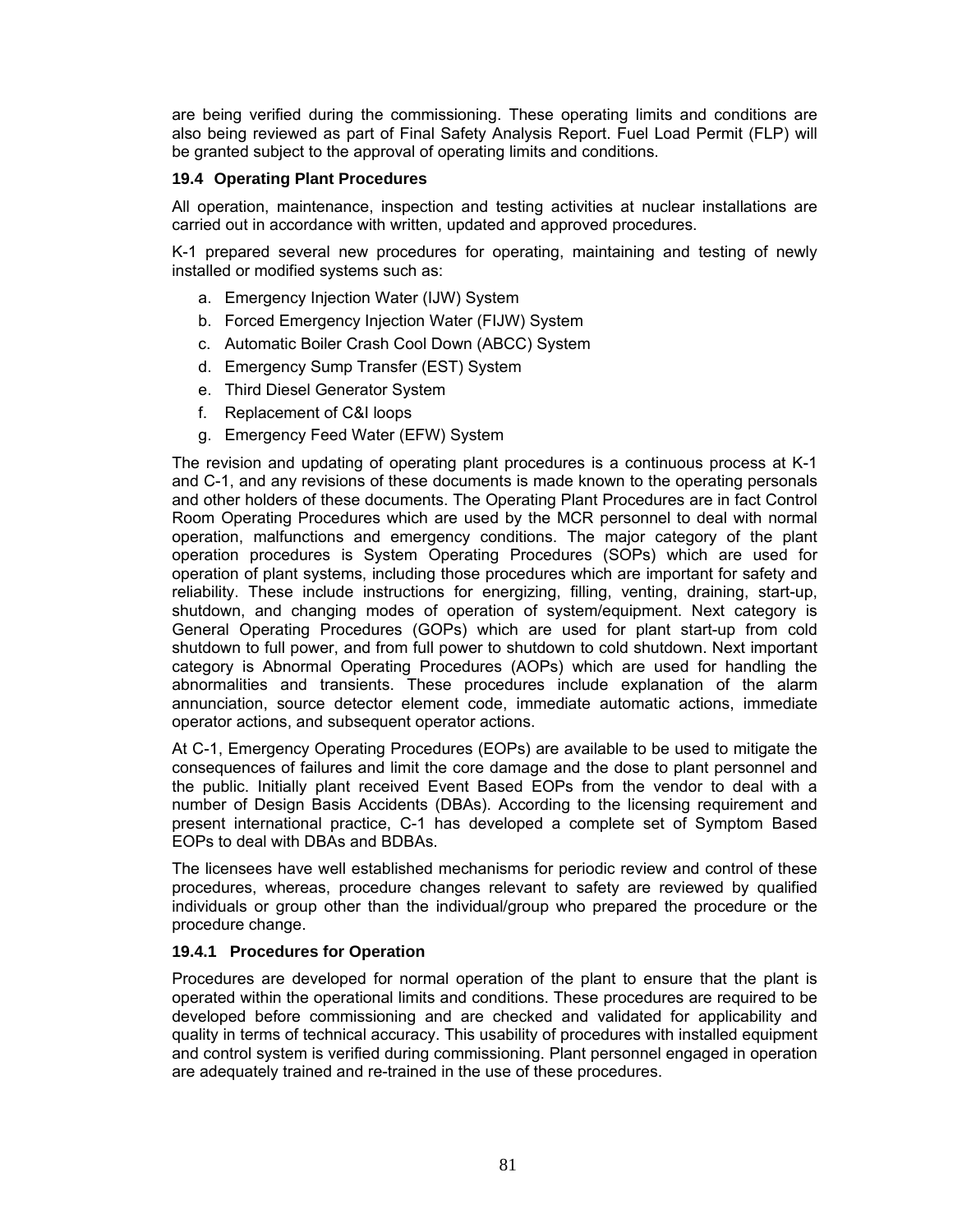C2 has developed operating procedures which are being verified for technical accuracy. These are being validated during commissioning phase for being within the limits of technical specifications. Operating experience of C-1 has been taken into account for developing these procedures. C2 operating personnel are participating in commissioning activities to get them familiarized and trained in operating procedures. The operating personnel will practice these procedures on Full Scope Training Simulator (FSTS) before actual plant operation. Training and retraining of operating personnel on FSTS is also an essential element of training program.

### **19.4.2 Procedures for Maintenance and Inspections**

According to regulatory requirements, maintenance, testing, surveillance and inspection programs should be in place before the commencement of operation and should be updated, as needed. Surveillance and testing of systems and components important to safety is a part of plant technical specifications and all the maintenance, inspections, surveillance and testing is performed according to approved plant procedures. These procedures are prepared by taking into consideration the design data, equipment specifications, quality assurance principles and ALARA principle. These are subject to revision within the time period specified in each document. These procedures are prepared, reviewed, validated, issued and modified in accordance with established administrative procedures.

#### **19.4.3 Procedures for Modification Management**

Approved procedures are in place to manage and control modifications in the plants. Both permanent and temporary modifications are controlled through implementation of these procedures. The licensee management has established a procedure for updating documents as soon as possible after modification, installation and testing. Responsibilities for the revision of all documents such as drawings, procedures, safety analysis report, operational limits and conditions, system description, training material including simulator, vendor equipment manuals and spare parts lists are clearly assigned.

# **19.4.4 Emergency Operating Procedures**

PAK/913 requires developing either Event Based or Symptom Based operating procedures for abnormal conditions and design basis accidents. Emergency operating procedures and guidance for managing severe accidents are also required.

At C-1, Event Based Emergency Operating Procedures were provided by the vendor. C-1 has developed Symptom Based Emergency Operating Procedures also. The scope of the SEOPs is to provide procedural guidance for operators to deal with accident conditions up to the point of core damage. Thus the SEOPs generally provide actions for a wide spectrum of operating conditions, ranging from abnormal operation up to accidents exceeding the design basis of the nuclear power plant.

At K-1, Emergency Operating Procedures (EOPs) have been developed. First Draft of Severe Accident Management Guidelines (SAMGs) has also been prepared.

#### **19.5 Reporting of Emergencies and Events**

Requirements for reporting emergency conditions and abnormal events to the regulatory body are specified in Regulations PAK/913 and are reproduced in plant technical specifications and OPPs. PAK/913 requires submitting preliminary reports at various time intervals starting from one hour to 8 hours after declaration of emergency. These reports are submitted through emergency notification system. If emergency notification system is inoperable, licensee shall make the required notifications through telephone service, some other dedicated system or any other method (fax / mail, etc). Detailed event report in a prescribed format has to be submitted by the licensee to the PNRA within 60 days of occurrence of the event. These reports are analyzed by the PNRA to identify any additional corrective action which needs to be taken by the licensee. Root Cause Analysis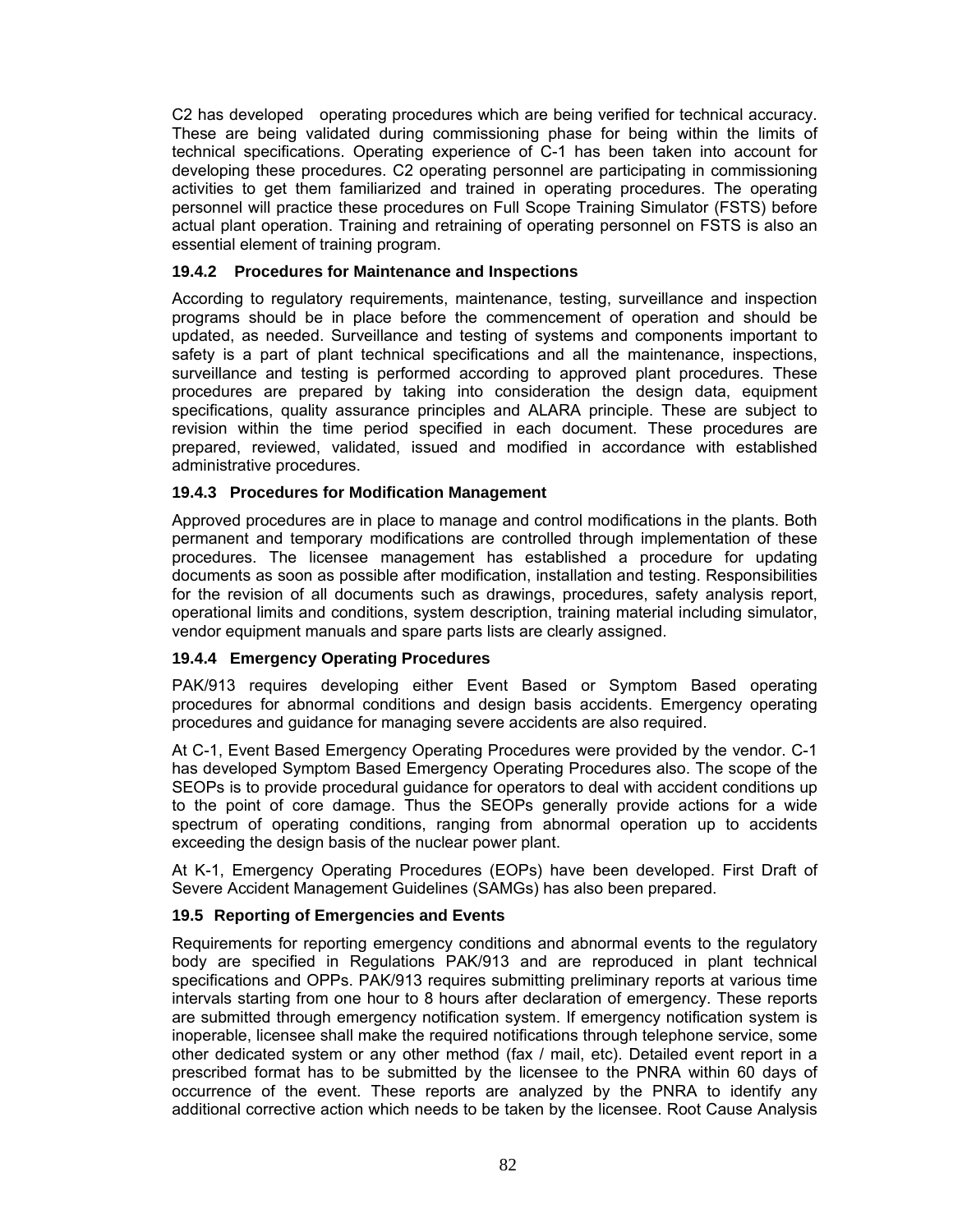(RCA) is also required in the detailed event report. PNRA reviews it with the assistance of the Regional Directorates to ascertain its adequacy and to ensure that the likelihood of recurrence of events is minimized.

# **19.6 Engineering and Technical Support**

Efforts are made at all installations to provide necessary engineering and technical support in all safety related fields. Installations have their own engineering departments for technical support, whereas engineering support is also available from other organizations within PAEC.

Engineering support of vendor and designer is available for C-1 and C-2 under lifetime support agreement. In addition, support from vendor country organizations for maintenance, in-service inspection, refuelling operations, etc., are also available. CNPO has signed an agreement with C-1 to provide technical support regarding development of an effective ageing management program and training of plant personnel.

In case of K-1, vendor support has been non-existent but the situation improved to some extent in 1989, when K-1 joined COG and WANO. Technical help on safety matters is currently available from Canada in certain areas such as fuel channel integrity assessment and updating the KFSAR.

A contract has been signed with AECL, Canada for sludge lancing of steam generators and purchase of fuel channel inspection equipment under an IAEA technical cooperation project on "Long Term Safe Operation of KANNUP". Blister Susceptibility Assessment was carried out by M/s Kinectric, Canada through COG.

For indigenous development of review and assessment of licensees' submittals, PNRA has established its own technical support organization with technical competencies in areas of review and assessment, probabilistic safety analysis (PSA), accident analysis, system and structural analysis, materials and plant systems and quality assurance. PNRA has also signed Memorandum of Understanding (MOUs), training agreements with various National and international level technical organizations such as PSQCA, NSC, NNSA, VUJE (Slovakia), KINS<sup>37</sup> (Republic of Korea), CHASCENT, etc. for technical support and personnel training. In addition, a project namely Safety Analysis Centre (SAC), has been approved by the Government with the objective to develop expertise in mathematical modelling and simulation. This will add to the existing safety analysis capability of the TSO.

# **19.7 Program to Collect and Analyze Operating Experience**

C-1 has a system of national and international operating experience feedback through analysis of events at national level and events reported through the IAEA, WANO, QNPC, SNERDI, CNPO, etc. on various safety related issues as well as best practices. In addition, C-1 has access to the IAEA Incident Reporting System (IRS) and INES. Engineering Department of C-1 is responsible for collecting and analyzing the operating experience from within the installation and from other installations (including non-nuclear installations) operating in the country. It also utilizes international experience feedback to identify necessary actions. As a member of WANO, C-1 shares plant operating experiences with other members. The Operating Experience (OE) program is mainly based on WANO and INPO literature with adjustments according to the environment of C-1. QNPP Phase-I is reference plant for C-1, thus operating experience of QNPP-1 is quite relevant to C-1. For example, to protect fuel assemblies against hazards induced due to metallic parts and debris, QNPP is using fuel assemblies with anti-debris filters installed at bottom nozzle since cycle 8. As the manufacturer and designer for fuel assemblies of C-1 and QNPC are the same, C-1 also decided to implement this design modification. The

 $\overline{a}$ 

<sup>37</sup> Korea Institute of Nuclear Safety (KINS)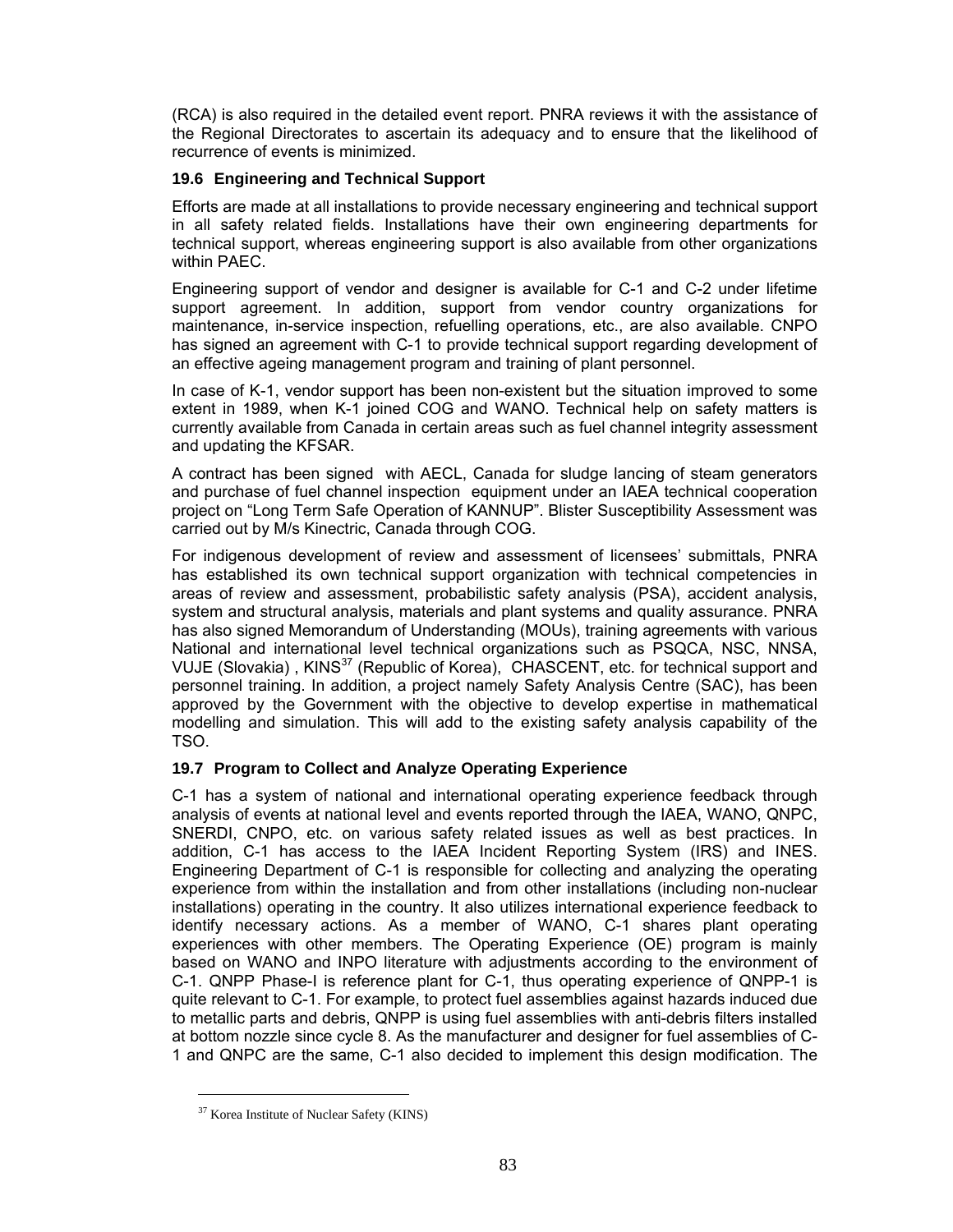designer had also recommended using fuel assemblies with anti debris filters. Similarly improvement in reactor internals design was carried out at C-1 in the light of QNPP-1 experience.

K-1 interacts on-line with COG, WANO and IAEA networks to exchange Operating Experience (OPEX) Feedback information. Methods of using operating experience are structured to provide applicable information to concerned plant Divisions / Sections. Information received from these networks is screened for relevancy and applicability at K-1 by OEF Section and disseminated to relevant Divisions/Sections for review and follow-up actions. If the information is found applicable, it is incorporated through changes in procedures, systems or equipment, etc., in order to prevent recurrence of event at K-1. Specific queries are also raised by K-1 regarding its own problems where it is felt that COG or WANO could be of help. A number of changes in plant systems and procedures have been carried out on the basis of operating experiences. The nuclear networks have been of assistance in resolution of some of the K-1 technical problems. In the areas, where it has experience and expertise, K-1 responds to the queries raised by other NPPs.

The operating experience of management issues, unexpected degradation, design weaknesses, external hazards not considered earlier, etc., is shared through peer reviews conducted within and outside Pakistan under auspices of IAEA, WANO, COG, etc.

PNRA verifies the licensee's programs to collect and analyze operating experience through reviews of safety analysis reports and inspections. During annual inspection of nuclear power plant, PNRA verifies whether the operating organization analyzes the operating experience and takes necessary actions. In addition PNRA has access to the IAEA International Reporting System (IRS) on operating experience feedback and International Nuclear Event Scale (INES). PNRA collects and analyzes the international operating experience feedback to identify necessary actions. PNRA requires the licensee to benefit from relevant international operating experiences at other nuclear installation to enhance safety and reliability.

# **19.8 Incident Reporting to INES and IRS**

Safety significant reportable events occurring at nuclear installations are reported to INES. One event was reported to INES in 2008 related to finding foreign material in a fuel coolant channel of K-1, which was rated at INES Level-1. Similarly, when a safety significant event of interest to others in the nuclear industry, occurs in a nuclear installation it is reported to the Incident Reporting System (IRS) also. Five events have been reported to IRS since 2008. All of these events were below INES Level-0.

#### **19.9 Safety Performance Evaluation**

K-1 has developed Performance Indicators to monitor operational safety. K-1 is also contributing to WANO Performance Indicator Program.

C-1 has developed safety performance indicators (SPIs) to monitor operational safety of the plant. 75 out of 80 SPIs have been implemented at C-1 and remaining indicators are expected to be implemented by the end of 2010. Some of the SPIs include scrams, unplanned power changes, safety system unavailability (emergency power AC system), safety system unavailability (high pressure injection system), safety system unavailability (heat removal system), safety system unavailability (residual heat removal system), reactor coolant activity, emergency response organization drills, exercise performance, emergency response organization (ERO) participation, alert and notification system reliability, etc.

Safety performance indicators trends are reported in Technical Reports of the plant. Peer reviews are conducted under auspices of IAEA and WANO.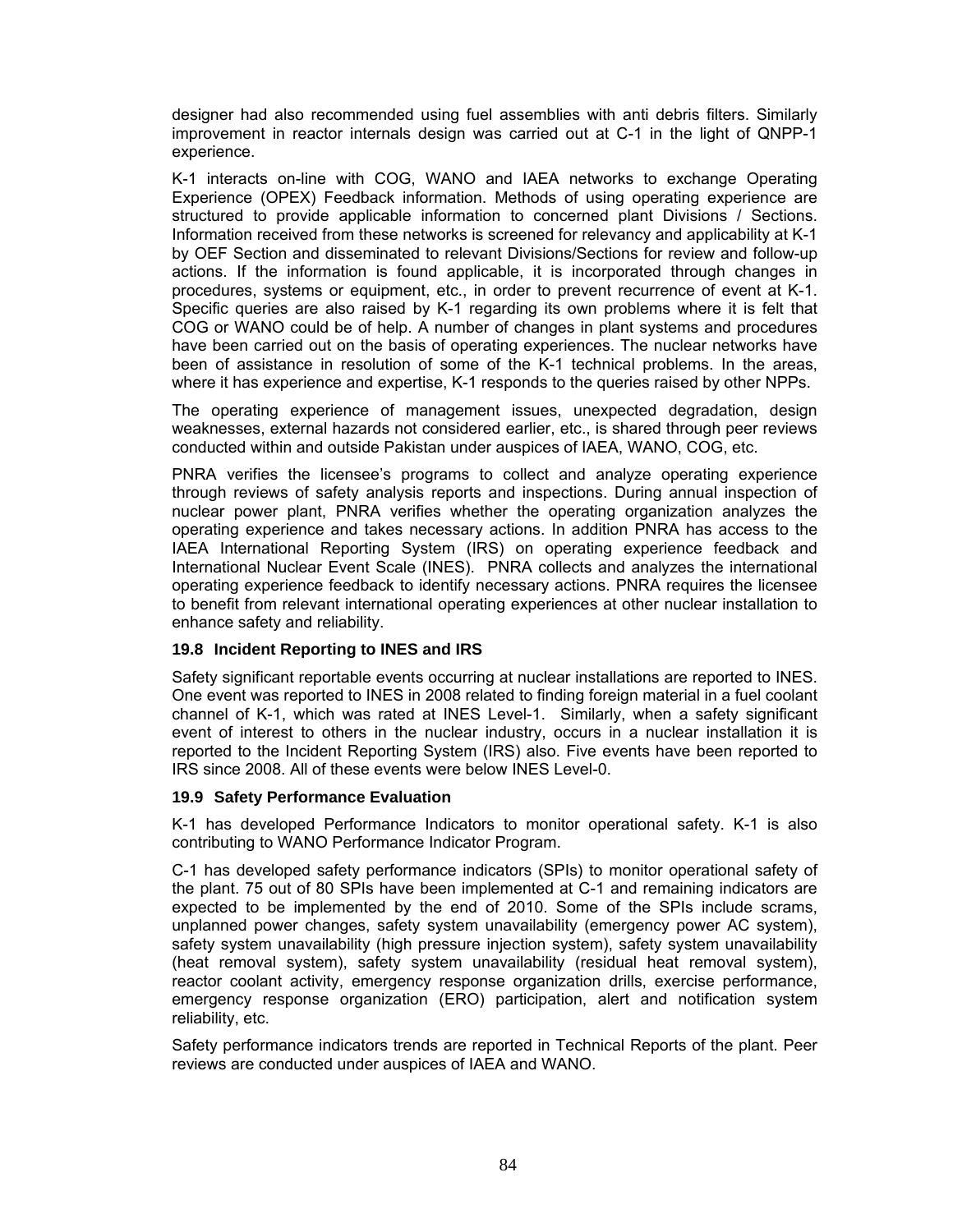# **19.10 Radioactive Waste Management**

According to Regulations PAK/915, licensee is required to keep the generation of both activity and volume of radioactive waste to the minimum practicable by suitable design, operation and decommissioning of its facilities. To fulfil this requirement, the licensee is required to:

- a. Avoid the use of unnecessary hazardous / toxic materials.
- b. Use the minimum quantity of radioactive materials.
- c. Minimize the amount of waste by preventing unnecessary contamination of material.
- d. Maintain consistency with the management strategy and systems.

Waste generation is kept to a minimum by maintaining and controlling fluid chemistry, recycling of fluid, good operating practices, routine surveillance, etc. Requirements are also defined for processing of radioactive waste so that the resulting waste, packaged or unpackaged, can be safely stored and retrieved from the storage facility for disposal. Treatment and conditioning of radioactive waste is to be carried out in accordance with the waste acceptance criteria. Installations have developed their radioactive waste management programs and the waste is managed accordingly. Discharges to the environment and environmental monitoring are performed according to an established monitoring program.

At C-1, the gaseous and liquid radioactive waste management systems are designed with reliability and diversity. The concept of ALARA is employed in collecting and treating radioactive waste generated during normal operation and anticipated operational occurrences. Radioactive gaseous and liquid effluents are discharged to the environment in conformity with the control limits prescribed in the Regulations. The monitoring systems continuously operate to detect the radioactivity of effluents. Solid waste treatment system is designed for collection, storage, decay and treatment of radioactive concentrate and spent resin produced during the plant normal operation and maintenance. Borated concentrate, low level concentrate, chemical drain and mud produced in Nuclear Auxiliary Building can be mixed with cement in a metal drum in order to convert "wet waste" to solid piece so as to minimize the radioactivity leakage during storage, transfer and disposal. Spent resin from different systems is collected into different holdup tanks for receiving, storing and decaying according to their radioactivity levels. The tanks have sufficient capacity to accept 10 years generation of resin waste.

The draft national policy on control and safe management of radioactive waste is in the process of finalization. The policy covers control and management of all radioactive waste generated in the country irrespective of its origin, except for operational radioactive liquid and gaseous effluents (waste discharges)**,** which are permitted to be released to the environment routinely under the authority of PNRA. The radioactive waste management policy serves as national commitment to address country's radioactive waste control and management issues in a well coordinated manner.

# **19.11 Spent Fuel Storage**

At K-1, irradiated fuel discharged from reactor is stored in the spent fuel storage located inside the service building. Spent fuel storage bay is designed to store spent fuel safely until it is removed for interim storage or final disposal. After 35 years of operational life, spent fuel storage bay is approaching its capacity limit. Due to good chemistry in spent fuel storage bay and low oxidation rates, no ageing is visible on the structural material used in stacking the fuel bundles and the spent fuel under water appears to be in good physical condition. It has been planned to extend operational life of K-1 up to 2019. The present spent fuel storage bay is inadequate to accommodate the spent fuel that would be generated during the extended life of the plant. To handle the storage problems, K-1 has planned to construct spent fuel dry storage facility within the plant premises. It has also planned to enhance the storage capacity of existing spent fuel storage bay by increasing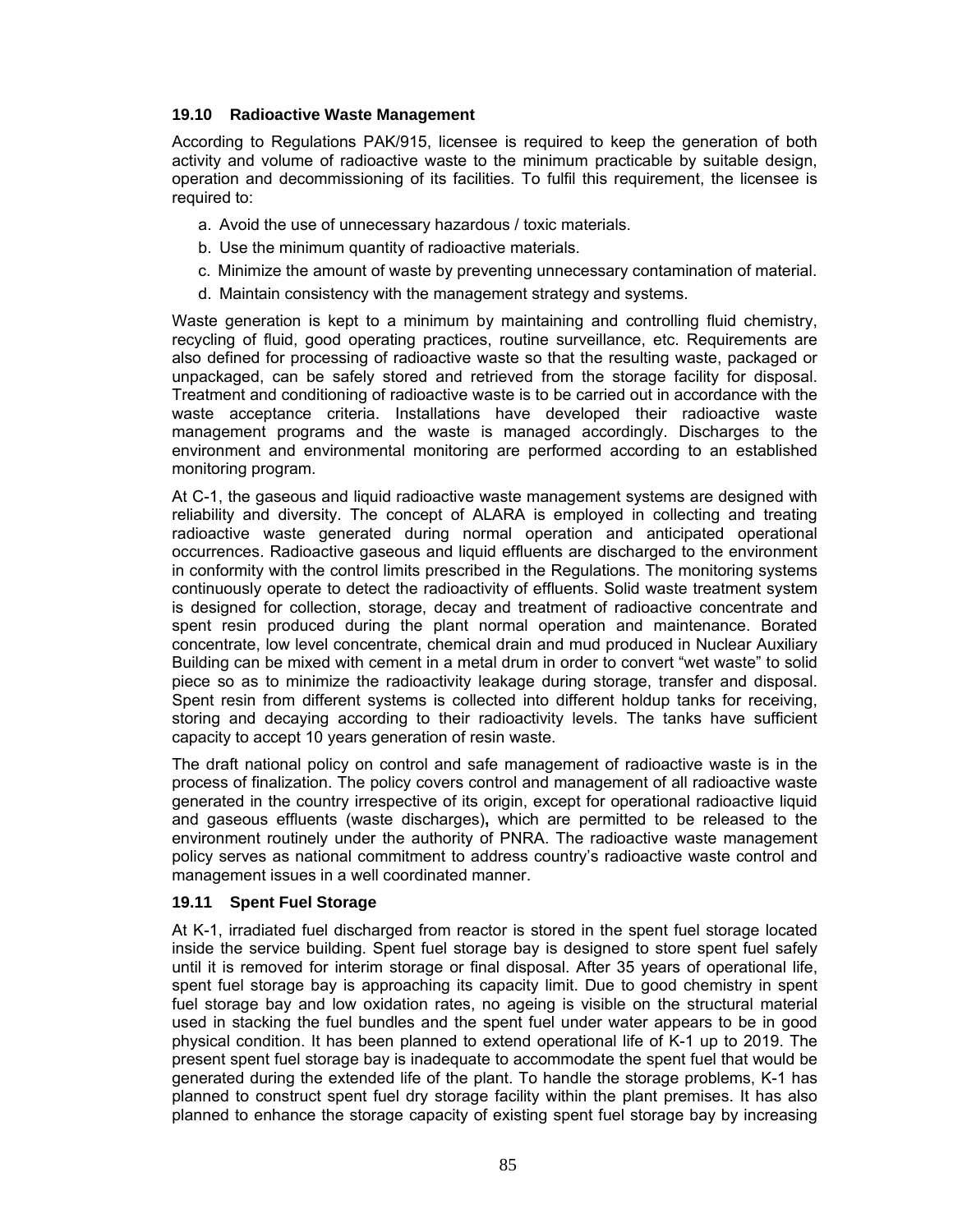the fuel trays from 18 to 24 in a seismically qualified High Density Tray Racking (HDTR) System. So far two HDTRs have been placed in the storage bay and spent fuel trays have been loaded into these racks. Manufacturing of further racks is in progress.

At C-1, spent fuel storage facility can meet storage requirements for 15 years. An additional facility will be constructed at an appropriate time. At C-2, spent fuel storage facility will be able to meet storage requirements for 15 years and additional facility will be constructed after 8 years of plant operation.

*Pakistan has, therefore, met the obligations of Article 19 of the Convention.*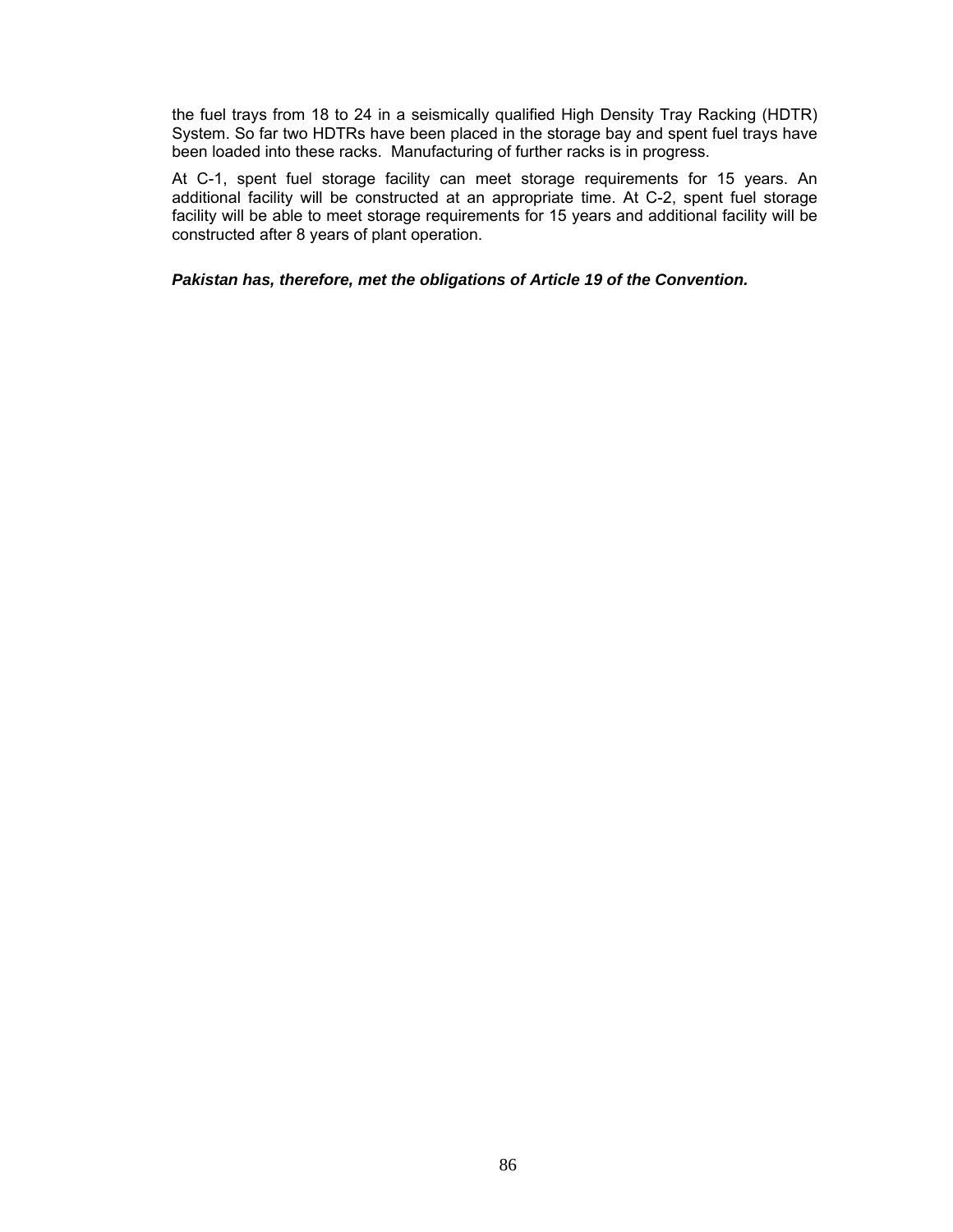# **Annexure–I: Existing Nuclear Installations**

|                              | $K-1^{38}$       | $C-1^{39}$            | $C-2^{40}$                                    |
|------------------------------|------------------|-----------------------|-----------------------------------------------|
| <b>Status</b>                | Operating        | Operating             | Under<br>Commissioning                        |
| Location                     | Karachi, Sindh   | Chashma, Punjab       | Chashma, Punjab                               |
| <b>Type</b>                  | <b>CANDU</b>     | <b>PWR</b>            | <b>PWR</b>                                    |
| <b>Capacity</b><br>(gross)   | <b>137 MWe</b>   | 325 MWe               | 340 MWe                                       |
| <b>First fuel</b><br>loading | <b>July 1971</b> | November 22,<br>1999  | November 29,<br>2010 (expected) <sup>41</sup> |
| <b>First</b><br>criticality  | August 1971      | May 03, 2000          | April 2011<br>(expected)                      |
| Date of<br>operation         | December 1972    | September 25,<br>2000 | 2011 (expected)                               |

 $\overline{a}$ 

<sup>38</sup> Karachi Nuclear Power Plant Unit 1

<sup>&</sup>lt;sup>39</sup> Chashma Nuclear Power Plant Unit 1

<sup>40</sup> Chashma Nuclear Power Project Unit 2

 $41$  Date of first concrete pour  $-28$  December 2005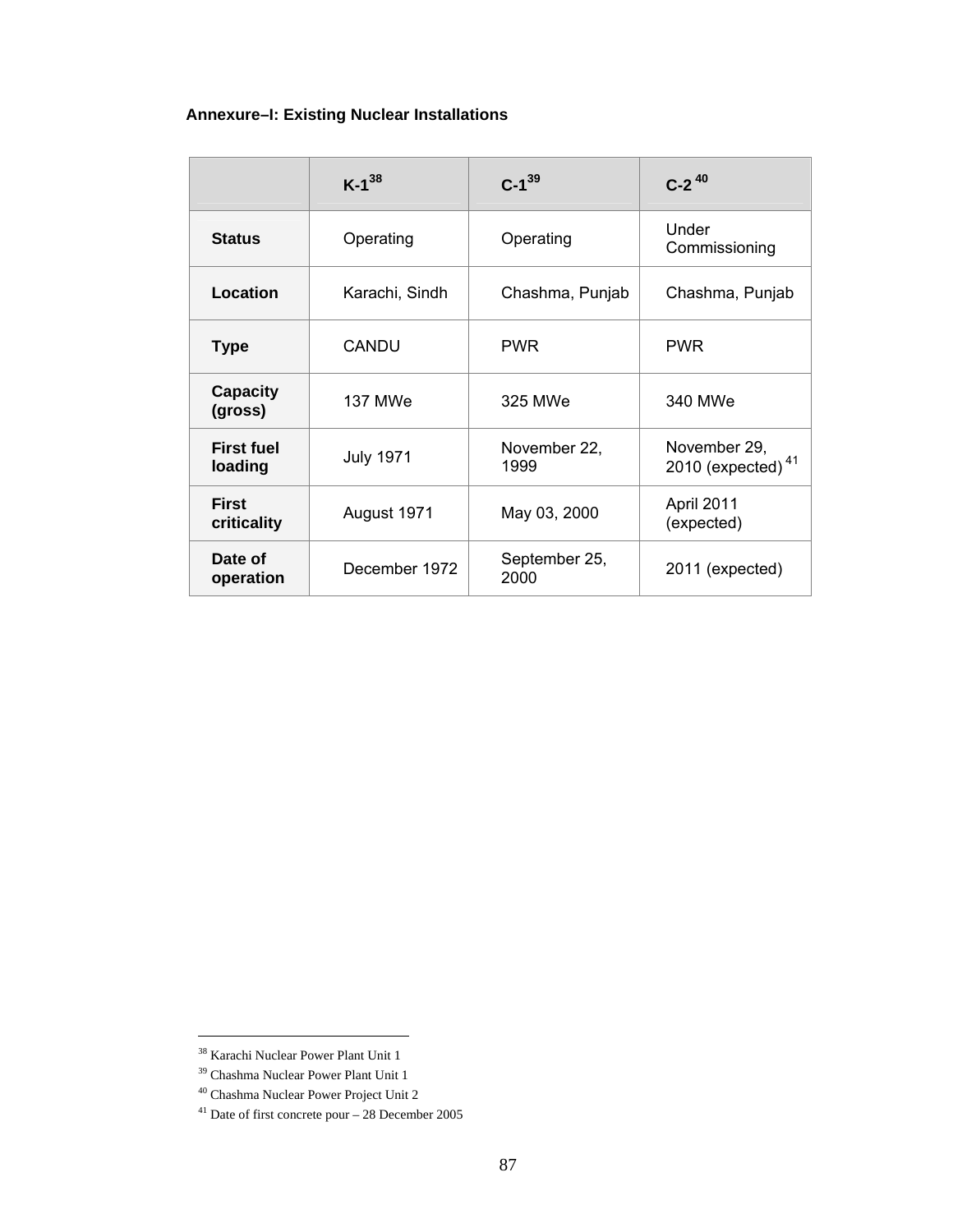# **Annexure–II: K-1 Design Parameters**

| Net electrical output                   | 125 MWe                                                                                                        |  |
|-----------------------------------------|----------------------------------------------------------------------------------------------------------------|--|
| Gross generator output                  | <b>137 MWe</b>                                                                                                 |  |
| Reactor type                            | <b>PHWR</b>                                                                                                    |  |
|                                         | Heavy water cooled and                                                                                         |  |
|                                         | moderated                                                                                                      |  |
| Fuel                                    | Natural UO <sub>2</sub>                                                                                        |  |
| Containment building                    | 4 feet and 5 inch thick concrete<br>walled circular building capped with<br>concrete dome of 19 inch thickness |  |
| <b>Diameter</b>                         | 115 feet                                                                                                       |  |
| Design pressure                         | 28.28 psig                                                                                                     |  |
| Total fission power                     | 456.8 MWt                                                                                                      |  |
| Fission heat to coolant                 | 432.8 MWt                                                                                                      |  |
| Number of fuel channels                 | 208 (3.25" dia Zr-Nb heat treated<br>pressure tube)                                                            |  |
| Number of fuel bundles per<br>channel   | 11 (19 pin fuel bundle)                                                                                        |  |
| Average/maximum axial flux              | 0.649                                                                                                          |  |
| Average/maximum radial power            | 0.7374                                                                                                         |  |
| Average fuel burn-up at discharge       | 6538 MWD/ton U                                                                                                 |  |
| Calandria                               |                                                                                                                |  |
| Form                                    | Horizontal vessel with integrated<br>dump space                                                                |  |
| Material                                | Type 304L-ASTM A 240 Austenitic<br><b>Stainless Steel</b>                                                      |  |
| Length                                  | 16'3''                                                                                                         |  |
| Number of absorber rods                 | 04                                                                                                             |  |
| Number of boilers                       | 06                                                                                                             |  |
| Number of refueling machines            | 02                                                                                                             |  |
| Total coolant flow rate                 | 15.15 million lb/hr                                                                                            |  |
| Primary coolant pumps                   | 08                                                                                                             |  |
| <b>Flow</b>                             | 4670 igpm                                                                                                      |  |
| Pump type                               | Centrifugal, vertical                                                                                          |  |
| Turbine type                            | Tandem compound                                                                                                |  |
| Heat sink                               | Sea water from Arabian Sea                                                                                     |  |
| Forced Injection Water (FIJW)<br>system |                                                                                                                |  |
| Pumps                                   | 02                                                                                                             |  |
| Pump flow                               | 360 igpm                                                                                                       |  |
| Pump discharge head                     | 900 feet                                                                                                       |  |
| pump type                               | Centrifugal                                                                                                    |  |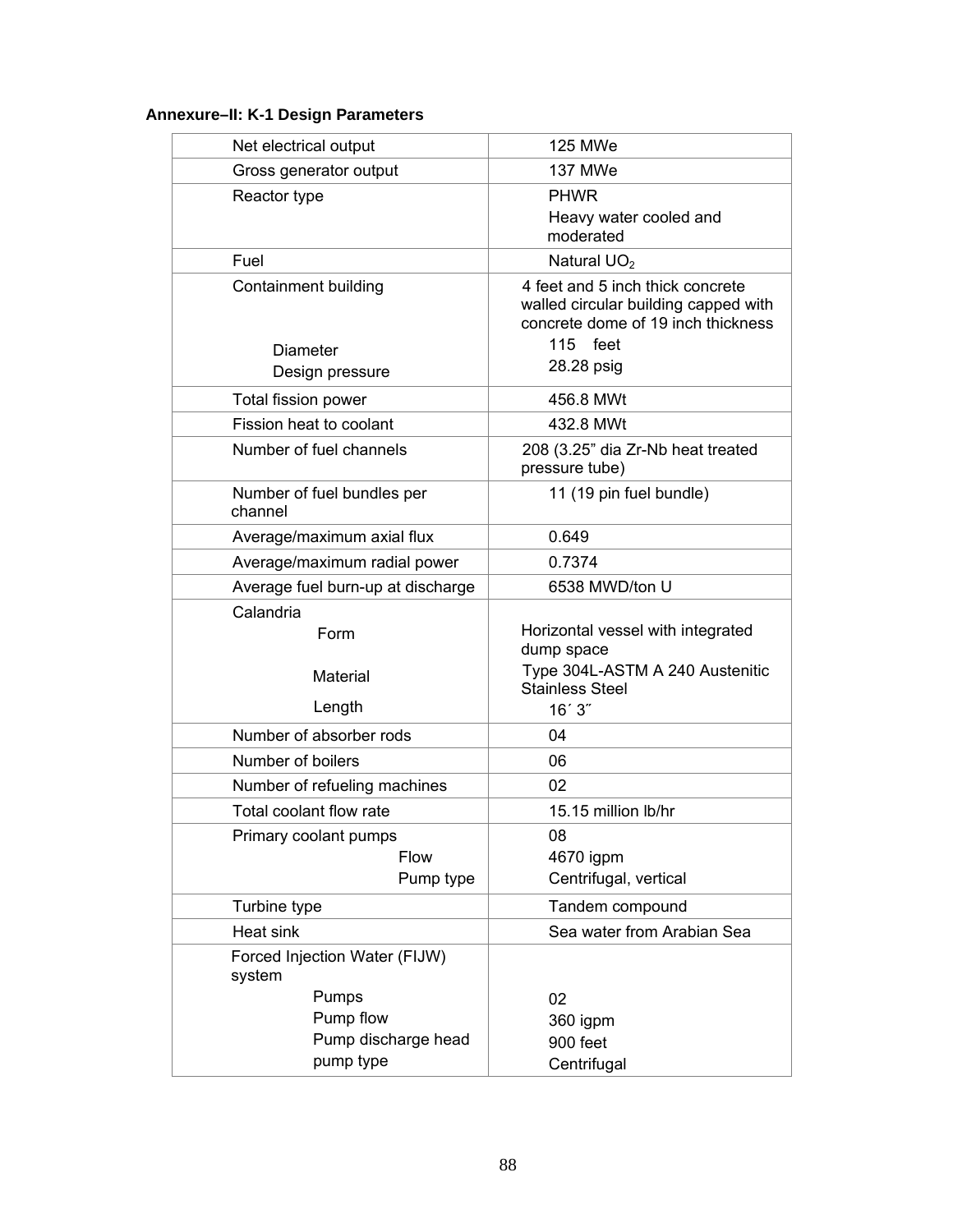# **Annexure–III: C-1 Design Parameters**

| Gross electrical output              | 325 MWe                                                                                      |
|--------------------------------------|----------------------------------------------------------------------------------------------|
| Net electrical output                | 300 MWe                                                                                      |
| Number of primary loops              | 2                                                                                            |
| Reactor type                         | <b>PWR</b>                                                                                   |
| Fuel                                 | Enriched uranium                                                                             |
| Containment building                 | 1 meter thick pre-stressed concrete<br>walled circular building capped with<br>concrete dome |
| Containment building<br>diameter     | 36 m (inner)                                                                                 |
| Design pressure of<br>containment    | 0.26 MPa                                                                                     |
| Design Pressure of Coolant           | 17.16 MPa                                                                                    |
| Design Temperature of<br>Coolant     | 350 °C                                                                                       |
| Coolant flow rate (Best<br>Estimate) | 16800 x 2 $m^3/h$                                                                            |
| Fuel assemblies                      | 121                                                                                          |
| Pressure vessel material             | SA508 Class 3                                                                                |
| Height of pressure vessel            | 10.366 m                                                                                     |
| Active core height                   | 2.9 <sub>m</sub>                                                                             |
| Coolant operating pressure           | 15.2 MPa                                                                                     |
| Control rod assemblies               | 37                                                                                           |
| Number of steam generators           | $\overline{2}$                                                                               |
| Primary coolant pumps                | $\overline{2}$                                                                               |
| Turbine type                         | Horizontal tandem machine                                                                    |
|                                      |                                                                                              |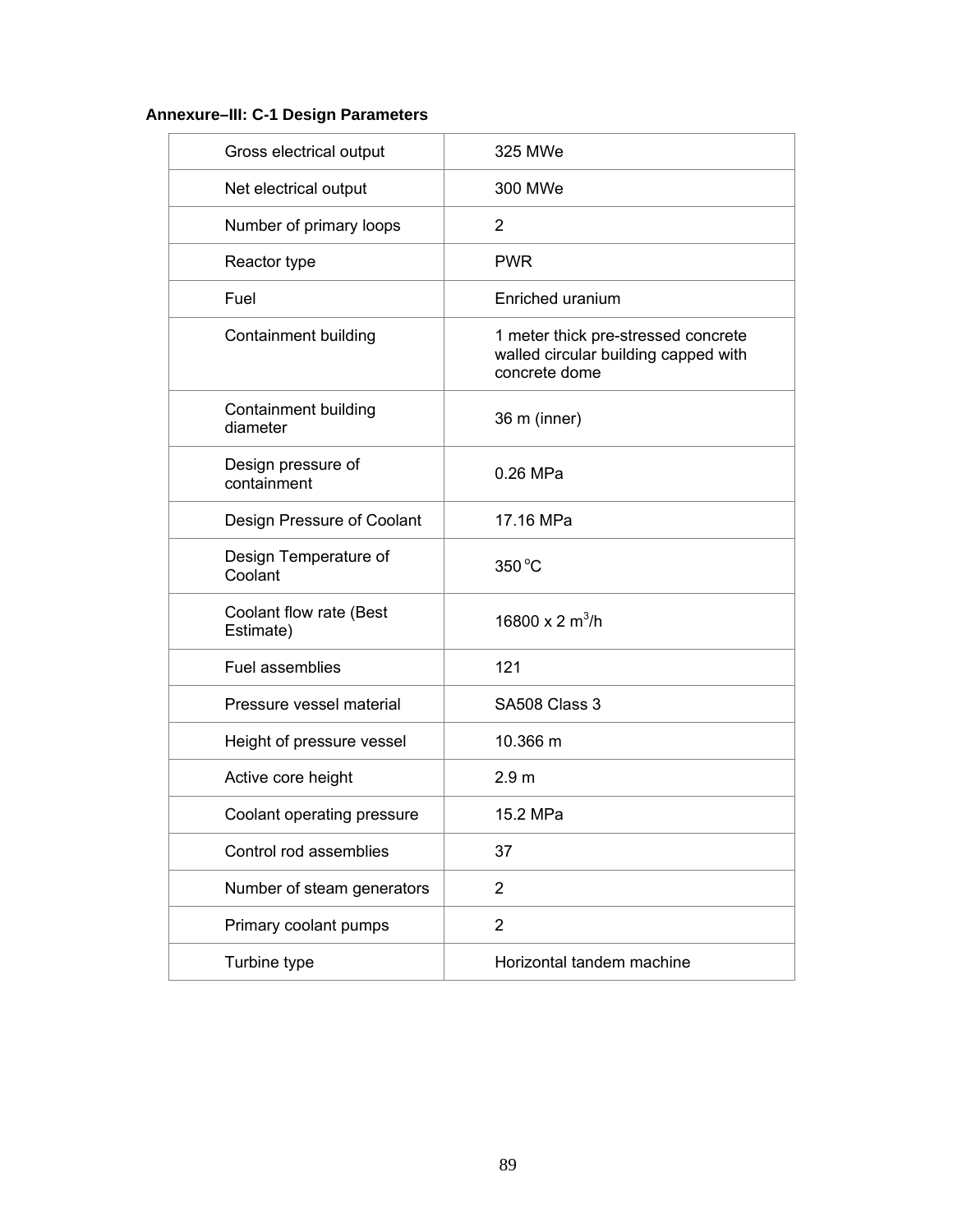# **Annexure–IV: C-2 Design Parameters**

| Gross electrical output              | 340 MWe                                                                                      |
|--------------------------------------|----------------------------------------------------------------------------------------------|
| Number of primary loops              | 2                                                                                            |
| Reactor type                         | <b>PWR</b>                                                                                   |
| Fuel                                 | Enriched uranium                                                                             |
| Containment building                 | 1 meter thick pre-stressed concrete<br>walled circular building capped with<br>concrete dome |
| Containment building diameter        | 36 m (inner)                                                                                 |
| Design pressure of<br>containment    | 0.26 MPa                                                                                     |
| Design Pressure of Coolant           | 17.16 MPa                                                                                    |
| Design Temperature of<br>Coolant     | 350 °C                                                                                       |
| Coolant flow rate (Best<br>Estimate) | 16800 x 2 $m^3/h$                                                                            |
| Fuel assemblies                      | 121                                                                                          |
| Pressure vessel material             | SA508 Class 3                                                                                |
| Height of pressure vessel            | 10.366 m                                                                                     |
| Active core height                   | 2.9 <sub>m</sub>                                                                             |
| Coolant operating pressure           | 15.2 MPa                                                                                     |
| Control rod assemblies               | 37                                                                                           |
| Number of steam generators           | $\overline{2}$                                                                               |
| Primary coolant pumps                | $\overline{2}$                                                                               |
| Turbine type                         | Horizontal tandem machine                                                                    |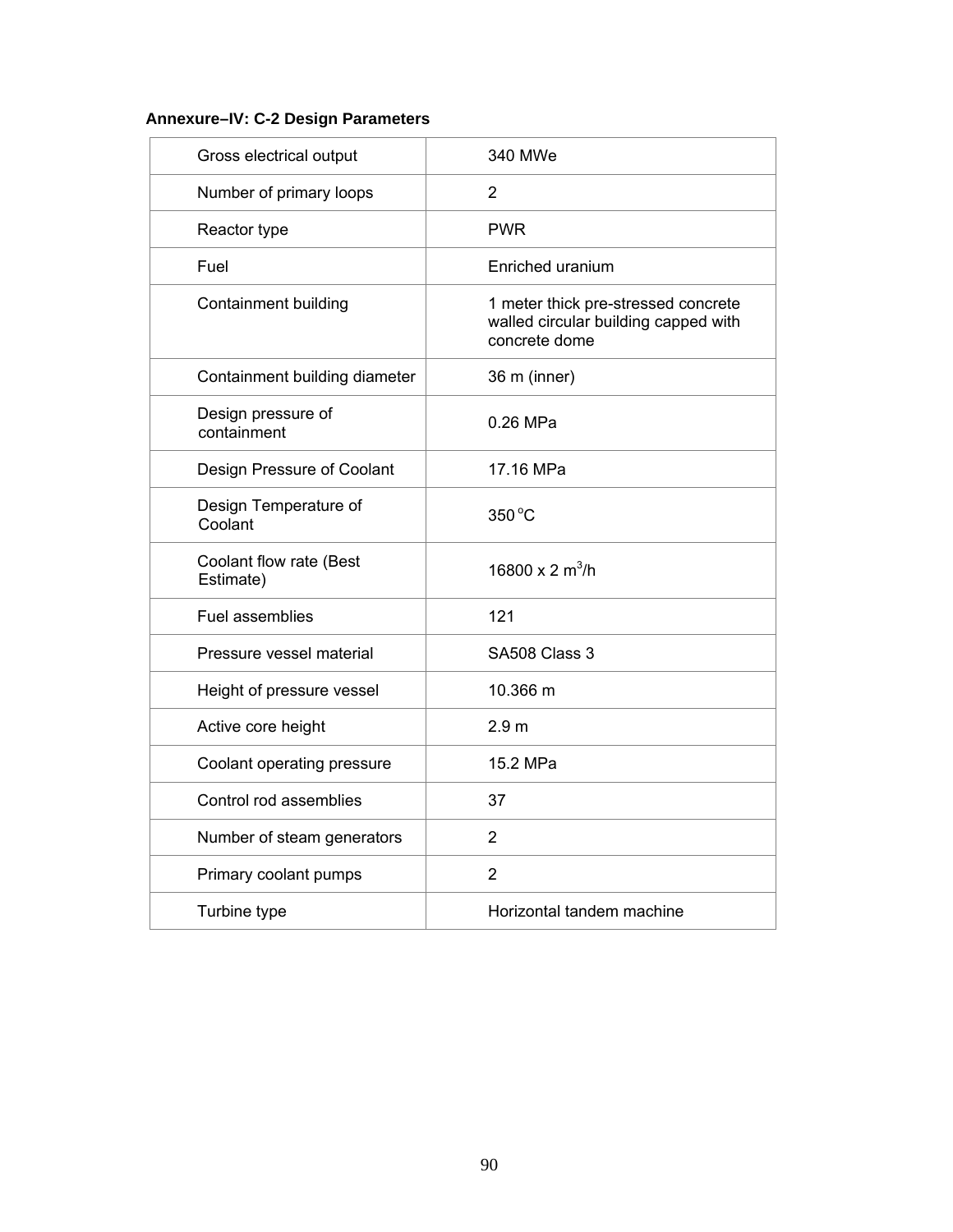# **Annexure–V: Summary of Activities Performed during RFOs at C-1 after 4th Review Meeting**

| <b>Activities</b>                                                         | RFO-5                                                                                                                                                                                                                                                                                                                                                                                                                                                                                                                                 | RFO-6                                                                                                                                                                                                                                                                           |  |
|---------------------------------------------------------------------------|---------------------------------------------------------------------------------------------------------------------------------------------------------------------------------------------------------------------------------------------------------------------------------------------------------------------------------------------------------------------------------------------------------------------------------------------------------------------------------------------------------------------------------------|---------------------------------------------------------------------------------------------------------------------------------------------------------------------------------------------------------------------------------------------------------------------------------|--|
| Total jobs planned                                                        | 3303                                                                                                                                                                                                                                                                                                                                                                                                                                                                                                                                  | 3264                                                                                                                                                                                                                                                                            |  |
| Total jobs completed                                                      | 3250                                                                                                                                                                                                                                                                                                                                                                                                                                                                                                                                  | 3201                                                                                                                                                                                                                                                                            |  |
| Maintenance jobs                                                          | 2914                                                                                                                                                                                                                                                                                                                                                                                                                                                                                                                                  | 2818                                                                                                                                                                                                                                                                            |  |
| ISI jobs                                                                  | 132                                                                                                                                                                                                                                                                                                                                                                                                                                                                                                                                   | 133                                                                                                                                                                                                                                                                             |  |
| Modifications                                                             | 24                                                                                                                                                                                                                                                                                                                                                                                                                                                                                                                                    | 13                                                                                                                                                                                                                                                                              |  |
| Surveillance tests                                                        | 180                                                                                                                                                                                                                                                                                                                                                                                                                                                                                                                                   | 180                                                                                                                                                                                                                                                                             |  |
| Deferred jobs                                                             | 36                                                                                                                                                                                                                                                                                                                                                                                                                                                                                                                                    | 63                                                                                                                                                                                                                                                                              |  |
| Additional jobs completed<br>identified<br>which<br>were<br>during outage | 4550                                                                                                                                                                                                                                                                                                                                                                                                                                                                                                                                  | 2444                                                                                                                                                                                                                                                                            |  |
| Planned radiation<br>collective doses &<br>Max individual                 | <645 man mSv<br>≤10<br>man m <sub>Sv</sub>                                                                                                                                                                                                                                                                                                                                                                                                                                                                                            | ≤ 500<br>man m <sub>Sv</sub><br>≤10<br>man m <sub>Sv</sub>                                                                                                                                                                                                                      |  |
| radiation<br>Received<br>collective doses &<br>Max individual             | 665.9 man mSv<br>8.2<br>man mSv                                                                                                                                                                                                                                                                                                                                                                                                                                                                                                       | 558.261 man mSv<br>7.339<br>man m <sub>Sv</sub>                                                                                                                                                                                                                                 |  |
| Outage duration<br>(planned/actual)                                       | 168/173.2 days                                                                                                                                                                                                                                                                                                                                                                                                                                                                                                                        | 63.67/64.31days                                                                                                                                                                                                                                                                 |  |
| Major problems faced                                                      | 1. During lifting of Upper<br>Internals it was noticed that two<br><b>Rod Cluster Control Assemblies</b><br>(RCCAs) were also being lifted<br>along with Upper Internals.<br>Problem was revealed by<br>underwater camera; lifting<br>stopped immediately.<br>Emergency procedure prepared<br>and RCCAs unlatched and<br>restored to Fuel Assemblies<br>successfully.<br>2. During Visual Inspection<br>foreign materials found in 15<br>spent fuel assemblies; all the<br>foreign materials retrieved from<br>these fuel assemblies. | Decontamination of<br>$1_{-}$<br>Reactor Coolant Pump B<br>(RCP-B) internals.<br>2.<br>Steam Generators cover<br>studs removal.<br>3.<br>Crane problems (polar<br>crane, fuel manipulator crane<br>and gantry crane)<br>4.<br>Up-ending device<br>problems during fuel loading. |  |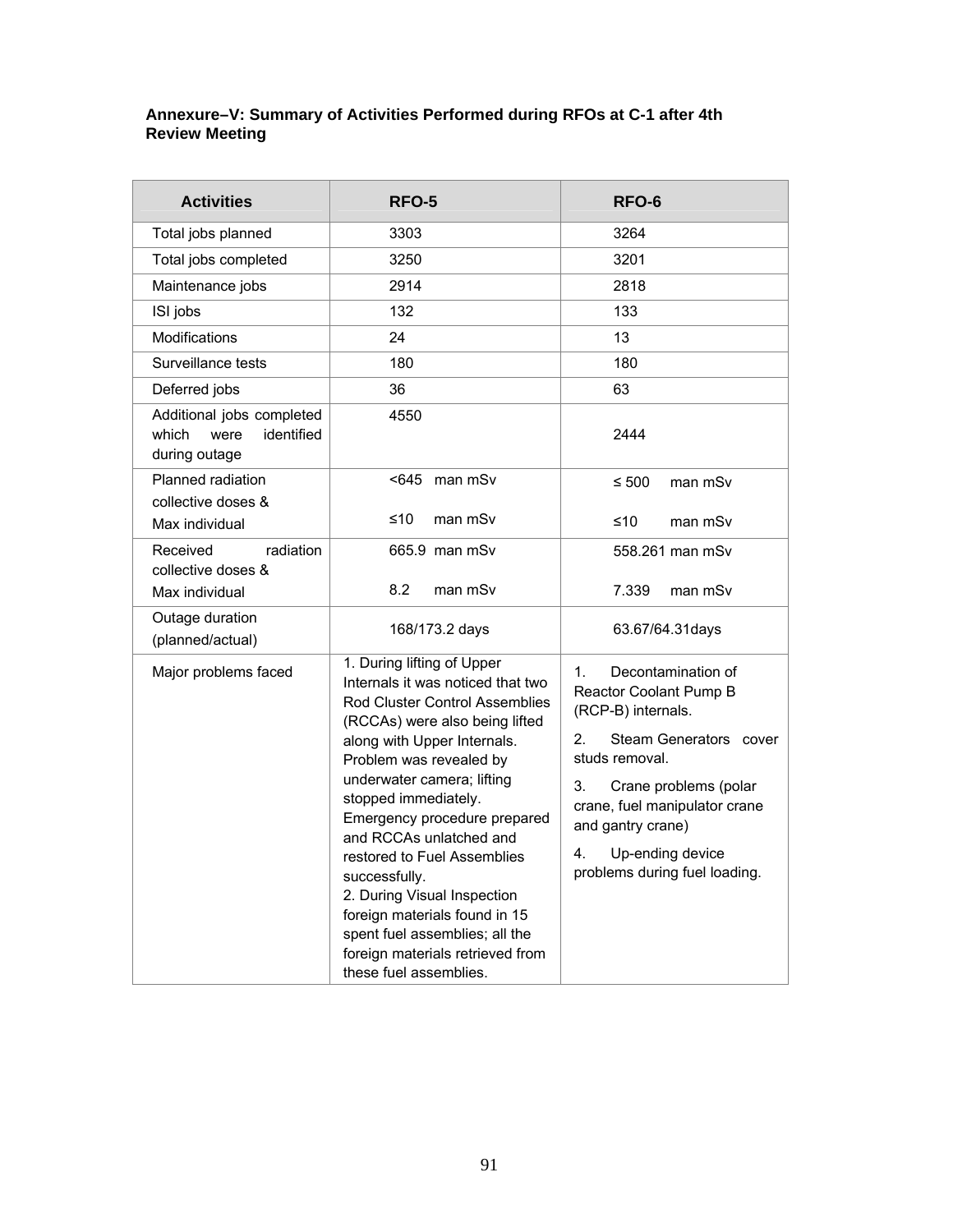# **Annexure–VI: Summary of Activities related to Ageing Management at K-1**

# **1. Activities in Mechanical Area**

- Plant Main Chillers
- Service Air Compressors
- Condenser Tubes Replacement (partial).
- Replacement and Refurbishment of nuclear and conventional systems valves & pumps
- Tube bundles of CPH-HX2 / SH-HX1
- Sampling chambers tubing of Delayed Neutron System for failed fuel detection.
- Containment dampers
- AD-PM8, PM9, MH-PM1, PM3 and PM5
- CH-P1
- HDCP pumps
- Tubes of SA-CP2 and CP3 after cooler
- Radiator core of DE-DG2
- Vibration detector/software has been purchased from DNPER for vibration analysis of rotating machines.
	- Radiator of Transformers (GE-T1, DE-T2)

# **2. Activities in Control & Electrical Area**

- Plant Radiation Monitoring Equipment
- Plant Regulating Computers
- Alarms Annunciation, Logging, Special Computations
- Replacement of Measurement and Control loops.
- Replacement of CR120 Relays
- Replacement of few Safety Loops relating to Reactor Protection & Engineered **Safeguards**
- Up-gradation of T/G Machine Monitoring System
- Plant Communication System Improvements
- Positioner and transmitter of BFW-CV51 to BFW-CV56
- Transmitter of PH4F
- Fuel channel RTDs
- Extension of 132 KV Switchyard
- Replacement of Neutron Power measuring instruments (partial)
- 4160V Magna blast circuit breakers
- Replacement of OCBs (GE-B1/B2/B3) with SF6 breakers
- Replacement of Transmission lines protective relays
- AK-2-25 type circuit breakers
- Replacement of EC units of LV AK type circuit breakers MVT conversion kits
- Replacement of Agastat relays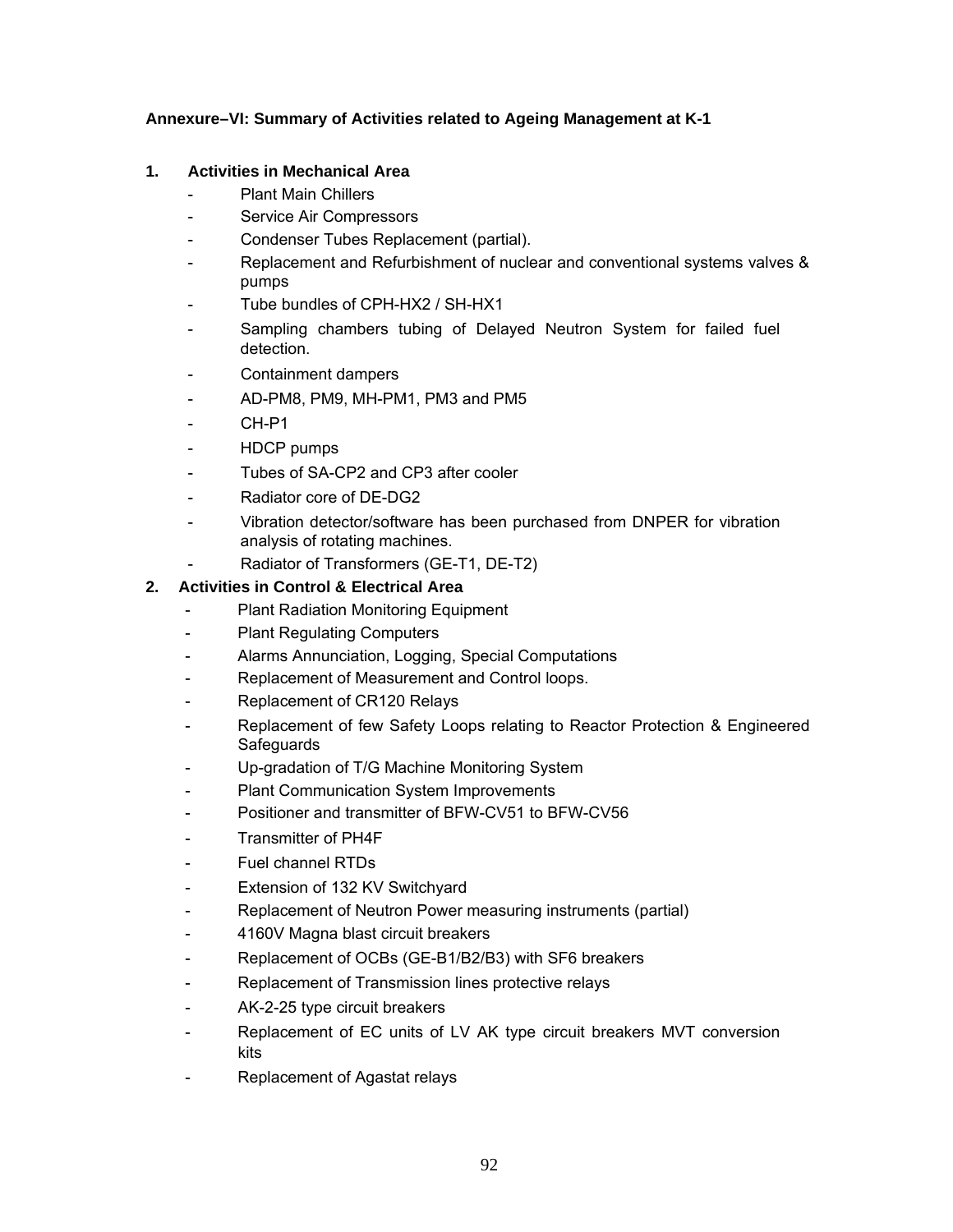- Inspection tools for feeders has been received from M/s Kinectrics and used for inspection of 02 feeders
- Replacement of safety related solenoid valves (SOVs)

# **3 Activities in Civil Area**

- Physical inspection of the plant buildings.
- The inspection of the tendon gallery of the containment building to assess the overall condition of the concrete tunnel and the grouting materials.
- Strength assessment of containment building through finite element and leak rate test at 11 psig.
- Replacement of eroded elastomeric lining along the steam line due to elevated temperature.
- Repair of deteriorated operating floor soffit of pump house.
- Severely damaged concrete floor over the boulder of the water intake channel was rebuilt.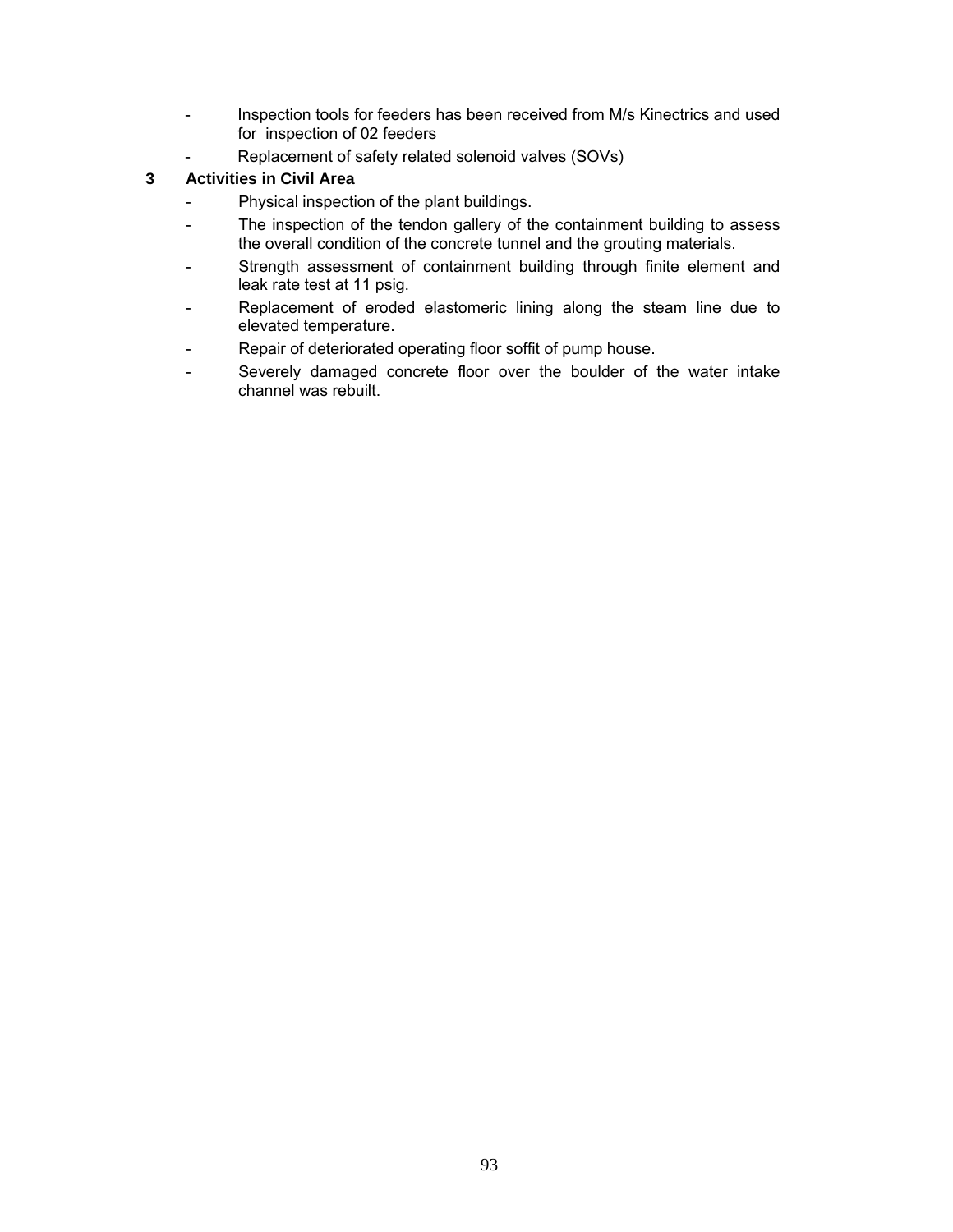#### **Annexure–VII: C-1 Periodic Safety Review – List of Safety Factors**

# **PLANT**

Plant design Actual condition of SSCs Equipment qualification, Ageing

# **SAFETY ANALYSIS**

Deterministic safety analysis, Probabilistic safety analysis, Hazard analysis.

# **PERFORMANCE AND FEEDBACK**

Safety performance Use of experience from other plants and research findings

# **MANAGEMENT**

Organization and administration, **Procedures** Human Factors Emergency planning

# **ENVIRONMENT**

Radiological impact on the environment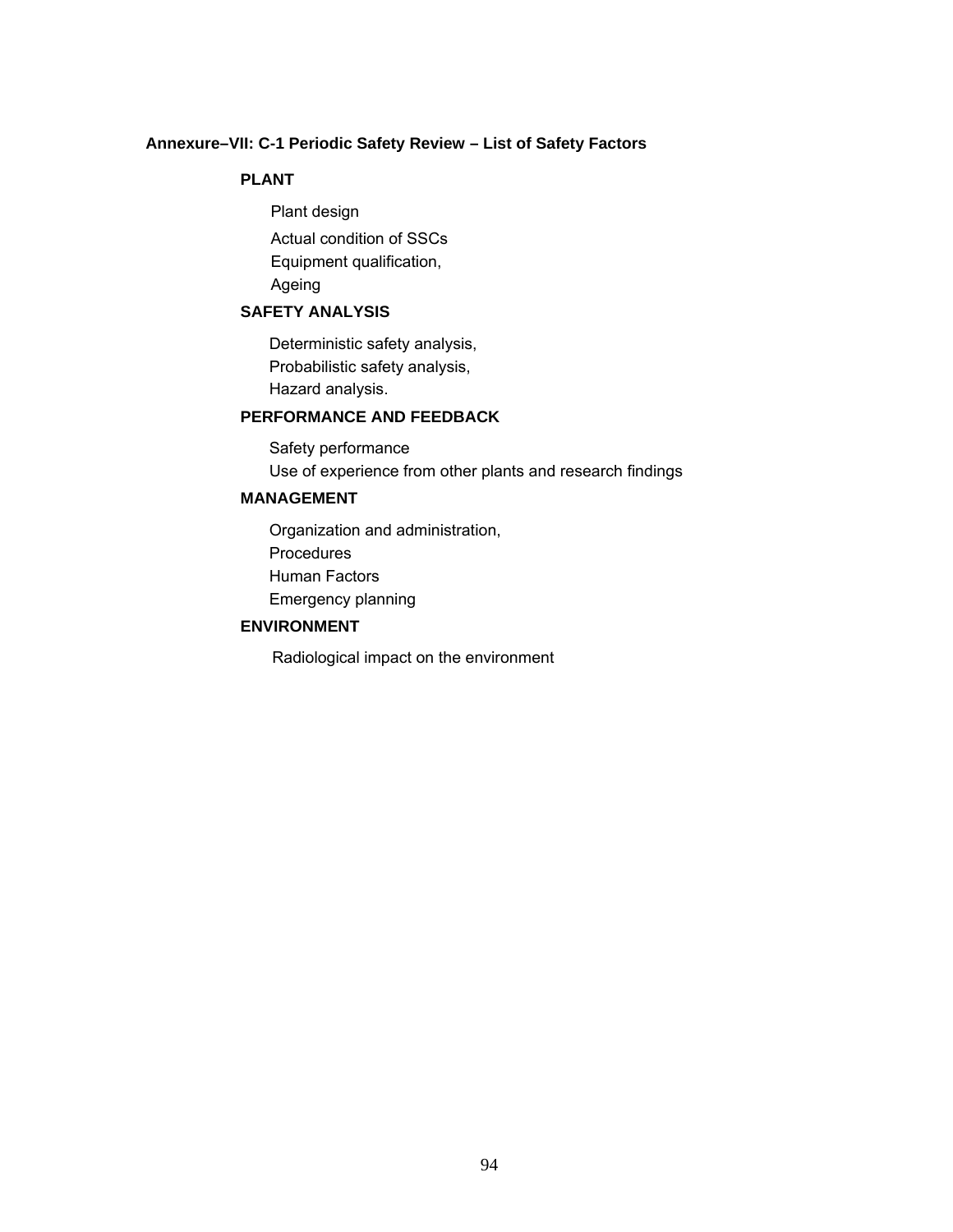# **Annexure–VIII: Highlights of C-2 FSAR Review**

| Total Duration of the Review:                     | 07-12-2009 to 29-11-2010   |
|---------------------------------------------------|----------------------------|
| Total Number of Review Phases:                    | Four                       |
| $\triangleright$ Review Phase 1:                  | 07-12-2009 to 30-12-2010   |
| $\triangleright$ Review Phase 2 :                 | 11-01-2010 to 20-03-2010   |
| $\triangleright$ Review Phase 3 :                 | 31-03-2010 to 30-04-2010   |
| $\triangleright$ Review Phase 4 :                 | 28-06-2010 to 27-08-2010   |
| First Review Meeting:                             | $07-06-2010$ to 17-06-2010 |
| $\triangleright$ Total Number of Issues discussed | 893                        |
| $\triangleright$ Total Number of Issues Resolved  | 811                        |
| $\triangleright$ Total Number of Issues Pending   | 82                         |
| Final Review Meeting:                             | 04-10-2010 to 09-10-2010   |
| Submission of Safety Evaluation Report:           | November 12, 2010          |
| Issuance of Fuel Load Permit:                     | November 29, 2010          |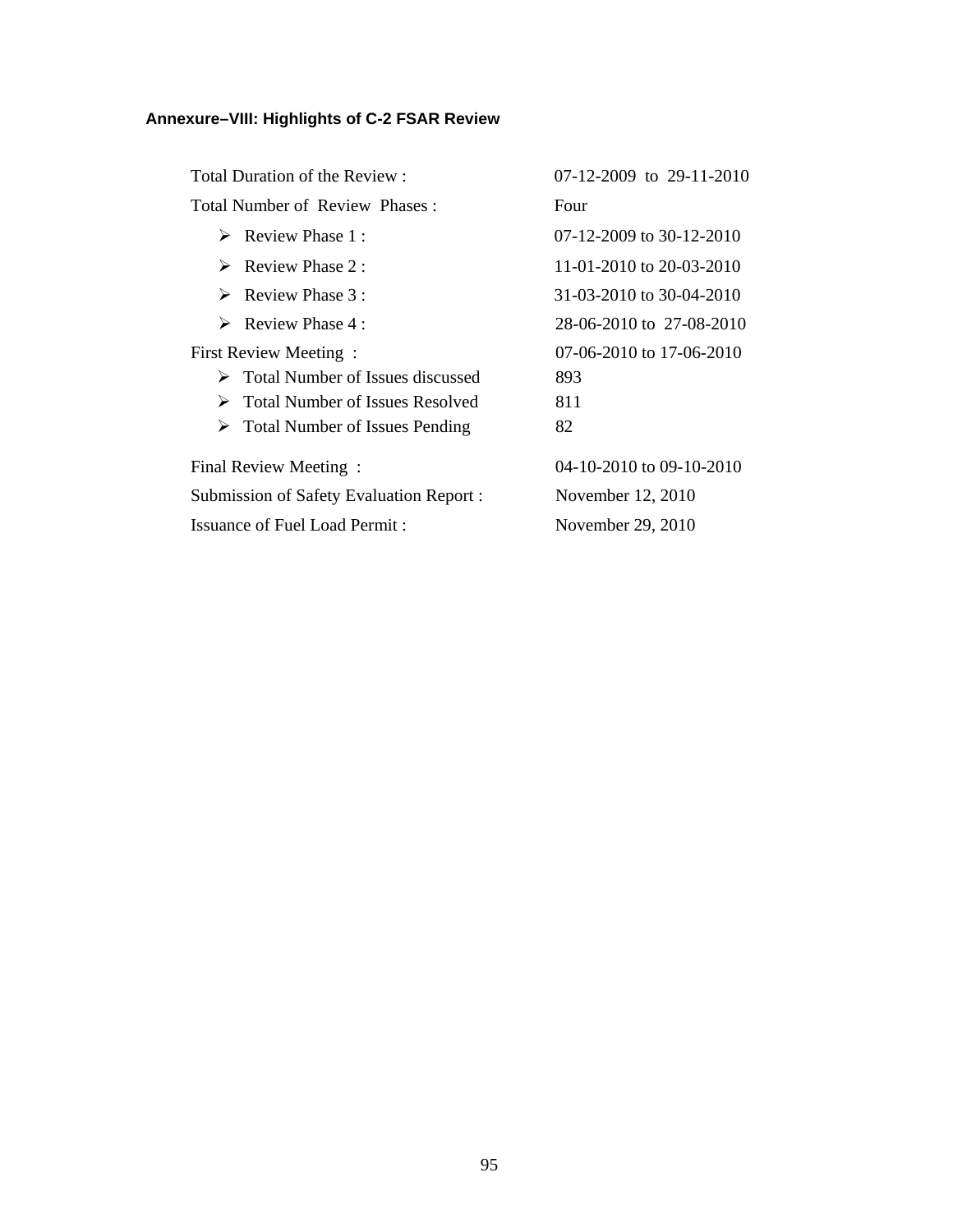| No. | <b>Regulation No.</b> | <b>Title</b>                                                                                          | Date of Issue |
|-----|-----------------------|-------------------------------------------------------------------------------------------------------|---------------|
| 1.  |                       | Pakistan Nuclear Regulatory Authority<br>Ordinance                                                    | 22 Jan 2001   |
| 2.  | <b>PAK/900</b>        | Regulations on Licensing Fee by<br>Pakistan Nuclear Regulatory Authority                              | 03 Nov 2008   |
| 3.  | <b>PAK/904</b>        | Regulations on Radiation Protection                                                                   | 05 Oct 2004   |
| 4.  | <b>PAK/907</b>        | Regulations for Licensing of Nuclear<br>Safety Class Equipment and<br><b>Components Manufacturers</b> | 01 Sep 2008   |
| 5.  | <b>PAK/908</b>        | Regulations for the Licensing of<br>Radiation Facilities other than Nuclear<br>Installations          | 05 Oct 2004   |
| 6.  | <b>PAK/909</b>        | Regulation for Licensing of Nuclear<br>Installations in Pakistan                                      | 21 Sep 2001   |
| 7.  | PAK/910               | Regulations on the Safety of Nuclear<br><b>Installations - Site Evaluation</b>                        | 01 Sep 2008   |
| 8.  | PAK/911               | Regulation on the Safety of Nuclear<br>Power Plant - Design                                           | 11 Jan 2002   |
| 9.  | <b>PAK/912</b>        | Regulations on the Safety of Nuclear<br>Power Plant - Quality Assurance                               | 10 Sep 2003   |
| 10. | PAK/913               | Regulations on the Safety of Nuclear<br>Power Plants - Operation                                      | 22 Dec 2004   |
| 11. | PAK/914               | Regulations on Management of a<br>Nuclear or Radiological Emergency                                   | 01 Sep 2008   |
| 12. | PAK/915               | Regulations on Radioactive Waste<br>Management                                                        | 02Aug 2005    |
| 13. | PAK/916               | Regulations for the Safe Transport of<br>Radioactive Material                                         | 20 April 2007 |

# **Annexure–IX: National Regulations (Gazette notified)**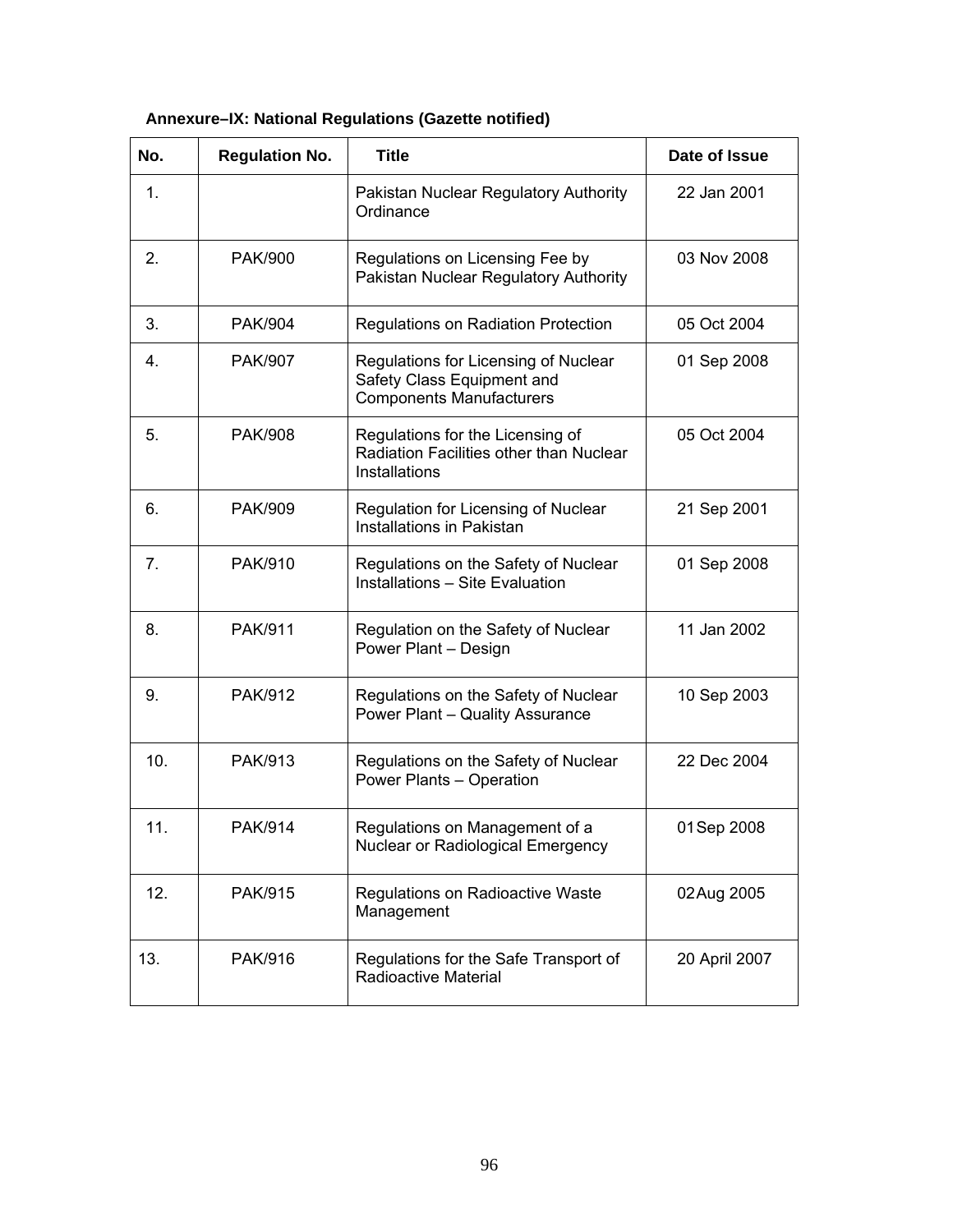**Annexure–X: Organization Chart of Pakistan Nuclear Regulatory Authority** 

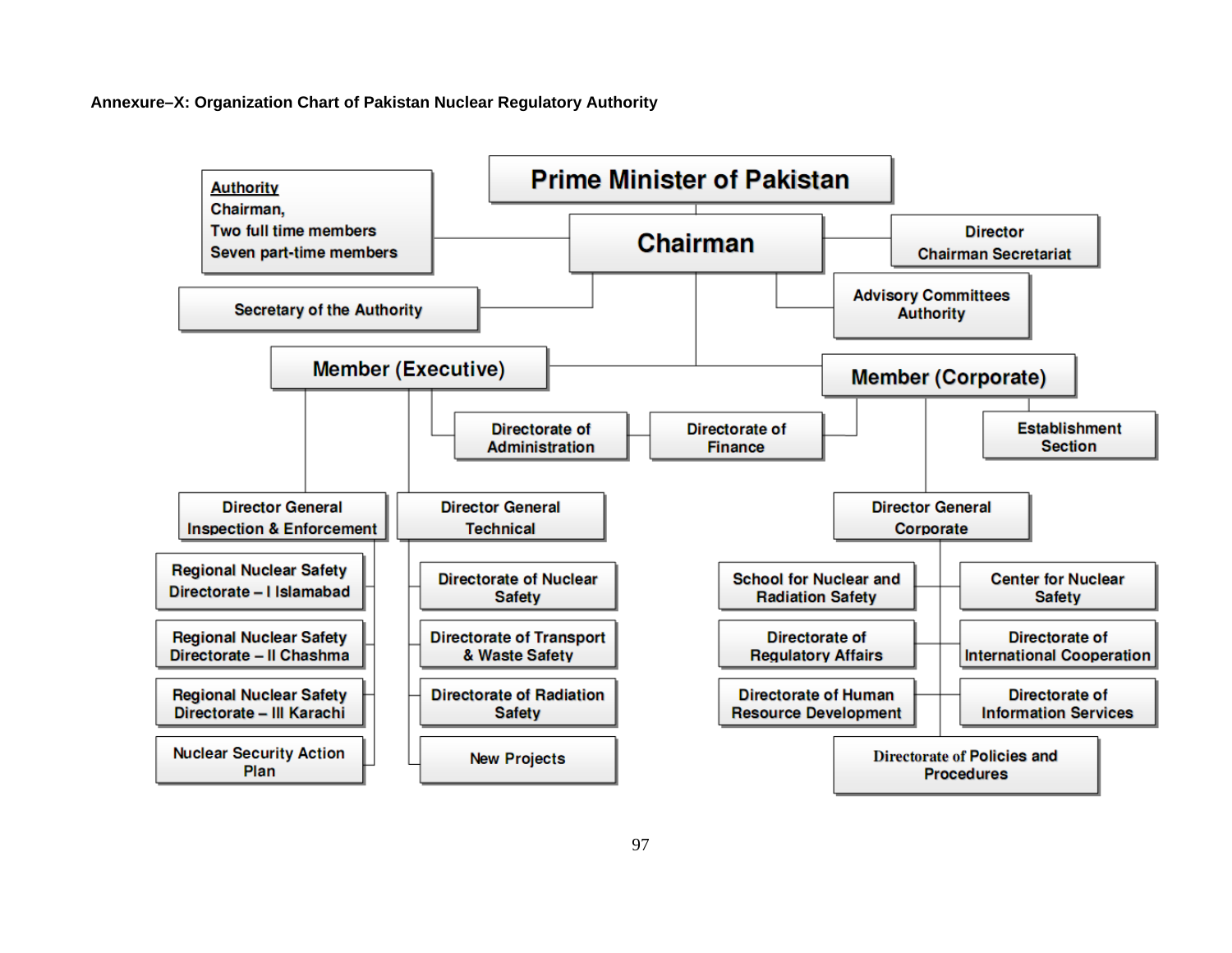

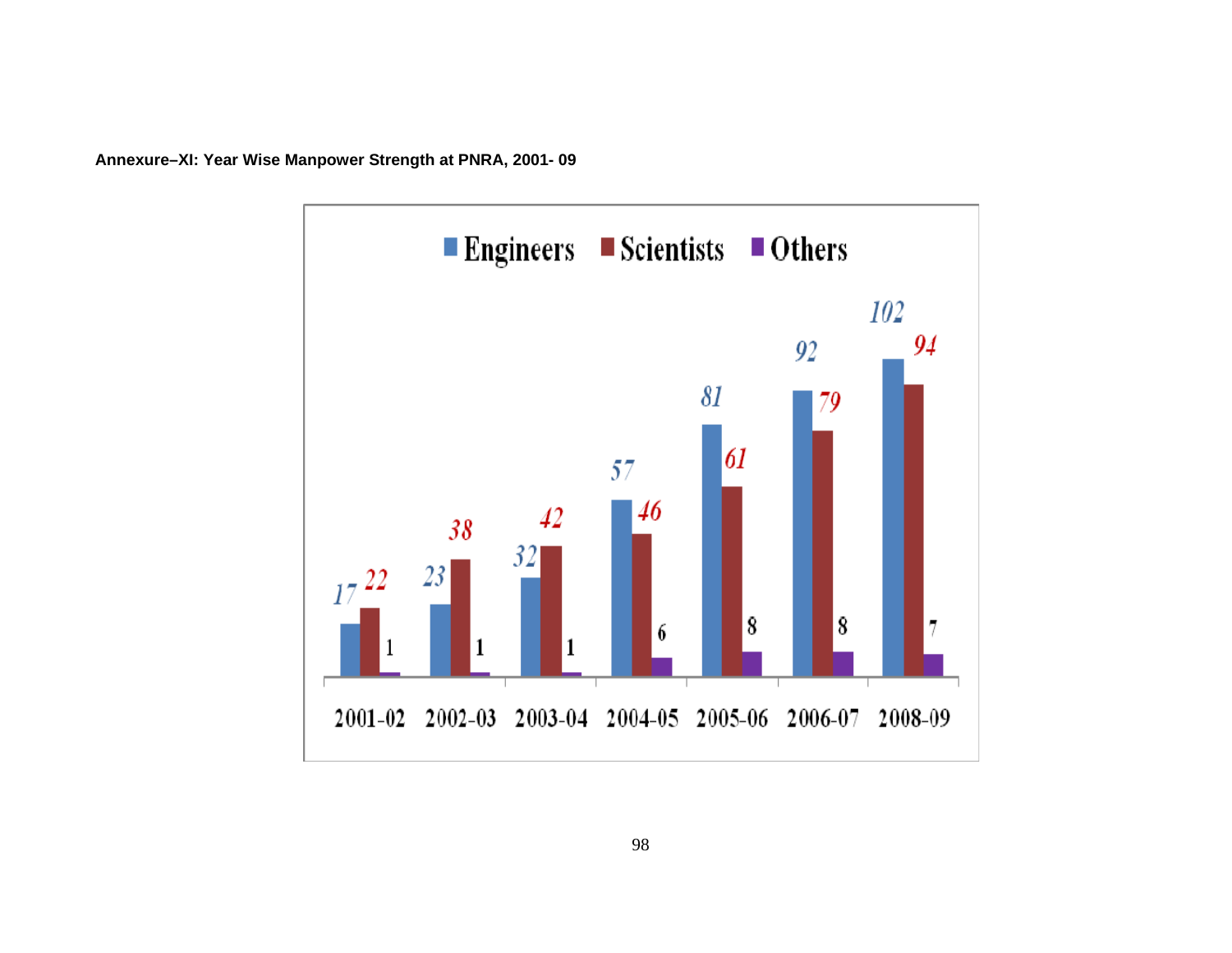**Annexure–XII: Abridged Organization Chart of Pakistan Atomic Energy Commission** 

**(as Applicable to Nuclear Installations)** 

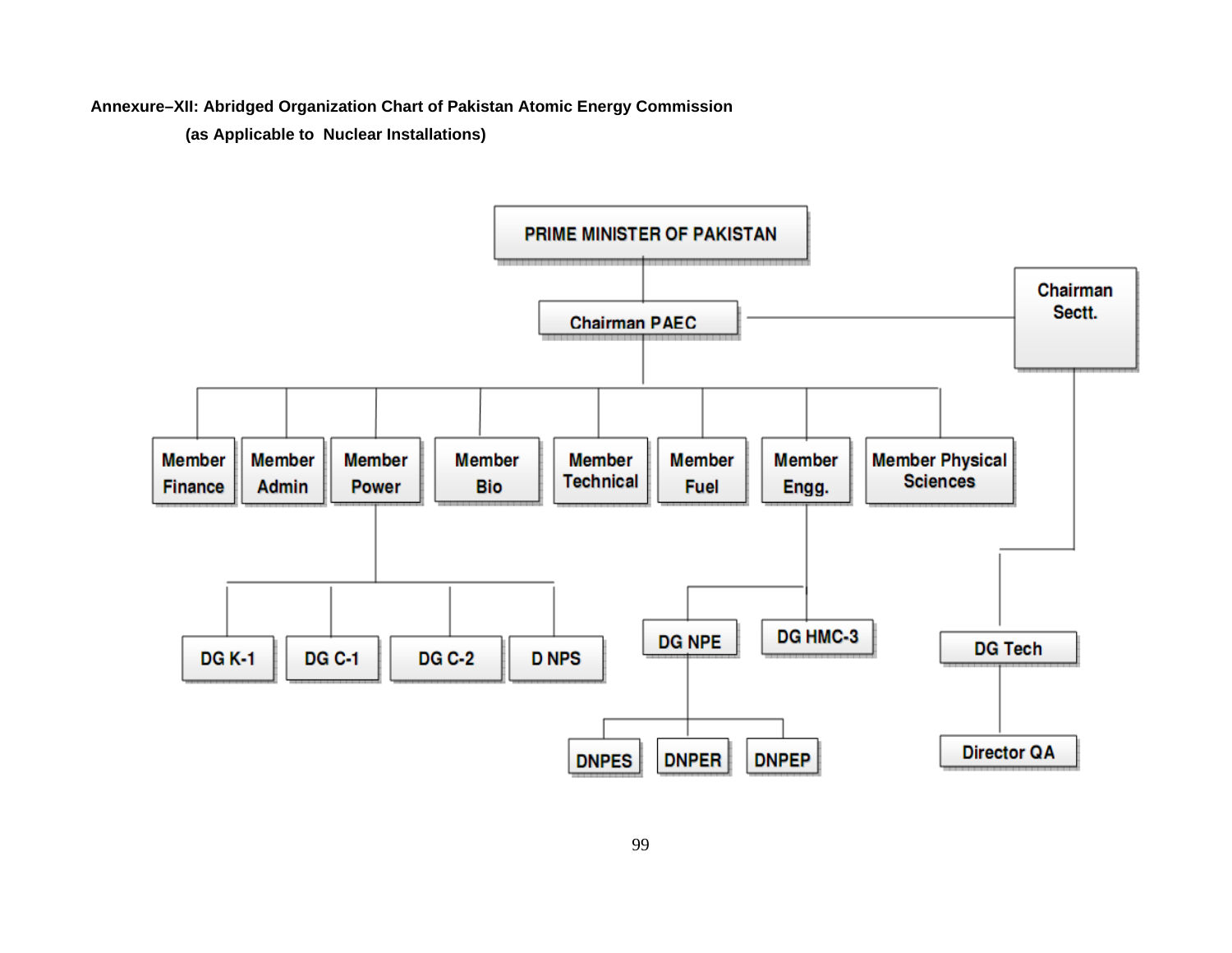### **Annexure–XIII: PNRA Performance Indicators**

- Indicator 1. Acceptable level of safety being maintained by licensees
- Indicator 2. Regulations and procedures in position and understood by licensees
- Indicator 3. Continuous improvement of performance
- Indicator 4. Appropriate actions taken to prevent degradation of safety and to promote safety improvements
- Indicator 5. Human resource development, and competent and certified regulatory staff
- Indicator 6. Legal provisions for enforcement, i.e., dealing with noncompliance or licence conditions violations
- Indicator 7. Performance of functions in a timely and cost-effective manner
- Indicator 8. Well established Quality Management System
- Indicator 9. Availability of adequate resources for performing the functions
- Indicator 10. Confidence of the operating organization
- Indicator 11. Confidence of the general public
- Indicator 12. Confidence of the Government.

#### **Grading Scale for Performance Indicators**

| Green                       | Satisfactory         |  |
|-----------------------------|----------------------|--|
| White                       | Minimally acceptable |  |
| Needs improvement<br>Yellow |                      |  |
| Red                         | Unsatisfactory       |  |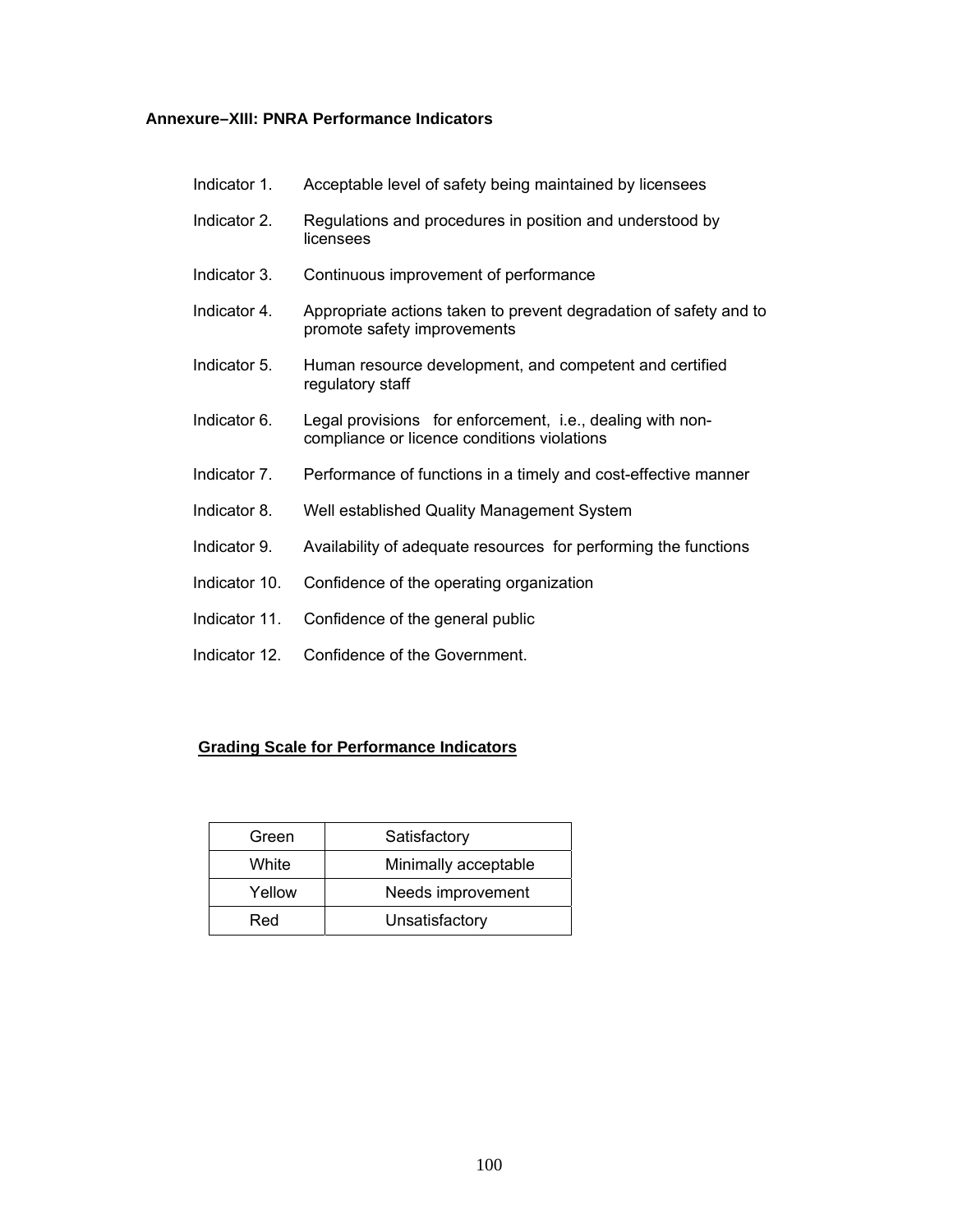# **Annexure–XIV: Dose Limits for Exposures Incurred From Practices**

### **ANNUAL DOSE LIMITS FOR RADIATION WORKERS**

| <b>Organ or Tissue</b>                                                                                             | <b>Dose Quantity</b> | <b>Dose Limit</b><br>(mSv) |
|--------------------------------------------------------------------------------------------------------------------|----------------------|----------------------------|
| Whole body                                                                                                         | Effective dose       | $20*$                      |
| Lens of the eye                                                                                                    | Equivalent dose      | 150                        |
| Extremities (hands and feet) or Skin<br>(average dose over 1 $\text{cm}^2$ of the most<br>highly irradiated area). | Equivalent dose      | 500                        |

\* In special circumstances, an effective dose of up to 50mSv in a single year provided that the average dose over five consecutive years does not exceed 20mSv/year.

# **ANNUAL DOSE LIMITS FOR APPRENTICES/STUDENTS**

# **(16 TO 18 YEARS OF AGE)**

| <b>Organ or Tissue</b>                                                                                             | <b>Dose Quantity</b> | <b>Dose Limit</b><br>(mSv) |
|--------------------------------------------------------------------------------------------------------------------|----------------------|----------------------------|
| Whole body                                                                                                         | Effective dose       | 6                          |
| Lens of the eye                                                                                                    | Equivalent dose      | 50                         |
| Extremities (hands and feet) or skin<br>(average dose over 1 $\text{cm}^2$ of the most<br>highly irradiated area). | Equivalent dose      | 150                        |

#### **ANNUAL DOSE LIMITS FOR PUBLIC**

| <b>Organ or Tissue</b> | <b>Dose Quantity</b> | <b>Dose Limit</b><br>(mSv) |
|------------------------|----------------------|----------------------------|
| Whole body             | Effective dose       | $1*$                       |
| Lens of the eye        | Equivalent dose      | 15                         |
| Skin                   | Equivalent dose      | 50                         |

\* In special circumstances, an effective dose of up to 5mSv in a single year provided that the average dose over five consecutive years does not exceed 1mSv/year.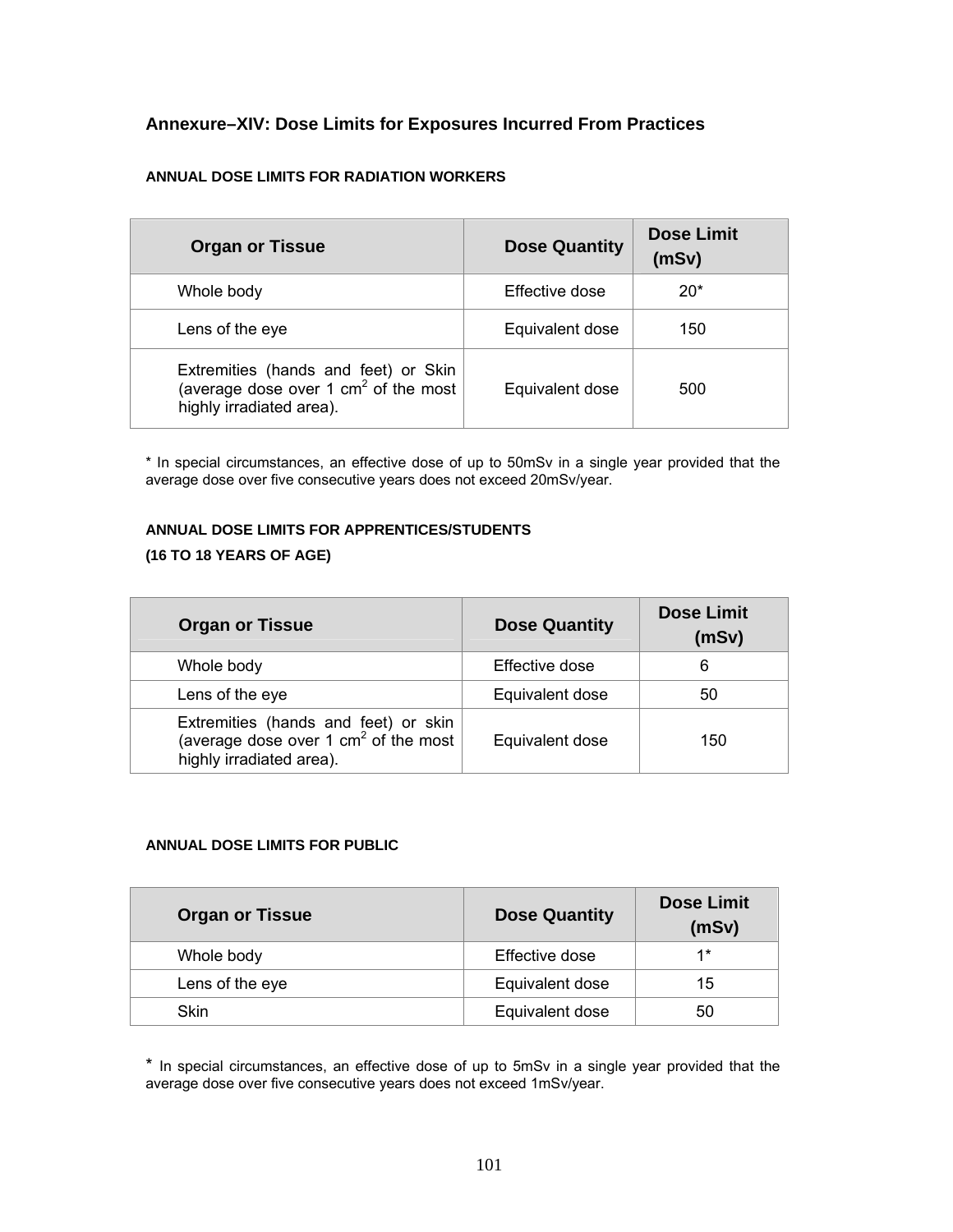# **Annexure-XV: Occupational Exposures at K-1, 2007-10**



**Note: Data is up to May 2010**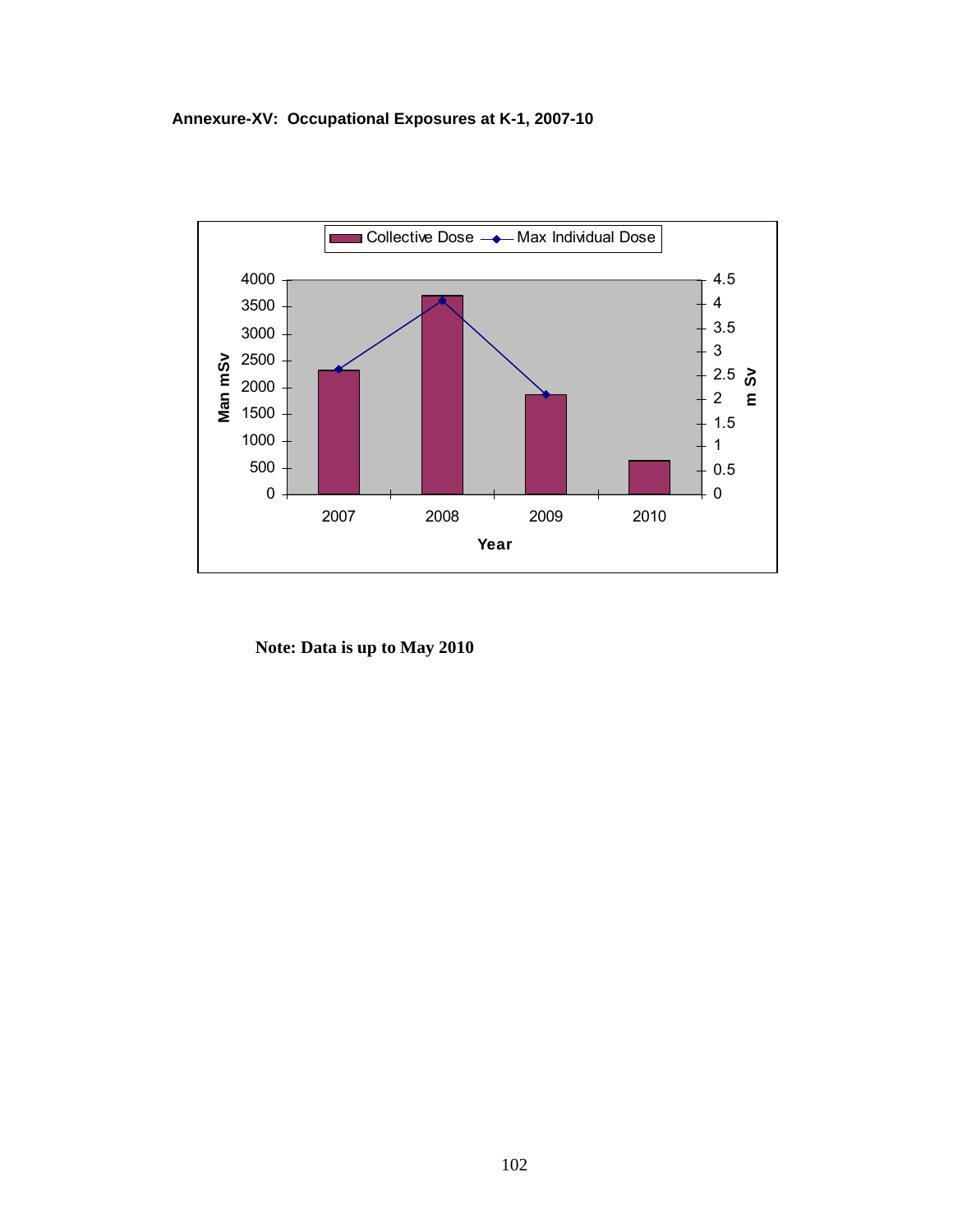





**Note: Data is up to May 2010**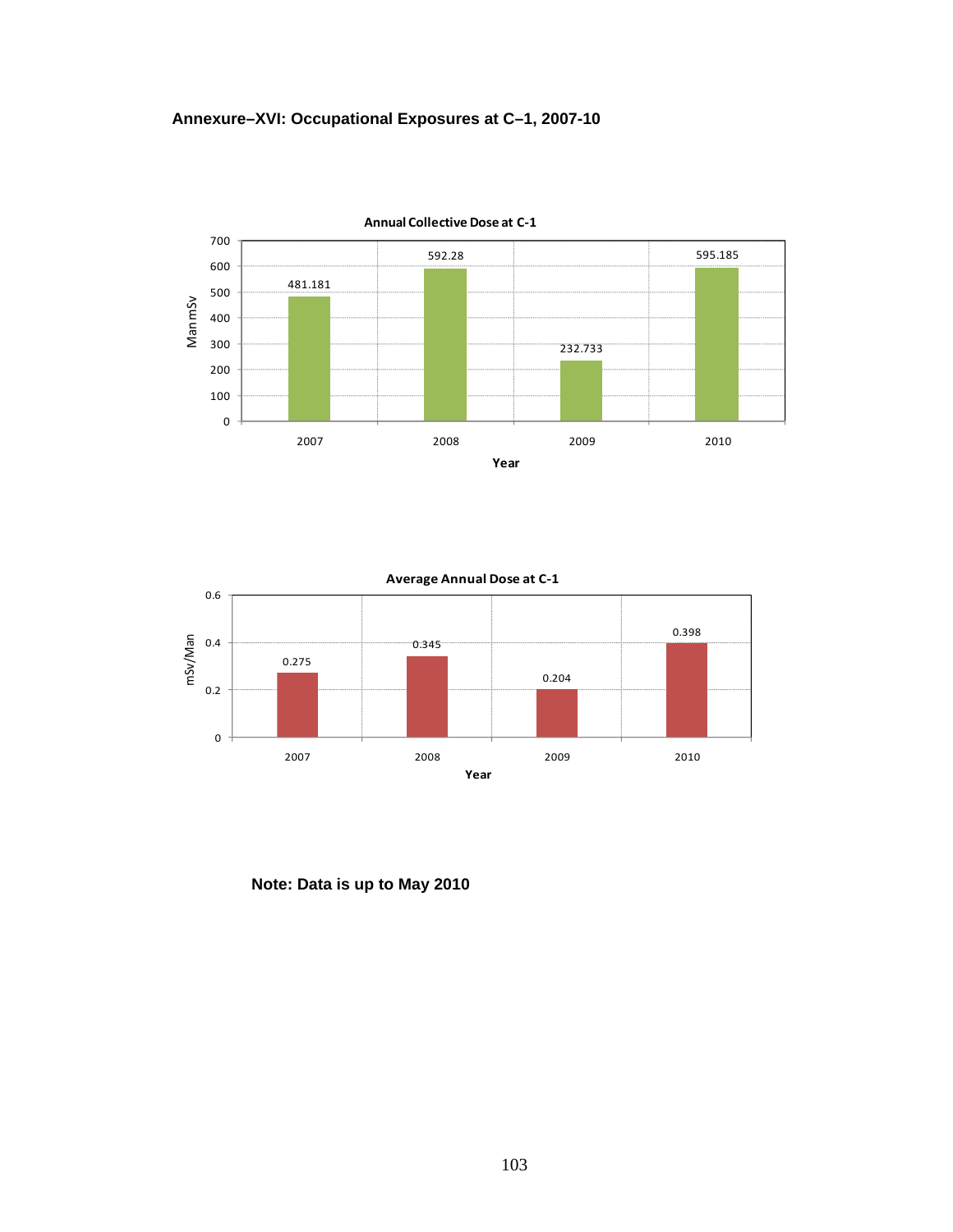**Annexure–XVII: Effluent Releases from K-1 and C-1, 2007-09** 



**Effluent Releases from K-1** 

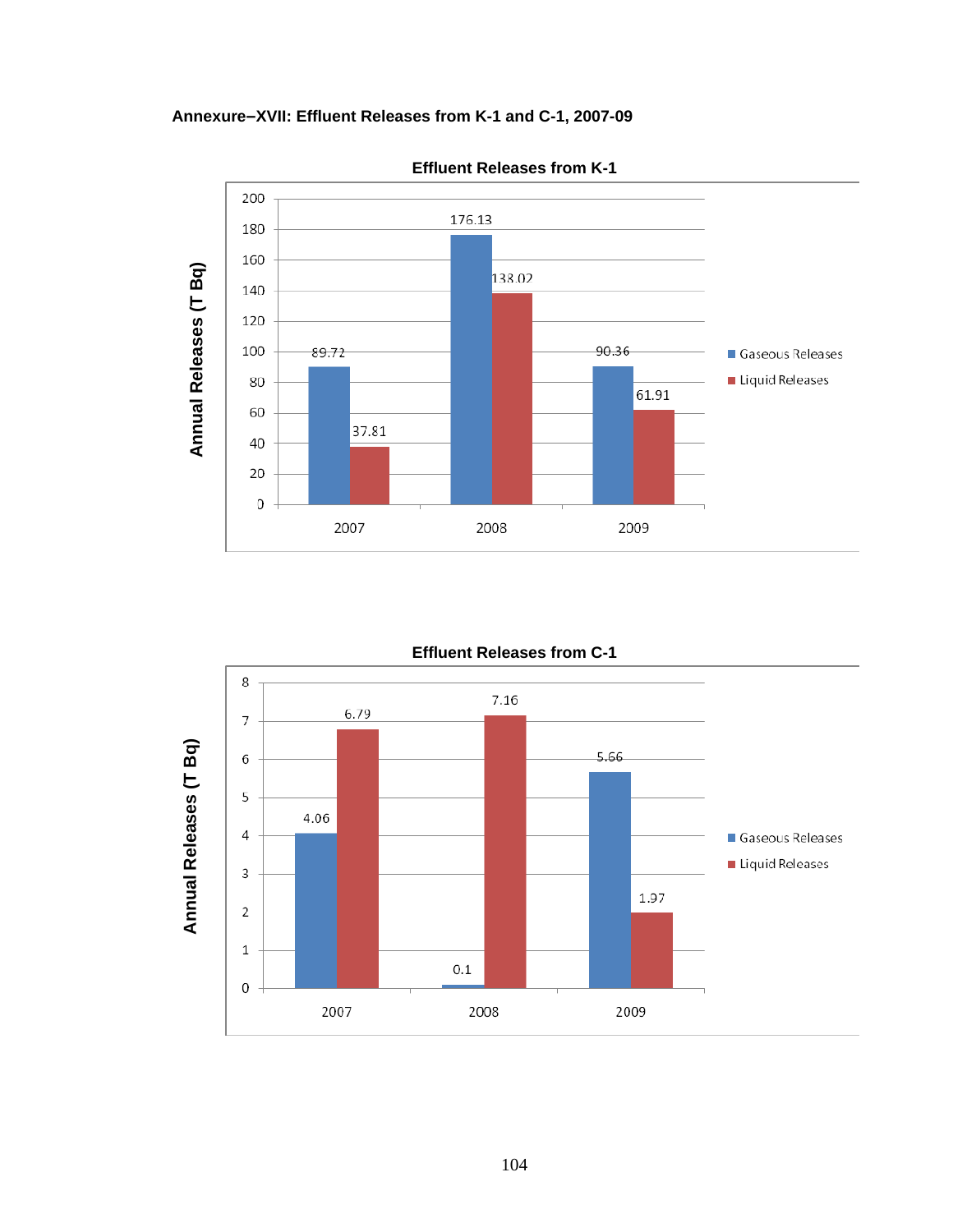**Annexure–XVIII: Annual Average Ambient Dose Levels Around Nuclear Installations, 2007-09** 



**Annual Average Ambient Dose Levels at K-1** 



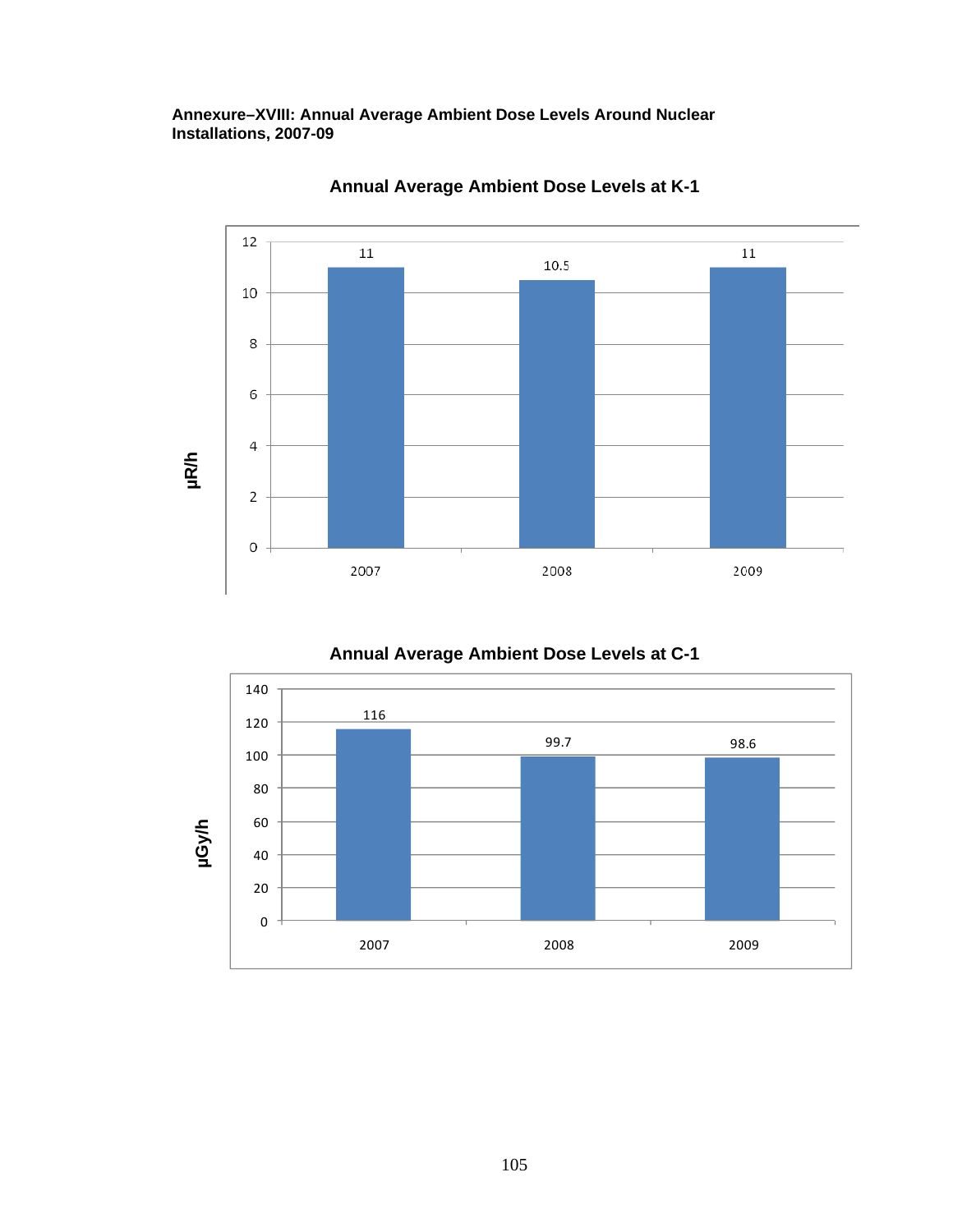| No.            | Type of Drill/Exercise at K-1              | <b>Frequency</b>                              |
|----------------|--------------------------------------------|-----------------------------------------------|
| 1              | Radiological Emergency Exercise            | Annually                                      |
| 2              | Radiological Survey Drill                  | Quarterly                                     |
| 3              | Air sampling drill (of the Assembly Areas) | 8 weekly                                      |
| 4              | Class A Fire drill                         | Monthly                                       |
|                | Class B Fire drill                         | Annually                                      |
|                | Class E Fire drill                         | Annually                                      |
| No.            | Type of Drill/Exercise at C-1              | <b>Frequency</b>                              |
| 1              | Communication drill                        | Quarterly                                     |
| 2              | Off-site radiation monitoring drill        | Annually                                      |
| 3              | On-site radiation monitoring drill         | Annually                                      |
| 4              | Medical drill                              | Annually                                      |
| 5              | Fire fighting drill                        | Twice a year                                  |
| 6              | Partial Exercise (PE)                      | Once every two years<br>(Alternate with FSIE) |
| $\overline{7}$ | Full Scale Integrated Exercise (FSIE)      | Once every two years<br>(Alternate with PE)   |
| 8              | Personnel contamination control drill      | Twice a year                                  |
| 9              | Environmental dose assessment drill        | Twice a year                                  |
| 10             | Emergency class assessment drill           | Annually                                      |
| 11             | Post accident sampling analyses drill      | Annually                                      |

# **Annexure–XIX: Frequency of Various Types of Drills/Exercises at K-1 and C-1**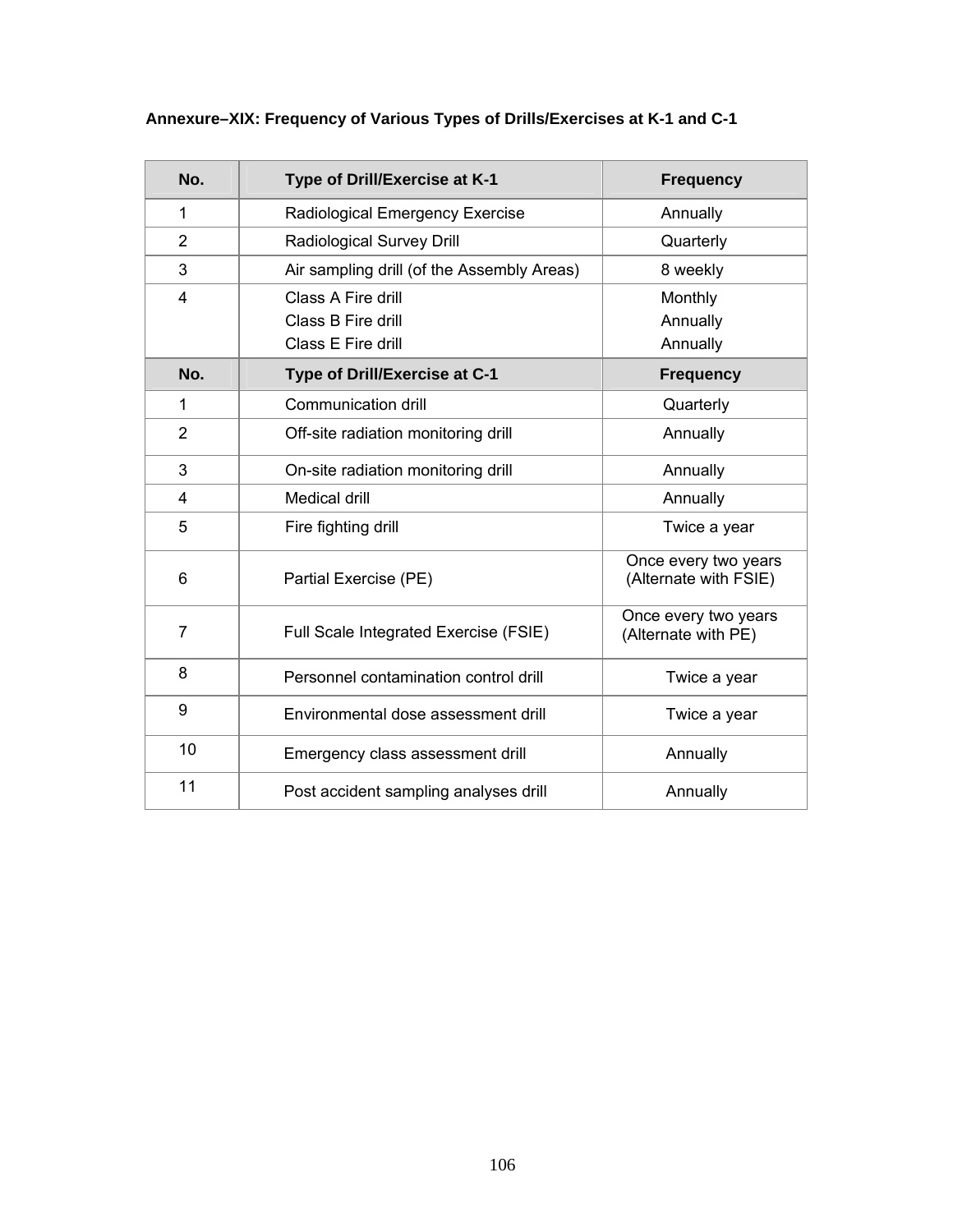| Sr. No.        | <b>Date of Exercise</b> | <b>Type of Exercise</b>                |
|----------------|-------------------------|----------------------------------------|
| 1.             | November 2007           | Annual Radiological Emergency Exercise |
| 2 <sub>1</sub> | December 2008           | Annual Radiological Emergency Exercise |
| 3.             | December 2009           | Annual Radiological Emergency Exercise |
| 4.             | June 2010               | Annual Radiological Emergency Exercise |

# **1. Emergency Exercises Performed at K-1**

# **2. Emergency Exercises Performed at C-1**

| Sr. No. | <b>Date of Exercise</b> | <b>Type of Exercise</b>           |
|---------|-------------------------|-----------------------------------|
|         | Dec 2007                | <b>Partial Emergency Exercise</b> |
| 2.      | Dec 2008                | Integrated Emergency Exercise     |
| 3.      | May 2009                | Unannounced Emergency Exercise    |
|         | December 2009           | <b>Partial Emergency Exercise</b> |

#### **3. IAEA ConvEx Exercises**

| Sr. No. | <b>Date of Exercise</b> | <b>Type of Exercise</b> |
|---------|-------------------------|-------------------------|
| 1.      | March 2008              | ConvEx 1a               |
| 2.      | May 2008                | ConvEx 2b               |
| 3.      | <b>July 2008</b>        | ConvEx 3                |
| 4.      | October 2008            | ConvEx 2a               |
| 5.      | May 2009                | ConvEx 2b               |
| 6.      | <b>July 2009</b>        | ConvEx 1a               |
| 7.      | August 2009             | ConvEx 2d               |
| 8.      | October 2009            | ConvEx 2a               |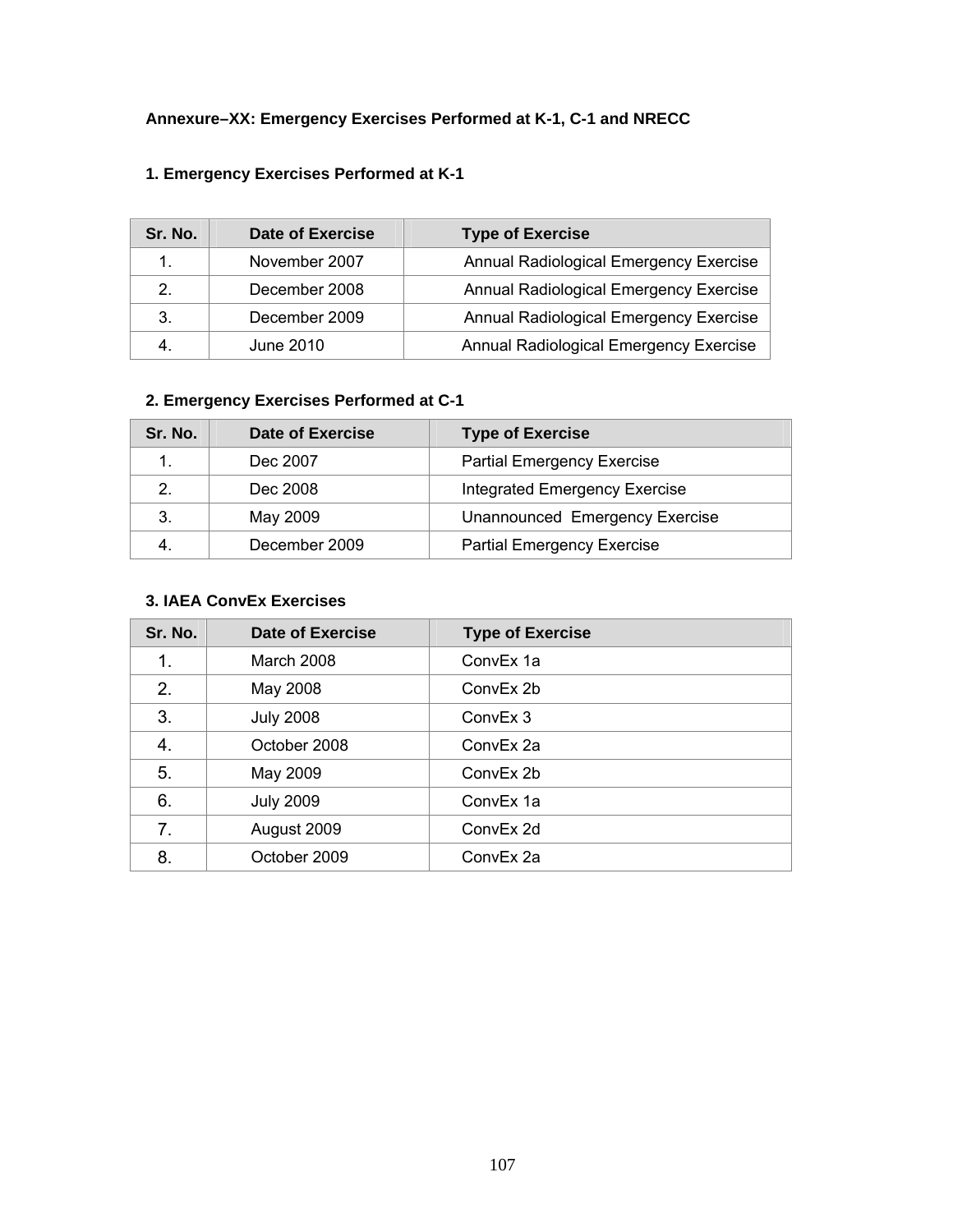#### **Annexure–XXI: List of Abbreviations**

| 5NR                 | <b>Fifth National Report</b>                                                          |
|---------------------|---------------------------------------------------------------------------------------|
| <b>ABCC</b>         | Automatic Boiler Crash Cool Down                                                      |
| <b>ACA</b>          | Apparent Cause Analysis                                                               |
| <b>ACIURI</b>       | Advisory Committee for Improving Utility - Regulatory Interface                       |
| <b>AGS</b>          | Annulus Gas System                                                                    |
| <b>ALARA</b>        | As Low As Reasonably Achievable                                                       |
| <b>AMP</b>          | Ageing Management Program                                                             |
| <b>AOP</b>          | <b>Abnormal Operating Procedures</b>                                                  |
| <b>AOT</b>          | Allowable Outage Time                                                                 |
| <b>ARP</b>          | Alarm Response Procedure                                                              |
| <b>ASME</b>         | American Society of Mechanical Engineers                                              |
| <b>ATWS</b>         | Anticipated Transient without SCRAM                                                   |
| <b>BDBA</b>         | <b>Beyond Design Basis Accidents</b>                                                  |
| $C$ & $I$           | Control and Instrumentation                                                           |
| $C-1$               | Chashma Nuclear Power Plant Unit 1                                                    |
| $C-2$               | Chashma Nuclear Power Plant Unit 2                                                    |
| CAA                 | <b>Civil Aviation Authority</b>                                                       |
| <b>CANDU</b>        | Canada Deuterium Uranium                                                              |
| CAP                 | <b>Corrective Action Program</b>                                                      |
| <b>CDF</b>          | Core Damage Frequency                                                                 |
| <b>CERO</b>         | <b>CHASNUPP Emergency Response Organization</b>                                       |
| <b>CHASCENT</b>     | Chashma Centre for Nuclear Training                                                   |
| <b>CHASNUPP</b>     | Chashma Nuclear Power Plant                                                           |
| <b>CNPGS</b>        | Chashma Nuclear Power Generating Station                                              |
| <b>CNPO</b>         | China Nuclear Power Operation Technology Corporation                                  |
| <b>CNS</b>          | Convention on Nuclear Safety                                                          |
| COG                 | <b>CANDU Operators Group</b>                                                          |
| <b>COMTEX</b>       | <b>Communication Test Exercises</b>                                                   |
| ConvEx              | <b>Convention Exercise</b>                                                            |
| <b>CPDS</b>         | <b>Critical Parameter Display System</b>                                              |
| <b>CPI</b>          | <b>Chemistry Performance Indicator</b>                                                |
| <b>CSS</b>          | Committee on Safety Standards                                                         |
| <b>DBA</b>          | Design Basis Accidents                                                                |
| D G                 | Director-General                                                                      |
| <b>DNPS</b>         | Directorate of Nuclear Power Safety                                                   |
| <b>DQA</b>          |                                                                                       |
|                     | Directorate of Quality Assurance<br>Directorate of Nuclear Power Engineering, Reactor |
| <b>DNPER</b><br>ECC |                                                                                       |
|                     | <b>Emergency Control Center</b>                                                       |
| <b>EDG</b>          | <b>Emergency Diesel Generator</b>                                                     |
| <b>EFW</b>          | <b>Emergency Feed Water</b>                                                           |
| EIA                 | <b>Environmental Impact Assessment</b>                                                |
| <b>ENAC</b>         | <b>Emergency Notification and Assistance Convention</b>                               |
| <b>EOPs</b>         | <b>Emergency Operating Procedures</b>                                                 |
| <b>EPA</b>          | <b>Environmental Protection Agency</b>                                                |
| <b>ERO</b>          | <b>Emergency Response Organization</b>                                                |
| <b>EST</b>          | <b>Emergency Sump Transfer</b>                                                        |
| <b>FIJW</b>         | Force Emergency Injection water                                                       |
| <b>FLP</b>          | <b>Fuel Load Permit</b>                                                               |
| <b>FRI</b>          | <b>Fuel Reliability Indicator</b>                                                     |
| <b>FSA</b>          | <b>Focused Self Assessment</b>                                                        |
| <b>FSAR</b>         | Final Safety Analysis Report                                                          |
| <b>FSTS</b>         | <b>Full Scope Training Simulator</b>                                                  |
| GIK                 | Ghulam Ishaq Khan Institute of Engineering                                            |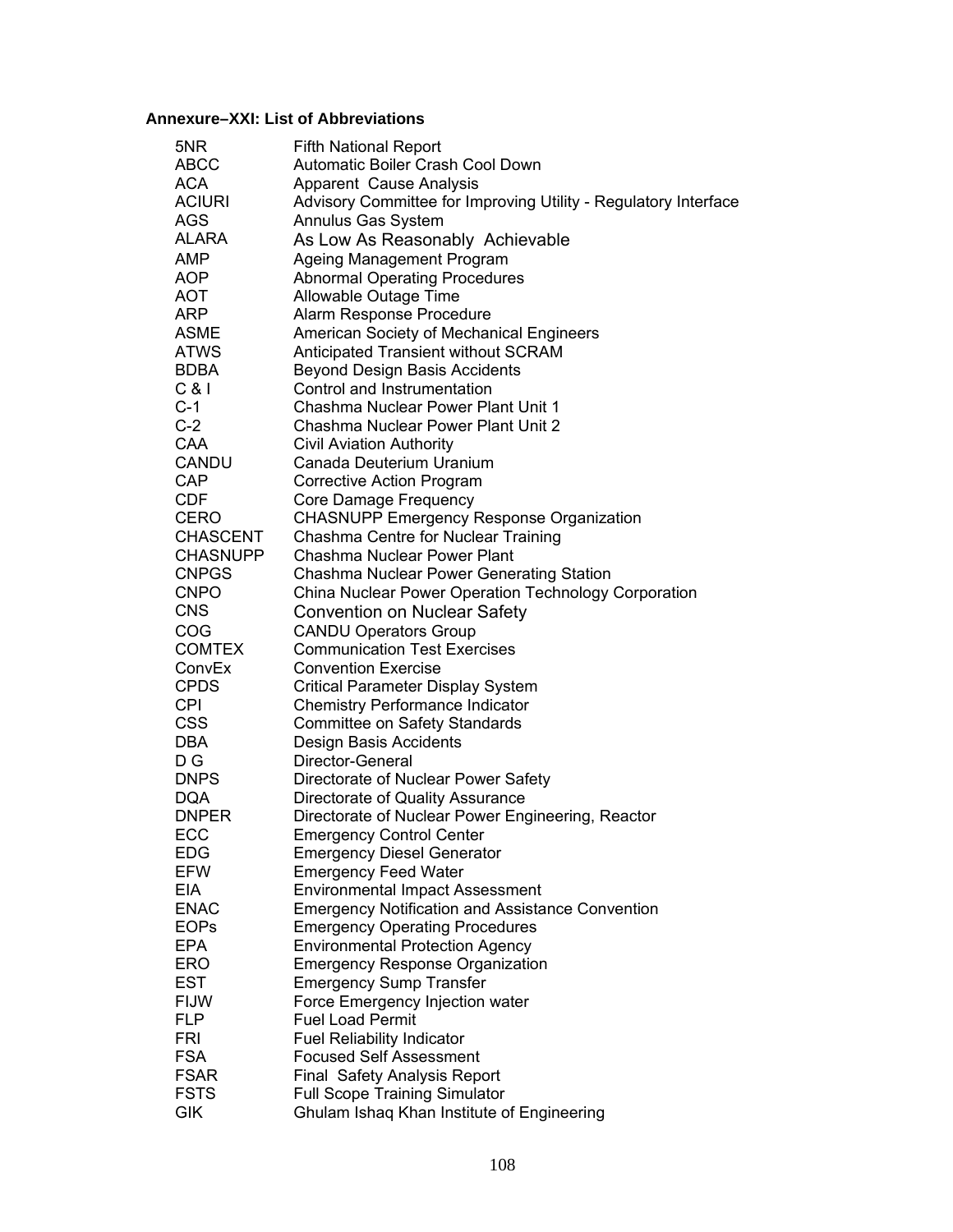| HE            | Human Error                                                    |
|---------------|----------------------------------------------------------------|
| <b>HELB</b>   | High Energy Line Break                                         |
| HEP           | <b>Human Error Probabilities</b>                               |
| <b>HFE</b>    | Human Factor Engineering                                       |
| <b>HRA</b>    | Human Reliability Analysis                                     |
| <b>HRD</b>    | Directorate of Human Resource Development                      |
| <b>HSI</b>    | Human System Interface                                         |
| <b>IAEA</b>   | International Atomic Energy Agency                             |
| <b>ICAP</b>   | <b>Integrated Corrective Action Plan</b>                       |
| <b>ICD</b>    | Directorate of International Coordination                      |
| <b>IEC</b>    | International Electro-technical Commission                     |
| <b>IEEE</b>   |                                                                |
|               | Institute of Electrical and Electronic Engineers               |
| <b>IJW</b>    | <b>Emergency Injection water</b>                               |
| <b>IMS</b>    | Integrated management system                                   |
| <b>INES</b>   | International Nuclear and Radiological Event Scale             |
| <b>INPO</b>   | Institute of Nuclear Power Operations                          |
| <b>IPP</b>    | <b>Independent Power Producers</b>                             |
| <b>IPSART</b> | <b>International PSA Review Team</b>                           |
| <b>IPTC</b>   | In-Plant Training Center                                       |
| <b>IRRS</b>   | <b>Integrated Regulatory Review Services</b>                   |
| <b>IRRSAT</b> | International Regulatory Review Self Assessment Tool           |
| <b>IRS</b>    | <b>Incident Reporting System</b>                               |
| <b>ISC</b>    | <b>Irradiation Surveillance Capsules</b>                       |
| <b>ISD</b>    | Directorate of Information Services                            |
| <b>ISI</b>    | In-service inspection                                          |
| <b>ISO</b>    | International Organization for Standardization                 |
| $K-1$         | Karachi Nuclear Power Plant Unit 1                             |
| <b>KANUPP</b> | Karachi Nuclear Power Plant                                    |
| <b>KESC</b>   | Karachi Electric Supply Corporation                            |
| <b>KINPOE</b> | Karachi Institute of Power Engineering                         |
| <b>KINS</b>   | Korea Institute of Nuclear Safety                              |
| ΚM            | Knowledge Management                                           |
| <b>KOFREP</b> | K-1 off-site radiological emergency plan                       |
| <b>KSC</b>    | <b>KANUPP Safety Committee</b>                                 |
| <b>LAN</b>    | <b>Local Area Network</b>                                      |
| <b>LBB</b>    | Leak before Break                                              |
| <b>LOCA</b>   | <b>Loss of Coolant Accident</b>                                |
| LOOP          | Loss of Off-site Power                                         |
| <b>LPMS</b>   | Loose Part Monitoring System                                   |
| <b>LPSW</b>   | Loss of Process Salt Water System                              |
| <b>LUMS</b>   | Lahore University of Management Sciences                       |
| <b>MCR</b>    | Main Control Room                                              |
| <b>MOU</b>    | Memorandum of Understanding                                    |
| <b>MRML</b>   | Mobile Radiological Monitoring Laboratory                      |
| <b>NAC</b>    | National Assistance Capabilities                               |
| <b>NCA</b>    | <b>National Competent Authority</b>                            |
| NCA(A)        | National Competent Authority (NCA) for an emergency Abroad     |
| NCA(D)        | National Competent Authority (NCA) for an emergency Domestic   |
| <b>NCNDT</b>  | National Centre for Non-Destructive Testing                    |
| <b>NEPRA</b>  |                                                                |
| <b>NERS</b>   | National Electric Power Regulatory Authority                   |
|               | Network of Regulators of countries with Small Nuclear Programs |
| <b>NGA</b>    | <b>Next Generation Attenuation</b>                             |
| <b>NNSA</b>   | National Nuclear Safety Administration                         |
| <b>NOC</b>    | No Objection Certificate                                       |
| <b>NRECC</b>  | National Radiation Emergency Coordination Centre               |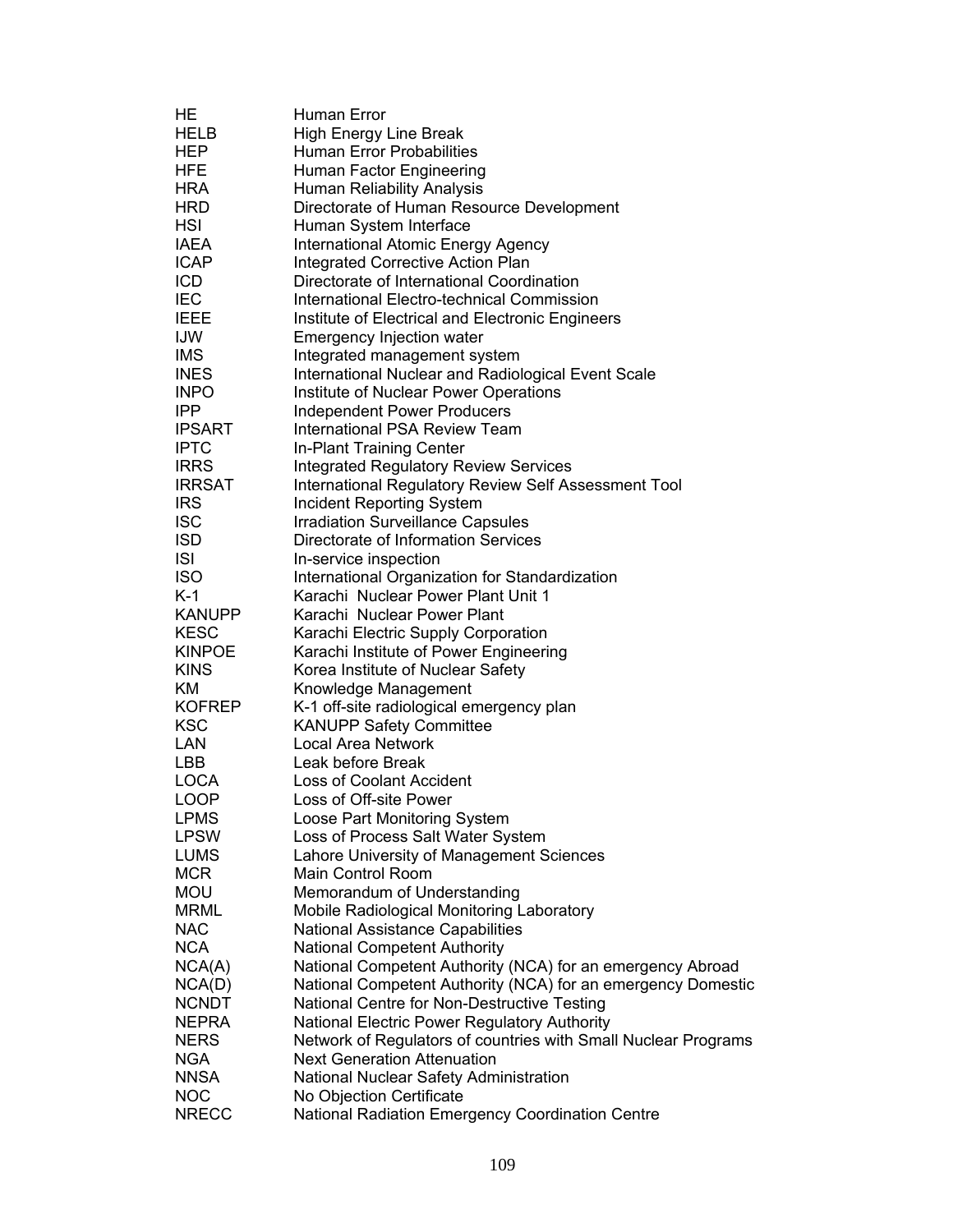| NSC             | <b>Nuclear Safety Centre</b>                           |
|-----------------|--------------------------------------------------------|
| <b>NSD</b>      | Directorate of Nuclear Safety                          |
| <b>NSLD</b>     | Nuclear Safety and Licensing Division                  |
| <b>NTDS</b>     | National Transmission and Dispatch Company             |
| <b>NUSCC</b>    | <b>Nuclear Safety Standards Committee</b>              |
| <b>NWP</b>      | <b>National Warning Point</b>                          |
| <b>OEF</b>      | <b>Operational Experience Feedback</b>                 |
| <b>OGRA</b>     | Oil and Gas Regulatory Authority                       |
| <b>OPEX</b>     | <b>Operational Experience</b>                          |
| <b>OPP</b>      | <b>Operating Policies and Procedures</b>               |
| <b>OQAP</b>     | <b>Overall Quality Assurance Program</b>               |
| <b>OSAG</b>     | <b>Operational Safety Analysis Group</b>               |
| <b>OSART</b>    | <b>Operational Safety Review Team</b>                  |
| <b>OSRC</b>     | <b>Operational Safety Review Committee</b>             |
| <b>PAEC</b>     | Pakistan Atomic Energy Commission                      |
| <b>PARR-I</b>   | Pakistan Research Reactor-I                            |
| <b>PARR-II</b>  | Pakistan Research Reactor - II                         |
| <b>PDMA</b>     | <b>Provincial Disaster Management Authority</b>        |
| <b>PDT</b>      | Post Diploma Training                                  |
| <b>PEPCO</b>    | Pakistan Electric Power Company                        |
| <b>PGA</b>      | <b>Peak Ground Acceleration</b>                        |
| <b>PIEAS</b>    | Pakistan Institute of Engineering and Applied Sciences |
| <b>PIM</b>      | Pakistan Institute of Management                       |
| <b>PINSTECH</b> | Pakistan Institute of Nuclear Science and Technology   |
| <b>PLC</b>      | Programmable Logic Control                             |
| <b>PNRA</b>     | Pakistan Nuclear Regulatory Authority                  |
| <b>PPD</b>      | Directorate of Policies and Procedures                 |
| <b>PPRA</b>     | <b>Public Procurement Regulatory Authority</b>         |
| <b>PSA</b>      | <b>Probabilistic Safety Assessment</b>                 |
| <b>PSAR</b>     | <b>Preliminary Safety Analysis Report</b>              |
| <b>PSDP</b>     | <b>Public Sector Development Program</b>               |
| <b>PSF</b>      | <b>Performance Shaping Factors</b>                     |
| <b>PSI</b>      | Pre-Service Inspection                                 |
| <b>PSQCA</b>    | Pakistan Standards and Quality Control Authority       |
| <b>PSR</b>      | Periodic Safety Review                                 |
| <b>PWI</b>      | Pakistan Welding Institute                             |
| <b>PWR</b>      | <b>Pressurized Water Reactor</b>                       |
| QA              | <b>Quality Assurance</b>                               |
| QA&AD           | Quality Assurance and Assessment Division              |
| QAD             | <b>Quality Assurance Division</b>                      |
| QAP             | <b>Quality Assurance Program</b>                       |
| QAU             | Quaid-e-Azam University                                |
| QNPC            | Qinshan Nuclear Power Company                          |
| <b>RAD</b>      | Directorate of Regulatory Affairs                      |
| RANET           | <b>Response Assistant Network</b>                      |
| <b>RAS</b>      | Regional Asia                                          |
| <b>RASSC</b>    | <b>Radiation Safety Standards Committee</b>            |
| <b>RCA</b>      | Root Cause Analysis                                    |
| <b>RCA</b>      | <b>Radiation Controlled Area</b>                       |
| RCC-M           | French Pressure Vessel Code                            |
| <b>RFO</b>      | <b>Refueling Outages</b>                               |
| <b>RLO</b>      | <b>Relicensing Outage</b>                              |
| <b>RMWO</b>     | Radioactive Waste Management Officer                   |
| <b>RNSD</b>     | Regional Nuclear Safety Directorate                    |
| <b>RSD</b>      | Directorate of Radiation Safety                        |
|                 |                                                        |